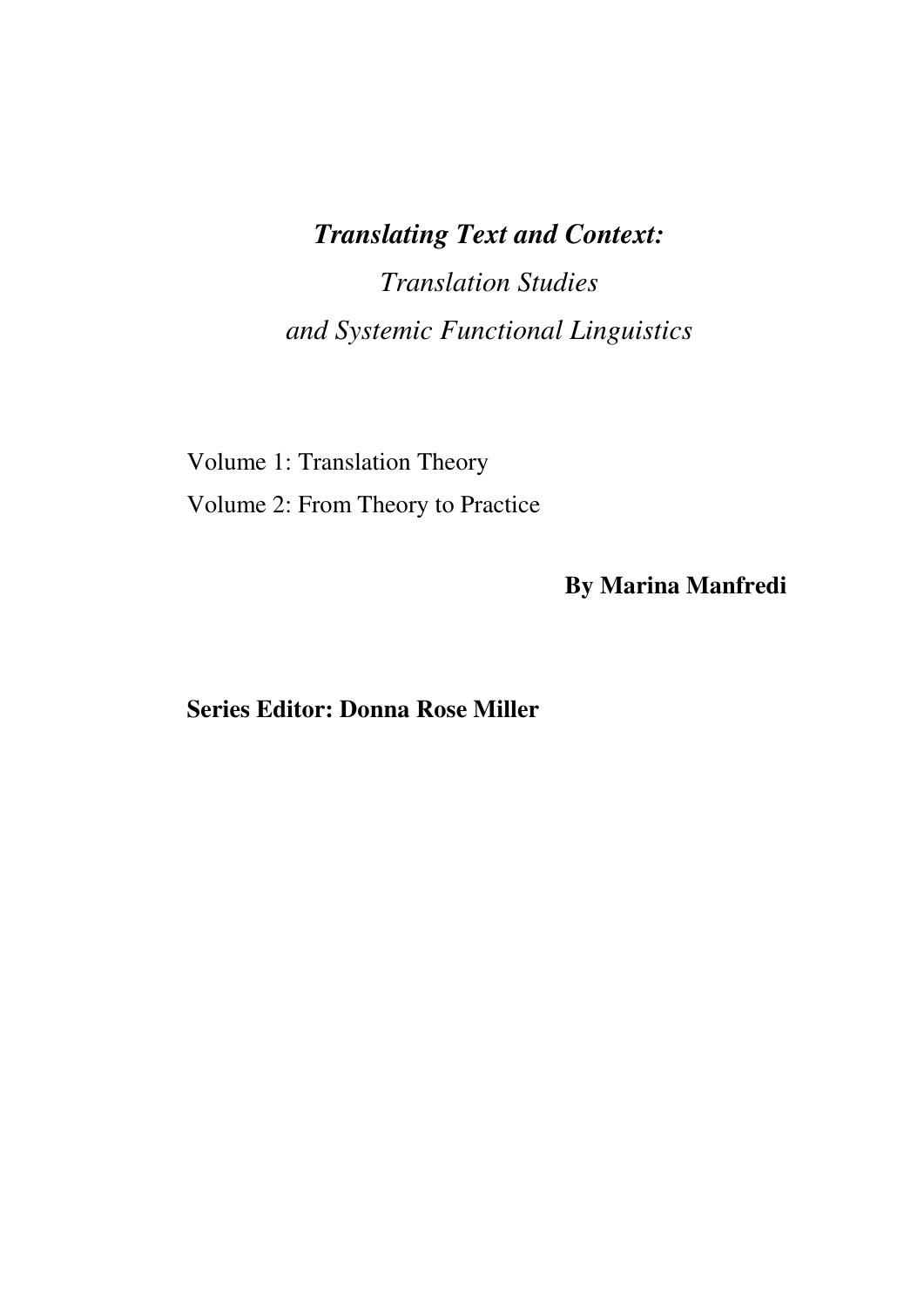# Acknowledgments

I would like to thank Prof.ssa Donna R. Miller, Chair of English Linguistics at the University of Bologna and Editor of this Series, for her numerous helpful observations and suggestions, to which the final version of the volume is indebted.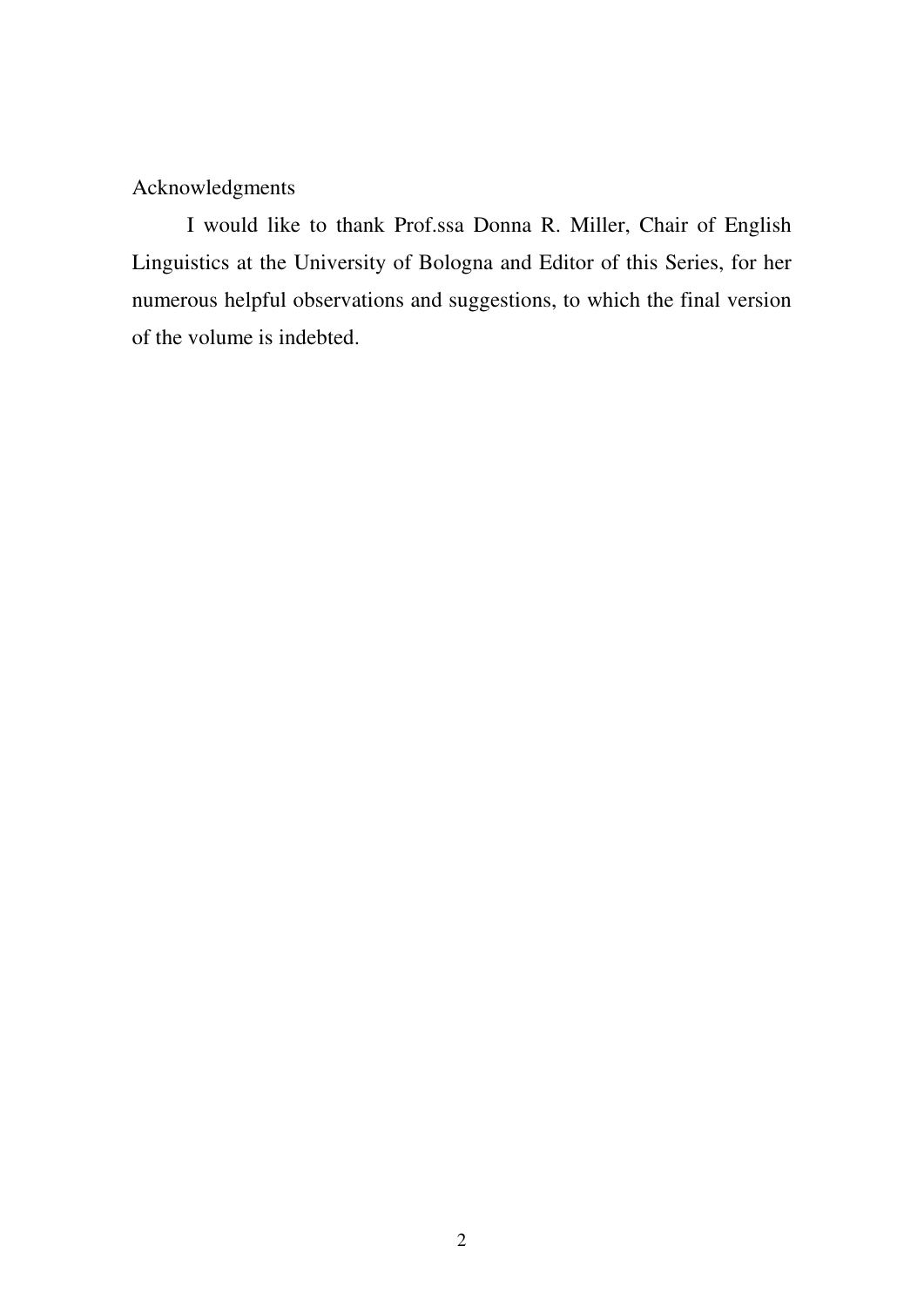# **Table of Contents**

# **Original Foreword of Series Editor (2004) Foreword of Series Editor to Volume 1 (2008)**

*Introduction and Purpose*

## **VOLUME 1**

# **PART I – On Translation**

## *1. Preliminaries on Translation*

- 1.1 What is Translation?
- 1.2 What is Translation Studies?

# *2. Translation Studies: "A House of Many Rooms"*

- 2.1 TS: An Interdiscipline
- 2.2 TS and Linguistics
- 2.3 Why Systemic Functional Linguistics?

#### *3. Some Issues of Translation*

- 3.1 Equivalence
- 3.2 The Unit of Translation

# **PART II – SFL and TS, TS and SFL**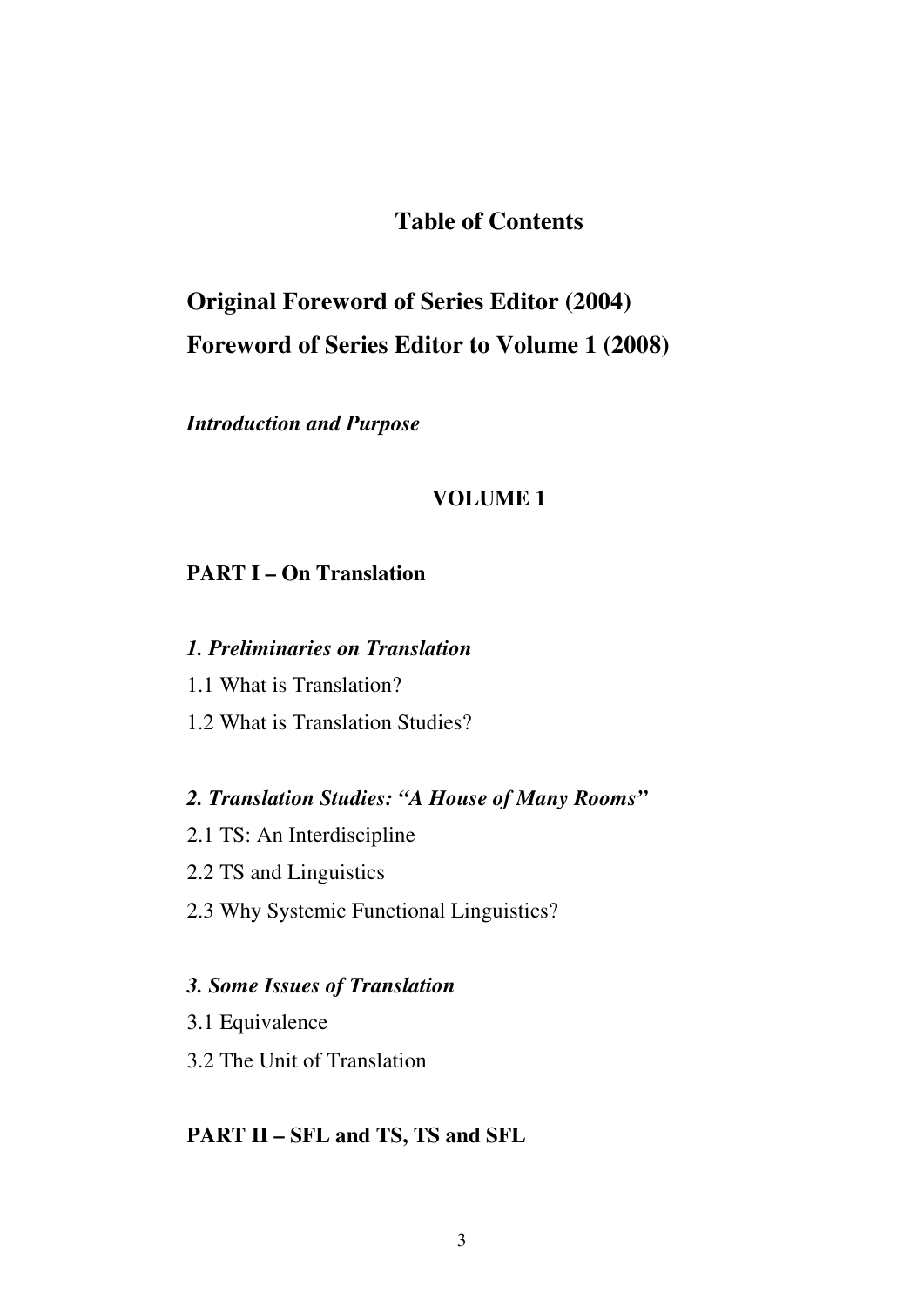*4. M.A.K. Halliday and Translation* 

*5. J.C. Catford and SFL* 

*6. Peter Newmark and SFL* 

*7. Basil Hatim, Ian Mason and SFL* 

*8. Juliane House and SFL* 

*Some Concluding Remarks* 

# **REFERENCES**

# **VOLUME 2**

## **PART III – From Theory to Practice**

*9. Exploiting SFL in the Practice of Translation* 

- 9.1 Juliane House: a model
- 9.2 Roger T. Bell: a model
- 9.3 Mona Baker: a model
- 9.4 Erich Steiner: a model

# *10. Translating Ranks, Meanings and Context(s)*

10.1 Translating Ranks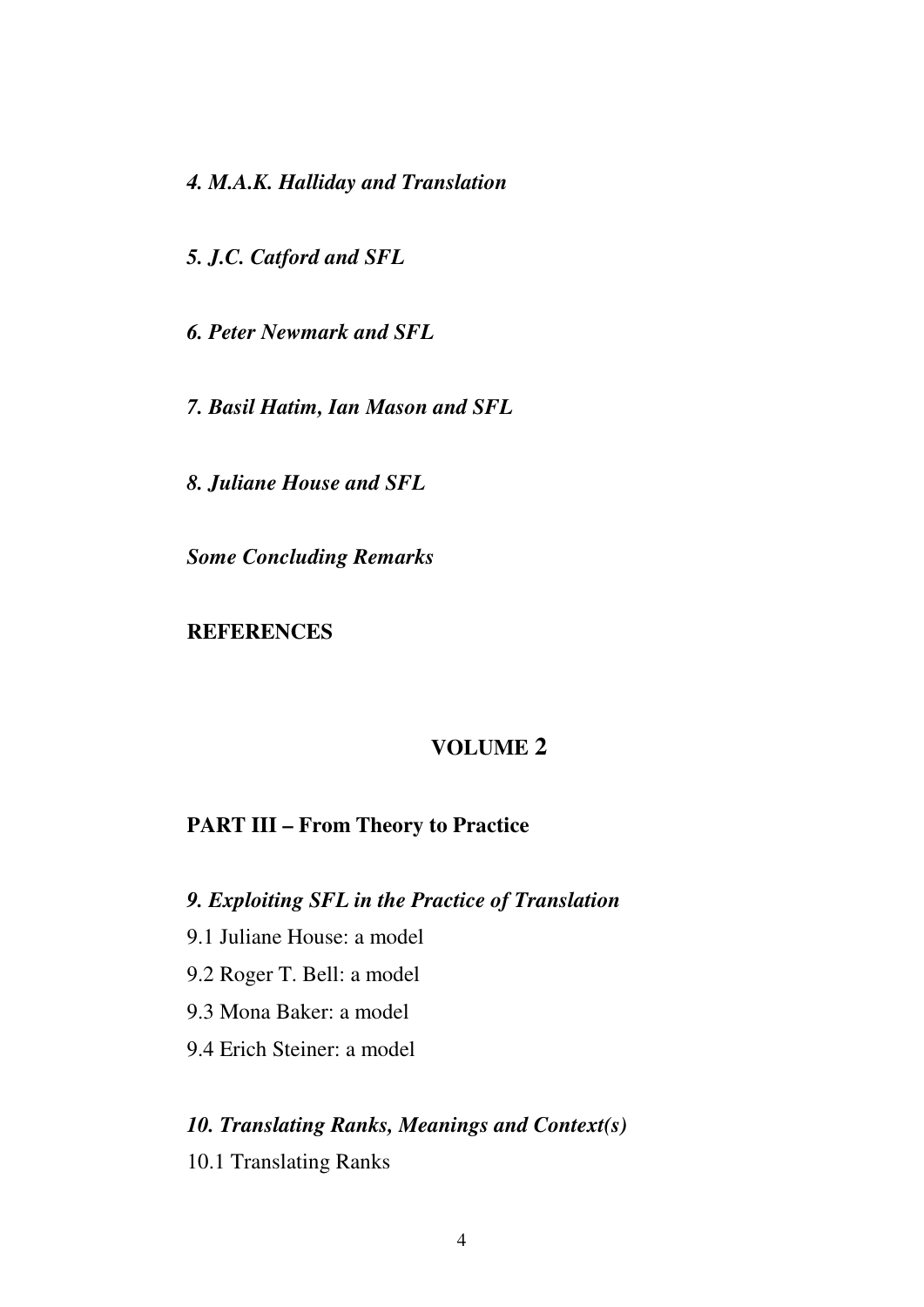10.2 Translating Meaning(s) and the Context of Situation 10.2.1 Translating the Ideational Metafunction and Field 10.2.2 Translating the Interpersonal Metafunction and Tenor 10.2.3 Translating the Textual Metafunction and Mode 10.3 Translating the Context of Culture

# **PART IV – Practice of Translation**

### *11. Translating Functional Varieties of Texts*

11.1 Translating a Divulgative Text (1): Scientific Article 11.1.1 ST 11.1.2 Analysis, Translation Problems, Translation Strategies

11.1.3 Possible TT

11.2 Translating a Divulgative Text (2): Economic Article 11.2.1 ST

11.2.2 Analysis, Translation Problems, Translation Strategies 11.2.3 Possible TT

11.3 Translating a Tourist Text

11.3.1 ST

11.3.2 Analysis, Translation Problems, Translation Strategies

11.3.3 Possible TT

11.4 Translating a Specialised Text (1): Research Paper in Sociology 11.4.1 ST

11.4.2 Analysis, Translation Problems, Translation Strategies

11.4.3 Possible TT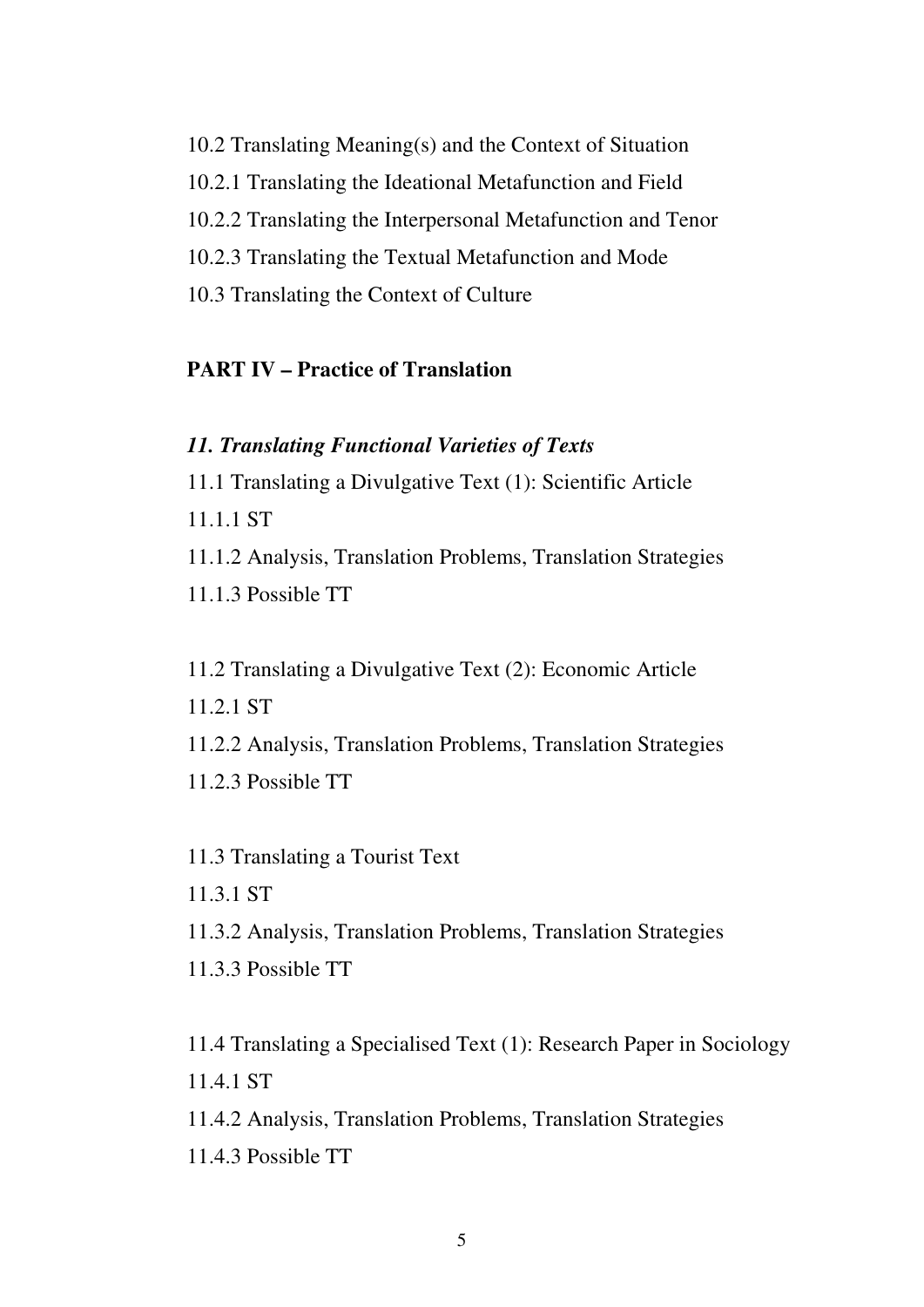11.5 Translating a Specialised Text (2): Research Article in Politics 11.5.1 ST 11.5.2 Analysis, Translation Problems, Translation Strategies

11.5.3 Possible TT

11.6 Translating a Literary Text (1): Postcolonial Fiction 11.6.1 ST

11.6.2 Analysis, Translation Problems, Translation Strategies 11.6.3 Possible TT

11.7 Translating a Literary Text (2): Children's Book 11.7.1 ST 11.7.2 Analysis, Translation Problems, Translation Strategies 11.7.3 Possible TT

# *Conclusion*

# **GLOSSARY**

# **REFERENCES**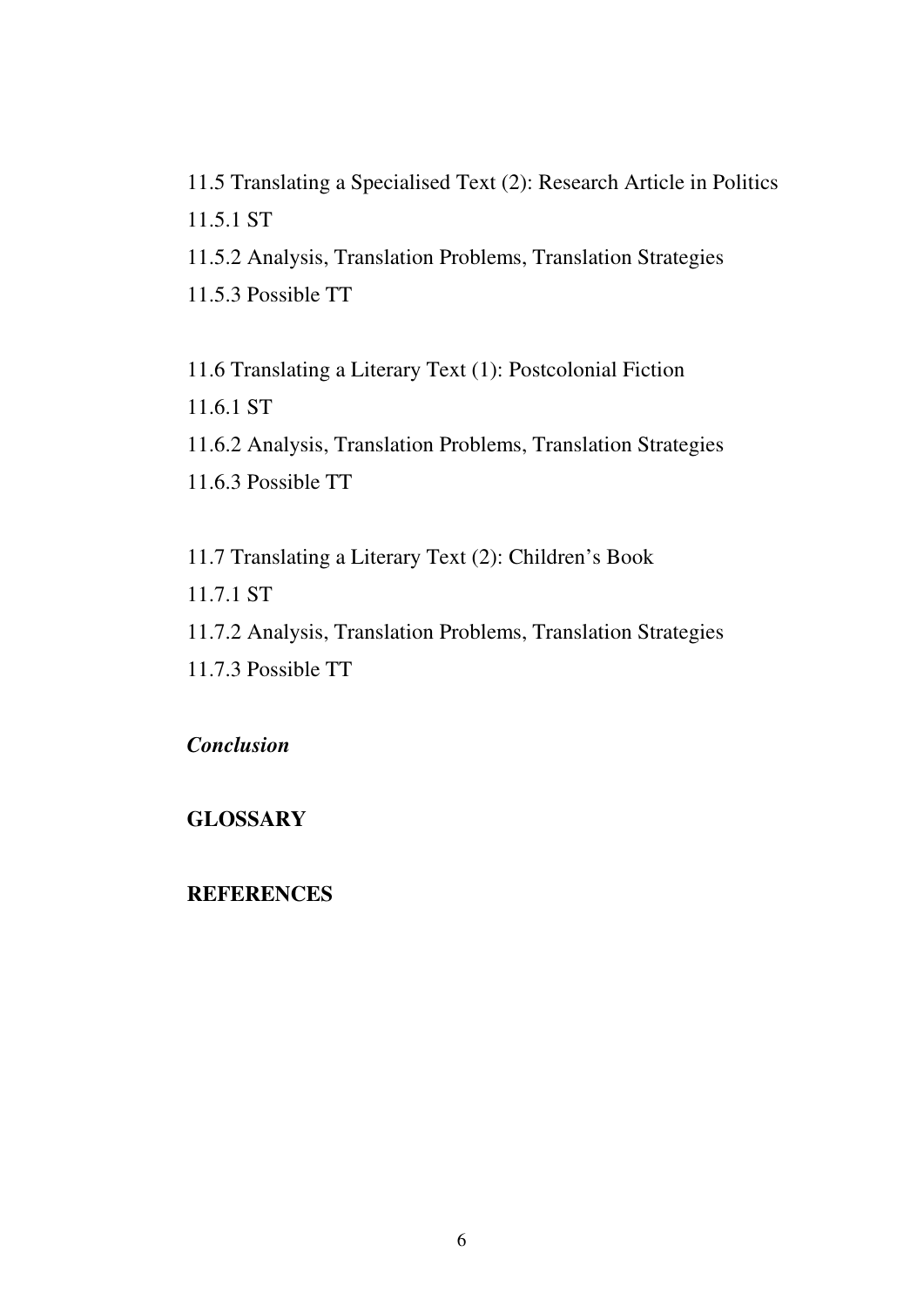## **Foreword to the first three books in the Series (2004)**

# **Donna R. Miller Series Editor**

<u>.</u>

It is with great pleasure that I present the first three e-books of this new series of Functional Grammar Studies for Non-Native Speakers of English, which is contained within the superordinate: Quaderni del Centro di Studi Linguistico-Culturali (CeSLiC), a research center of which I am currently the Director and which operates within the Department of Modern Foreign Languages of the University of Bologna.

The first three volumes of this series:

- M. Freddi, *Functional Grammar: An Introduction for the EFL Student*;
- M. Lipson, *Exploring Functional Grammar*,<sup>•</sup> and
- D.R. Miller (with the collaboration of A. Maiorani and M. Turci), *Language as Purposeful: Functional Varieties of Texts*.

have as their primary 'consumers' the students of the English Language Studies Program (ELSP) in the Faculty of Foreign Languages and Literature of the University of Bologna, for whom they are the basic course book in each of the three years of the first-level degree course. They are the fruit of from 2 to 4 years of trialling, which was a vital part of an 'ex-60%'

<sup>♦</sup> In 2006, these first two volumes were revised and published in hardcopy by CLUEB of Bologna; on the request of the authors, they were simultaneously taken off line. The third volume remains on line and is also published in hardcopy (Bologna: Asterisco, 2005).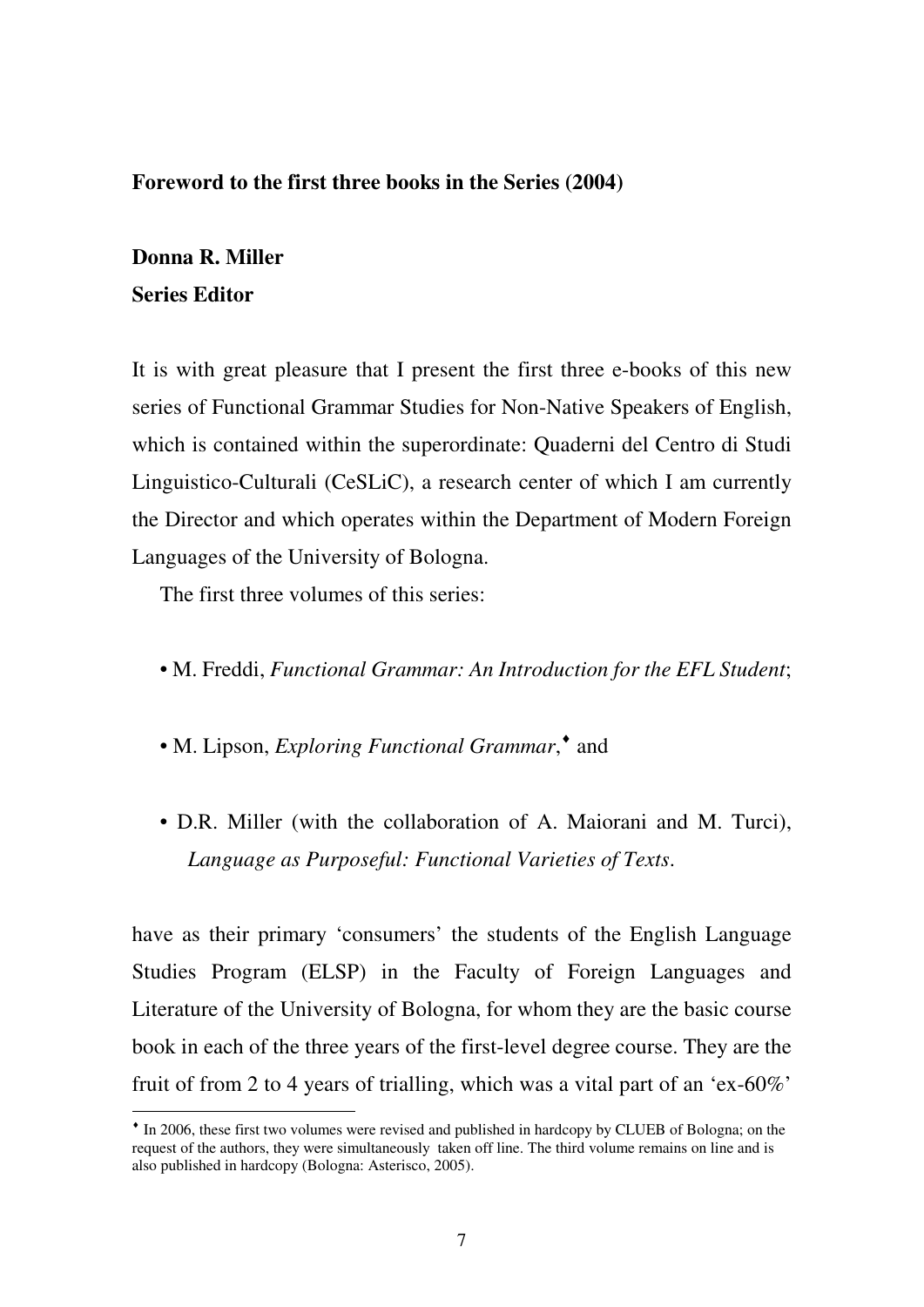research project, financed in part by the Italian Ministry of Education, University and Research, that I first proposed in 2002 and that is now into its third and final year, but which had already been initially set in motion when the reform of the university system was first made known back in 1999.

Without going into undue detail about what the reform meant for language teaching in the Italian universities, I'll just say that in the firstlevel degree course our task is now twofold: parallel to the many hours of traditional EFL practice with mother-tongue speakers, there are lectures which aim at providing, over the three years, a metalinguistic description of English grammar in a functional, socio-semiotic perspective. The contents of these volumes are thus progressive and cumulative. In the first year a 'skeleton' of the Hallidayan Functional Grammar model is taught; in the second it is 'fleshed out', and in the third it is 'animated', as it were, put into practice, being made to work as a set of analytical tools for the investigation of the notion of register, or functional varieties of texts. A fourth volume on translation of text-types in this same perspective is also in the planning stages.

This kind of metalinguistic reflection on the nature of the language being taught and on how it works is thus relatively new for Faculties of LLS in the Italian university system. Its justification is essentially the premise put forth by F. Christie (1985/1989) apropos of the L1 learner's education: i.e., that explicit knowledge about language on the learners part is both desirable and useful. It is our conviction that such an insight not only can but should be extended to the L2 learning situation. In short, foreign language learning at the tertiary level should not be merely a question of the further development of students' competence in communicative skills; it should involve learning not only the language, but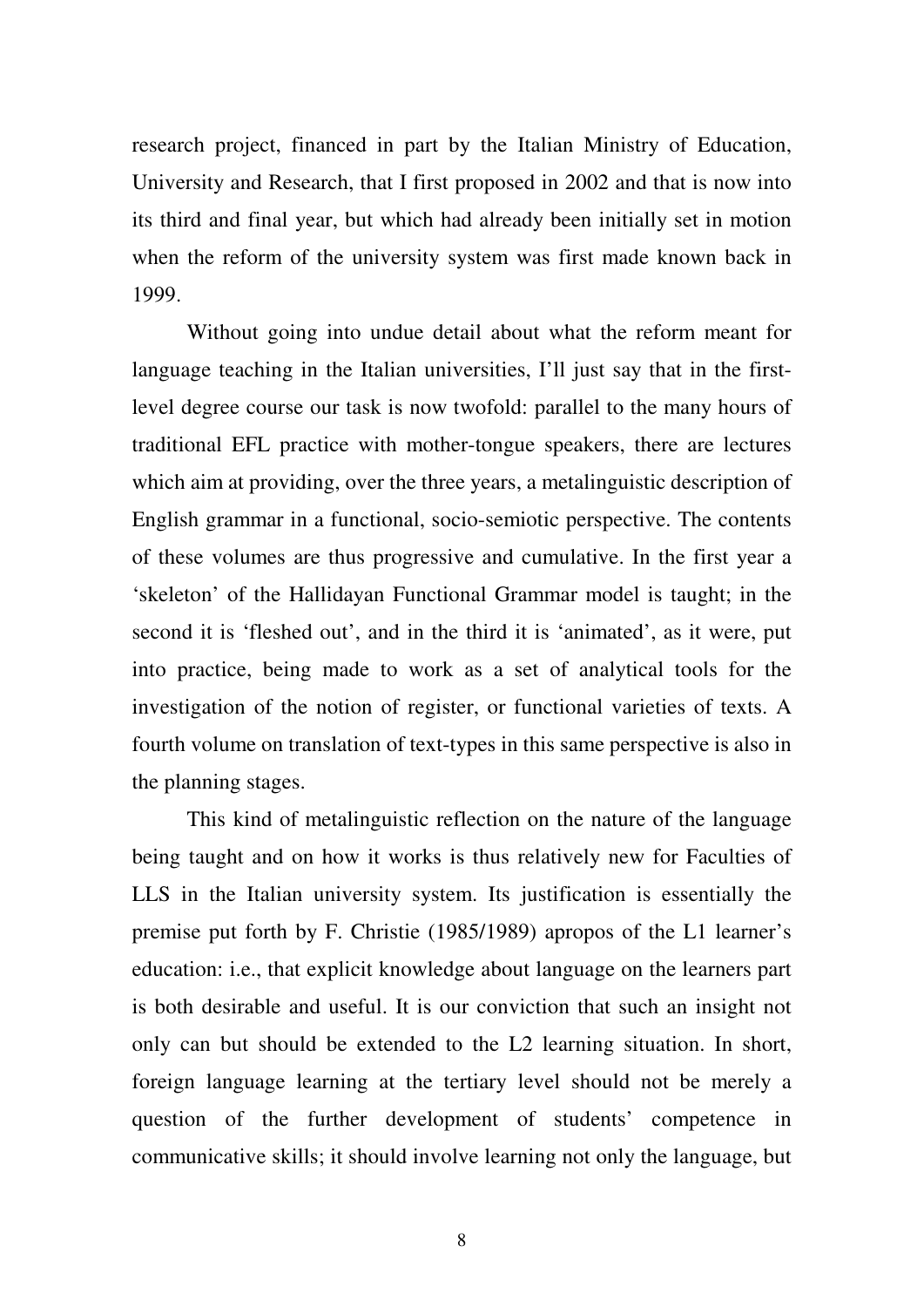about the language. Indeed, what scholars define as the 'good' adult language learner has long been known to readily attend to language as system and patterns of choice (Johnson 2001: 153). To design and implement this component of the syllabus and try to create the required synergy with the more practical work being done by the native speaker collaborators, so as to lead to better and more holistic L2 learning, needed, however, serious reflection and experimentation. Hence the project mentioned above, in which both Lipson and Freddi and other researchers and teachers took part.

Developing what began as sketchy class notes into proper course books that would serve the needs not only of those coming to lessons, but also of those many who, alas, don't was one important aim of the project. Another was monitoring the success of the new dual pedagogical syllabus by means of various quantitative and qualitative studies, the details of which I will not go into here. I will, however, say that the revised curriculum has apparently proved to have a rate of success that I don't dare yet to quantify. Moreover, a significant proportion of the students who have reached the end of their degree course report not only that they have understood what it was we are trying to do, but that they are actually convinced that our having tried to do it is valuable! Some even add that by the end they actually came to enjoy what at the beginning seemed to them a slow form of torture!

But what was it that we were trying to do, and by what means? As already said or at least implied above, we wanted, firstly, to get the students to reflect on the workings of language, tout court, and the specific functions of the English language, in particular. To do that, we wanted to investigate with them the grammar of English, but we knew we'd have to chip away at the die-hard myths surrounding the study of grammar that see it as a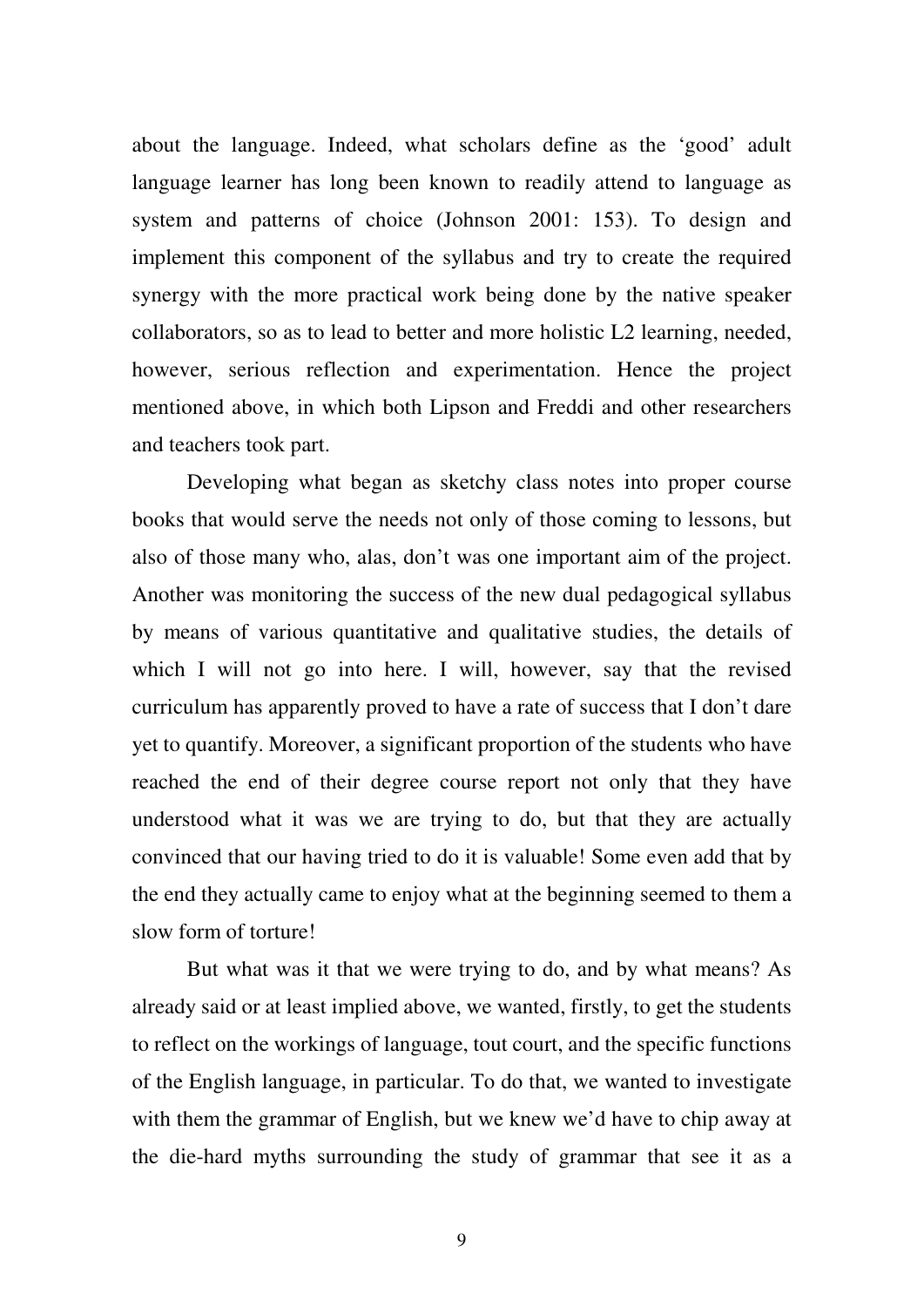boring, or even elitist, enterprise, one that is basically meaningless. We chose a functional grammar as we are firm believers in the languageculture equation. We chose the Hallidayan model because its lexicogrammatical core is inextricably tied to meaning-making on the part of human beings acting in concrete situational and cultural contexts, and we believe our students must be offered language awareness in this wider and richer perspective.

Our approach in these e-course books is consistently languagelearner oriented: we have tried, in short, to keep in mind the fact that our students are L2 learners and take account of their practical learning experiences, and not only that of the complementary EFL component of their English courses. In aiming at helping them develop as learners and more particularly at empowering them through an increasing awareness of the functions of the English language in a variety of more, but also less, dominant socio-cultural contexts, we obviously aimed at working on their intercultural consciousness as well. These considerations dictated the choice for an explicit critical pedagogy that would make the workings of language as visible, and as attainable, as possible to our students (Cf. Martin 1998: 418-419). At the same time it also dictated the choice of the linguistic framework we've adopted, as it sees language as a vital resource not only for behaving, but also for negotiating and even modifying such behavior, and views the study of language as an exploration of "…some of the most important and pervasive of the processes by which human beings build their world" (Christie 1985/1989: v). It is our hope that we are helping our students to be able not only to participate actively in these processes, but also to act upon them in socially useful ways. Such a hope is conceivably utopistic, but some amount of idealism is eminently fitting to a concept of socially-accountable linguistics conceived as a form of political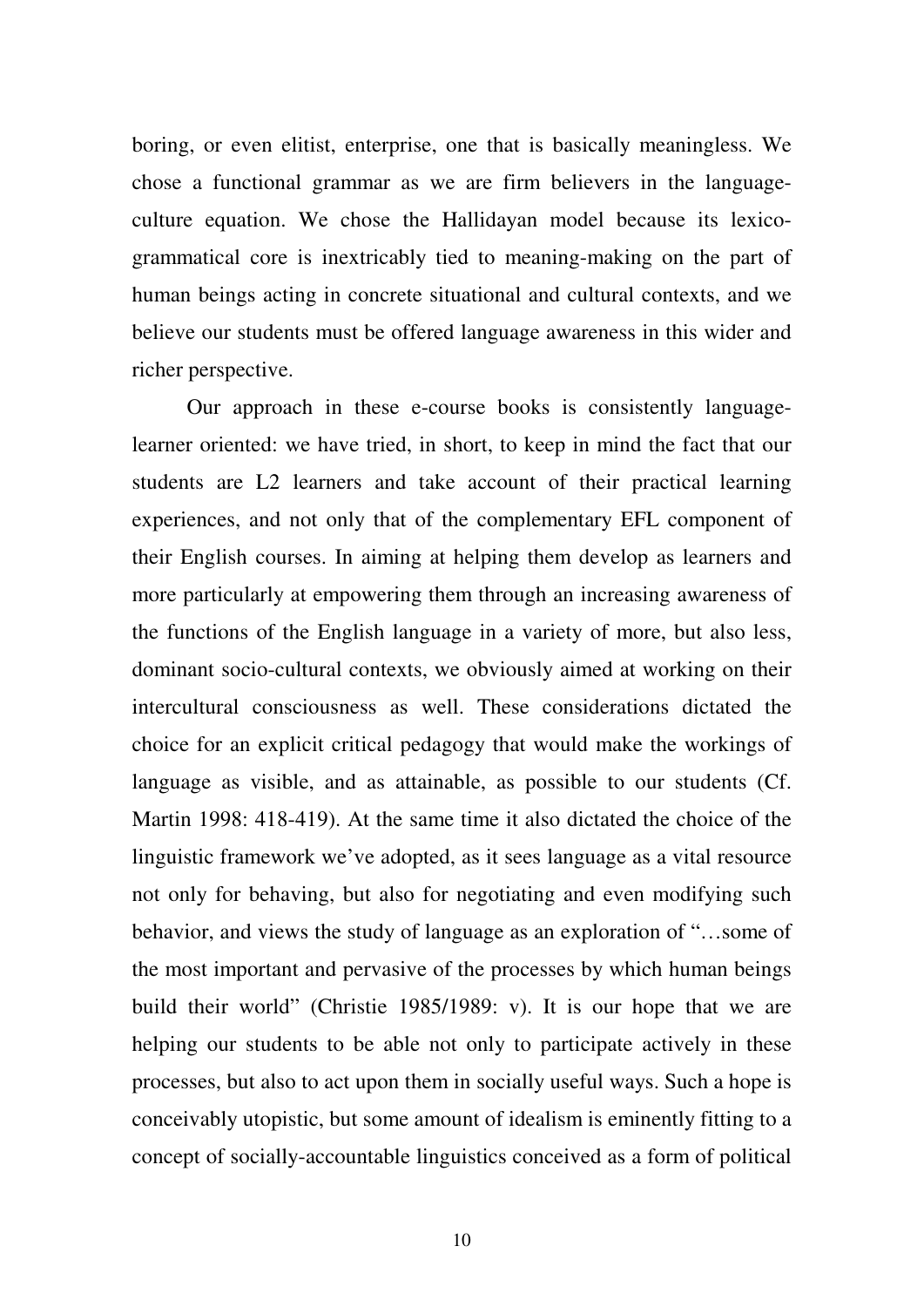action (Hasan & Martin (eds.) 1989: 2). It is also surely indispensable when attempting to break what is, in terms of our specific pedagogic setting, wholly new ground. We leave aside the thorny issue of English as global lingua franca, acknowledge merely that it is, and propose that these materials are proving to be effective teaching/learning resources for improving English literacy outcomes in that particular setting (Cf. Rose 1999).

From what has been said, it follows that the linguistic theory we adopt here is, at the same time, a social theory. The same cannot be said of the course that our students take (and that is obligatory in most degree courses in foreign languages and literature in Italy) in General (and generally formalist) Linguistics. As most of the students in our degree course opt to study English, this series was also conceived as a way to ensure they are provided with another way of looking at what a language is. Undoubtedly, the contrast in frameworks often slips into conflict, but we feel that their being rather uncomfortably caught between sparring approaches is a crucial part of their education – and we are starting to see that it has its positive payoffs too.

> Donna R. Miller Bologna, 10 November, 2004

## **Cited References**:

- Christie F., 1985/1989, "Foreword" to the series in 'educational linguistics', Australia: Deakin University Press; Oxford: Oxford University Press.
- Hasan R. & J.R. Martin (eds.), 1989, Language Development: Learning Language, Learning Culture (Meaning and Choice in Language: Studies for Michael Halliday), Norwood, N.J.: Ablex.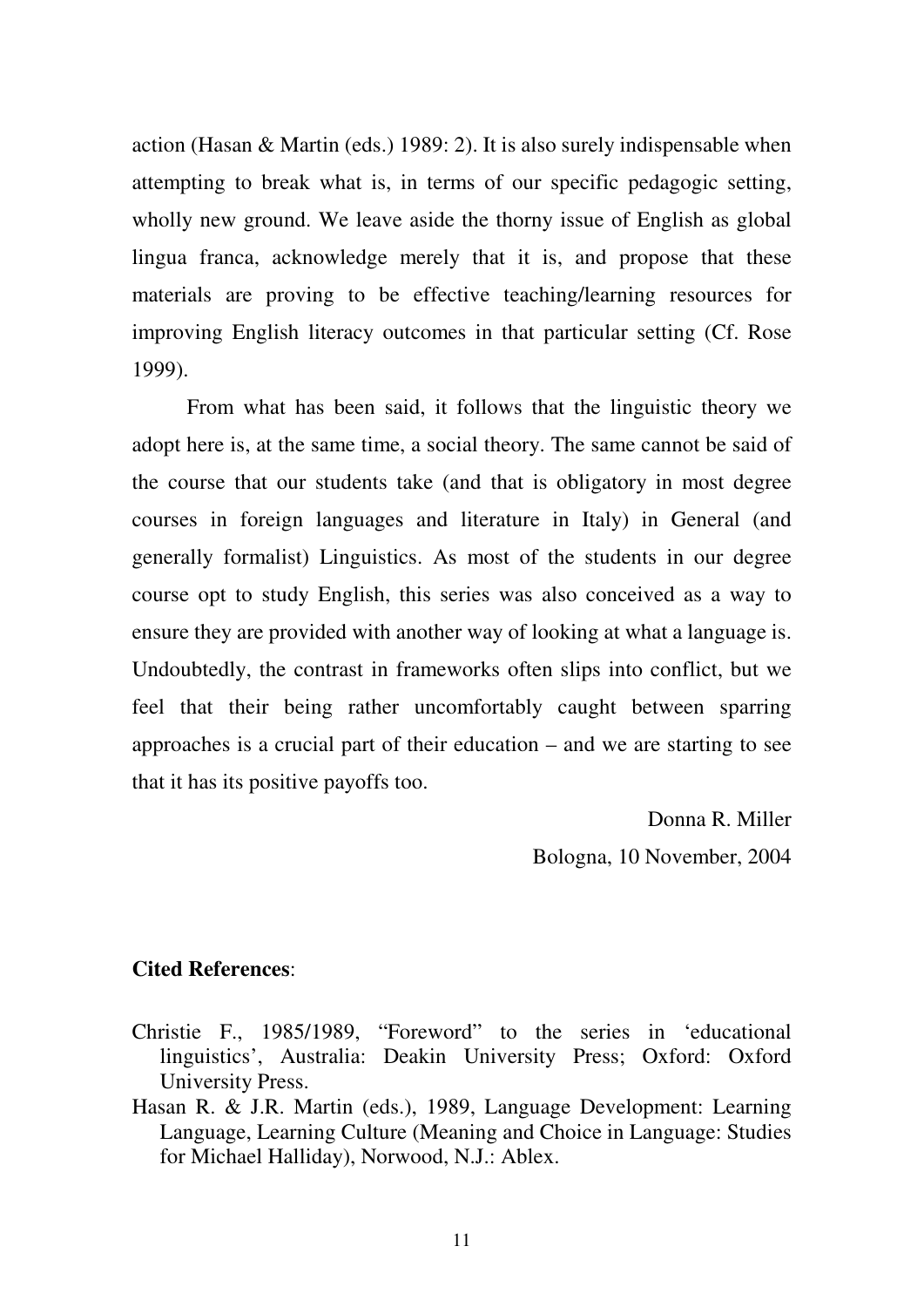- Johnson K., 2001, An Introduction to Foreign Language Learning and Teaching, London, Longman.
- Martin J.R. 1998 "Linguistics and the Consumer: the Practice of Theory", in Linguistics and Education 9 (4): 411-448.
- Rose D., 1999, "Culture, competence and schooling: approaches to literacy teaching in indigenous school education", in F. Christie (ed.), Pedagogy and the Shaping of Consciousness: Linguistic and Social Processes, London & New York: Continuum.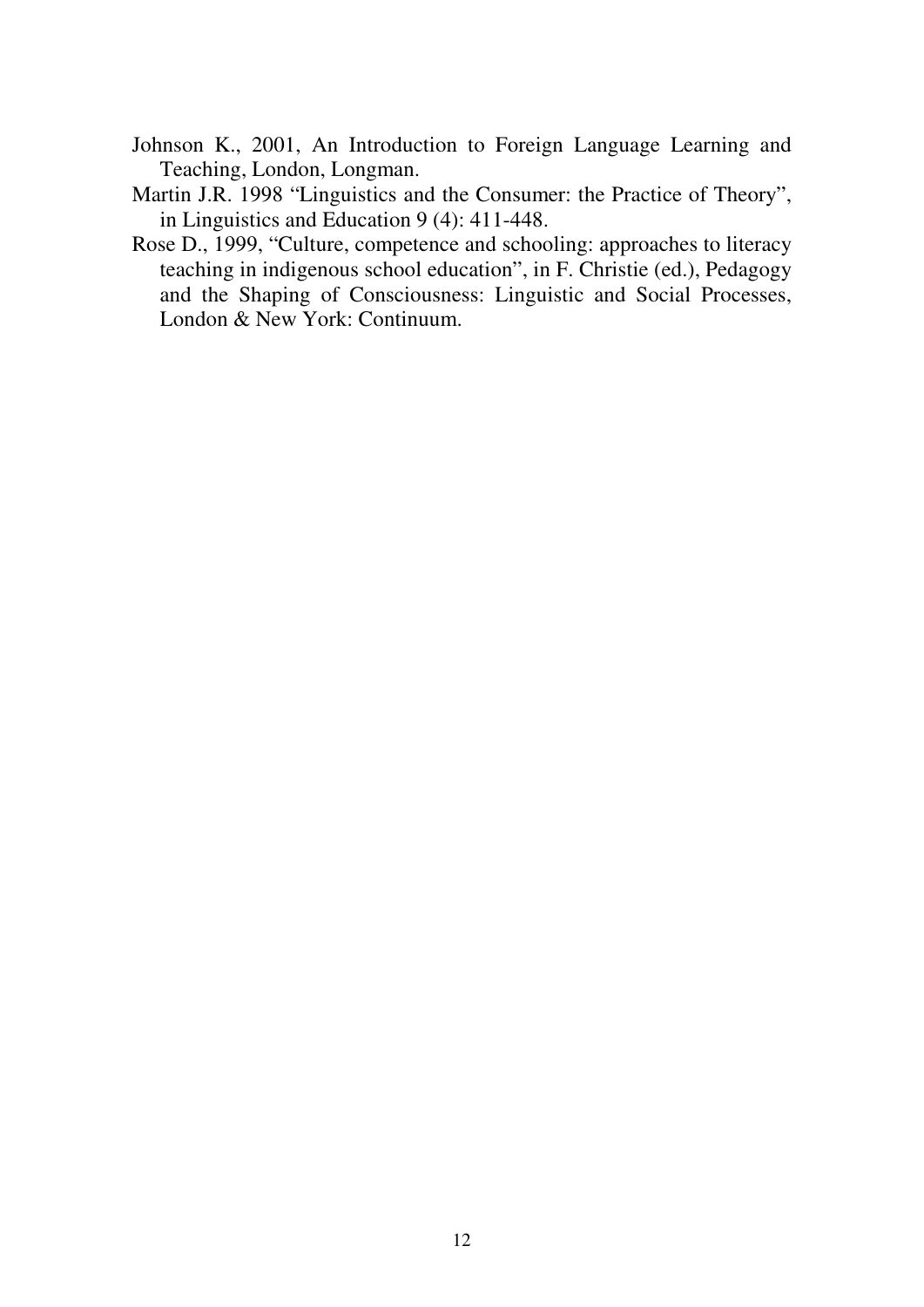#### **Foreword to the fourth volume (2008)**

# **Donna R. Miller Series Editor**

This *Volume 1: Translation Theory* – the first of a two-volume work by Marina Manfredi, entitled *Translating Text and Context: Translation Studies and Systemic Functional Linguistics* – is the latest, and very welcome, addition to the series of Functional Grammar Studies for Non-Native Speakers of English, within the *Quaderni del Centro di Studi Linguistico-Culturali* (CeSLiC). Translation Studies has recently become a central discipline for the Faculty of Foreign Languages and Literature of the University of Bologna, in particular since the setting up, and immediate success, of the graduate degree course in *Language, Society and Communication* (LSC) three years ago. The present volume is, indeed, the admirable result of three years of intense experimentation of students' needs and desires on the part of the teacher of the course: Marina Manfredi herself. As the author states in her Introduction, the

[...] book has been conceived as a resource for graduate students of a course in Translation Studies, focused both on the main theoretical issues of the discipline and on the practical task of translating, in particular from English into Italian. Within a wide range of different contemporary approaches and methods, the purpose of *Translating Text and Context* is to offer a particular perspective on the theory and practice of translation, that of the framework of Systemic Functional Linguistics (SFL), which, we believe, can prove valuable for the study of a phenomenon that we consider "[...] a complex linguistic, sociocultural and ideological practice" (Hatim & Munday 2004: 330).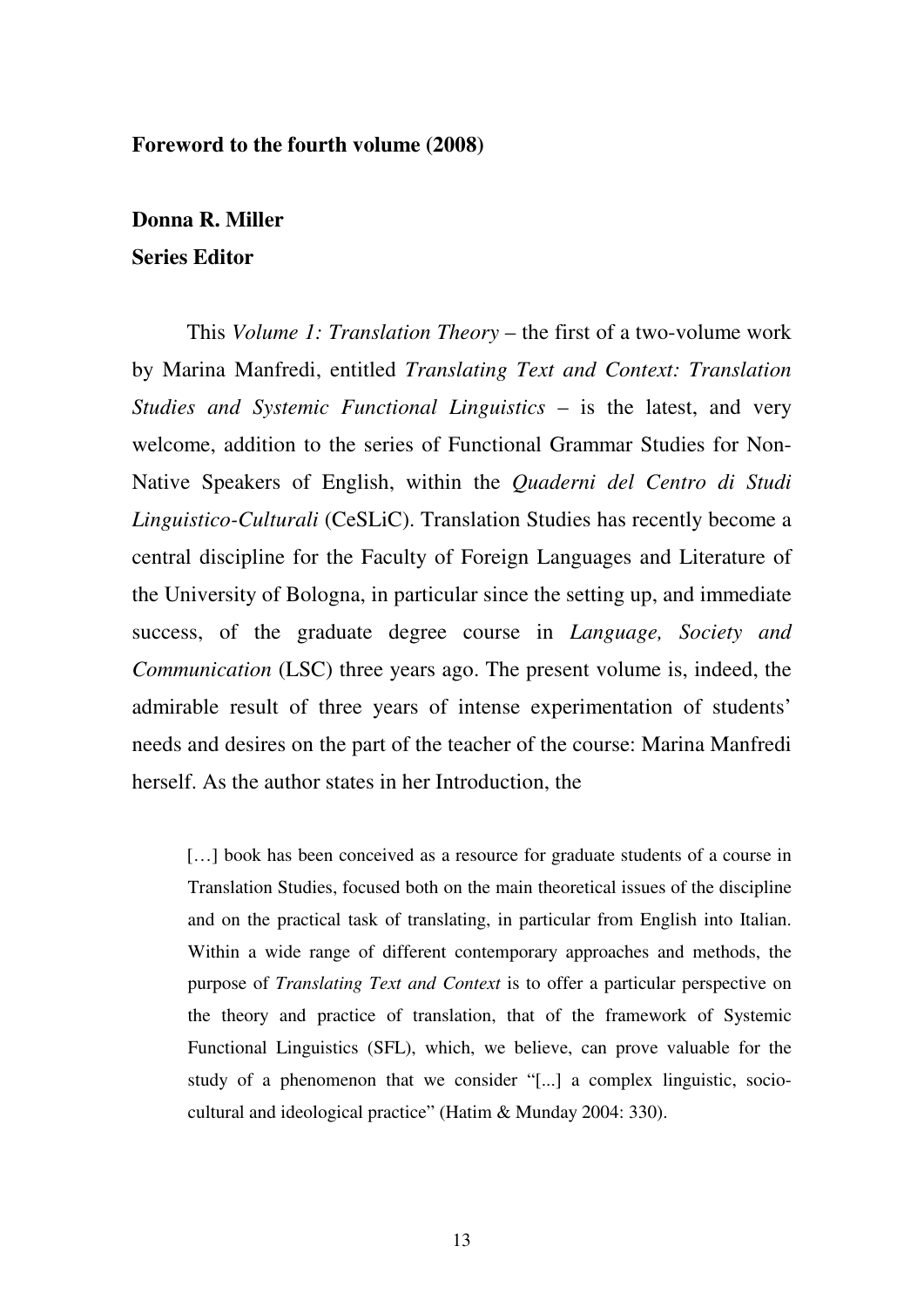Nearly four years ago I wrote that in starting up this Series we were showing our concern with the language-learner, aiming at helping our EFL students develop as learners and, more particularly, at empowering them through an increasing awareness of the functions of the English language in a variety of socio-cultural contexts, and that in so doing we obviously aimed at working on their *intercultural consciousness* as well. What better way to continue that aim than to host a project that brings Functional Grammar and SFL into contact with the pre-eminently intercultural *inter*discipline of translation? Manfredi is not the first translation studies scholar to do this of course, but she is the first we know of to perform a systematic account of who has, how, and why.

Confident that the students of LSC will benefit enormously from this account, which demonstrates impeccably that one needn't turn one's back on a cultural approach to translation in embracing a linguistics one, we await with enthusiasm the completion of *Volume 2: From Theory to Practice*, the outline of which is included in this first volume.

> Donna R. Miller Bologna, 27 February, 2008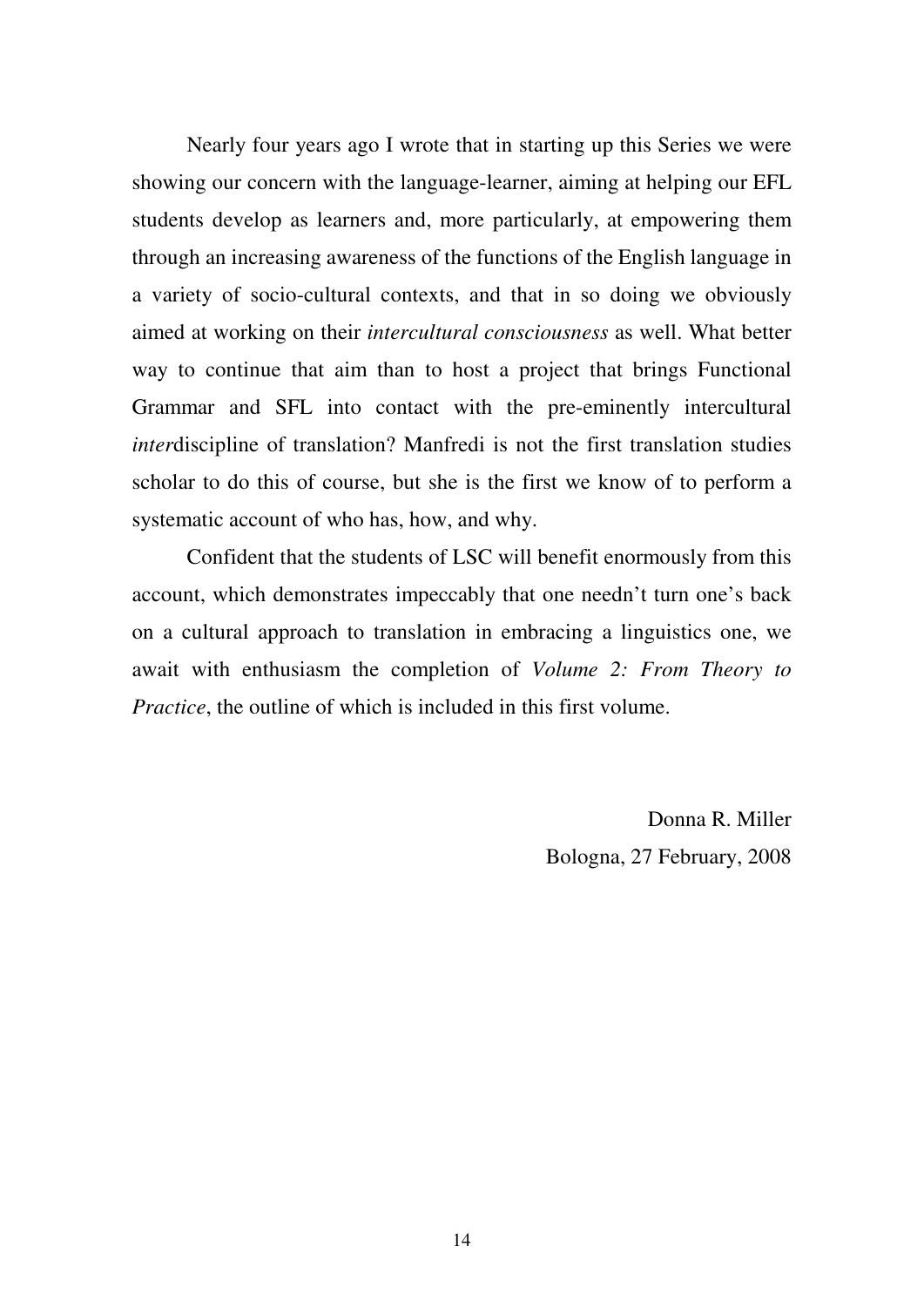We would not translate a personal diary as if it were a scientific article (Halliday 1992: 20).

#### *Introduction and Purpose*

<u>.</u>

This book has been conceived as a resource for graduate students of a course in Translation Studies (henceforth TS), focused both on the main theoretical issues of the discipline and on the practical task of translating, in particular from English into Italian. Nevertheless, its aim is not that of providing students or anyone interested in this field with an overview of the main theories of TS, even though select references and connections will be mentioned where relevant<sup>1</sup>. Rather, within a wide range of different contemporary approaches and methods, the purpose of *Translating Text and Context* is to offer a particular perspective on the theory and practice of translation, that of the framework of Systemic Functional Linguistics (henceforth SFL), which, we believe, can prove valuable for the study of a phenomenon that we consider "[…] a complex linguistic, socio-cultural and ideological practice" (Hatim & Munday 2004: 330).

We do not assume that our translation students, who will inevitably come from different backgrounds, have any thorough familiarity with SFL; therefore we have tried to explain briefly some of the fundamental notions, taking care to refer to the other books of this series (Freddi 2006; Lipson 2006; Miller 2005), where those issues are much more closely examined.

<sup>&</sup>lt;sup>1</sup> For specific contemporary theories of translation just hinted at in this book, students are recommended to refer to Munday, J. (2001), *Introducing Translation Studies*, London/New York: Routledge.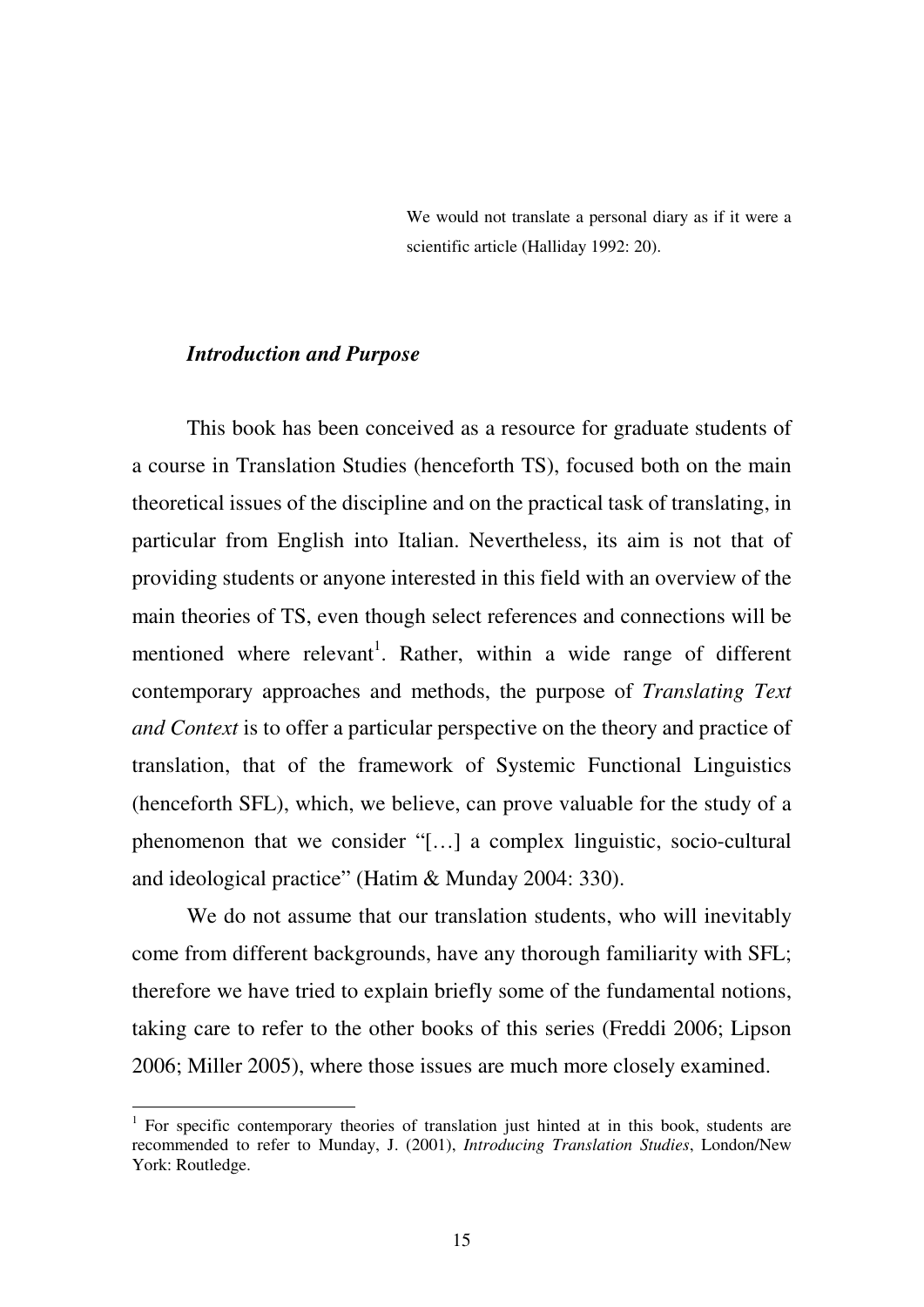The present book is essentially rooted in the following beliefs:

(1) In translation, there is an essential interplay between theory and practice;

(2) TS is necessarily an *inter*discipline, drawing on many different disciplines, with a linguistic core;

(3) SFL can offer a model for translating language and culture, text and context;

(4) A model of translation can be valid for a wide range of text-types, from popularizing to specialized, and also literary.

Thus, we move from the strong belief that translation theory *is* relevant to translators' problems, and not only for academic purposes, but also to the practice of a professional translator, since it can offer "[…] a set of conceptual tools [that] can be sought of as aids for mental problemsolving" (Chesterman, in Chesterman & Wagner 2002: 7).

Secondly, we recognise that TS is an interdiscipline and do not deny the multiple insights it provides the theory of translation, especially after the so-called "cultural turn" which occurred in TS at the end of the Eighties, to which we will be coming back below, and the many important issues raised by Cultural Studies or Postcolonial Studies, for example. At the same time, we hold that linguistics in particular has much to offer the study of translation. Moreover, we argue that culturally-oriented and linguistically-oriented approaches to translation "are not necessarily mutually exclusive alternatives" (Manfredi 2007: 204). On the contrary, we posit that the inextricable link between language and culture can even be highlighted by a linguistic model that views language as a social phenomenon, indisputably embedded in culture, like that of SFL.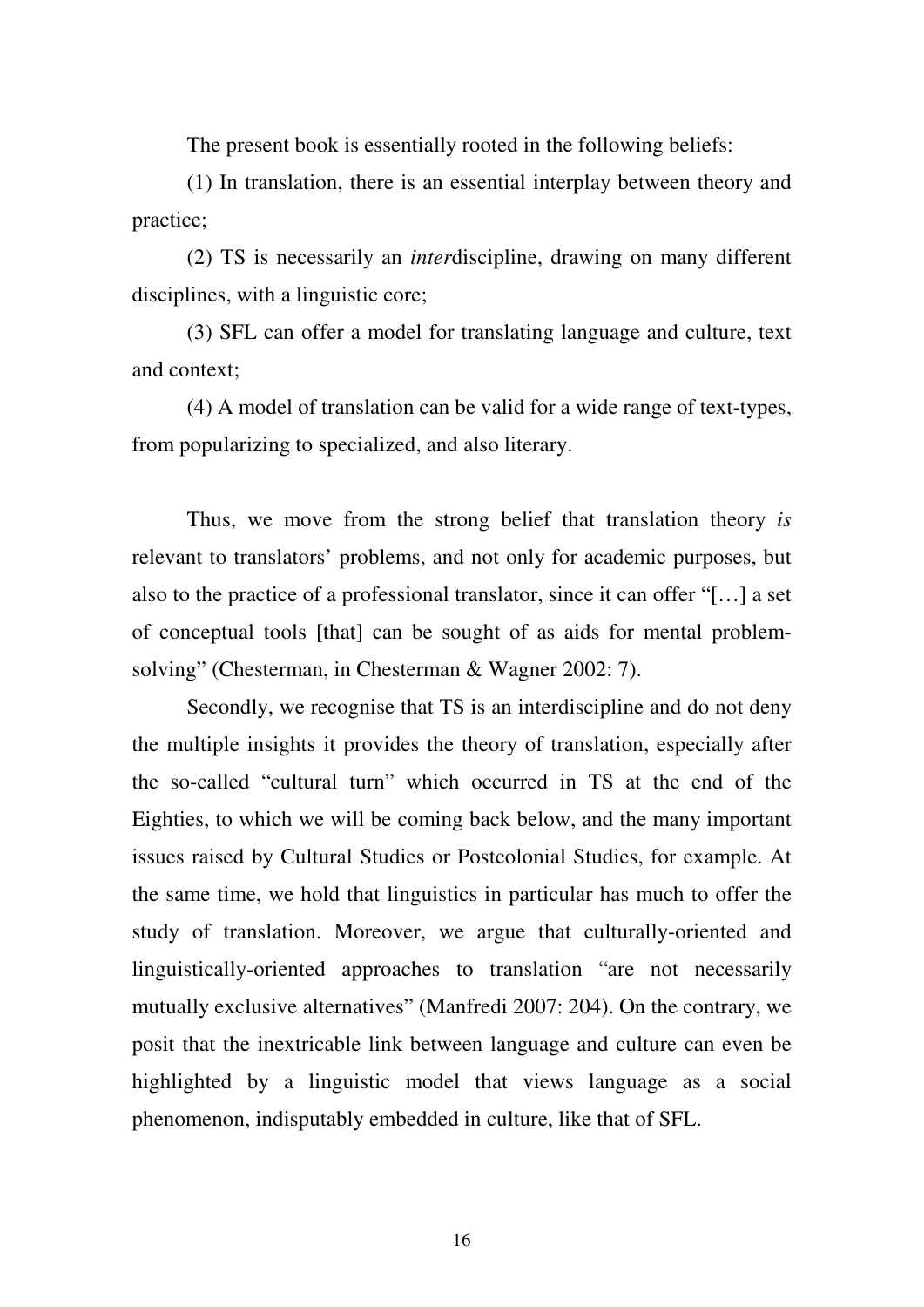As is typical (see, e.g., Shuttleworth & Cowie 1997), we will focus our study on written translation and, according to R. Jakobson's typology, on "Interlingual Translation", or "translation proper" only (Jakobson 1959/2000).

*Translating Text and Context* consists of two distinct yet complementary volumes. The first one is of a theoretical nature, whereas the second one is concerned with the connections between theory and practice and the application of the SFL model to the actual practice of translating. The volumes are divided into four major interconnected parts, i.e., "On Translation", "SFL and TS, TS and SFL", "From Theory to Practice" and "Practice of Translation".

The first Chapter starts with an attempt at answering such basic, but always challenging, questions as: "What is translation?" and "What is Translation Studies?".

Chapter Two describes TS in terms of the way it has evolved into an interdisciplinary field. Then, within this framework, it moves to the assumption that linguistic studies, which offered the first systematic enquiry of the emerging discipline, can still be considered the fundamental core. In particular, we will attempt to propose the SFL approach as a viable and valid contribution to these studies.

In Chapter Three, some key terms and concepts in TS are introduced, such as the notions of 'Equivalence' and of 'The Unit of Translation', the latter strictly connected to the practice of translating.

In Chapter Four, M.A.K. Halliday's own contribution to the theory of translation is presented.

Subsequent chapters focus on some of the key names in the discipline of TS: those who base certain aspects of their theoretical approach on the SFL framework, like J.C. Catford (Chapter Five) and, for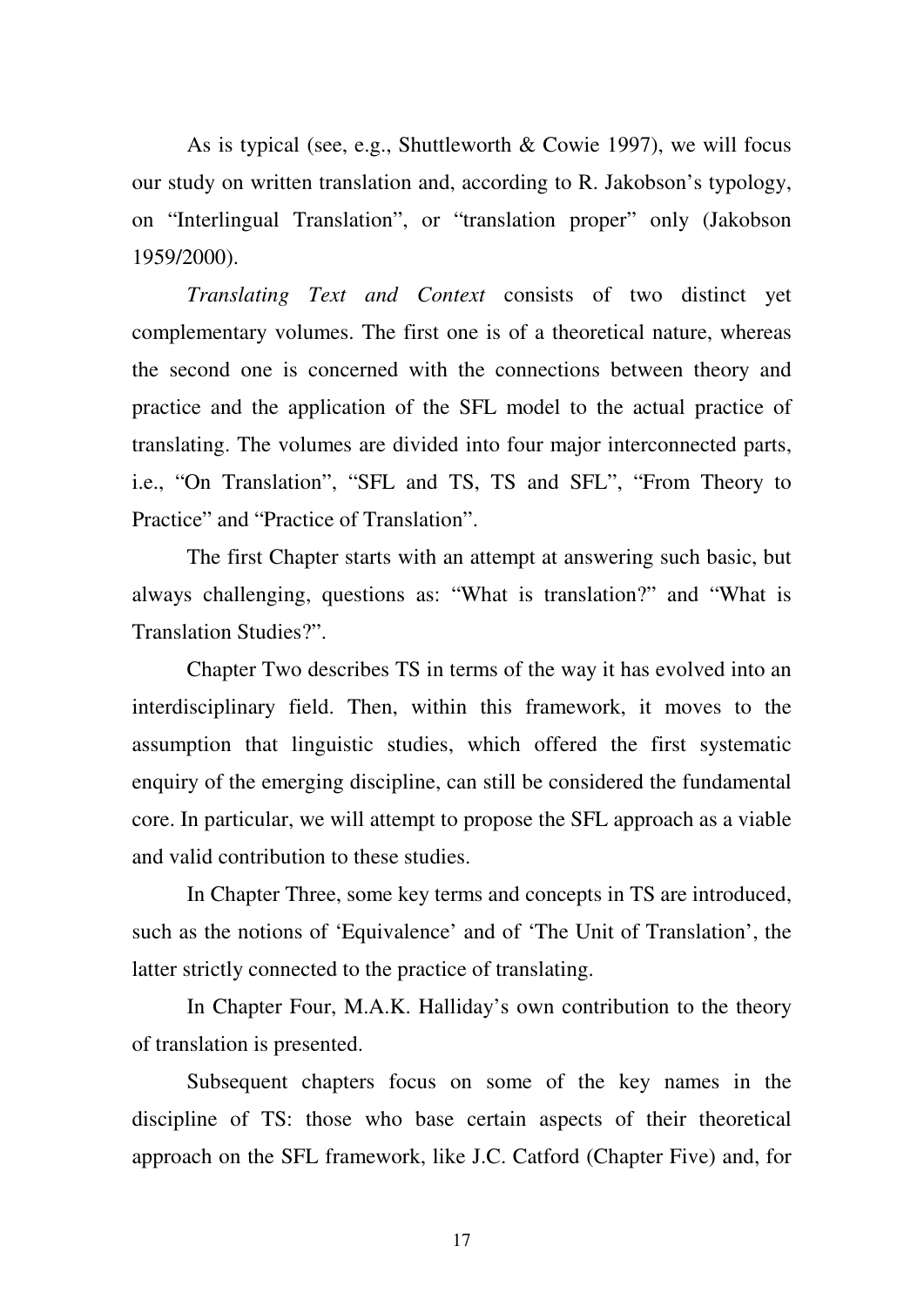select issues, also P. Newmark (Chapter Six). Then, theories proposed by contemporary translation scholars working firmly in an SFL perspective are dealt with, from B. Hatim and I. Mason (Chapter Seven) to J. House (Chapter Eight).

The volume concludes with some final considerations.

In the second volume, Chapter Nine will present some examples of theoretical models which can be applied to the practice of translation, such as those proposed by scholars drawing on SFL, e.g., House (1977/1997), Bell (1991), Baker (1992) and Steiner (2004).

Chapter Ten will be concerned with a practical application of Functional Grammar (henceforth FG) to translation practice, with the aim of illustrating how the analysis of different lexico-grammatical structures, realizing three kinds of meanings and being activated by certain contexts, can prove useful to the concrete task of translating.

Chapter Eleven will be divided into seven sections, each presenting a selected Source Text (ST), representative of a range of different text-types: Divulgative (both scientific and economic), Tourist, Specialized (both in the field of politics and sociology), Literary (in the areas of postcolonial and children's literature). A pre-translational textual and contextual analysis focusing on the main translation problems will be offered, as well as a guided translation through a discussion of possible strategies. Activities will be based exclusively on authentic texts, and every task will be preceded by a short presentation of the communicative situation and by a translation 'brief', in order to grant the translator a specific purpose within a given socio-cultural environment. Finally, with the patent presuppositions that, 1) translation is a decision-making process and that,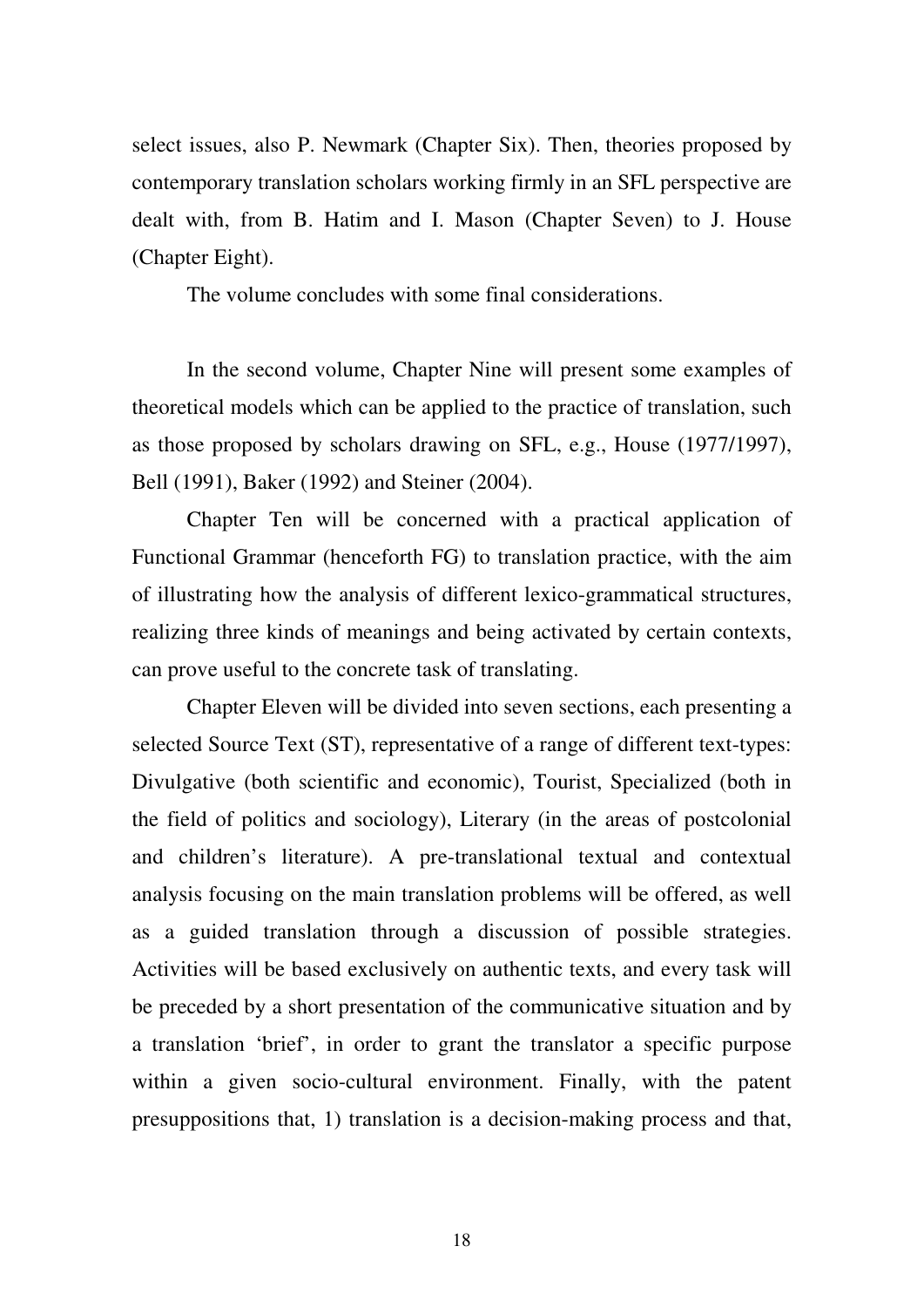2) different 'adequate' solutions can be accepted, a possible Italian Target Text (TT) will be proposed.

At the end of volume 2 a Glossary will be supplied; this will contain the main terms used in the book, both in the field of TS and, to some extent, in SFL.

Tasks are designed for work in groups or individually. The main standard abbreviations that will be used thoughout the two volumes are:

TS: Translation Studies

SFL: Systemic Functional Linguistics

SL: Source Language

TL: Target Language

ST: Source Text

TT: Target Text.

Ideally to be used together with a book providing an overview of the main theories of TS (e.g., Munday 2001), *Translating Text and Context* hopes to meet its goal of offering students the benefits that, we believe, a theoretical approach and a metalinguistic reflection can give to their practice of translation.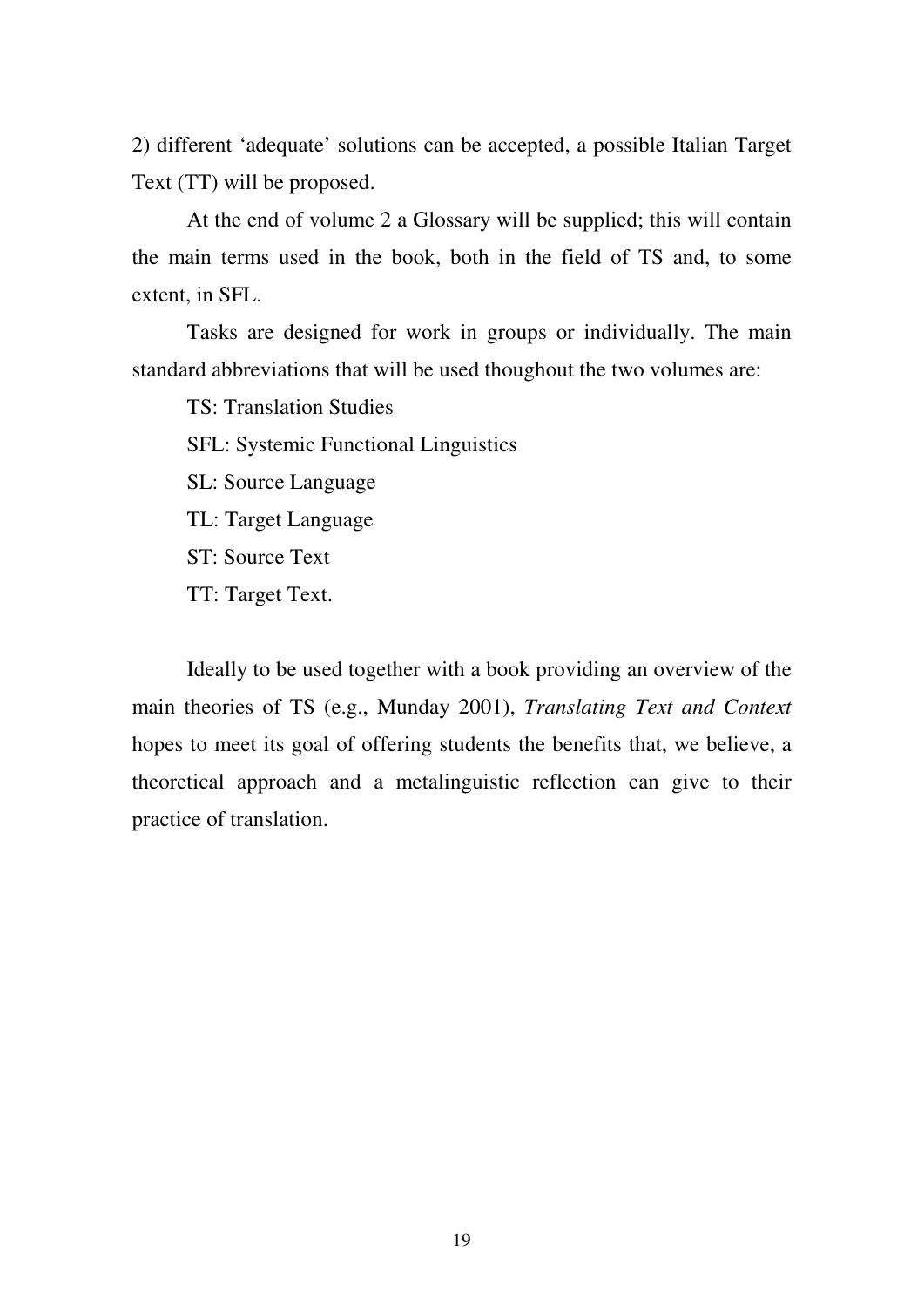# **PART I – On Translation**

## *1. Preliminaries on Translation*

The activity of translation has a long-standing tradition and has been widely practiced throughout history, but in our rapidly changing world its role has become of paramount importance. In the new millennium, in which cultural exchanges have been widening, knowledge has been increasingly expanding and international communication has been intensifying, the phenomenon of translation has become fundamental. Be it for scientific, medical, technological, commercial, legal, cultural or literary purposes, today human communication depends heavily on translation and, consequently, interest in the field is also growing.

## **1.1 What is Translation?**

In everyday language, translation is thought of as a text which is a "representation" or "reproduction" of an original one produced in another language (see House 2001: 247).

Let us now go into defining the phenomenon of 'translation' from different angles, starting from the general and moving to the more specialized.

If we look for a definition of translation in a general dictionary, we can find it described as:

• the process of translating words or text from one language into another;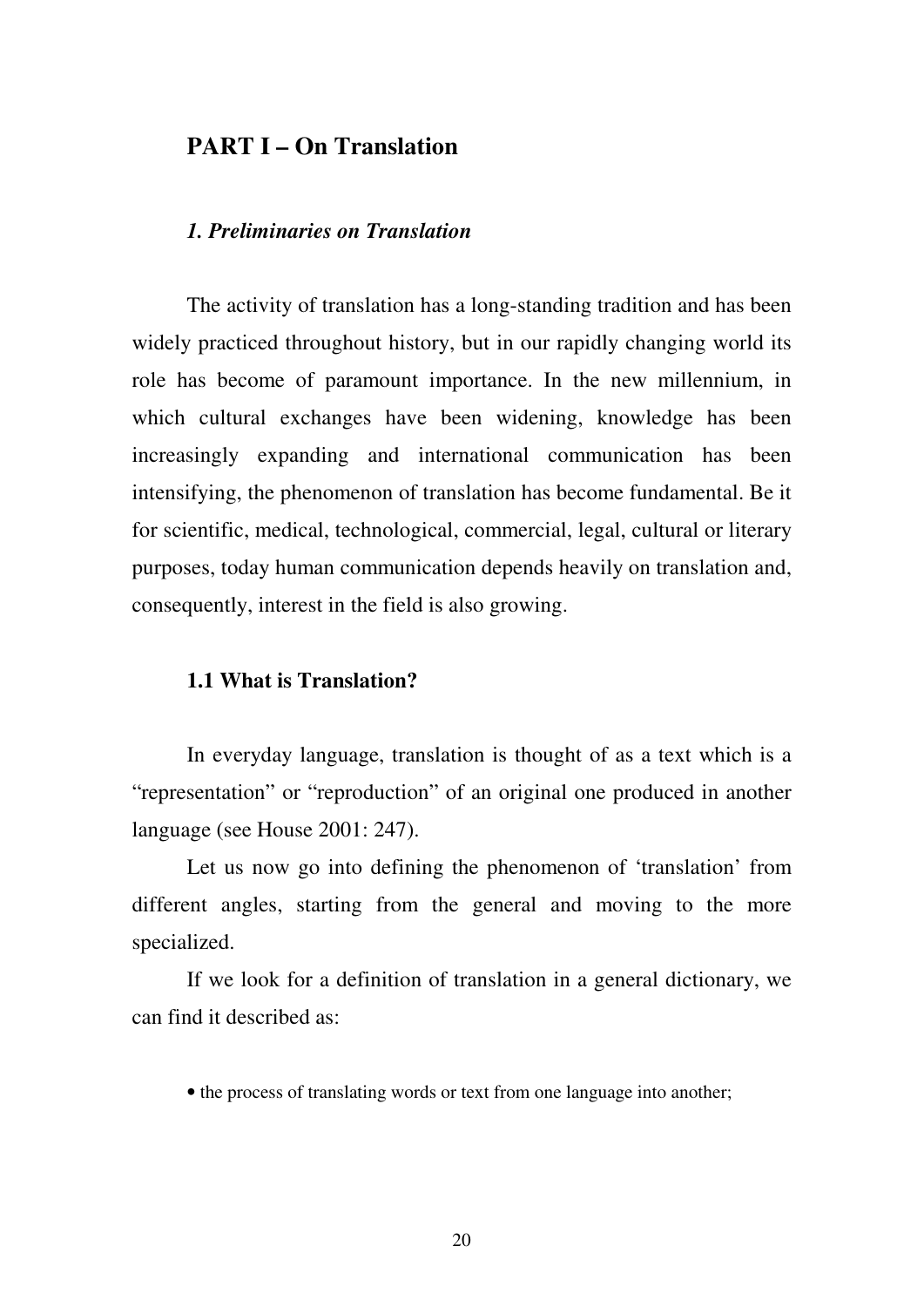• the written or spoken rendering of the meaning of a word, speech, book or other text, in another language [...] (*The New Oxford Dictionary of English* 1998).

As Hatim and Munday point out in examining a similar definition (2004: 3), we can immediately infer that we can analyse translation from two different perspectives: that of a '**process**',<sup>2</sup> which refers to the activity of turning a ST into a TT in another language, and that of a '**product**', i.e. the translated text.

If we consider the definition offered by a specialist source like the *Dictionary of Translation Studies* by Shuttleworth and Cowie (1997), we can find the phenomenon of translation explained as follows:

An incredibly broad notion which can be understood in many different ways. For example, one may talk of translation as a **process** or a **product**, and identify such sub-types as **literary** translation, **technical** translation, **subtitling** and **machine translation**; moreover, while more typically it just refer to the transfer of **written texts**, the term sometimes also includes interpreting. [...] Furthermore, many writers also extend its reference to take in **related activities** which most would not recognize as translation as such (*ibid.*: 181).

This more detailed definition of translation raises at least four separate issues:

- (1) Translation as a Process and/or Product;
- (2) Sub-types of translation;

- (3) Concern with written texts;
- (4) Translation *vs* Non-translation.

<sup>2</sup> Items highlighted in bold print, if not indicated otherwise, are considered key words/expressions.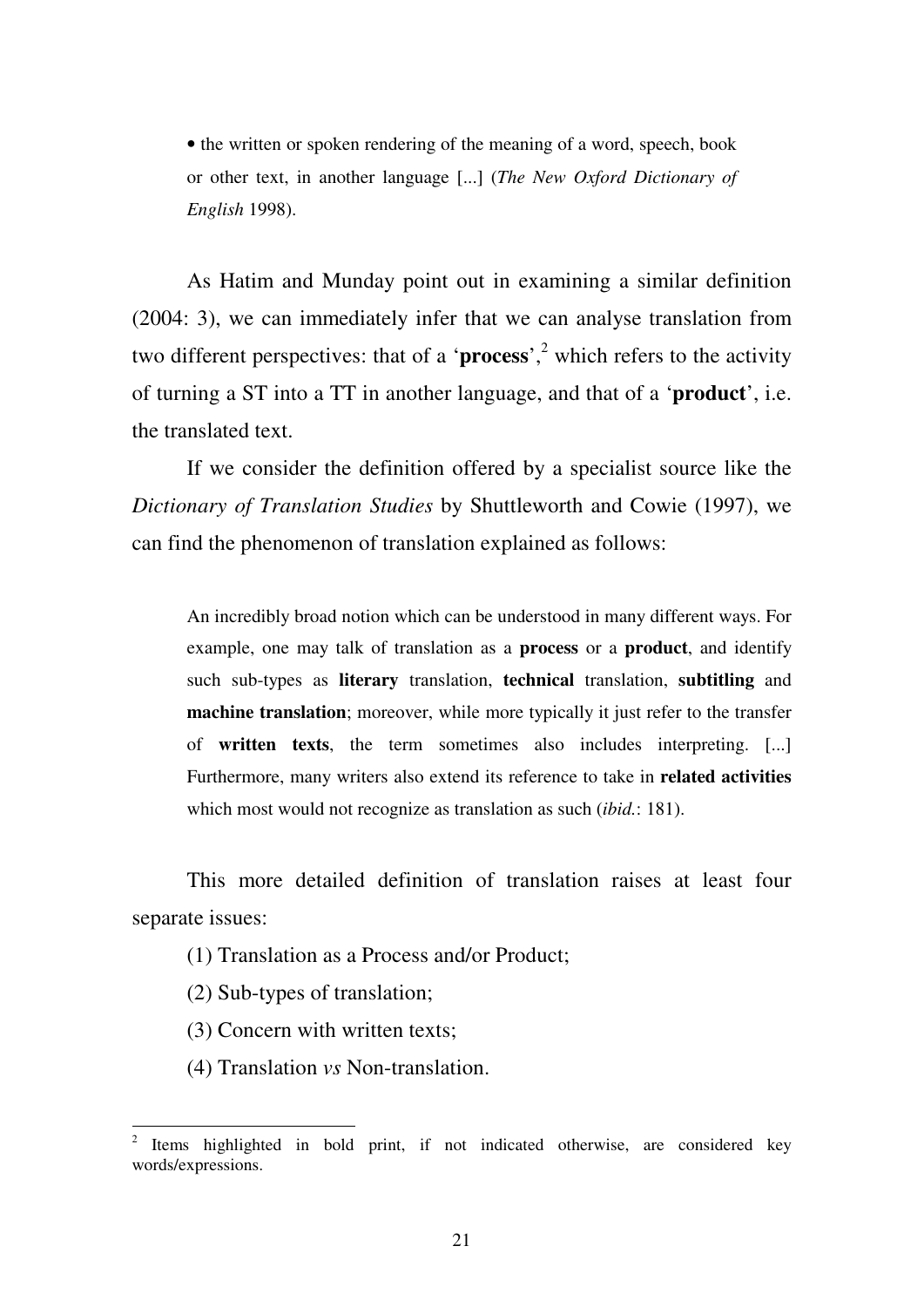First of all, we can explicitly divide up the distinction seen above into two main perspectives, those that consider translation either as a 'process' or a 'product'. To this twofold categorization, Bell (1991: 13) adds a further variable, since he suggests making a distinction between *translating* (the process), *a translation* (the product) and *translation* (i.e., "the abstract concept which encompasses both the process of translating and the product of that process").

Secondly, it is postulated that translation entails different kinds of texts, from literary to technical. Of course this can seem quite obvious now, but it was not so for, literally, ages: for two thousand years, at least since Cicero in the first century B.C., until the second half of the twentieth century, even though the real practice of translation regarded many kinds of texts, any discussion on translation focused mainly on distinguished 'works of art'.

From Shuttleworth and Cowie's definition it is also clear that nowadays translation includes other forms of communication, like audiovisual translation, through subtitles – and, we may add, also dubbing. Nevertheless, and also due to space considerations, we will not take these into consideration in our two volumes.

The reference to machine translation in the quotation above makes clear that today translation is not seen as exclusively a human process and that, at least in certain professional areas, input from information technology has also had an impact, through, for instance, automatic or machine-assisted translation. Moreover, thanks to advances in new technologies, today we can also incorporate into TS the contribution of corpus linguistics, which allows both theorists and translators analysis of large amounts of electronic texts, be they STs, TTs or so-called 'parallel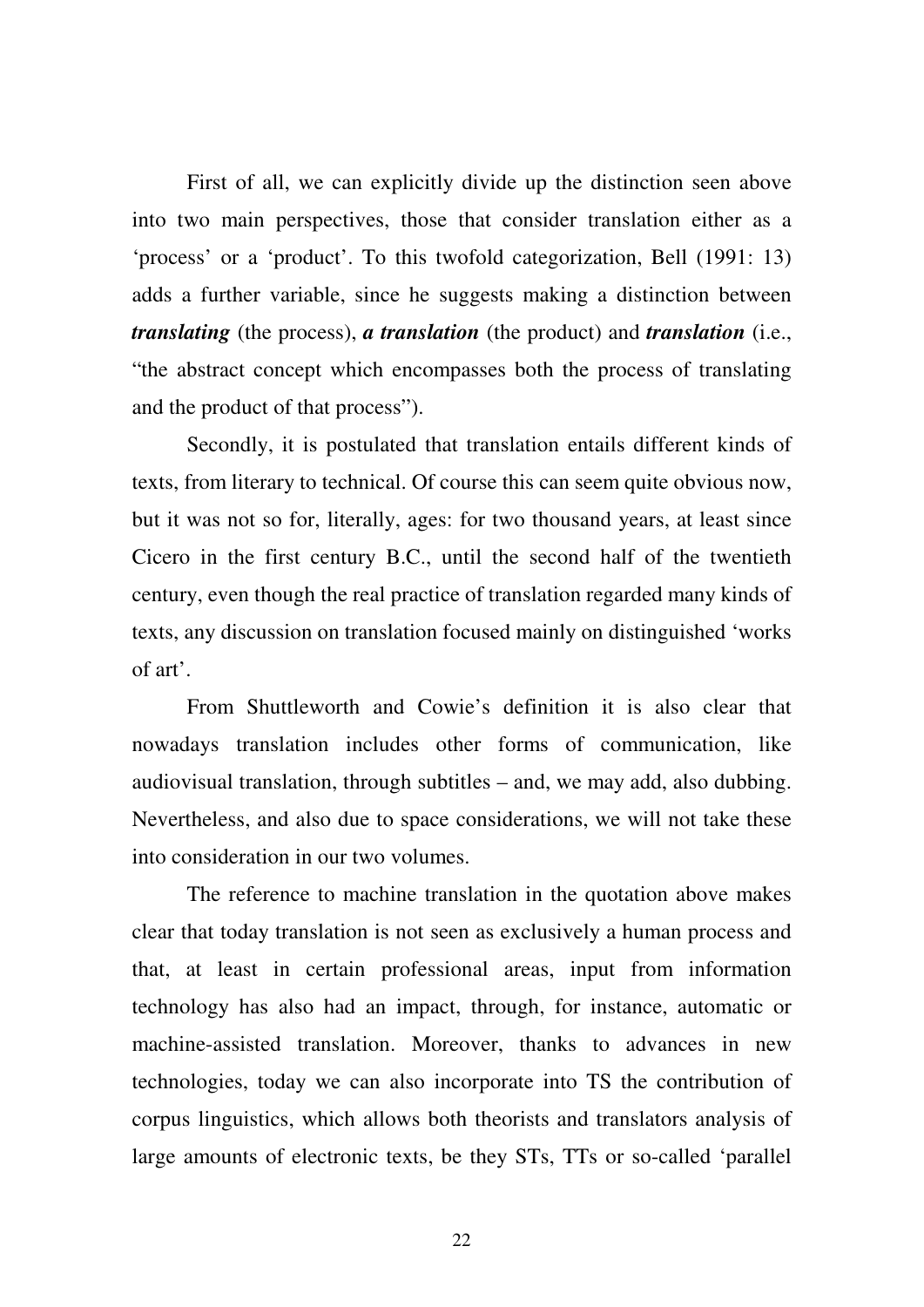texts' (the concept of 'parallel texts' will be tackled in the second volume, when dealing with the translation of specialized texts).

What Shuttleworth and Cowie indicate as being the most typical kind of translation – of the written text – is the focus of *Translating Text and Context*, which will concentrate on conventional translation between written languages, and only on '**interlingual** translation', considered by Jakobson, as said in the Introduction, to be the only kind of 'proper translation' (Jakobson 1959/2000). Thus, following the main tendency (see, e.g., Hatim & Munday 2004; Munday 2001, to cite but two), interpreting is excluded as being more properly 'oral translation of a spoken message or text' (Shuttleworth & Cowie: 83).

Indeed, the famous Russian-born American linguist, Jakobson, in his seminal paper, "On linguistics aspects of translation", distinguishes between three different kinds of translation:

1) "Intralingual", or *rewording*;

<u>.</u>

- 2) "Interlingual", or *translation proper*;
- 3) "Intersemiotic", or *transmutation*
- $(1959/ 2000: 139,$  *emphasis in the original*<sup>3</sup>).

The first of these refers to "[...] an interpretation of verbal signs by means of other signs of the **same** language" (*ibid.*: 139, *emphasis added*). In other words, the process of translation occurs within the same language, for instance between varieties or through paraphrase, etc.

The second kind concerns "[…] an interpretation of verbal signs by means of some **other** language" (*ibid.*, *emphasis added*). In this case – the

<sup>&</sup>lt;sup>3</sup> Throughout the volumes, we will avoid the common term 'original' to refer to the text that is being turned into another language and will rather use the more technical and precise term "Source Text" (ST). We will restrict the term 'original' to a text *not* involved in a translation process.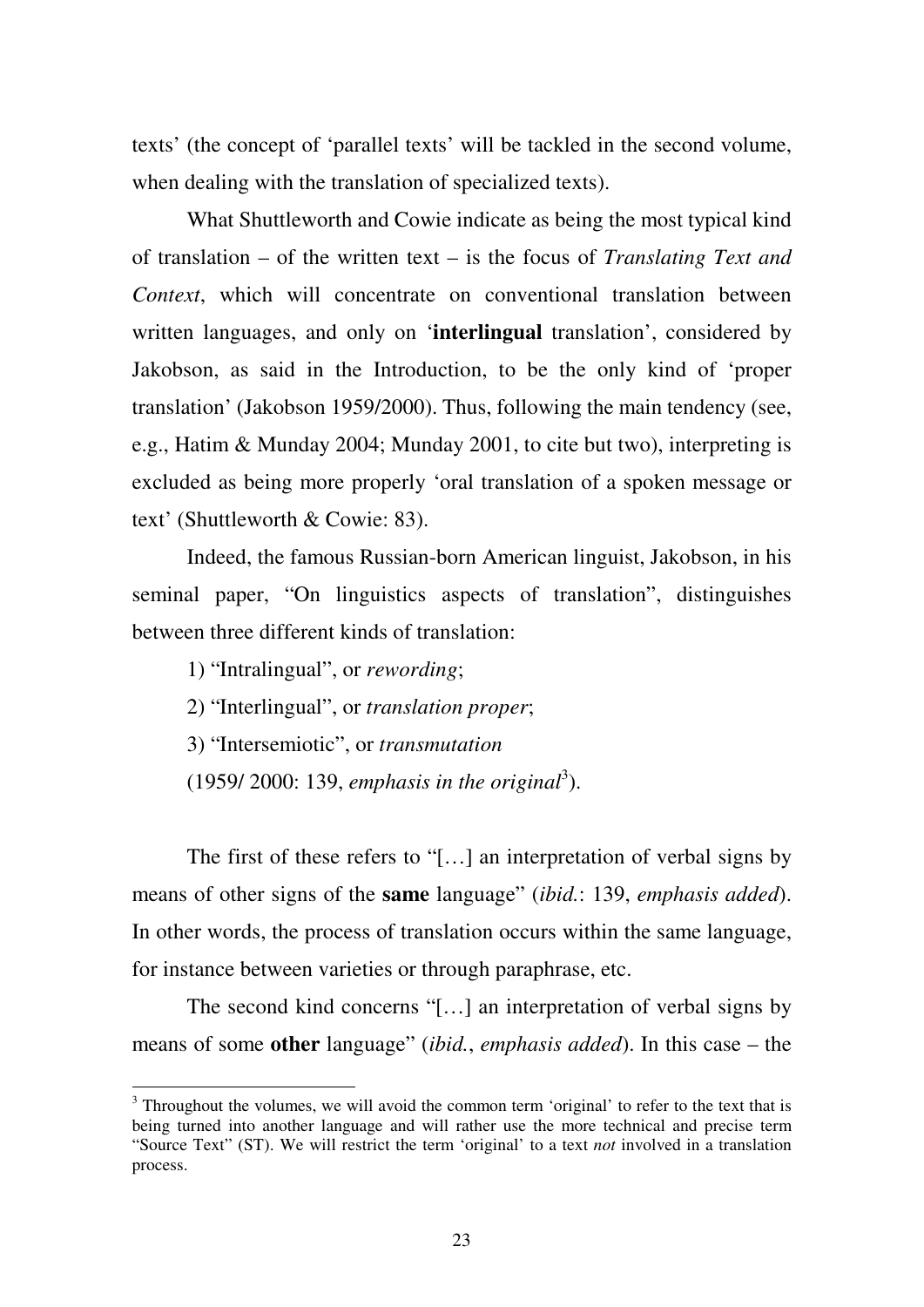case of *translation proper* – the act of translation is carried out from one language to another.

The third and final kind regards "[…] an interpretation of verbal signs by means of signs of **nonverbal** sign sytems" (*ibid.*, *emphasis added*), such as for example through music or images.

We will thus exclude from our investigation both subtitling and dubbing, which function within a multimodal semiotic, and so would seem to belong more properly to the third category of Jakobson's typology. In limiting ourselves to the examination of the 'traditional' kind of translation, between an exclusively written text translated from one language into another, from a systemic-functional perspective, we will be concentrating on 'verbal' language, i.e. "as opposed to music, dance and other languages of art"<sup>4</sup> (Halliday & Matthiessen 2004: 20).

Finally, we will not include in our study those "[…] related activities which most would not recognize as translation as such" (Shuttleworth  $\&$ Cowie 1997: 181), such as translation from a metaphorical point of view or other forms of 'transfer' such as 'paraphrase', 'pseudotranslation', etc.

Let us go on now with our exploration of definitions of translation at different levels of systematicity. Bell starts with an informal definition of translation, which runs as follows:

The transformation of a text originally in one language into an equivalent text in a different language retaining, as far as is possible, the content of the message and the formal features and functional roles of the original text (Bell 1991: xv).

<sup>&</sup>lt;sup>4</sup> Halliday & Matthiessen (2004) also include spoken language, which, for our purposes, as explained, will not be taken in consideration.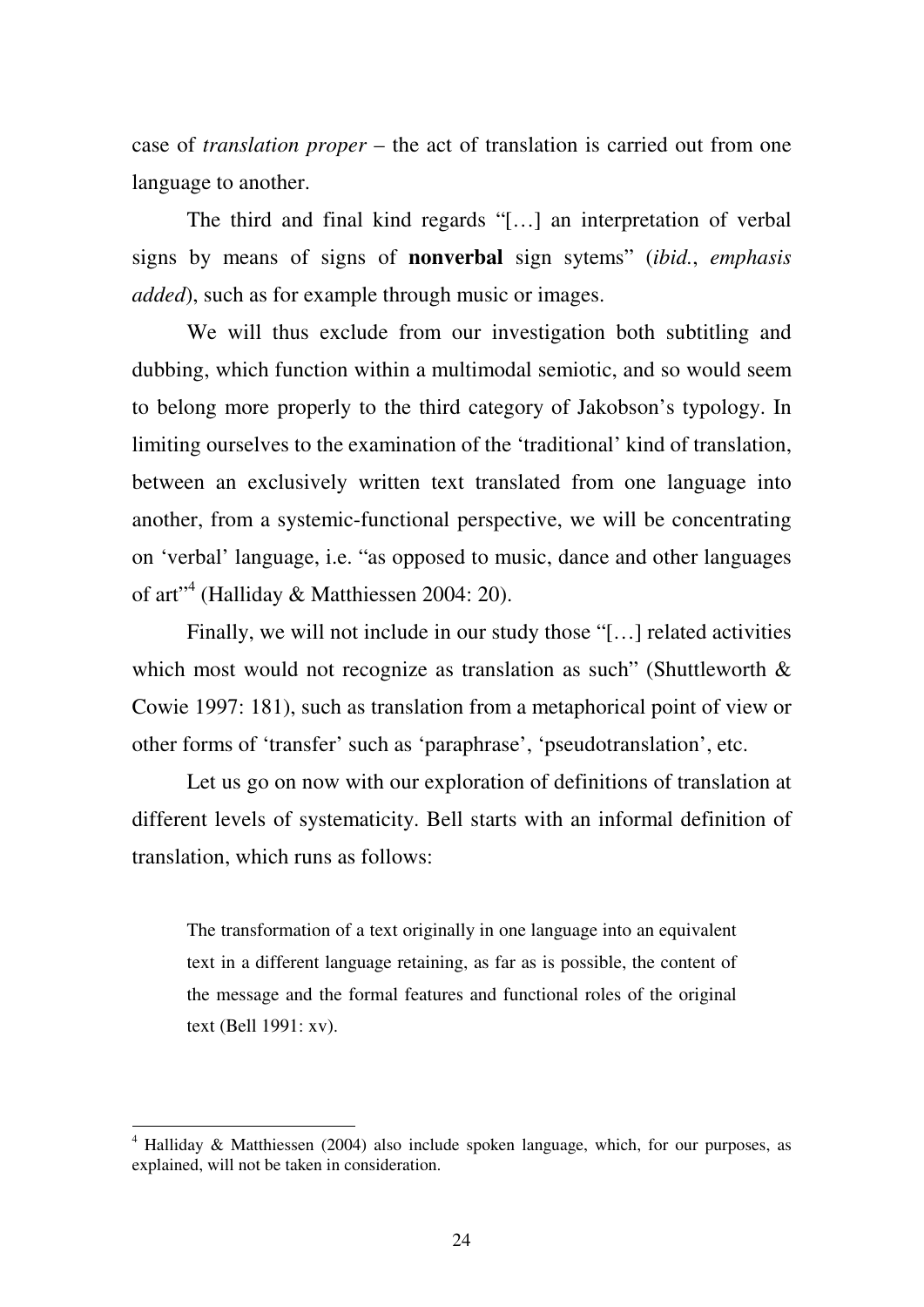Clearly, every definition reflects the theoretical approach underpinning it. Bell, working within a systemic functional paradigm, even in a general description like the one above, puts forth the importance of 'equivalence' (see section 3.1 below for an exploration of the notion) connected with the 'functional' roles of the ST.

As Shuttleworth and Cowie observe (1997), throughout the history of research into translation, the phenomenon has been variously delimited by formal descriptions, echoing the frameworks of the scholars proposing them.

Thus, at the beginning of the 'scientific' (Newmark 1981/2) study of translation, when translation was seen merely as a strictly 'linguistic' operation, Catford, for instance, described it in these terms:

[...] the replacement of textual material in one language (SL) by equivalent textual material in another language (TL) (Catford 1965: 20).

That his concern was with maintaining a kind of 'equivalence' between the ST and the TT is apparent.

Thirty years later, in Germany, the concept of translation as a form of 'equivalence' is maintained, as we can see from W. Koller's definition:

The result of a text-processing activity, by means of which a sourcelanguage text is transposed into a target-language text. Between the resultant text in L2 (the target-language text) and the source text in L1 (the source-language text) there exists a relationship, which can be designated as a translational, or equivalence relation (1995: 196).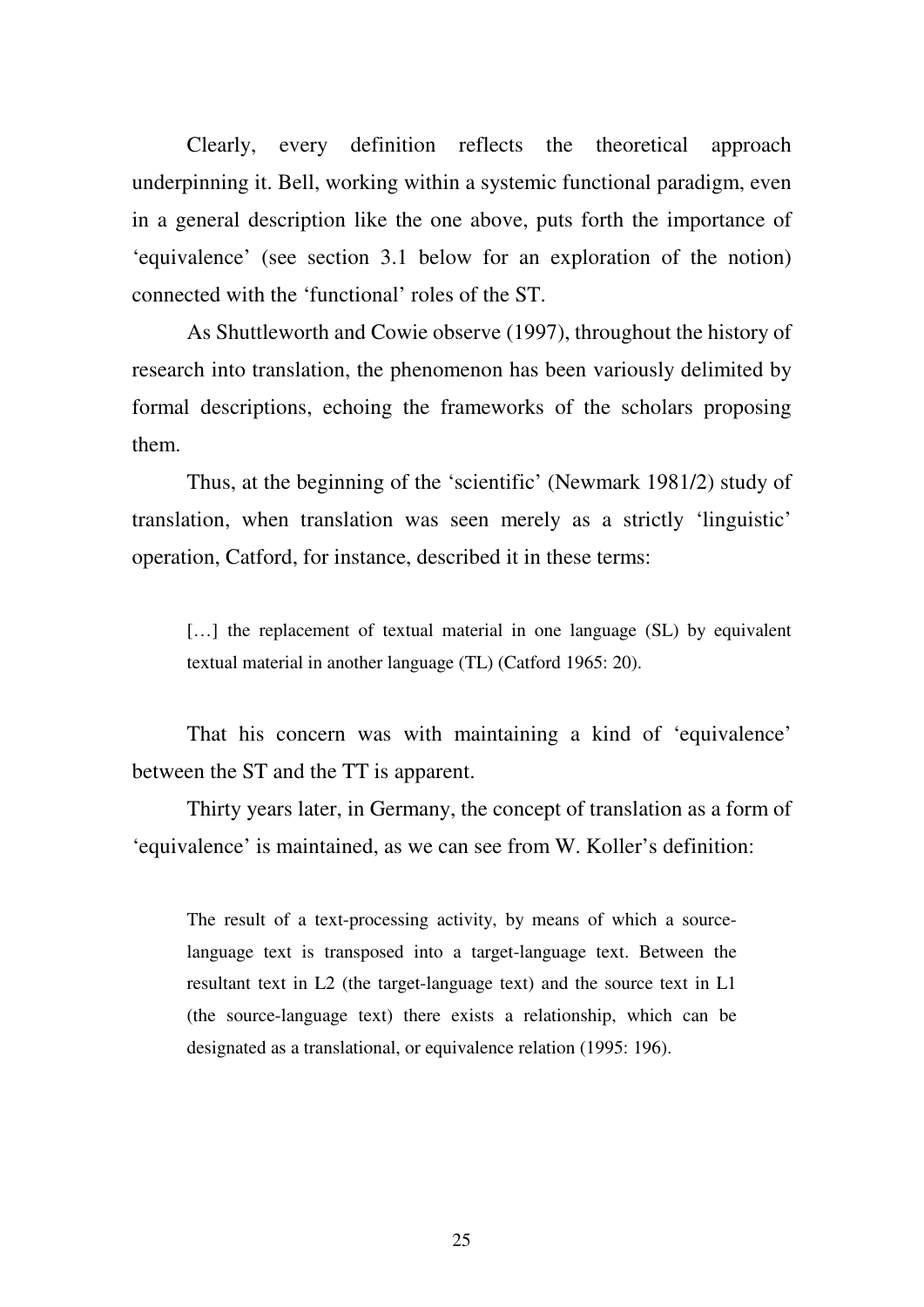C. Nord's definition, conversely, clearly reflects her closeness to '*skopos* theory' (Reiss and Vermeer 1984); hence the importance attributed to the purpose and function of the translation in the receiving audience.

Translation is the production of a functional<sup>5</sup> target text maintaining a relationship with a given source text that is specified according to the intended or demanding function of the target text (translation skopos) (Nord 1991: 28).

We will conclude our brief survey of definitions concerning translation with what M.A.K. Halliday takes translation to be:

In English we use the term "translation" to refer to the total process and relationship of equivalence between two languages; we then distinguish, within translation, between "translating" (written text) and "interpreting" (spoken text). So I will use the term "translation" to cover both written and spoken equivalence; and whether the equivalence is conceived of as process or as relationship (Halliday 1992: 15).

Halliday thus proposes distinguishing the activity of 'translation' (as a process) from the product(s) of 'translating', including both 'translation' (concerning written text) and 'interpreting' (regarding spoken text). This of course reflects his notion of 'text', which "[…] may be either spoken or written, or indeed in any other medium of expression that we like to think of" (Halliday in Halliday & Hasan 1985/89: 10).

<sup>&</sup>lt;sup>5</sup> In the '*skopos* theory' of translation, 'functional' refers to the 'purpose' of the TT with reference to the target audience.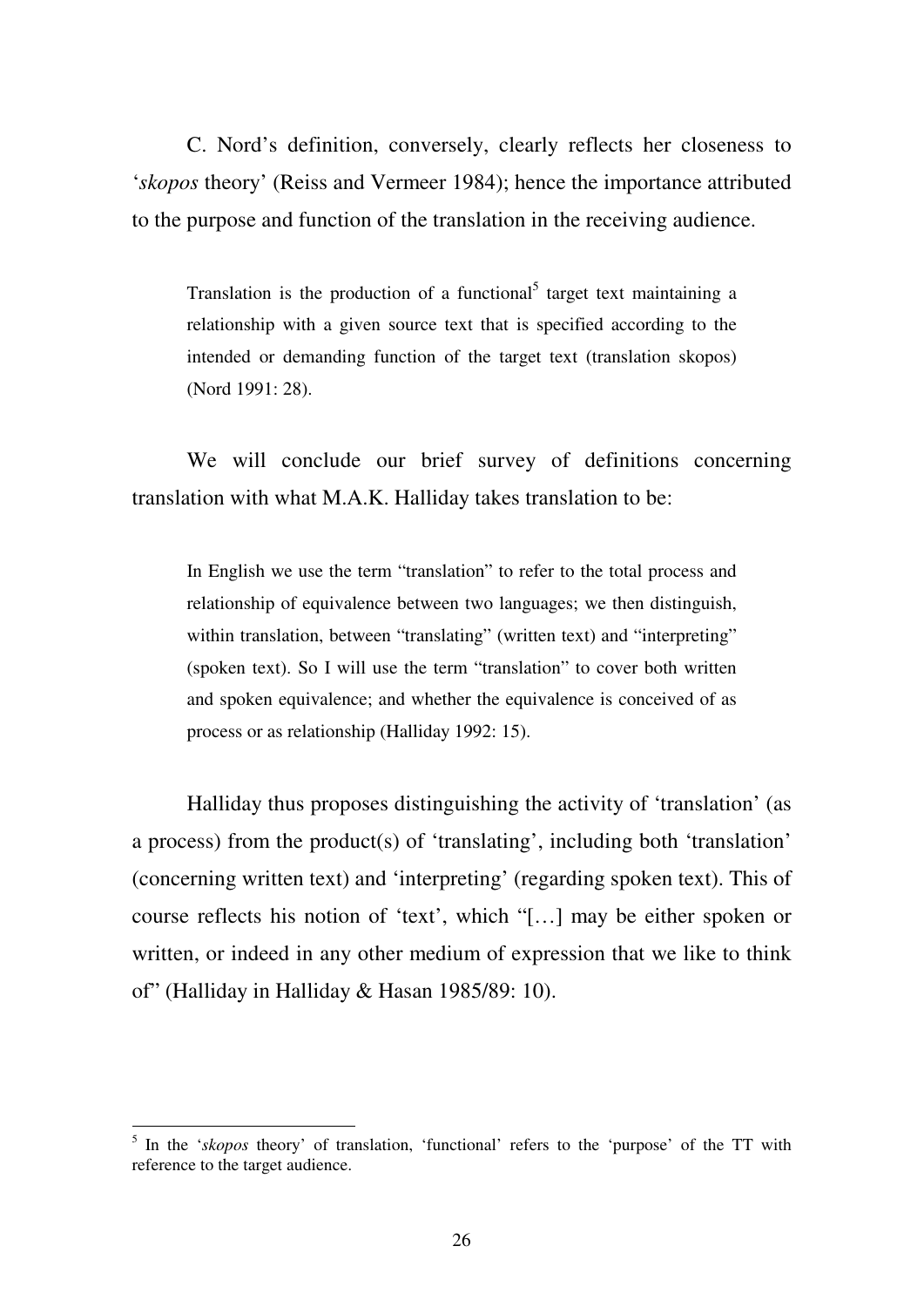#### **1.2 What is Translation Studies?**

*The Routledge Encyclopedia of Translation Studies* (Baker 1998) defines 'Translation Studies' as "[…] the academic discipline which concerns itself with the study of translation".

Emerging in the 1970s, developing in the 1980s, and flourishing in the 1990s (Bassnett 1999: 214), TS has evolved enormously in the past twenty years and is now in the process of consolidating.

The term 'Translation Studies' was coined by the scholar J.S. Holmes, an Amsterdam-based lecturer and literary translator, in his wellknown paper, "The Name and Nature of Translation Studies", originally presented in 1972 to the translation section of the Third International Congress of Applied Linguistics in Copenhagen, but published and widely read only as of 1988.

As Baker points out, although initially focusing on literary translation, TS "[…] is now understood to refer to the academic discipline concerned with the study of translation at large, including literary and nonliterary translation" (1998: 277).

As Snell-Hornby affirmed at the end of the Eighties, TS must embrace "[…] the whole spectrum of language, whether literary, 'ordinary' or 'general language', or language for special purposes" (Snell-Hornby 1988: 3). We agree.

Following Hatim's definition of TS as the discipline "[…] which concerns itself with the theory and practice of translation" (Hatim 2001: 3), in *Translating Text and Context* we deal with both. As said in the Introduction to the present volume, we firmly believe in the interconnections between theory and practice: the practice of translation without a theoretical background tends toward a purely subjective exercise,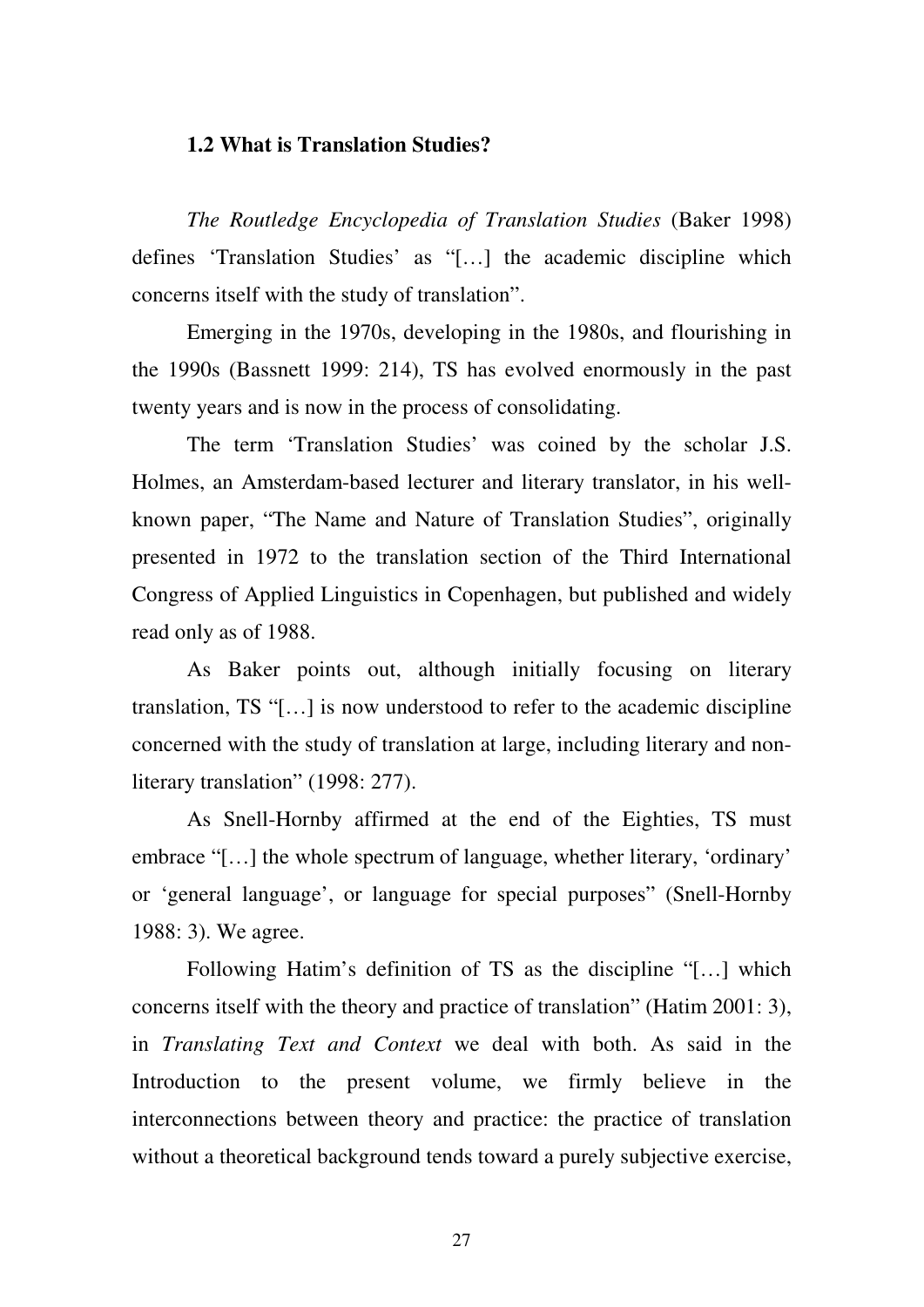and a theory of translation without a link to practice is simply an abstraction. As C. Yallop reminds us (1987: 347), one of Halliday's main contibutions to linguistics is his desire to build bridges between linguistic theory and professional practice. When dealing with translation, we firmly believe that this need is even stronger. Proficiency in two languages, the source one and the target one, is obviously not sufficient to become a competent translator.

Since Holmes' paper, TS has evolved to such an extent that it has turned into an interdiscipline, intervowen with many other fields.

#### *2. Translation Studies: "A House of Many Rooms"*

For too long hosted within other fields, being merely considered a sub-discipline of some other domain, TS has gradually evolved into a discipline in its own right, or rather, as said, into an 'interdiscipline', which draws on a wide range of other disciplines and hence could be effectively described as "a house of many rooms" (Hatim 2001: 8).

#### **2.1 TS: An Interdiscipline**

For a long time dismissed as a second-rate activity, the study of translation has now acquired full academic recognition. As we have seen, in Europe translation was seen for many decades either as simple linguistic transcoding (studied as a sub-discipline of applied linguistics, and only focusing on specialized translation), or as a literary practice (viewed as a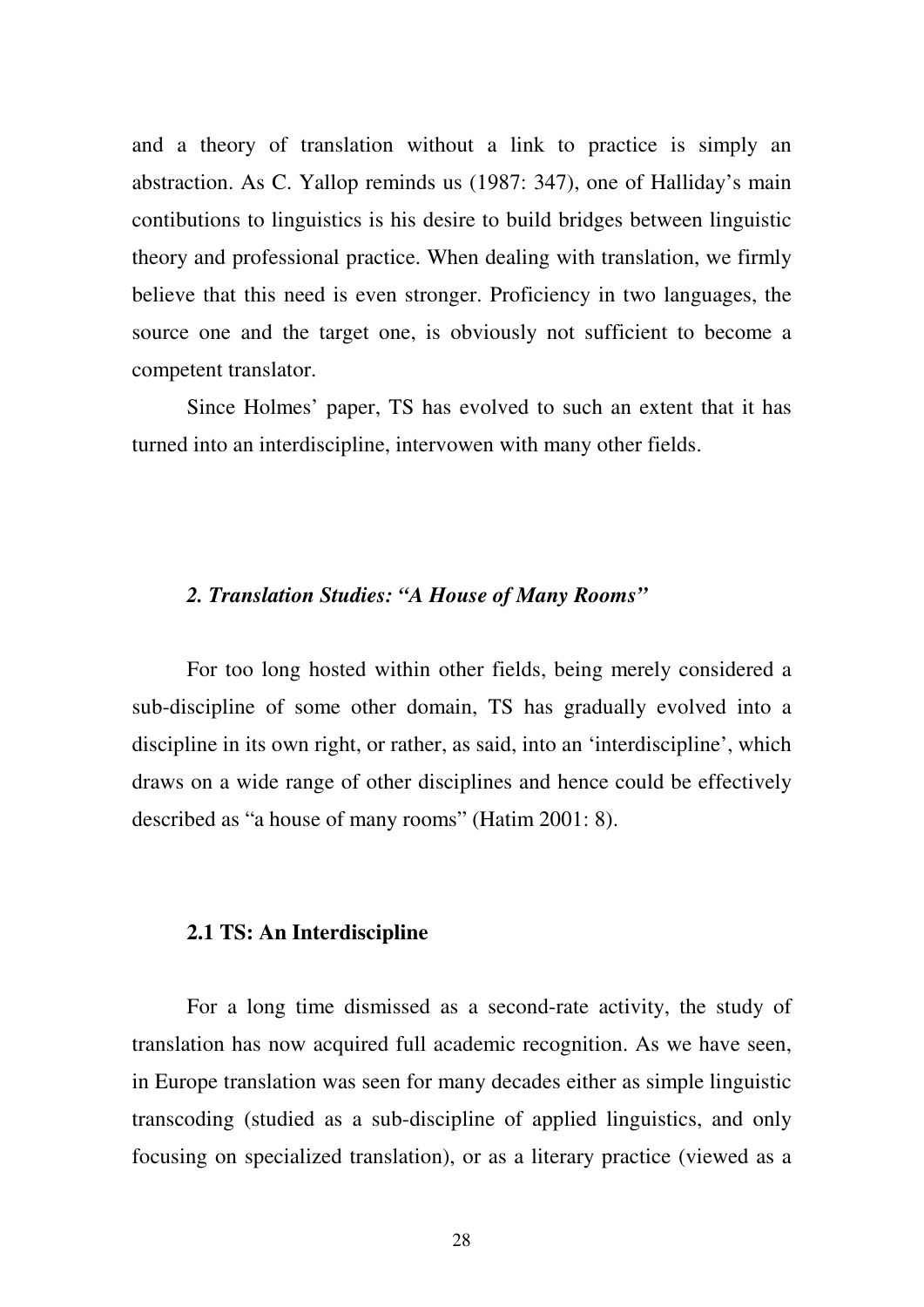branch of comparative literature and only concerned with the translation of canonical works of art). Even though such categorisations still survive – bringing back certain old and, one had hoped, surmounted issues – today TS occupies its rightful place as an interdiscipline. The disciplines with which it is correlated are multiple, as Figure 2 clearly shows:



One of the first moves towards interdisciplinarity can be considered M. Snell-Hornby's "integrated approach", which she called for at the end of the Eighties in her *Translation Studies: An Integrated Approach* (1988/1995). The approach was meant to bridge the gap between linguisticand literary-oriented methods, aiming at proposing a model which would embrace the whole spectrum of language and cull insights from other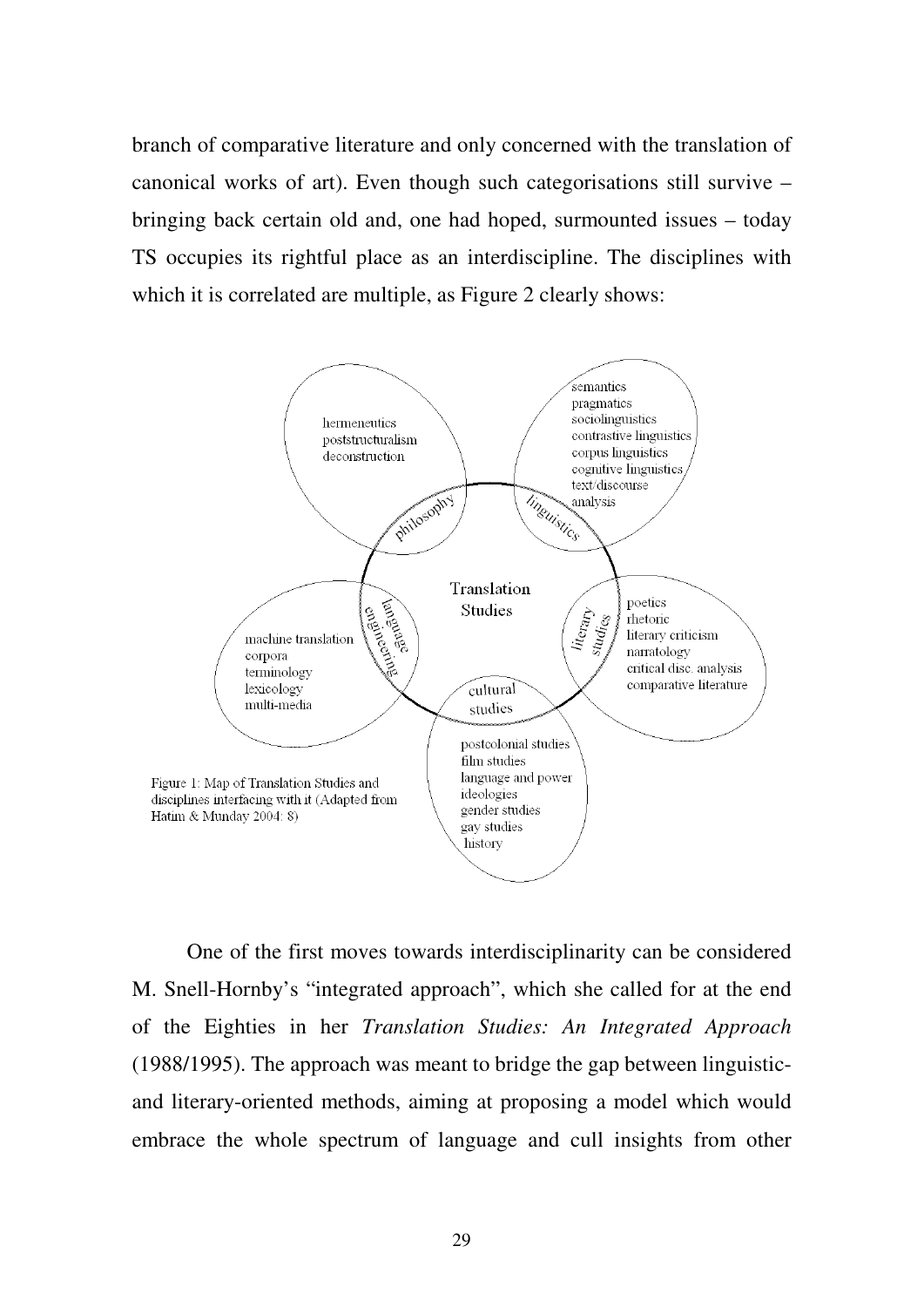disciplines, such as psychology, ethnology, philosophy, as well as cultural history, literary studies, sociocultural studies and, for specialized translation, the study of the specific domain involved (medical, legal, etc.).

In spite of some problems inherent in the model (see Munday 2001: 186), it is generally considered to have been an important step towards an interdisciplinary endeavour. Working towards the same goal, she later coedited *Translation Studies: An Interdiscipline* (Snell-Hornby *et al.* 1994).

At the end of the twentieth century, Ulrych and Bollettieri Bosinelli described the burgeoning discipline of TS as follows:

The term '**multidiscipline**' is the most apt in portraying the present state of translation studies since it underlines both its **independent nature** and its **plurality of perspectives**. Translation studies can in fact be viewed as a "**metadiscipline**" that is able to accommodate diverse disciplines with their specific theoretical and methodological frameworks and thus to comprehend areas focusing, for example, on linguistic aspects of translation, cultural studies aspects, literary aspects and so on (Ulrych & Bollettieri Bosinelli 1999: 237).

Their account of TS is akin to Hatim's view that "[t]ranslating is a multi-faceted activity, and there is room for a variety of perspectives" (Hatim 2001: 10).

#### **2.2 TS and Linguistics**

Along with the convinction that a multifaceted phenomenon like translation needs to be informed by multidisciplinarity, we strongly believe that, within this perspective, linguistics has much to offer the study of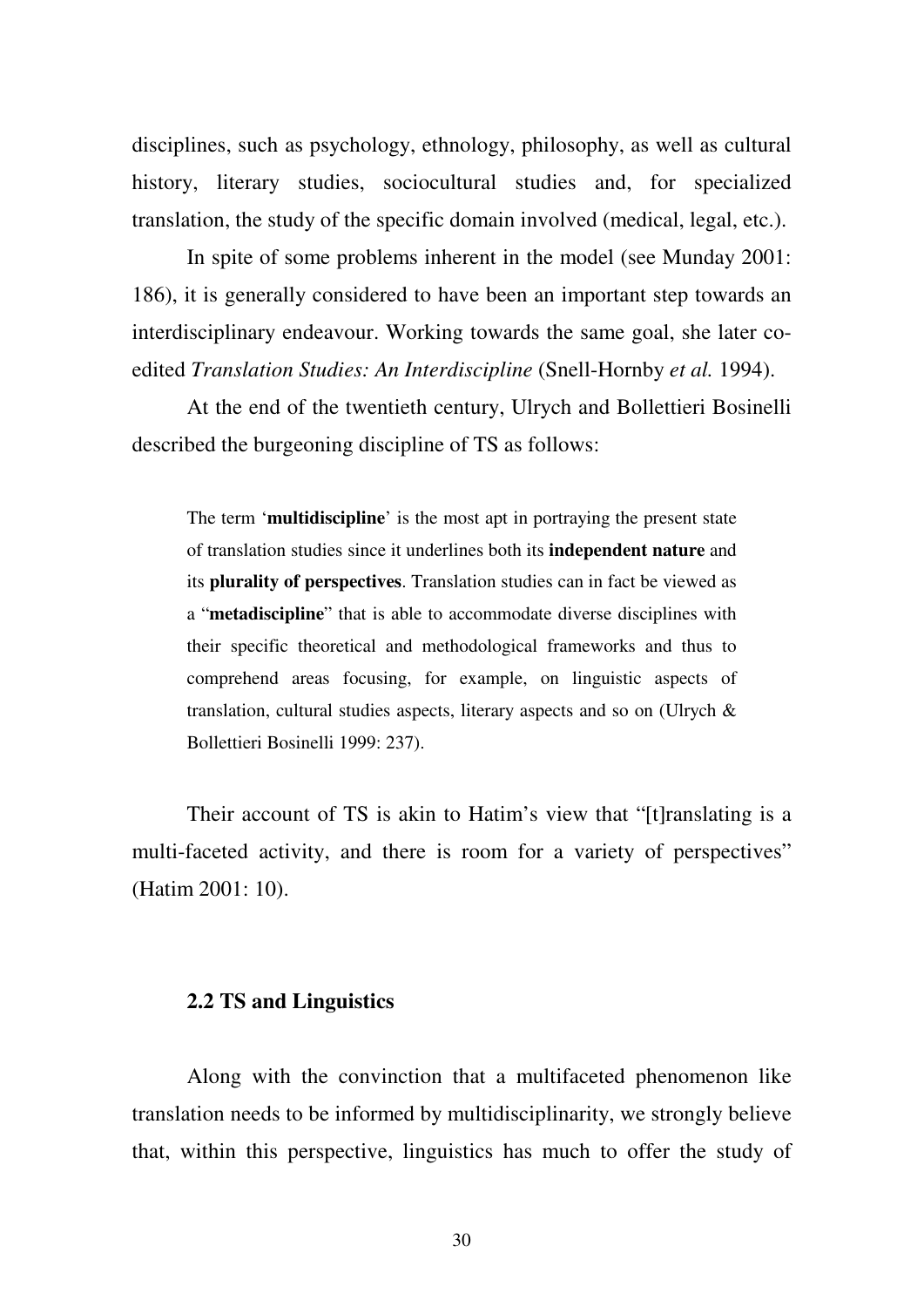translation. Indeed, we share British linguist and translation theorist P. Fawcett's view that, without a grounding in linguistics, the translator is like "[…] somebody who is working with an incomplete toolkit" (Fawcett 1997: *foreword*).

Among a multitude of approaches, there are not many scholars who would completely dismiss the ties between linguistics and translation (Taylor 1997). This is because, as C. Taylor elsewhere puts it, "[…] translation is undeniably a linguistic phenomenon, at least in part" (Taylor 1998: 10).

Since linguistics deals with the study of language and how this works, and since the process of translation vitally entails language, the relevance of linguistics to translation should never be in doubt. But it must immediately be made clear that we are referring in particular to "[…] those branches of linguistics which are concerned with the [...] social aspects of language use" and which locate the ST and TT firmly within their cultural contexts (see Bell 1991: 13).

As Fawcett suggests (1997: 2), the link between linguistics and translation can be twofold. On one hand, the findings of linguistics can be applied to the practice of translation; on the other hand, it is possible to establish a linguistic theory of translation. Bell even argues that translation can be invaluable to linguistics: "[...] as a vehicle for testing theory and for investigating language use" (Bell 1991:  $xvi$ )<sup>6</sup>.

One of the first to propose that linguistics should affect the study of translation was Jakobson who, in 1959, affirmed:

<sup>&</sup>lt;sup>6</sup> See also M. Gregory, "What can linguistics learn from translation?" in Steiner & Yallop (eds)  $(2001)$ .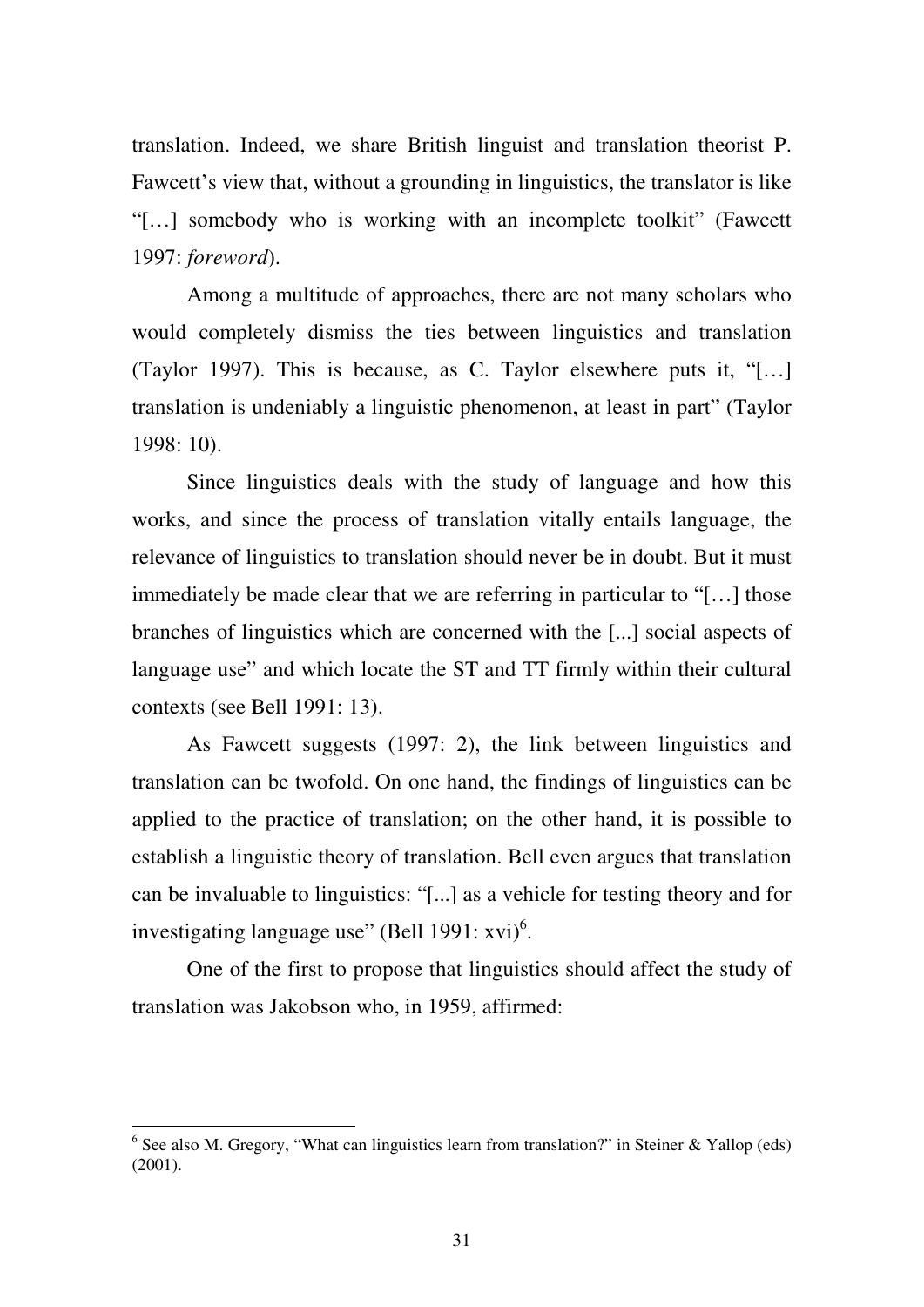Any comparison of two languages implies an examination of their mutual translatability; the widespread practice of interlingual communication, particularly translating activities, must be kept under constant scrutiny by **linguistic science** (1959/2000: 233-34, *emphasis added*).

In 1965, Catford opened his, *A Linguistic Theory of Translation*, with the following assertion:

Clearly, then, any theory of translation must draw upon a theory of language – a general linguistic theory (Catford 1965: 1).

After centuries dominated by a recurring and, according to G. Steiner, 'sterile' (1998: 319) debate over 'literal', 'free' and 'faithful' translation, in the 1950s and 1960s more systematic approaches to the study of translation emerged and they were linguistically-oriented (like for example those of Vinay and Darbelnet, Mounin, Nida, see Munday 2001: 9). Thus linguistics can be said to have "[…] had the advantage of drawing [translation] away from its intuitive approach and of providing it with a scientific foundation" (Ulrych & Bollettieri Bosinelli 1999: 229). To borrow Munday's words, "[t]he more systematic and 'scientific' approach in many ways began to mark out the territory of the academic investigation of translation", represented by Nida, and, in Germany, by Wills, Koller, Kade, Neubert (see Munday 2001: 9).

Over the following years, as Ulrych and Bollettieri Bosinelli emphasize, the ties between translation and linguistics got even stronger, thanks to the development within linguistics of new paradigms which considered "[…] language as a social phenomenon that takes place within specific cultural contexts", like discourse analysis, text linguistics, sociolinguistics and pragmatics (Ulrych & Bollettieri Bosinelli 1999: 229).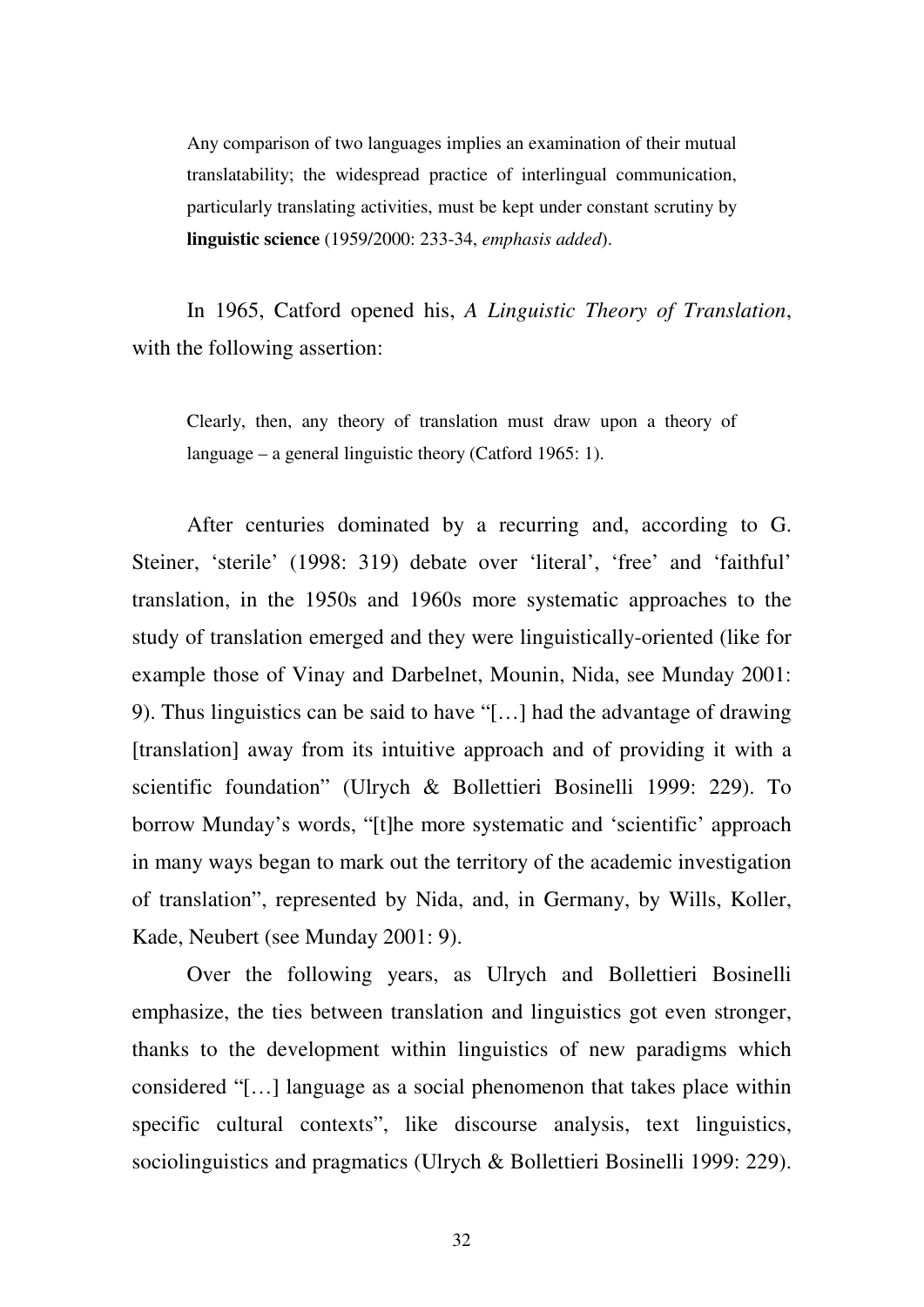And we argue that Hallidayan linguistics occupies a rightful place among these models.

In spite of all this, on many sides the relevance of linguistics to translation has also been critiqued, or worse, neglected. In 1991, Bell showed his contempt for such a sceptical attitude. He finds it paradoxical that many translation theorists should make little systematic use of the techniques and insights offered by linguistics, but also that many linguists should have little or no interest in the theory of translation. In his view, if translation scholars do not draw heavily on linguistics, they can hardly move beyond a subjective and arbitrary evaluation of the products, i.e. translated texts; they are, in short, doomed to have no concern for the process (Bell 1991).

Similarly, Hatim warns against those (not better specified) introductory books on TS which tend to criticize the role of linguistics in the theory of translation and blame it for any, or all, failures in translation. Indeed, he says, their argument seems to focus on abstract, i.e., far from concrete, structural and transformational models only, and that these, admittedly, do *not* offer many insights to the practice of translation. Yet, they seem to ignore those branches within linguistics which are not divorced from practice and whose contribution to translation is vital (Hatim 2001: xiv-xv).

However, despite this scepticism, born primarily of a failure to distinguish between a linguistics practised *in vitro* and one that is rooted in the social, a genuine interest in linguistics does continue to thrive in TS. Indeed, even though Snell-Hornby takes her distance from it, recently TS seems to have been characterized by a new 'linguistic turn' (Snell-Hornby 2006).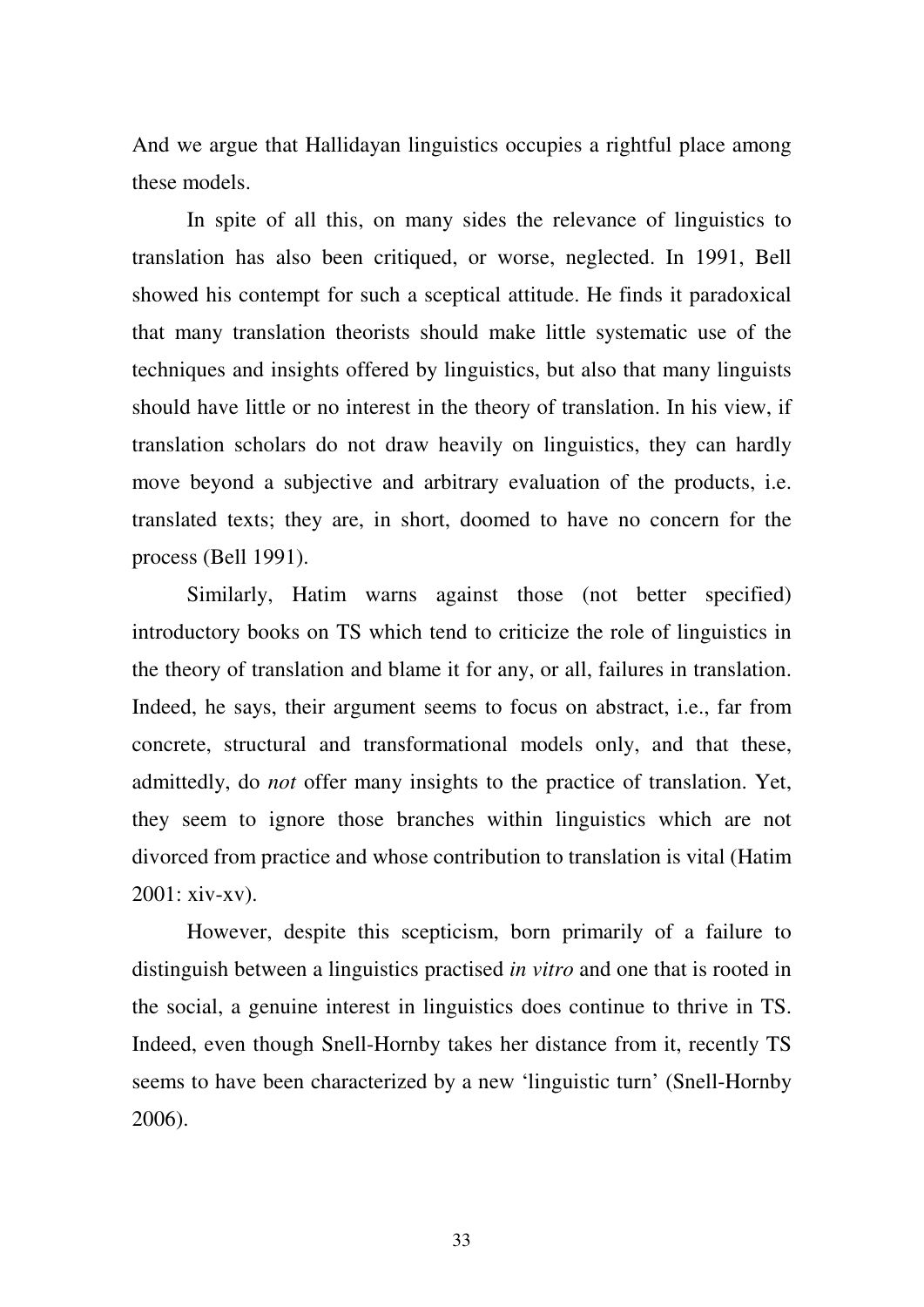Denigration of linguistic models has occurred especially since the 1980s, when TS was characterized by the so-called 'cultural turn' (Bassnett & Lefevere 1990). What happened was a shift from linguistically-oriented approaches to culturally-oriented ones. Influenced by cultural studies, TS has put more emphasis on the cultural aspects of translation and even a linguist like Snell-Hornby has defined translation as a "cross-cultural event" (1987), H.J. Vermeer has claimed that a translator should be 'pluricultural' (see Snell-Hornby 1988: 46), while V. Ivir has gone so far as to state that "translating means translating cultures, not languages" (Ivir 1987: 35).

Neverthless, we would argue that taking account of culture does *not* necessarily mean having to dismiss any kind of linguistic approach to translation. As we have seen, even from a linguistic point of view, language and culture are inextricably connected (see James 1996; Kramsch 1998, among others). Moreover, as J. House clearly states (2002: 92-93), if we opt for contextually-oriented linguistic approaches – which see language as a social phenomenon embedded in culture and view the properly understood meaning of any linguistic item as requiring reference to the cultural context – we can tackle translation from *both* a linguistic and cultural perspective. We totally share House's view that it is possible,

[...] while considering translation to be a particular type of culturally determined practice, [to] also hold that it is, at its core, a predominantly linguistic procedure (*ibid.*: 93).

Thus, as suggested by Garzone (2005: 66-67), in order to enhance the role of culture when translating, it is not at all necessary to reject the fact that translation is primarily a linguistic activity. On the contrary, if we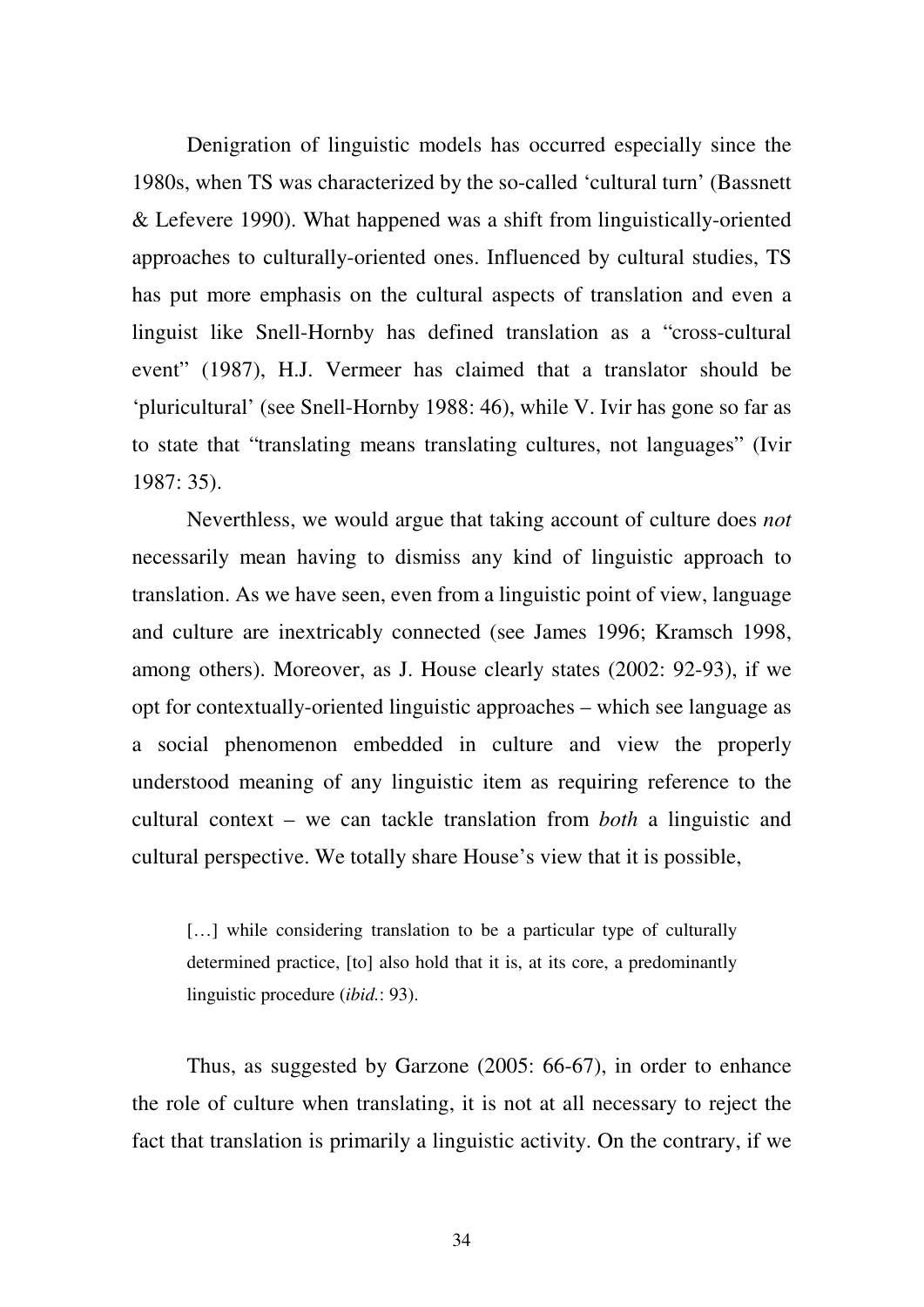aim at a cultural goal, we will best do so through linguistic procedures. And we feel that an SFL approach makes a worthwhile contribution towards just this purpose.

## **2.3 Why Systemic Functional Linguistics?**

We conceive translation "[...] as a textual practice and translations as meaningful records of communicative events" (Hatim 2001: 10) and we are pleased to locate ourselves within what Hatim calls the 'contextual turn' occurring in linguistics (*ibid.*).

Let us now explain why we are convinced that SFL can prove itself useful to the theory and practice of translation and why we thus propose to explore the theoretical problems of translation through a systemicfunctional perspective and to adopt FG as an instrument of text analysis and of the production of a new text in the TL.

As said, we are following the systemic-functional model of grammar as proposed by M.A.K. Halliday, the central figure of SFL (Halliday 1985/1994; Halliday & Matthiessen 2004).

Although folk notions might still at times claim that proficiency in a foreign language – and, we wish to point out, of two languages at least! – along with a couple of dictionaries are all that one needs to produce a translation, we know that it is not so. As Hatim observes, I.A. Richards once described translation as "[…] very probably the most complex type of event yet produced in the evolution of the cosmos" (Richards, in Hatim 2001). Apart from proficiency in two languages, the source and target ones, translation presupposes much knowledge and know-how – together with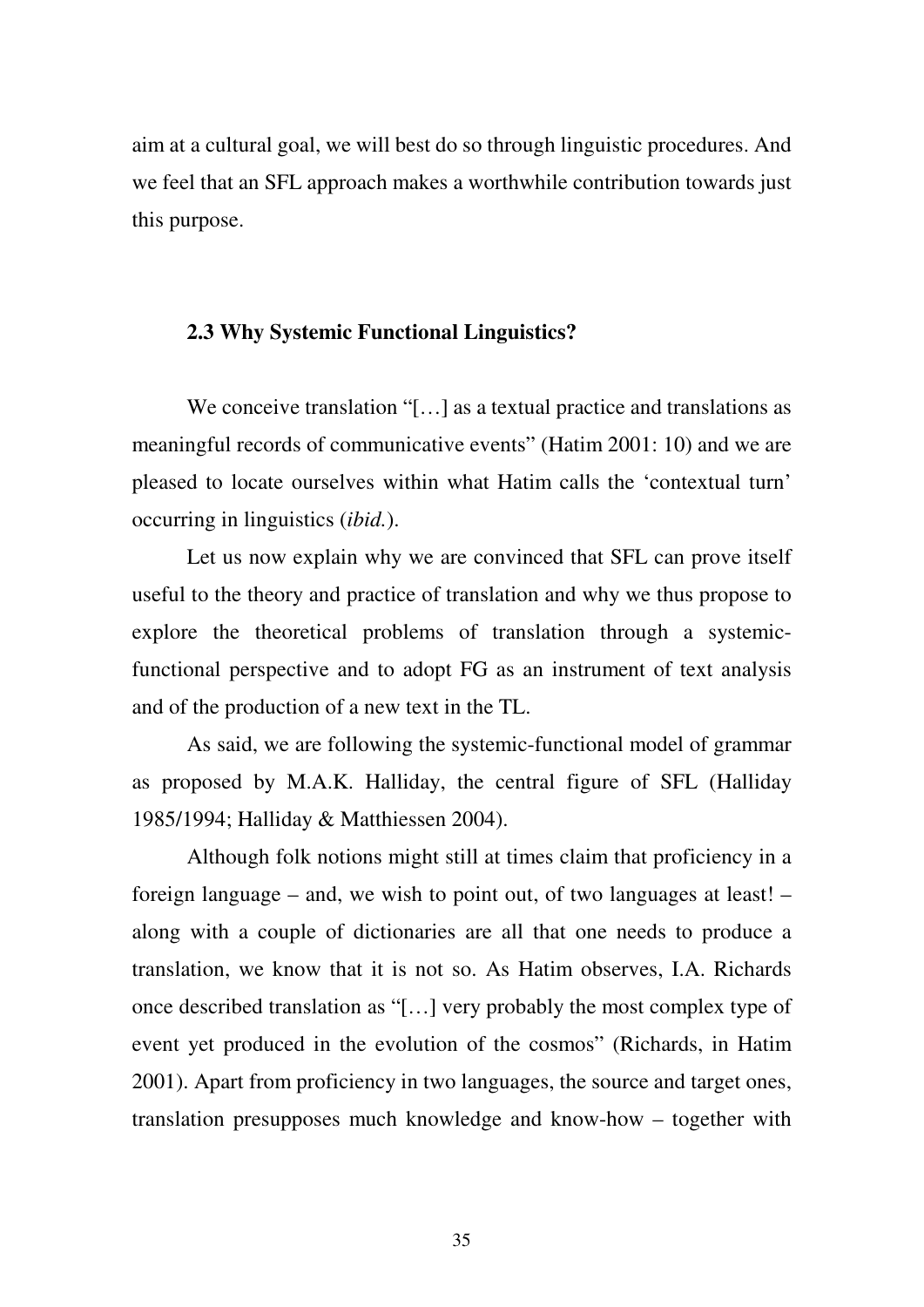the flexibility, and capacity, to draw on a wide range of other disciplines, depending on the text being translated.

Even though the most evident problems that come up when translating may seem to be a matter of words and expressions, translation is *not* only a matter of vocabulary: grammar also plays a large and important role. Indeed, FG prefers to talk in terms of lexico-grammar, which includes both grammar and lexis (Halliday 1978: 39). With reference to its important role in translation, C. Taylor Torsello has this to say:

[...] grammar should be a part of the education of a translator, and in particular functional grammar since it is concerned with language in texts and with the role grammar plays, in combination with lexicon, in carrying out specific functions and realizing specific types of meaning (Taylor Torsello 1996: 88).

After this revealing statement, we might say that we have just found a quite convincing answer to our question: why SFL? However, it is better for us to proceed gradually as we enter the realm of FG; it is best for us to illustrate, step by step, why we consider it relevant to the study of translation.

The main focus of FG should become clear from the definition offered by Halliday himself:

It is functional in the sense that it is designed to account for how the language is **used**. Every text [...] unfolds in some context of use [...]. A functional grammar is essentially a 'natural' grammar in the sense that everything in it can be explained, ultimately, by reference to how language is used (Halliday 1985/1994: xiii, *emphasis in the original*).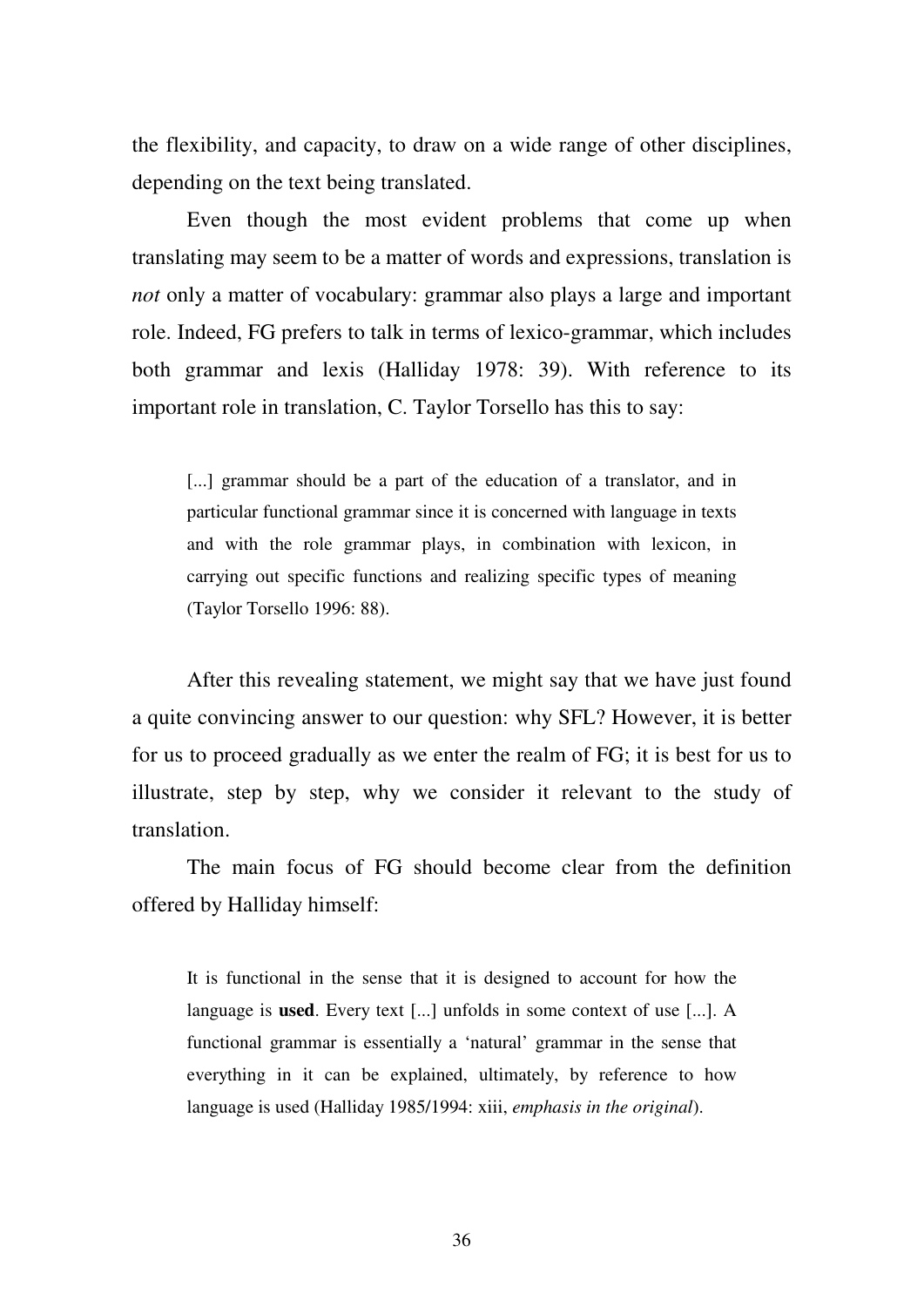FG is not, therefore, concerned with a static or prescriptive kind of language study, but rather describes language in actual **use** and centres around **texts** and their **contexts**. Since it concerns language, and how language is realised in texts, in consequence it is also fit to deal with the actual goal of a translator: translating texts (see Taylor Torsello 1996: 91).

But what is **text**? Halliday and Hasan define it as "[…] a unit of language in use" (1976: 1) and Miller as "[...] a fragment of the culture that produces it" (Miller 1993, quoted in Miller 2005). Thanks to these two complementary definitions, we may say that our purpose is clear. We are not interested in a linguistic framework that advocates a static and normative kind of approach to language and text, but rather in one that sees language as dynamic communication and language as "social semiotic" (Halliday 1978). Indeed, SFL concerns itself with how language works, how it is organized and what social functions it serves. In other words, it is a socio-linguistically and contextually-oriented framework, where language is viewed as being embedded in culture, and where meanings can be properly understood only with reference to the cultural environment in which they are realised.

Even simply from your own study of a foreign language, you will realise that language is not a simple matter of vocabulary and grammar, but that it can never be separated from the culture it operates in and is always part of a context. And, if you know the words, but do not recognise and understand the meanings, it is because you do not share the background knowledge of a different language/culture. Or, if you have problems knowing which lexico-grammar is appropriate for a particular event, then you may have problems with situated communication, since language use will vary according to different contexts. All this is even more evident when dealing with the activity of translation, when you are faced not only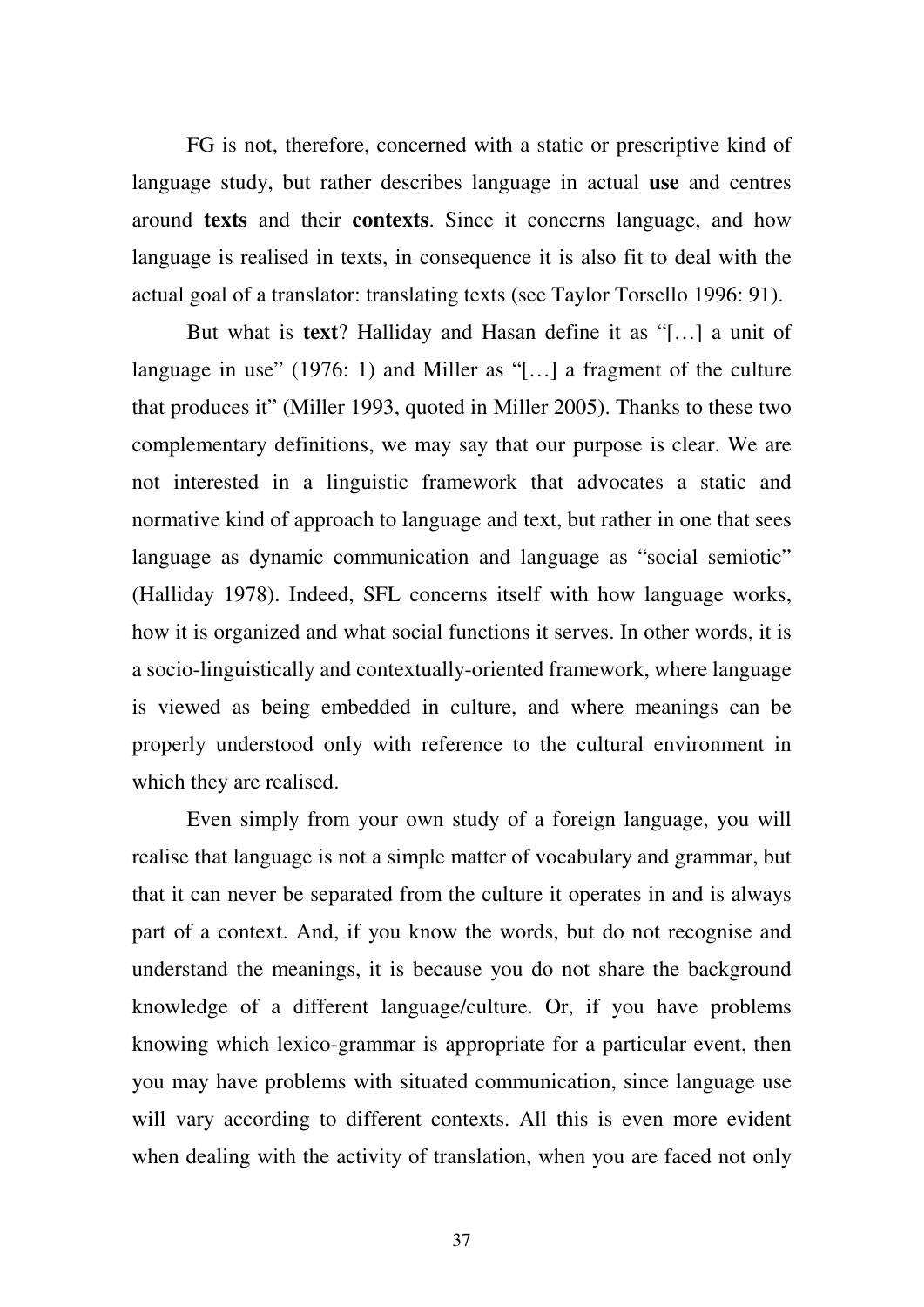with recognising and understanding a different social and cultural source context, but also with being able to reproduce meanings in a totally different environment, the target one. And this is true both for languages that are culturally 'close' and for those that are culturally 'distant'.

In short, a translator deals with two different cultures, the source and the target one, and is often faced with the problem of identifying culturespecificity, which obliges finding a way to convey those features to his or her cultural audience. As a result, we believe that an approach which focuses on language embedded in context can prove itself to be a real help in the act of translating.

When faced with the translation of a text, of any kind, be it literary or specialized, if a translator is able, working Bottom-Up, to go from the lexico-grammatical realizations to the identification of the meanings these realize in the text and also to reconstruct the 'context of situation' and 'of culture' which activated such meanings and wordings, then s/he will also be able to translate it accordingly, taking into account both the source and the target contexts. Before moving on, we wish to make clear that, in SFL, by '**context**' we do not refer to the general meaning of 'text around our text', for which we use the term '**co-text**', but we refer to a precise and specific concept that we will now explore further.

It was Malinoswki, an anthropologist, who in 1923 first proposed the notions of 'Context of Situation' and 'Context of Culture'. And it is interesting for us to observe, as Halliday reminds us, that Malinowski's insights came after his own work on translation problems, in particular those connected with texts from so-called 'exotic', or 'primitive', cultures, gathered during his research in Melanesia (Halliday 1992: 24). The notions were then further developed by Firth (Halliday and Hasan 1985/1989: 8) and then incorporated into the FG model by Halliday.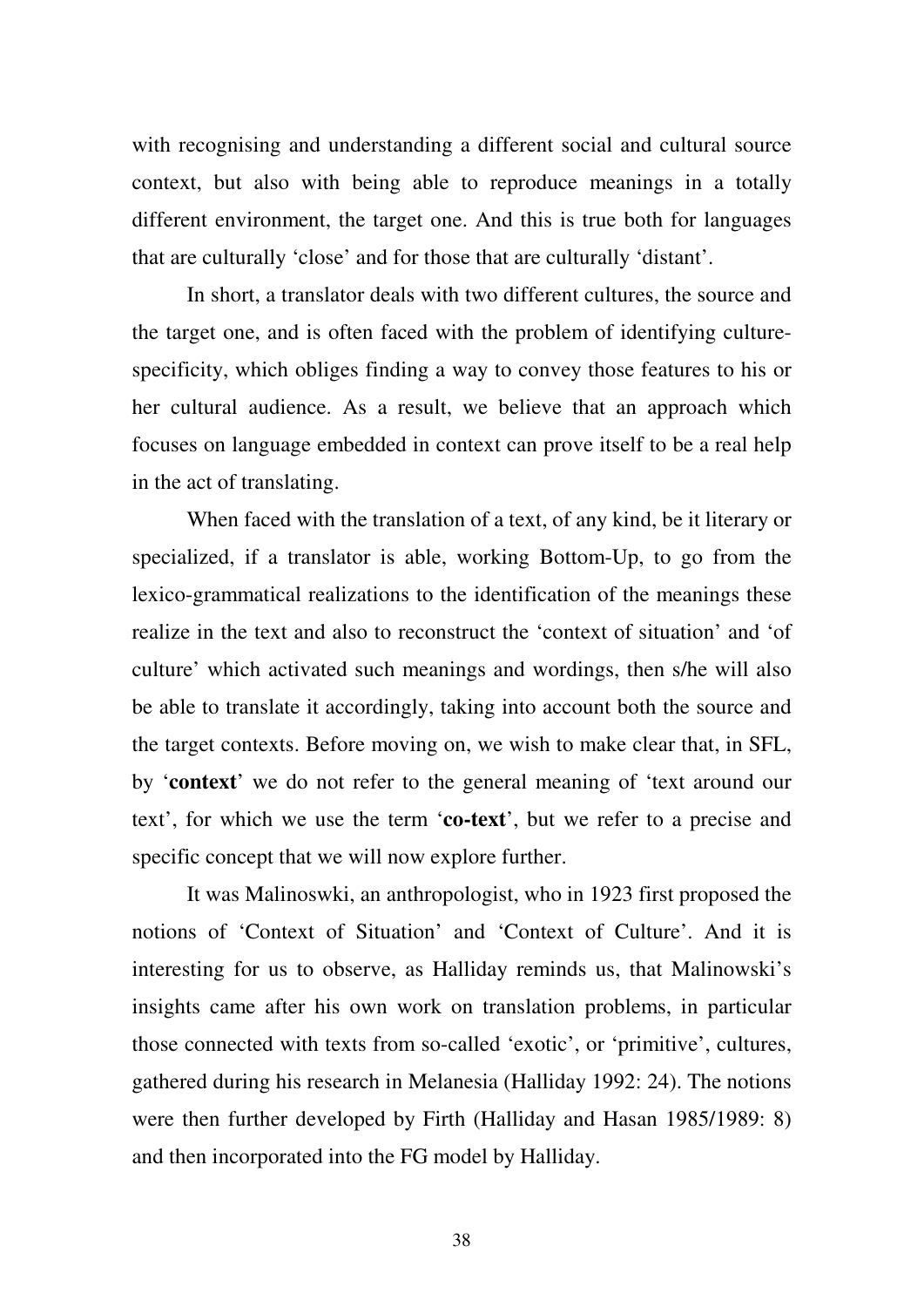The common notion of 'context', not unknown to general language studies and various schools of linguistics, is viewed in FG from two different perspectives: firstly, from the point of view of the immediate and specific material and social situation in which the text is being used, and secondly, from the perspective of the general 'belief and value system', or 'cultural paradigm', or 'ideology' (Miller 2005: 2) in which it functions and with which it is aligned, or not. Visually, we could represent these two kinds of context as in figure 2:



Figure 2: Text in Context (Adapted from Butt et al. 2000: 4)

So that "[…] a text always occurs in **two contexts**, one within the other" (Butt *et al.* 2000: 3). Any text is therefore strictly related both to the immediate context enveloping it, i.e. the Context of Situation, and to the 'outer' Context of Culture. In other words, any text is an expression of a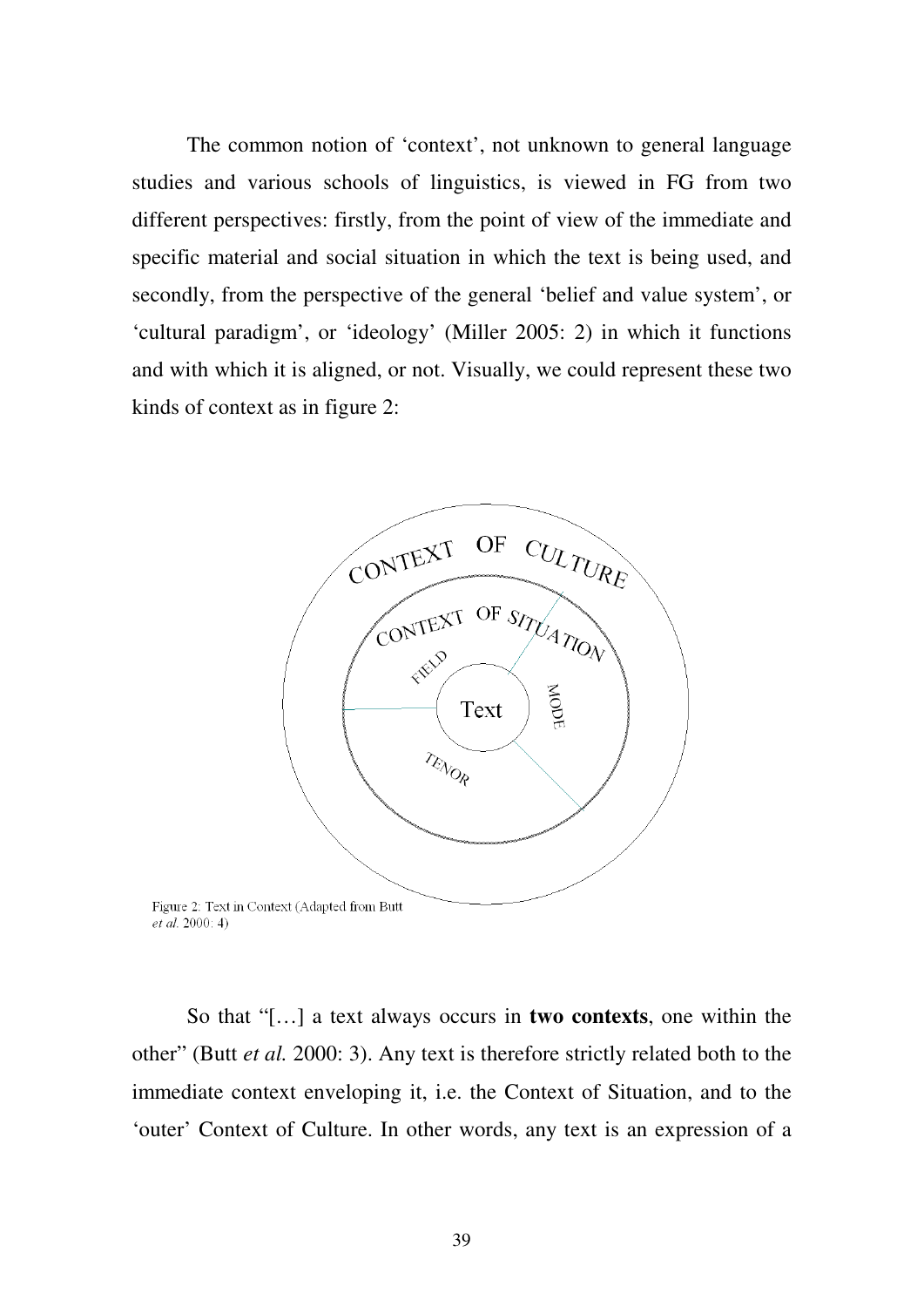specific situation and of a wider social, historical, political, ideological, etc. environment. Culture can be defined as "a set of interrelated semiotic (i.e., meaning) systems" (Miller 2005: 2).

In SFL, the Context of Situation is seen as comprising three components, called 'Field', 'Tenor' and 'Mode'. Let us see briefly what they consist of<sup>7</sup>.

'Field' concerns the kind of action taking place and its social nature; 'Tenor' regards the interactive roles involved in the text creation (who is taking part, his or her status and discourse role), and 'Mode' refers to the function of language in the organization of the text.

A thorough and correct understanding of these three variables is fundamental, we believe, for the translator. A translator who is capable of identifying these different dimensions and is able to reproduce them in a different language, the TL, is better able to offer a text which is 'functionally equivalent' to the source one, even though the structures be different – because languages are different.

The concept of Context of Situation is strictly linked to the notion of '**Register**', defined as a 'functional variety of language' (Halliday 1985/89: 38 ff). At the centre is the issue of language variability according to 'use' (Halliday & Hasan 1985/89). But we will explore this important issue and the questions it raises that specifically relate to translation when presenting the theoretical model of two translation scholars who draw heavily on SFL: Hatim and Mason (1990, see chapter 7 below). Likewise, the aspect of variation according to 'user' (Halliday & Hasan 1985/89), a further input offered by SFL to TS, will also be dealt with in reference to the specific problem of rendering *dialect* into a TL, as proposed by translation theorists

 $<sup>7</sup>$  For a thorough discussion and illustration of the issue, see the other books of the series, in</sup> particular Lipson (2006) and Miller (2005).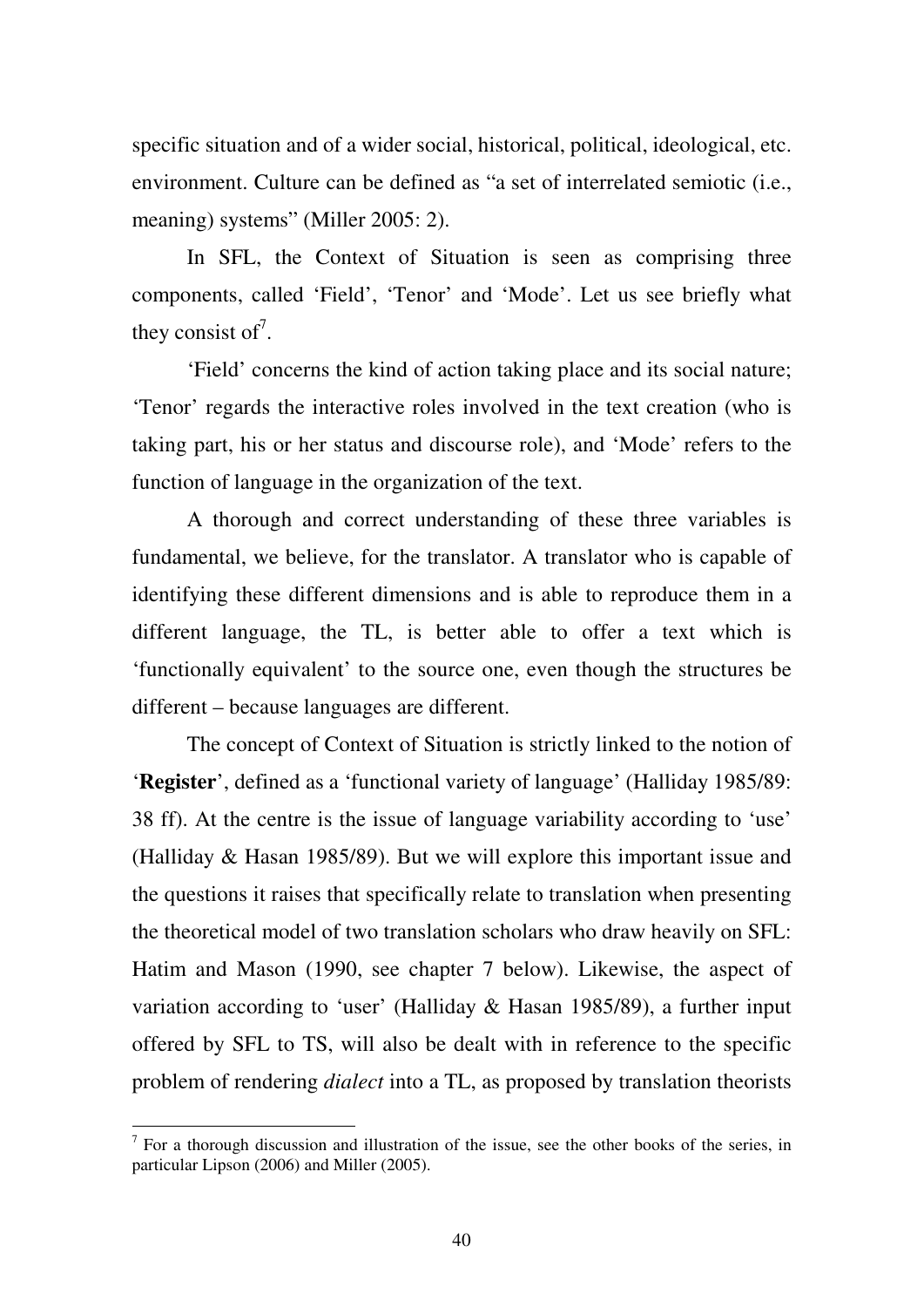such as Catford (1965), first, and, again, Hatim and Mason (1990), later (see chapters 5; 7).

Until now we have focused on the extra-textual notion of context. The fact that a text is contextually-motivated, however, does not help us to understand all its layers, in order to be able to produce a translation in a TL. When translating, we are constantly confronted with the issue of **meaning**. Halliday posits that

Grammar is the central processing unit of language, the powerhouse where meanings are created; it is hardly conceivable that the systems by which these meanings are expressed should have evolved along lines significantly different from the grammar itself (Halliday 1985/1994: 15).

A functional approach to grammar that views "[…] language essentially as a system of 'meaning potential'" (Halliday 1978: 39), i.e. as a "resource for making meaning" (Halliday & Matthiessen 2004: 23) can be extremely useful for our purposes. As Taylor puts it, "[…] the translator is primarily concerned with conveying meaning through the vehicle of language" (Taylor 1993).

The three variables of the Context of Situation illustrated above, i.e. 'Field', 'Tenor' and 'Mode', affect our language choices because they are linked to the three main functions of language that language construes, which Halliday calls 'semantic metafunctions', i.e. the 'Ideational', 'Interpersonal' and 'Textual'. Very briefly<sup>8</sup>: the 'Field' of discourse is seen as activating 'Ideational Meanings'; 'Tenor' as determing 'Interpersonal Meanings' and 'Mode' as triggering 'Textual Meanings'. To put it briefly, 'Ideational Meanings' are the result of language being used to represent

<sup>&</sup>lt;sup>8</sup> For a fuller illustration of the metafunctions of language, see the other books of the series, in particular, Freddi (2006); Lipson (2006).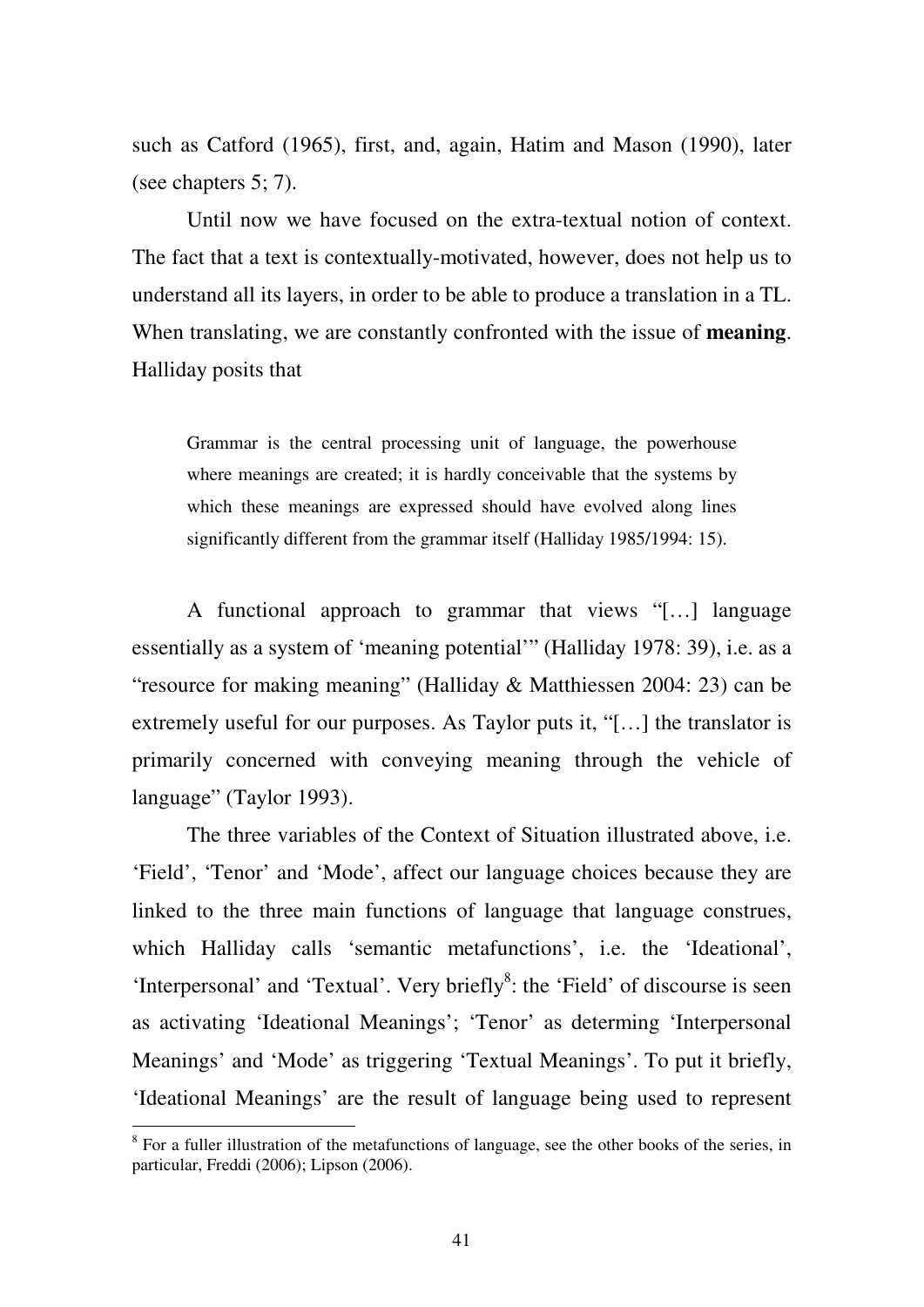experience, 'Interpersonal', of language which is used for human interaction, and 'Textual', of the need for a text to be a coherent and cohesive whole. Figure 3 gives us an overview of the extra-linguistic and linguistic levels in the process of text-making:



Figure 3: The multi-coding system of language (Adapted from Butt et al. 2000: 7)

It is our firm convinction that a translator must attempt to translate all three different kinds meanings, because, as Steiner and Yallop assert, texts are "[…] configurations of multidimensional meanings, rather than containers of content" (Steiner & Yallop 2001: 3).

Even though on the surface it might seem that the essential task of a translator is that of preserving and conveying 'ideational meanings', this is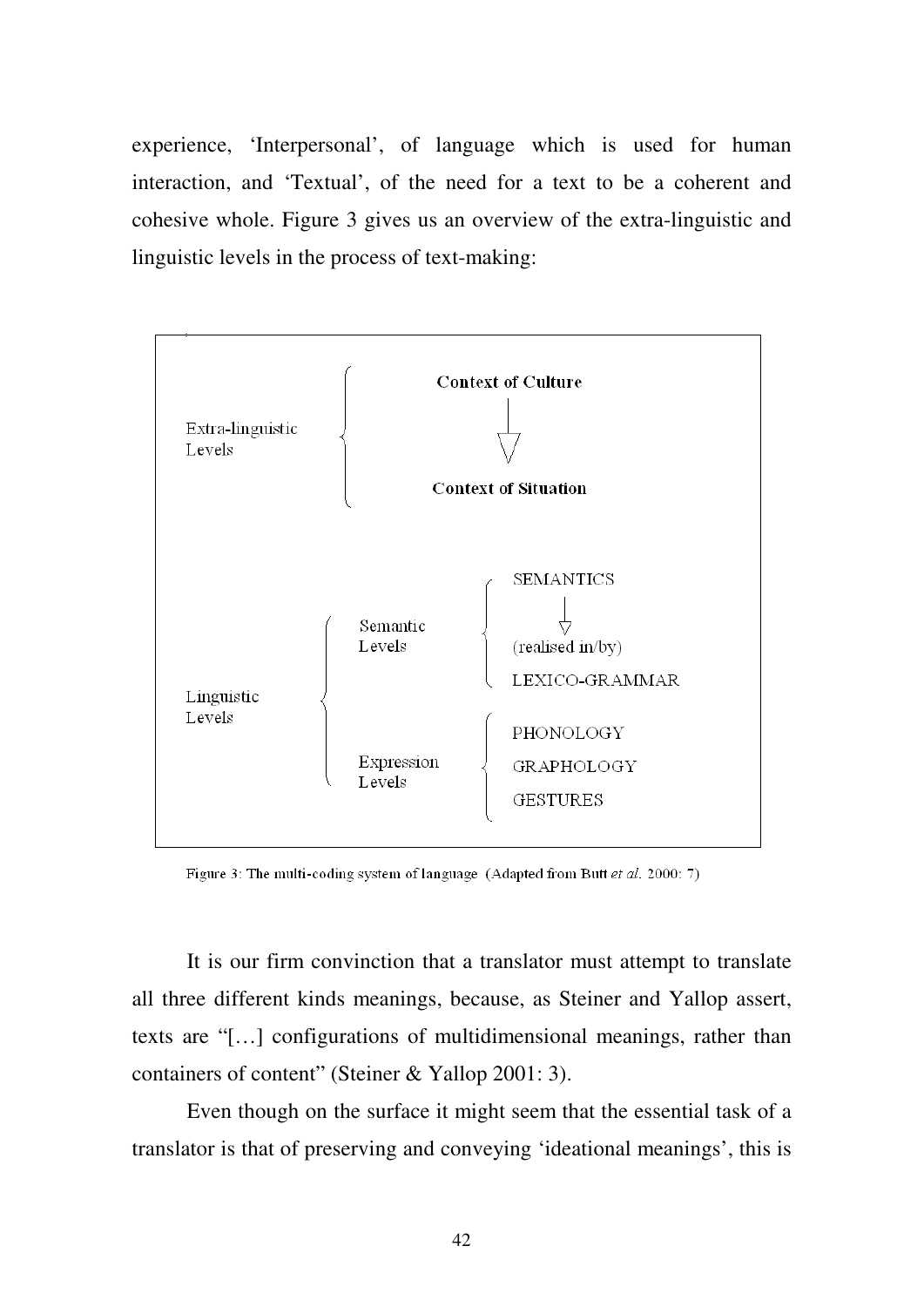not the whole story, as Halliday clearly points out when dealing with translation himself (2001: 16). In certain kinds of contexts, for example, matching the relations of social power and distance, or the patterns of speaker evaluation and appraisal (all expressions of interpersonal meanings), as construed in the ST, may be even more vital to a translation than the exact preservation of the propositional content (*ibid.*). At the textual level, the method of topic development can be important for emphasis and to construct the discursive umwinding of the text. A translator, in other words, must in any case work, and simultaneously, at several levels of meaning.

Obviously, in order to identify these different strands of meaning, we need to work with grammar, or lexico-grammar, but always keeping in mind that, in an SFL perspective, lexico-grammar is selected according to the purposes a text is serving; thus it is a question of the choices that a speaker makes from within the total meaning potential of the language, i.e., its systems. As Halliday and Matthiessen put it:

A text is the product of ongoing selections in a very large network of systems [...]. Systemic theory gets its name from the fact that the grammar of a language is represented in the form of system networks, not as an inventory of structures. Of course, structure is an essential part of the description; but it is interpreted as the outward form taken by systemic choices, not as the defining characteristic of language. A language is a resource for making meaning, and meaning resides in systemic patterns of choice (Halliday & Matthiessen 2004: 23).

Thus we come to another key concept in SFL: the notion of '**system**' – hence 'systemic'. "Structure is the syntagmatic ordering in language: patterns, or regularities, in what goes together with what […]" (Halliday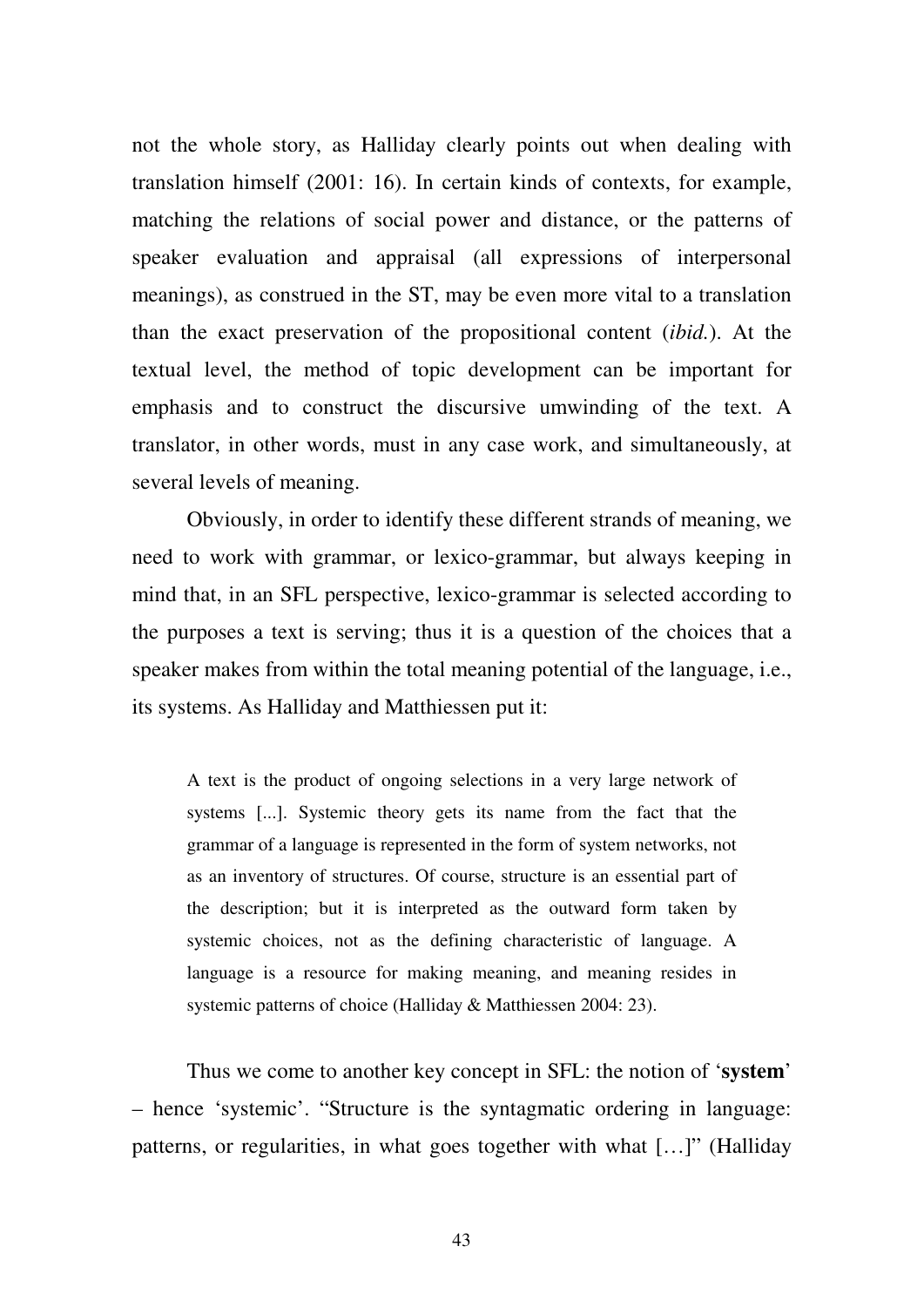1978: 40-41), which corresponds to the paradigmatic ordering in language (*ibid.*: 22, *emphasis in the original*). In other words, systemic linguistics examines what people actually 'do' with language with reference to what they 'could' do, in terms of choices among systems. Any language offers a speaker or writer a set of alternatives along the paradigmatic axis, and the so-called "condition of entry" determines systems based on different choices. A writer might opt for a positive or negative polarity, or for a particular kind of Process, material, say, rather than mental, etc. His or her choice will then contribute to the realization of 'Structure'.

But what has all this to do, practically speaking, with the translator?

Through an analysis of grammatical realization, a translator can identify different kinds of meanings. In order to understand the meaning of a text and reproduce it in another language, a translator needs to divide the text up into translatable units (see section 3.2). If s/he employs FG, s/he will be able to divide the flow of discourse into lexicogrammatical units and hence into "meaningful **chunks**" (Taylor 1987). That is to say, s/he can start for example with breaking down the English clause into Processes/ participants/ Circumstances, which are the concrete expression of certain ideational meanings which have been activated by a certain Field. In a semantic and functional perspective, the way events are represented by linguistic structures reflects what they represent in the world of experience. As Taylor says, units of meanings are universal, whereas lexicogrammatical structures are various; they can, however, be transferred from one language into another through functional 'chunks'. Rarely will the translator be able to transfer the same linguistic elements from a ST to a TT, while s/he will most probably be able to transfer meaningful chunks.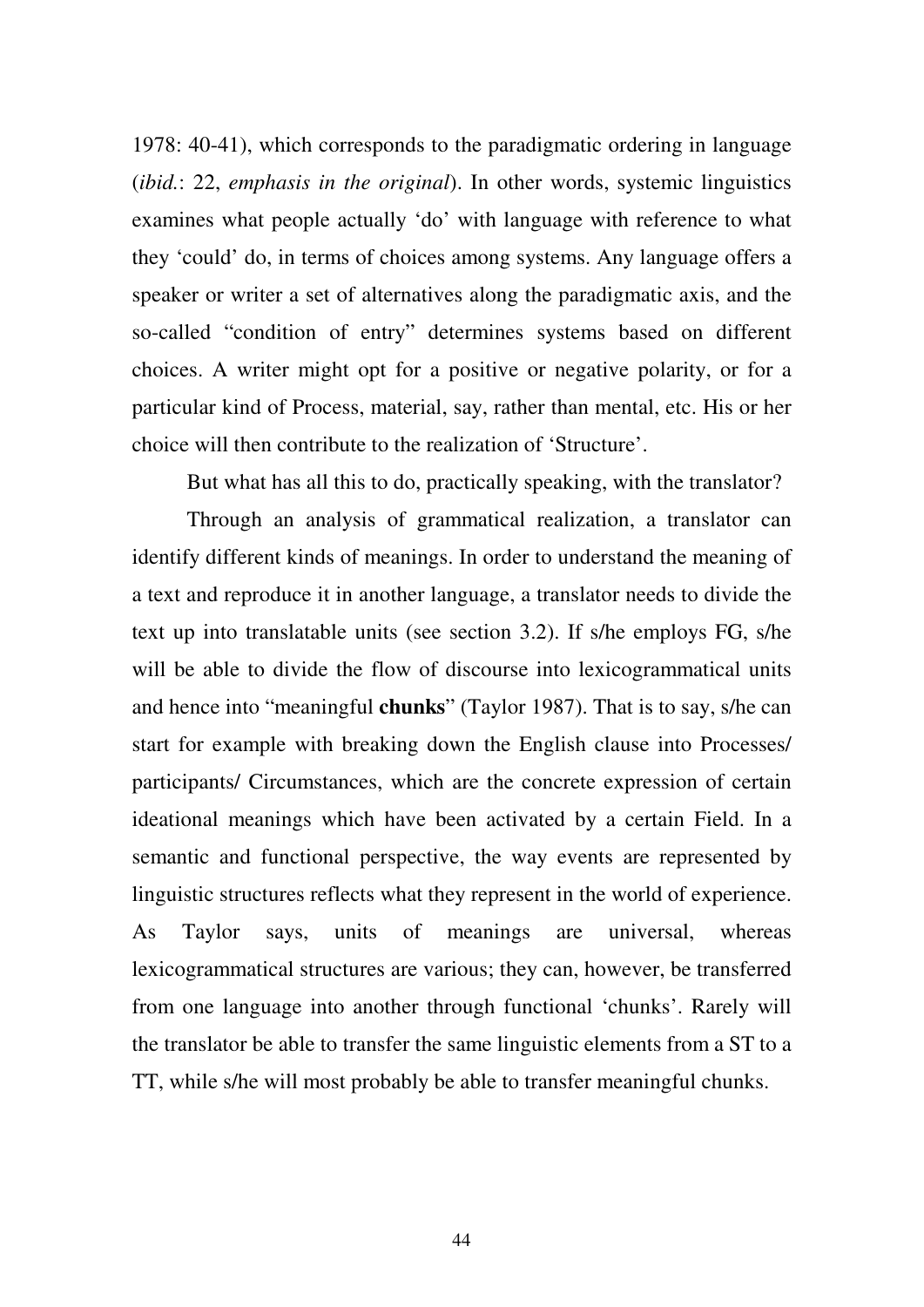Let us just offer a simple example taken from a literary text, in particular from a dialogue between a mother and son:

"Are you going to loaf about in the sun?" "Certain**ly** not", he replied curt**ly**. "Wander about reckless**ly** and catch fever?..." (Narayan 1935/1990: 23, *emphasis added*)

According to traditional grammar, we would identify three adverbs suffixed in 'ly' (in bold). We think that, in order to translate the three adverbial groups into Italian, it would be more useful to think of them in terms of Cirumstances of Manner, thus focusing on their function, instead of on the class of words they belong to, which could cause an unnecessary focus on the Italian 'equivalent' of English -ly: -mente. A possible translation, which we consider 'functionally equivalent', would then be:

"Stai andando a zonzo sotto il sole?"

"No **di certo**", tagliò **corto** lui.

"A gironzolare **senza riguardi** e buscarti la febbre?..." (Narayan 1997:

31, transl. by M. Manfredi, *emphasis added*).

Translating the adverbial group 'certainly' into the prepositional phrase 'di certo' could help to convey the very brief answer given by the character, which the direct equivalent 'certamente' would not. An analogous strategy is the rendering of the verbal + adverbial group 'replied curtly', translated into 'tagliò corto', where the semantic function of Circumstance of Manner is expressed both in the Process ('tagliò') and in the Circumstance 'corto'. In addition, the translation of the Adverbial Group 'recklessly' into the functionally equivalent Prepositional Phrase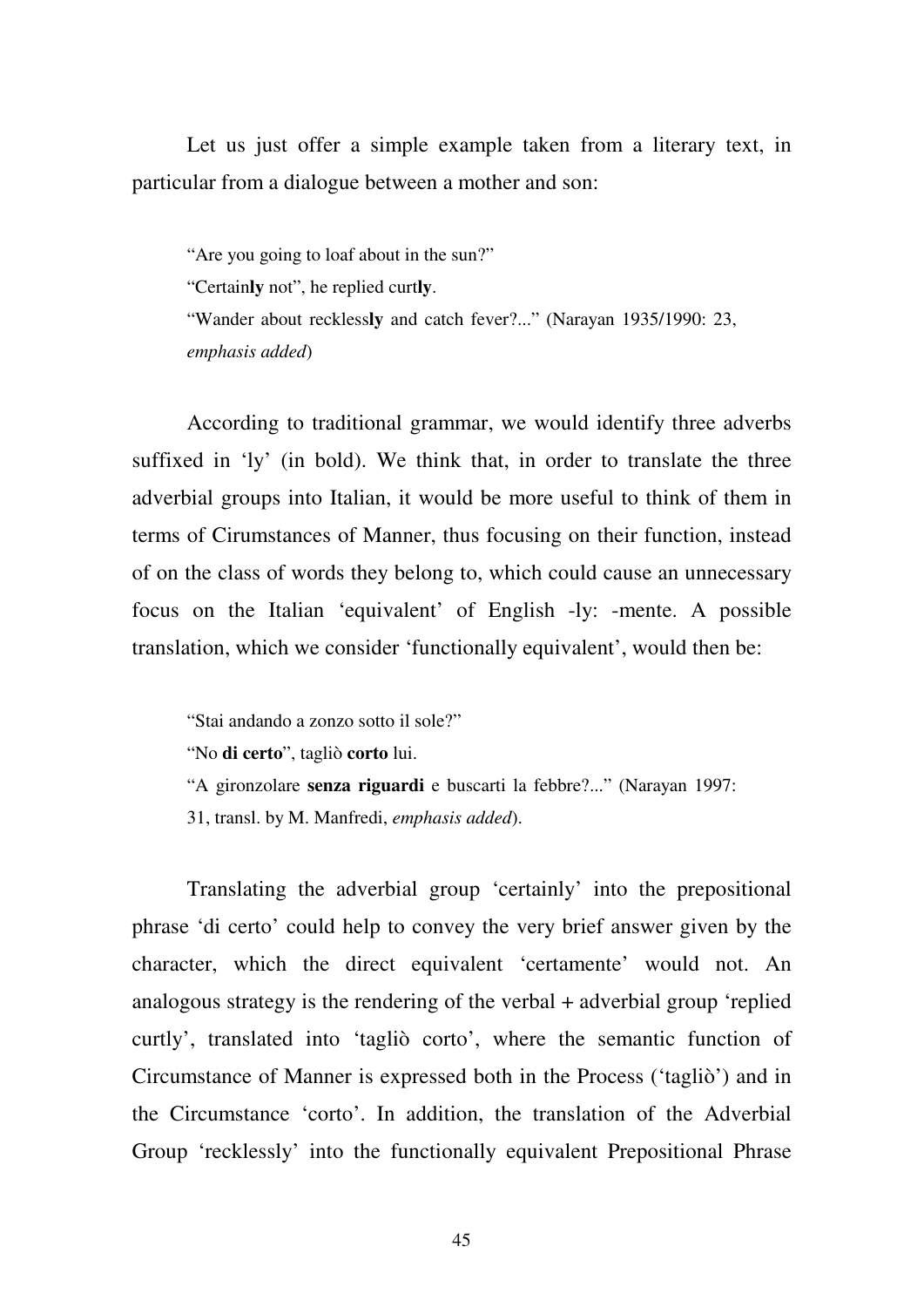'senza riguardi' could even be seen to best preserve the propositional meaning conveyed by the morpheme 'less', in a way that simply aiming at maintaining the class of 'adverb' would not.

Another illustrative example of the usefulness of an FG approach to translation choices, borrowed from Taylor (1993:100), follows: when the English 'brown bear' must be translated into Italian, in order to decide between the solutions *orso marrone* or *orso bruno*, the translator will have to decide whether the adjective 'brown' functions as an Epithet or a Classifier. In the former case, 'brown' will simply be referring to the colour of the animal and will be best translated into 'marrone', while in the latter case it will classify it according to a zoological distinction and thus will best be rendered as 'bruno'.

Even though we have been moved from Context to Text in our discussion, that is to say, have worked in a Top-Down fashion, we will not follow this line in our practical applications of the model in the second volume. Although a Top-Down approach, starting with the context in which a text is situated, is valid from a theoretical point of view for many purposes, we think that a translation student who has to translate an actual text should start with that text. After all, as Halliday acknowledges:

A text is a semantic unit, not a grammatical one. But meanings are realized through wordings; and without a theory of wordings – that is, a grammar – there is no way of making explicit one's interpretation of the meaning of a text (Halliday 1985/1994: xvii).

That is to say, text is a meaningful unit, but in order to guide students towards meaning(s), we prefer to start from the bottom, i.e. from the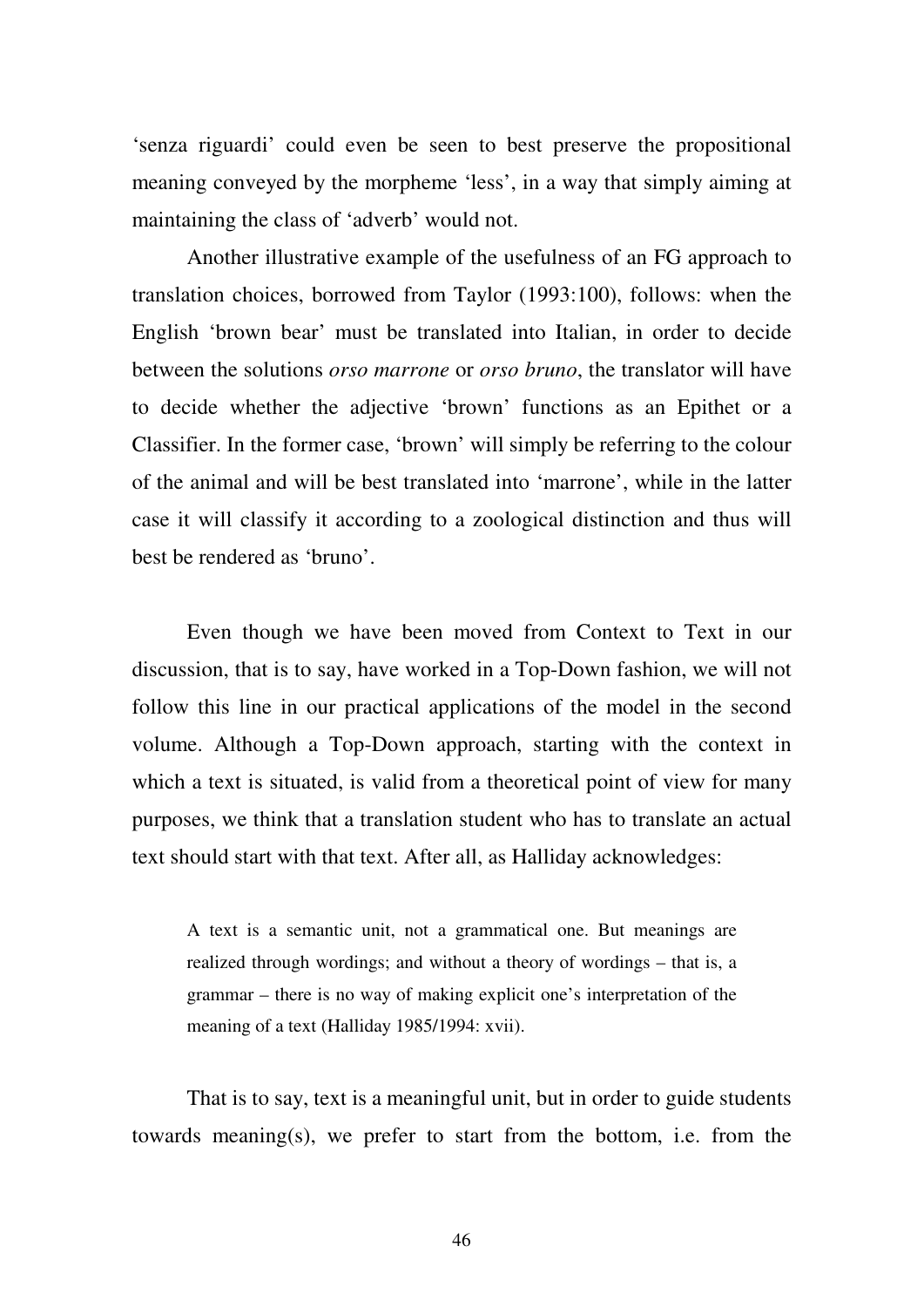analysis of the lexico-grammatical realizations. We will then look at STs and their possible translation from a micro- to a macro-level. As Taylor observes, the translator's "[…] problems can be said to start with the word and finish with the text" (Taylor 1990: 71).

It is for this reason that, for the practice of translation, we will adopt a Bottom-Up approach, in keeping with the following steps:

(1) Text-analysis of the lexico-grammar of the ST;

(2) analysis of the three strands of meanings realized by lexicogrammar;

(3) analysis of the context of situation and of culture;

(4) analysis of possible translation strategies aimed at producing a 'functionally equivalent' TT.

We are of course aware that, for the professional and expert translator, these steps can sometimes, even often, be dealt with at the same time.

All of the theoretical issues outlined here will be taken up again and explored further in the second volume, where our aim is that of illustrating how linguistics and the theory of translation can be fruitfully applied to the actual practice of translating.

In the second part of this volume, we will see how SFL has been related to the theory of translation, from the standpoint of both linguistics and of TS. We will start with Halliday's own comments on the theory and practice of translation and will proceed with a series of translation scholars who, working in the framework of translation theory and TS, have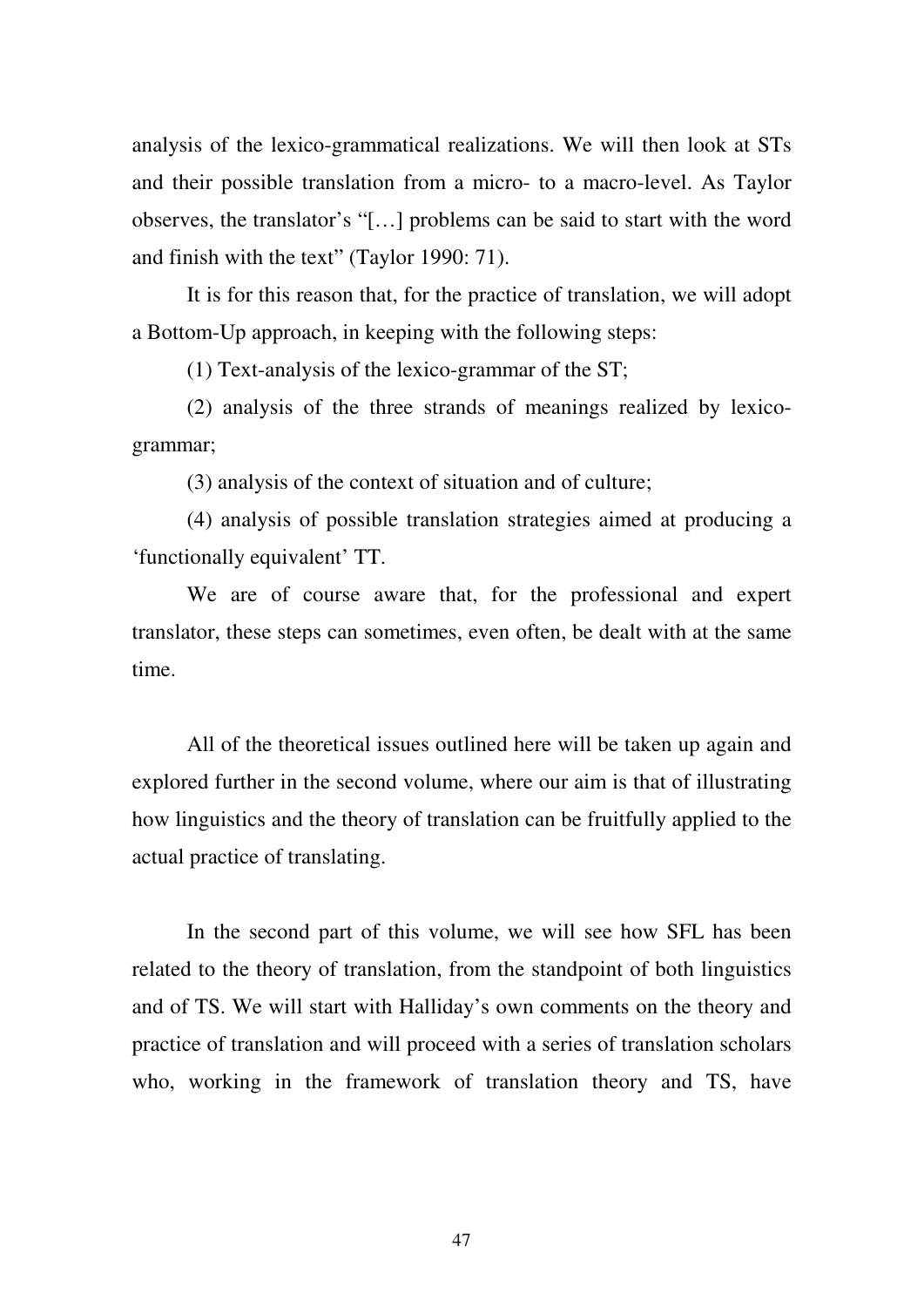appropriated specific SFL notions in formulating their own views on translation: Catford, Newmark, Hatim and Mason, House<sup>9</sup>.

## *3. Some Issues of Translation*

## **3.1 Equivalence**

<u>.</u>

The notion of 'equivalence' has definitely represented a key issue throughout the history of TS. A central concept in the theories of most scholars working within a linguistic paradigm, it has been particularly criticized by theorists invoking a cultural frame of reference.

House notes that in point of fact the idea of 'equivalence' is also reflected in our everyday understanding of the term 'translation': nonlinguistically trained persons mostly think of it as a text which is some sort of 'reproduction' of another text, originally written in another language (House 2001: 247).

Basically, 'equivalence' is "[a] term used by many writers to describe the nature and the extent of the relationships which exist between ST and TL texts [...]" (Shuttleworth & Cowie 1997: 49); usually, the relationship "[...] allows the TT to be considered as a translation of the ST in the first place" (Kenny, in Baker 1998: 77). Nevertheless, the concept remains controversial and opinions vary radically as to its exact meaning.

<sup>&</sup>lt;sup>9</sup> In the second volume, where our focus is on moving "From Theory to Practice", we will be concretely illustrating diverse translation models informed by SFL, and seeing how they can be practically applied to the process of translation (e.g., Bell 1991; Baker 1992; Steiner 2004). Indeed, we consider them particularly useful to our purpose: demonstrating to students how theoretical notions, both in the field of Linguistics and of Translation Studies, can be strategically and effectively applied to the real practice of translation.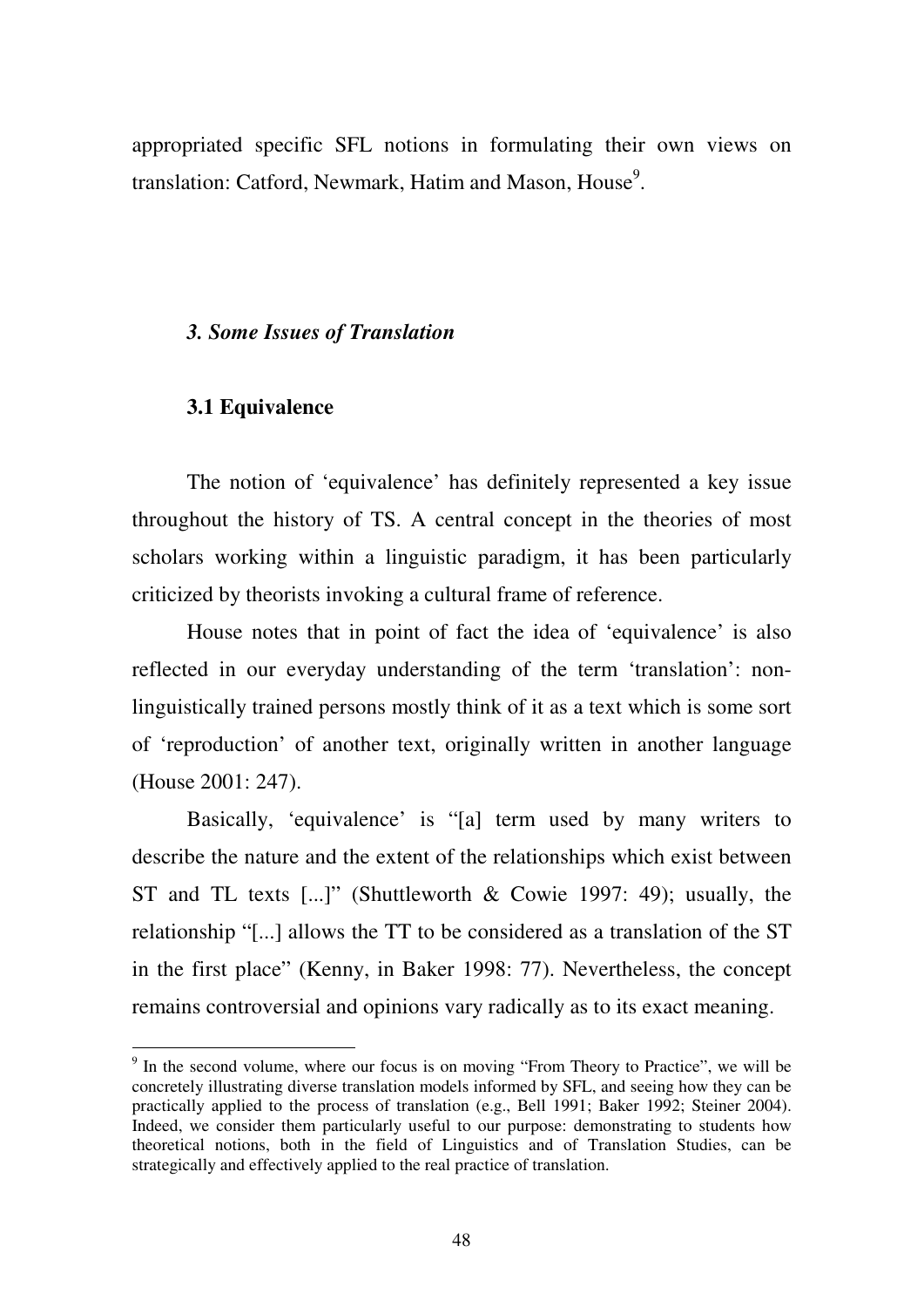It is not the goal of this study to investigate these differences in detail, but it seems necessary to offer at least an overview of the heated debate carried out in TS with reference to this plainly central concept.

After centuries dominated by the argument over 'literal' and 'free' translation, the 1950s and 1960s saw the focus shifting to the key issue of 'equivalence', conceived as a sort of *tertium comparationis* beween a ST and a TT (Munday 2001; Snell-Hornby 1988).

As Munday reminds us (2001: 36), Jakobson dealt with "[…] the thorny problem of equivalence" with his famous definition of "equivalence in difference" (*ibid.*: 37). According to Jakobson, due to inevitable differences between languages, there could never be a "[…] full equivalence between code-units" (*ibid.*: 36).

Ever since Jakobson's approach to the question of equivalence, it has become a recurrent theme of TS (*ibid.*: 37). For many years the concept was considered essential to any definition of translation and, as Snell-Hornby observes (1988), all definitions of translation could be considered variations on this theme: Catford's and Koller's are illustrative examples of the mainstream trend (see section 1.1 above).

Similarly, Nida and Taber (1969) defined the phenomenon of translation in these terms:

Translating consists in reproducing in the receptor language the closest natural equivalent of the source language message, first in terms of meaning and secondly in terms of style (1969: 12).

Catford too clearly advocated a theory of translation based on equivalence (for his specific theory, see 5.2 below):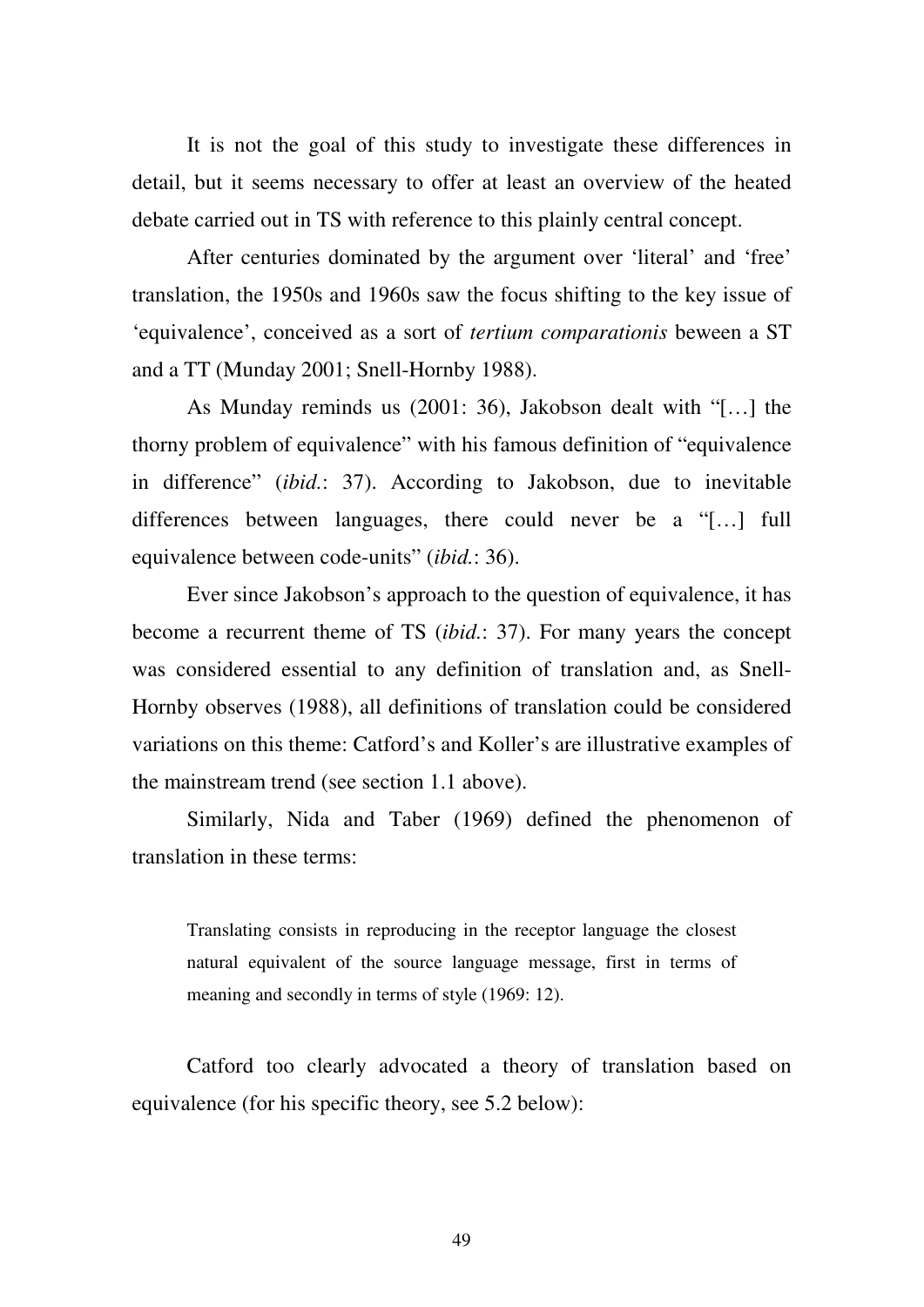The central problem of translation practice is that of finding TL translation equivalents. A central task of translation theory is that of defining the nature and conditions of translation equivalence (1965: 21).

The distinction between two different kinds of equivalence postulated by Nida was to prove influential: that is, 'formal' vs. 'dynamic equivalence', the former aiming at matching as closely as possible the elements of the SL, the latter at producing, for the target reader, an 'equivalent effect', very similar to the one afforded the source audience $10$ (Nida 1964).

Up to the end of the 1970s, as Snell-Hornby reports (1988: 15), most linguistically-oriented theories were centred around the concept of equivalence (e.g., Kade 1968; Reiss 1971; Wilss 1977). Subsequently, attempts were made to develop typologies of equivalence. For instance, in Germany, Koller (1979), who made a distinction between *Korrespondenz* (the similarity between language systems) and *Äquivalenz* (the equivalence relation between ST-TT pairs and contexts), proposed to distinguish between five kinds of equivalence: 'Denotative', 'Connotative', 'Textnormative', 'Pragmatic' and 'Formal' (see Munday 2001: 47).

In the 1980s, the concept reappeared in a new light, 'resuscitated', as it were, by Neubert (1984), who put forward his idea of 'text-bound equivalence' (see Snell-Hornby 1988: 22).

On the other hand, Reiss and Vermeer (1984) rejected the concept of translation as aiming at being an equivalent version, while Hermans described it as a 'troubled notion' (1995: 217).

Particularly critical among non-linguistically oriented scholars, however, was Snell-Hornby, who totally rejected the notion of equivalence

 $10$  For an investigation of Nida's theory, see Munday (2001), chapter 3.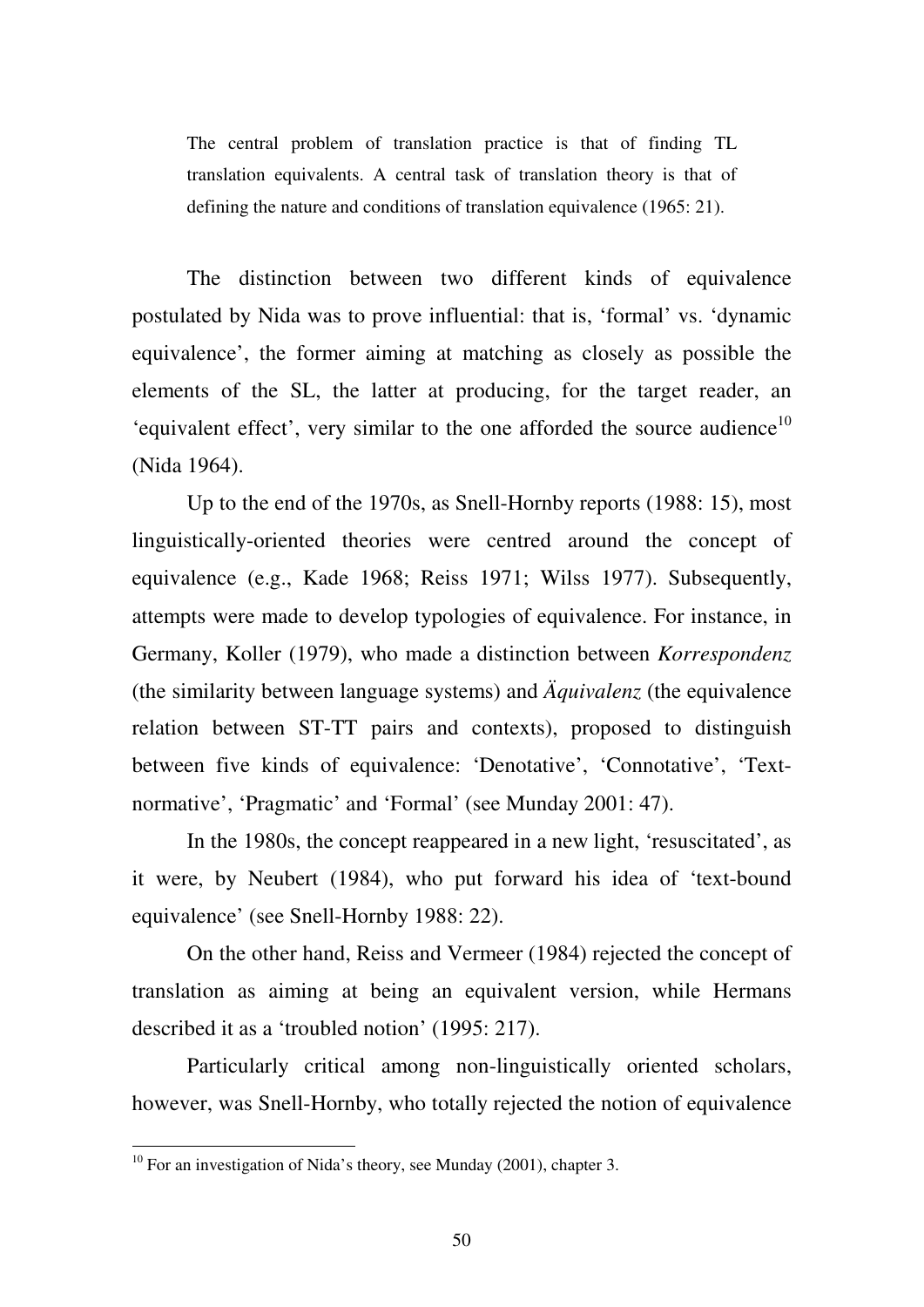as resting "[…] on a shaky basis: it presupposes a degree of symmetry between languages" (1988: 16).

Actually, as Kenny points out, criticism was essentially limited to a concept of equivalence between language *systems*, and thus to "[...] incompatibilities between the worlds inhabited by speakers of different languages and on the stuctural dissimilarities between languages" (Kenny, in Baker 1998: 78-79). Once the focus of attention was moved to actual texts, with their co-text, with both seen as being embedded in a context, the notion became less problematic (*ibid.*: 79).

Baker herself centred her whole course-book, *In other Words* (1992), around the concept of equivalence, but considering it at different levels: of the word, phrase, grammar (meaning syntax), text and pragmatics. At the same time, she recognized that it "[...] is influenced by a variety of linguistic and cultural factors and is therefore always relative" (Baker 1992: 6). Similarly, Ivir defended the concept of equivalence as relative and not absolute, being strictly connected to the context of situation of the text (1996: 44).

In the past fifteen years or so, scholars working within an SFL perspective have revitalized the notion of equivalence as a relative concept being underpinned by the idea of 'function'. Bell, for example, supported a functional equivalence according to the purpose of the translation (Bell 1991: 7). House adopted the concept in her model, both "[...] as a concept constitutive of translation [...]" and as "[...] the fundamental criterion of translation quality" (House 2001: 247). Aware that equivalence cannot have to do simply with formal similarities, she called for a 'functional, pragmatic equivalence' (House 1997).

Halliday, who based his definition of translation on the notion of equivalence (see 1.1 above), has more recently reassessed the centrality of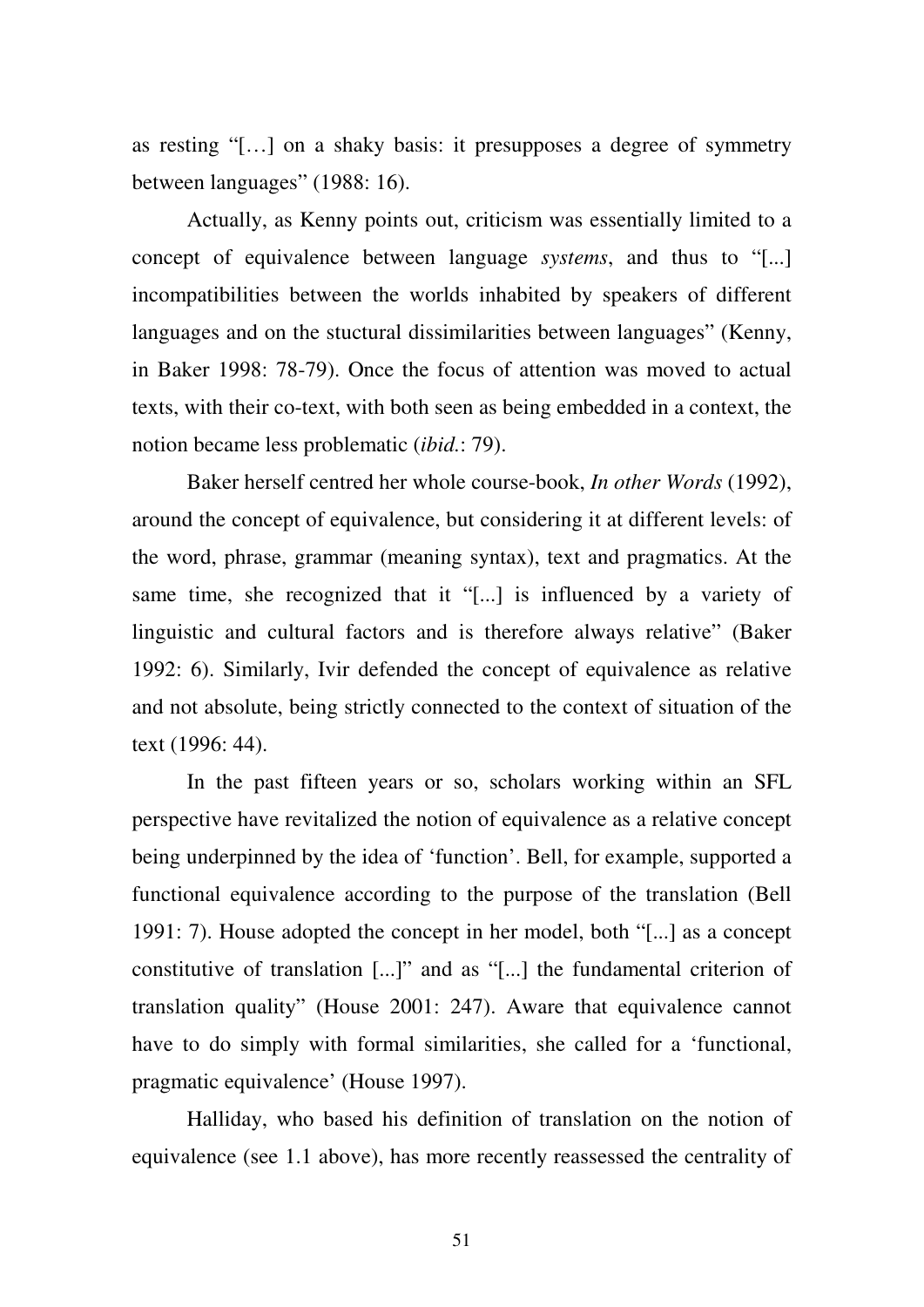equivalence in translation quality and proposed a categorization according to three parameters, i.e. 'Stratification', 'Metafunction' and 'Rank' (Halliday 2001: 15). These aspects will be examined in chapter 4 below).

On the concept of 'functional equivalence', Steiner has argued against a need for stringent register feature equivalence:

For something to count as a translation, it need not have the same register features as its source text, but register features which function similarly to those of the original in their context of culture (Steiner 2001).

Yallop has gone even further and has tackled the dilemma of equivalence from a very different perspective. Given that, he says, everything in the world is unique, from material objects to texts, all we can do is to construe "equivalence out of difference": if two things are identical, it will be within limits, "for relevant purposes" and "in a particular *functional* context" (2001: 229ff, *emphasis added*). He provides the example of an adaptation of *Alice in Wonderland* into the Australian language, Pitjantjatjara, where he attempts to fit correspondences and "[...] similarities into relationships that we are willing to accept as equivalent for the occasion and purpose" (*ibid*.: 231).

# **3.2 The Unit of Translation**

The point is that 'meaning' is realized in the language of the source text and must be realized subsequently in the language of the target text, and it makes no more sense to suggest that translators can ignore linguistic units than it would to suggest that car drivers can ignore the steering mechanism when turning corners (Malmkjær, in Baker 1998: 287).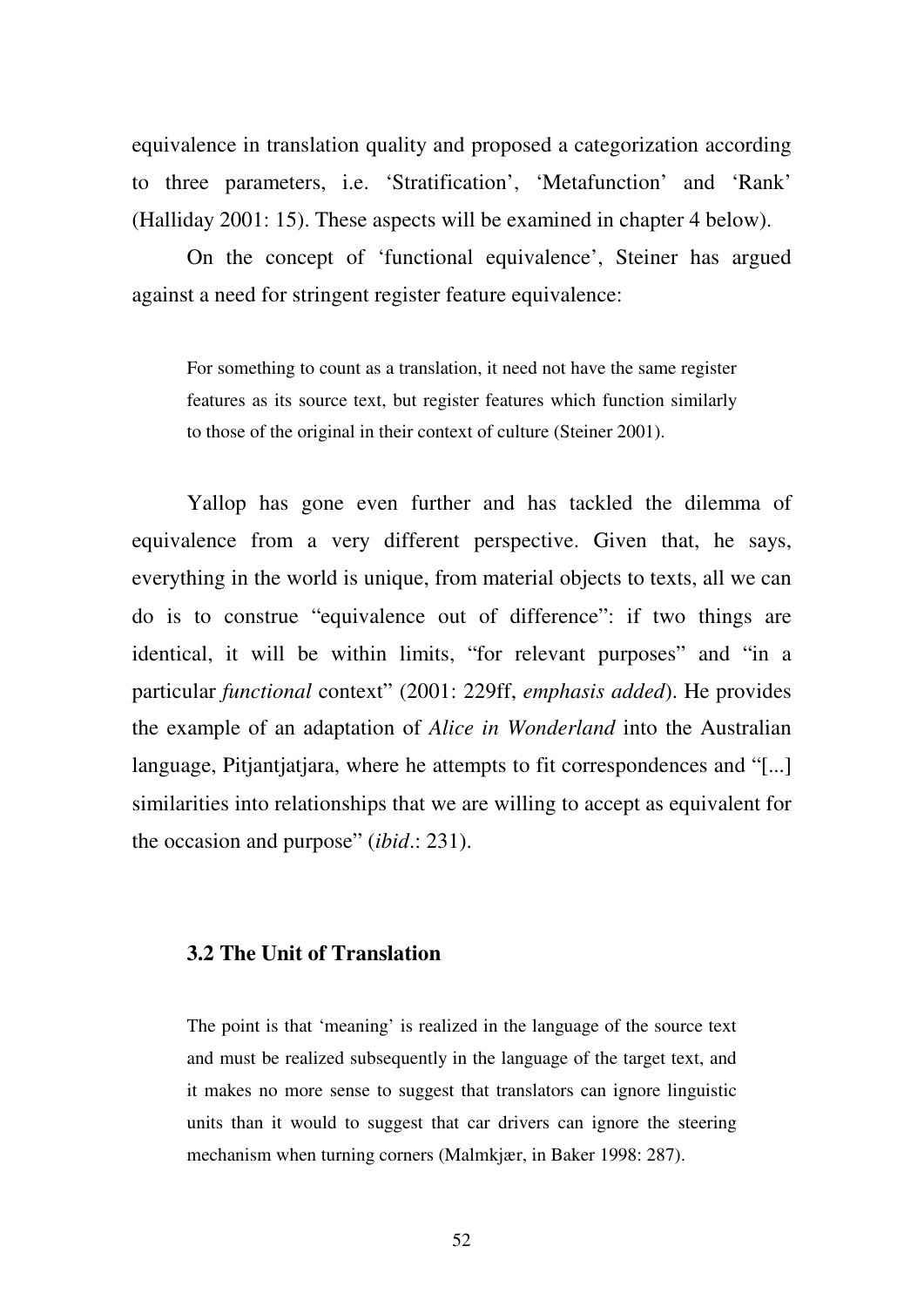The previous discussion on the concept of 'equivalence' is strictly linked to another crucial notion in the study of translation: the 'unit of translation'. If we accept that a translation should aim at some sort of 'equivalence', even though contextual and functional, are there any linguistic elements that absoutely must be taken into consideration during the translation process? And, if so, which are they?

As for the first question, we can answer that a division of the ST to be translated (or of a translated TT) into linguistic (and semantic) units, before analysis, can be illuminating for the very process of translation.

Let us first define the notion of 'translation unit'. By 'unit of translation', we refer to "[…] the linguistic level at which ST is recodified in TL" (Shuttleworth & Cowie 1997: 192). To put it simply, we mean the linguistic level used by the translator in his or her act of translating. Translation theorists have proposed different kinds of unit.

In the earlier stages of the debate on 'equivalence', opinions differed as to what exactly was to be equivalent. Words? Or longer units? If we go back to the age-old translation strategies 'literal' *vs* 'free', the former was most evidently centred on the individual word, while the latter focussed on a longer stretch of language (Hatim & Munday 2004: 17). Progressively, among translation scholars there emerged the concept of the 'translation unit'.

If we consider how words are organized within a dictionary, we will think of the **word** as the main unit of translation, since each entry is treated for the most part in isolation. However, across languages, translation is not usually fixed to an individual word. In the 1950s, Vinay and Darbelnet rejected the word as a unit of translation and alternatively proposed the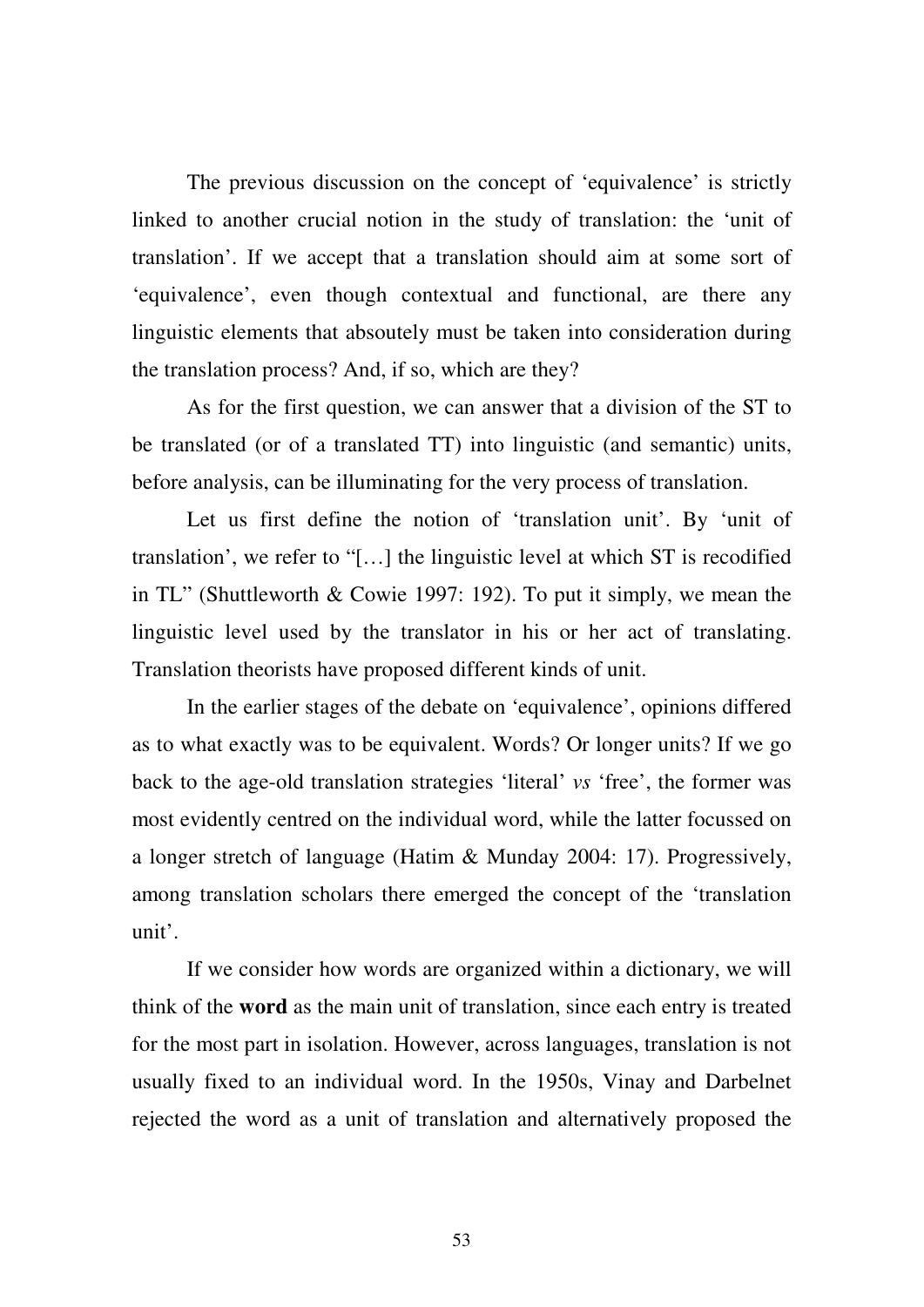concept of 'lexicological unit' or 'unit of thought', linked to semantics (Vinay & Darbelnet 1958, in *ibid.*: 18).

In general, throughout the 1970s, especially within linguistic frames of reference, equivalence was aimed at obtaining between translation units, which were seen as cohesive segments "[…] lying between the level of the word and the sentence" (Snell-Hornby 1988: 16). However, with the rise and development of text-linguistics, the unit of translation was sought at higher levels, such as that of the **text** (Hatim 2001: 33).

In the 1980s, Newmark indicated the **sentence** as the best unit of translation (for a closer treatment, see chapter 6 below).

In the 1990s, while Bassnett argued that the text should be the unit of translation, especially when dealing with literary prose texts (1980/1991: 118), Snell-Hornby went even further, contending that the notion of **culture** was to be taken as the unit of translation (Hatim & Munday 2004: 24).

In an SFL perspective, we basically adopt the **clause** as a unit of translation. Halliday regards it as a sensible unit to deal with, because it is at clause level that language represents events and is "[…] perhaps the most fundamental category in the whole of linguistics" (1985: 67). Together with Matthiessen, he asserts that "[...] the clause is the primary channel of grammatical energy [...]" (Halliday & Matthiessen 2004: 31). Indeed, the two functionalist scholars maintain that

The clause is the central processing unit in the lexicogrammar  $-$  in the specific sense that it is in the clause that meanings of different kinds are mapped into an integrated grammatical structure (*ibid.*: 10).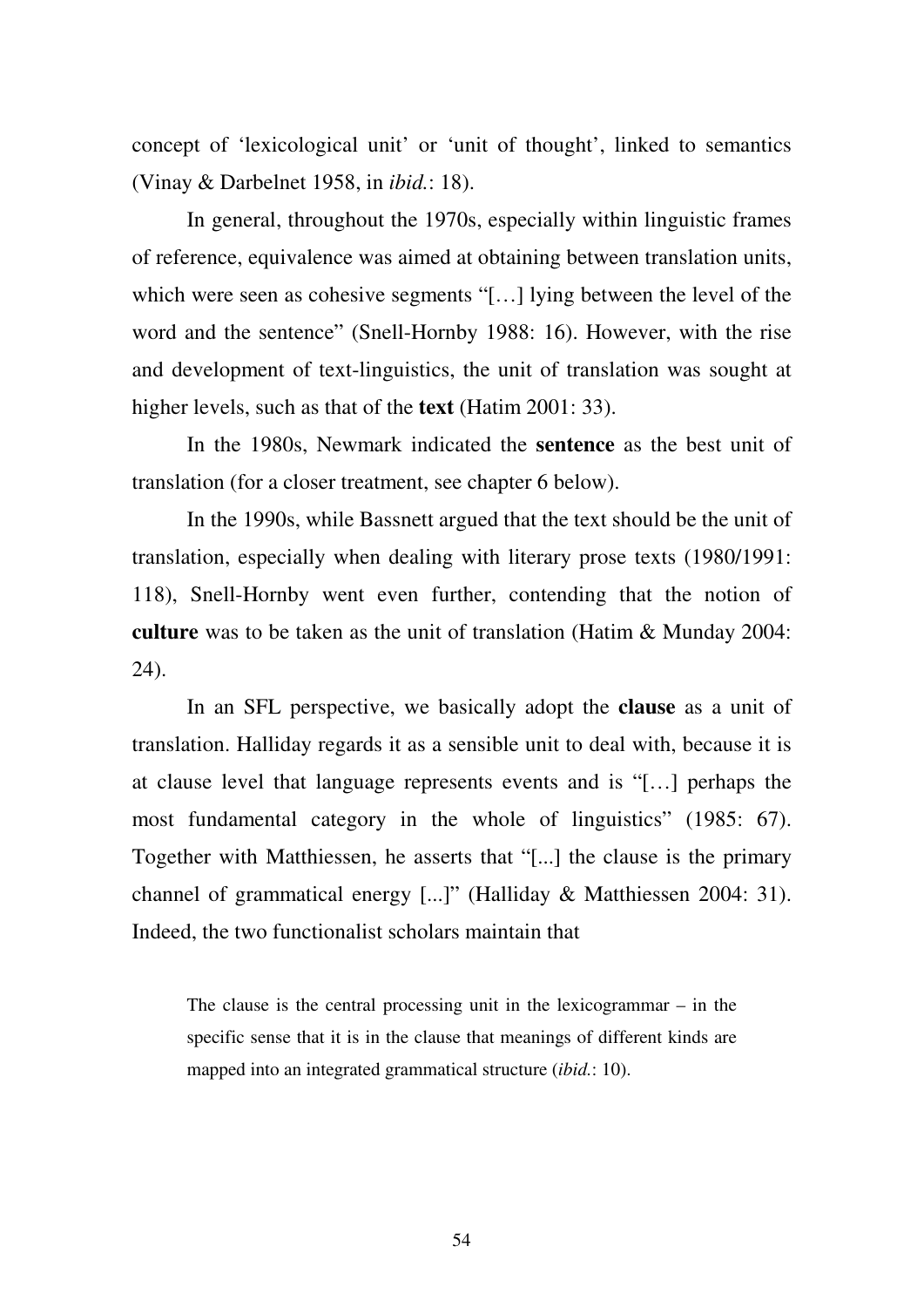Nevertheless, the unit of translation could also be treated more flexibly. As Newmark remarks, "[...] all length of language can, at different moments and also simultaneously, be used as units of translation in the course of the translation activity [...]" (Newmark 1988: 66-67).

When dealing with written translation, especially when translating literary texts, we too will refer to the sentence as a unit of translation  $11$ . As Hatim & Munday point out, with legal texts for example, as well as with some literary texts, sentence length plays a stylistic and functional role. Taylor too assumes that "[...] perhaps it is only really at the level of the **sentence** that translation equivalence can be found with any degree of certainty" (Taylor 1993). Think of Hemingway, for example, and his legendary pithy sentences (Hatim & Munday 2004: 24). On the other hand, advertisements or poetry can sometimes be best translated at the level of text, or even of culture, or of intertextual relationships (*ibid.*).

As K. Malmkjær points out, close attention to fixed-size units during the translation process – or the analysis of  $TTs$  – does not exclude the translator's also seeing the text as a whole, or as part of a culture. We wish to stress once more, therefore, that our approach will start from the bottom, with the analysis of lexicogrammar in text, but will then move to the top, to consider the Context of Situation and then of Culture in which our text, of any kind, is functioning. Letting Malmkjær speak for us:

Selective attention does not mean attention to units in isolation from the rest of the linguistic, cultural, or textual world in which the units are situated (Malmkjær, in Baker 1998: 288).

 $11$  In SFL, 'sentence' refers to a graphological unit, so typical of written texts: it begins with a capital letter and ends with a full stop (Halliday & Matthiessen 2004: 6).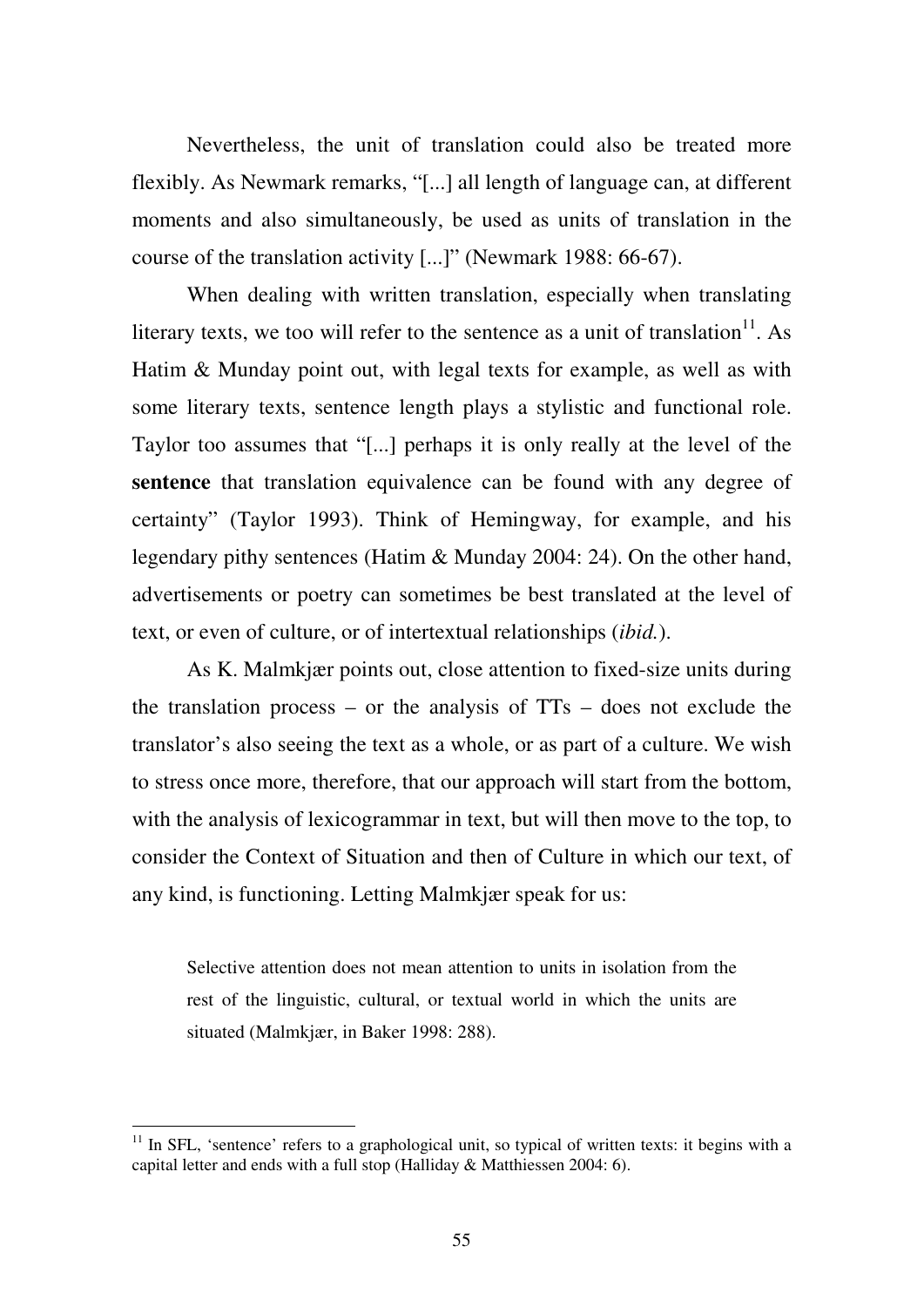#### **PART II – SFL and TS, TS and SFL**

#### *4. M.A.K. Halliday and Translation*

In this chapter we will not focus on M.A.K. Halliday's Systemic Functional model; that, as we have already indicated, readers can go into and explore in the other books of this series. Rather, what we wish to offer here is an outline of Halliday's own view on translation, as this emerges in particular from some articles where he offers his insights on the phenomenon. As we know, Halliday is not a translation scholar, but a linguist, or as he is fond of defining himself, a 'grammarian', one who, however, has also shown interest in "[...] some aspects of linguistics which relate closely to the theory and practice of translation" (1992: 15).

We will focus in particular on three articles that Halliday wrote at different times. Back in the 1960s, he approached the topic of translation in the paper, "Linguistics and machine translation" (1966) [1960]. About thirty years later, at the beginning of the 1990s, his article "Language theory and translation practice" was hosted in the newly published Italian journal, *Rivista internazionale di tecnica della traduzione* (1992). At the beginning of the new millennium, he appeared as the first contributing author of the volume, *Exploring Translation and Multilingual Text Production: Beyond Content*, edited by E. Steiner and C. Yallop (2001), with the chapter, "Towards a theory of good translation"<sup>12</sup>. Let us now look at the main issues raised by Halliday in these contributions.

<u>.</u>

<sup>&</sup>lt;sup>12</sup> Regarding Halliday's position on 'Equivalence' in specific Registers, set out in Halliday, M.A.K., "Comparison and translation", in Halliday, M.A.K., McIntosh A. & Strevens, P. (1964), *The Linguistic Sciences and Language Teaching*, London: Longmans, see our forthcoming volume 2, Chapter 11.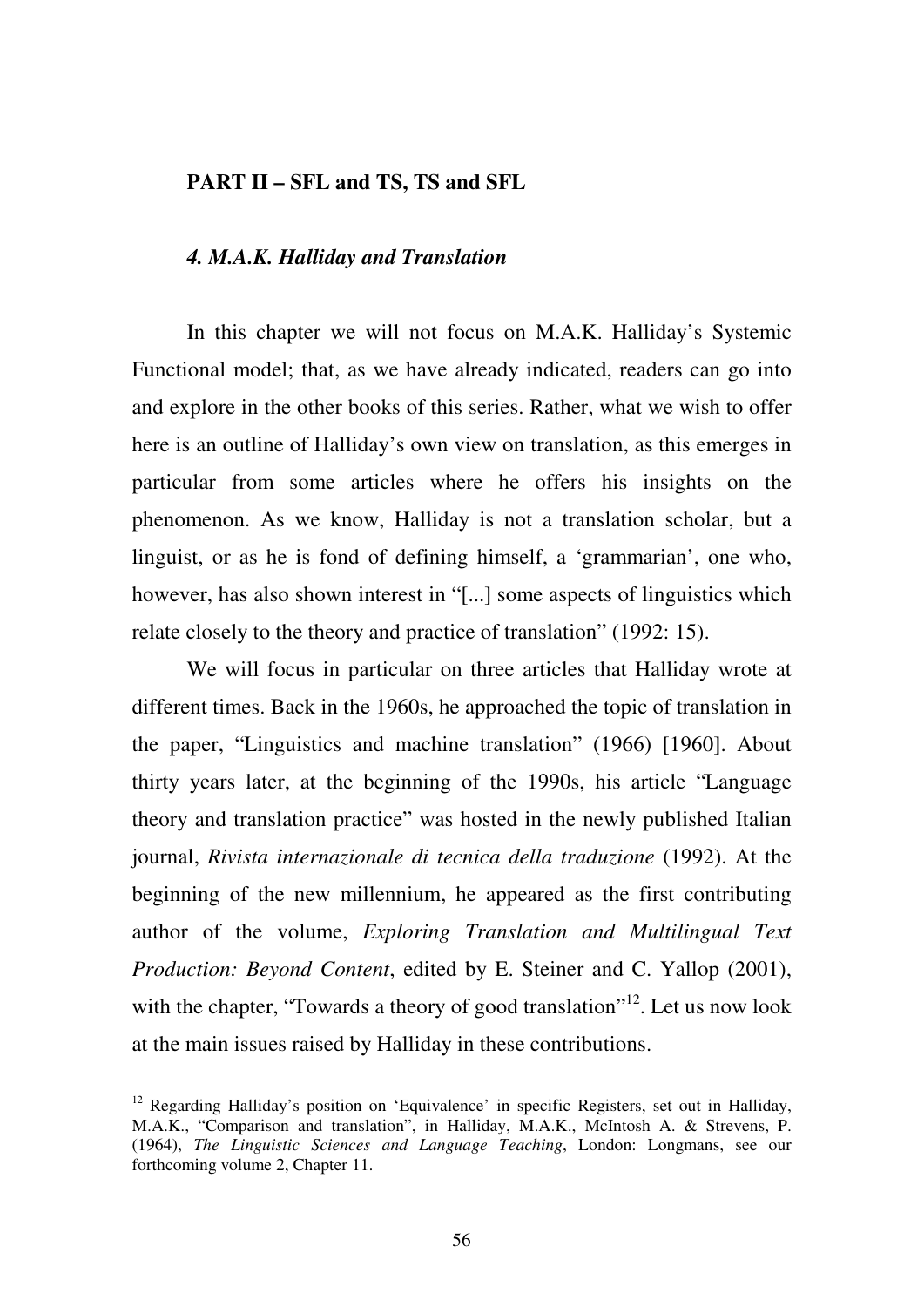Halliday's interest in translation thus goes back to the 1960s, the early days of experiments on, and enthusiasm for, machine translation. With "Linguistics and machine translation", he proposed a model for computer-assisted translation. Later he commented that, as far as he knew, that approach had never been adopted (Halliday 2001: 16). However, what is relevant to our topic of translation is that there he defined translation equivalence with respect to the concept of 'rank' (*ibid.*). In the article, he put forward the idea that

It might be of interest to set up a linguistic model of the translation process, starting not from any preconceived notions from outside the field of language study, but on the basis of linguistic concepts such as are relevant to the description of languages as modes of activity in their own right (Halliday 1966: 137).

Thus, as a linguist, he aimed at exploiting linguistics in order to construct an analytical model of the translation **process**.

In his study, based on examples from Russian and Chinese, Halliday's discussion centred around grammatical hierarchies: in particular, he was looking for rank-bound correspondences. His idea was to list a set of equivalents at the lowest level of the rank scale (i.e., the morpheme), ranged in order of probability, then to modify the choice by moving upwards, to the context<sup>13</sup> of the next higher unit, that is the word, then the group and phrase, and finally the clause. In other words, the context of any morpheme would have been the word in which it occurred, likewise, the word would have been put in a group, and so on.

 $<sup>13</sup>$  Halliday uses the term 'context' in this paper, but he is clearly talking about 'co-text'.</sup>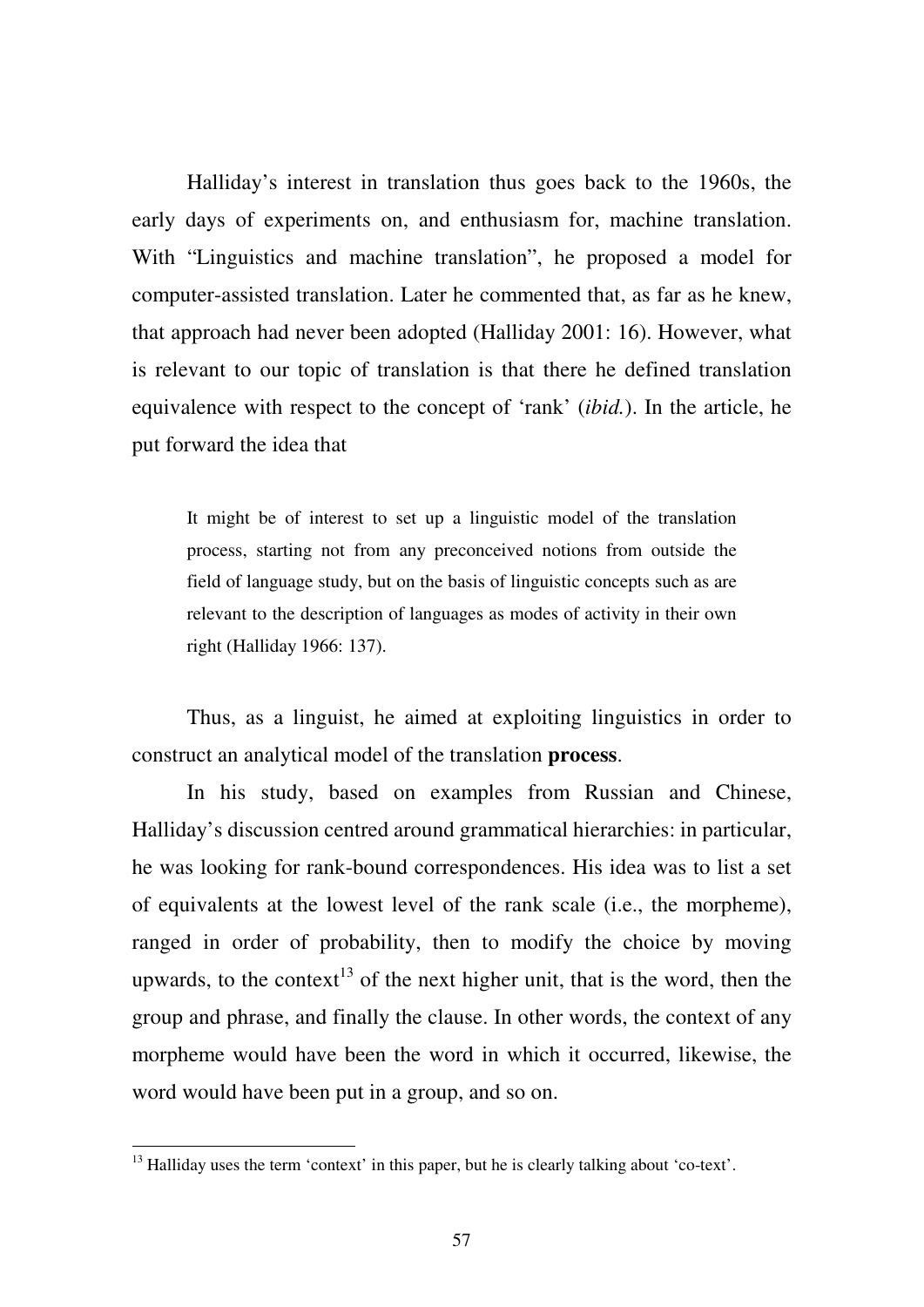With reference to his proposal for machine translation, his model was thus concerned with lexicogrammar only. He suggested that the process of translation proceeded by three 'stages':

(1) selection of the 'most probable translation equivalent' for each item at each rank;

(2) reconsideration in the light of the lexicogrammatical features of the unit above;

(3) final reconsideration in the light of the lexicogrammatical features of the TL.

He specified that these 'stages' were not meant as steps to be taken necessarily one after another, but rather only as abstractions which could be useful to understanding the process of translation (*ibid.*: 144).

It is, we think, noteworthy that the first issue (n. 0) of the translation journal, *Rivista Internazionale di tecnica della traduzione*, published by the School for Translators and Interpreters of Trieste University (1992), included an article warmly solicited from Halliday on "Language theory and translation practice". The paper is rich with insights which we would examine by degrees.

At the beginning, Halliday makes the reason for his title, which avoids the expression 'translation theory', clear. As a linguist, he means to offer a *language* theory that could be usful for the practice of translation, through an analytical model of the translation process, i.e., of what happens when translating. In his view, the kind of linguistic theory which could serve this purpose is not a traditional formal grammar, one which offers prescriptive rules, but rather must be a functional grammar, conceived as an 'explanation of potentiality'. All this is strictly connected to his notion of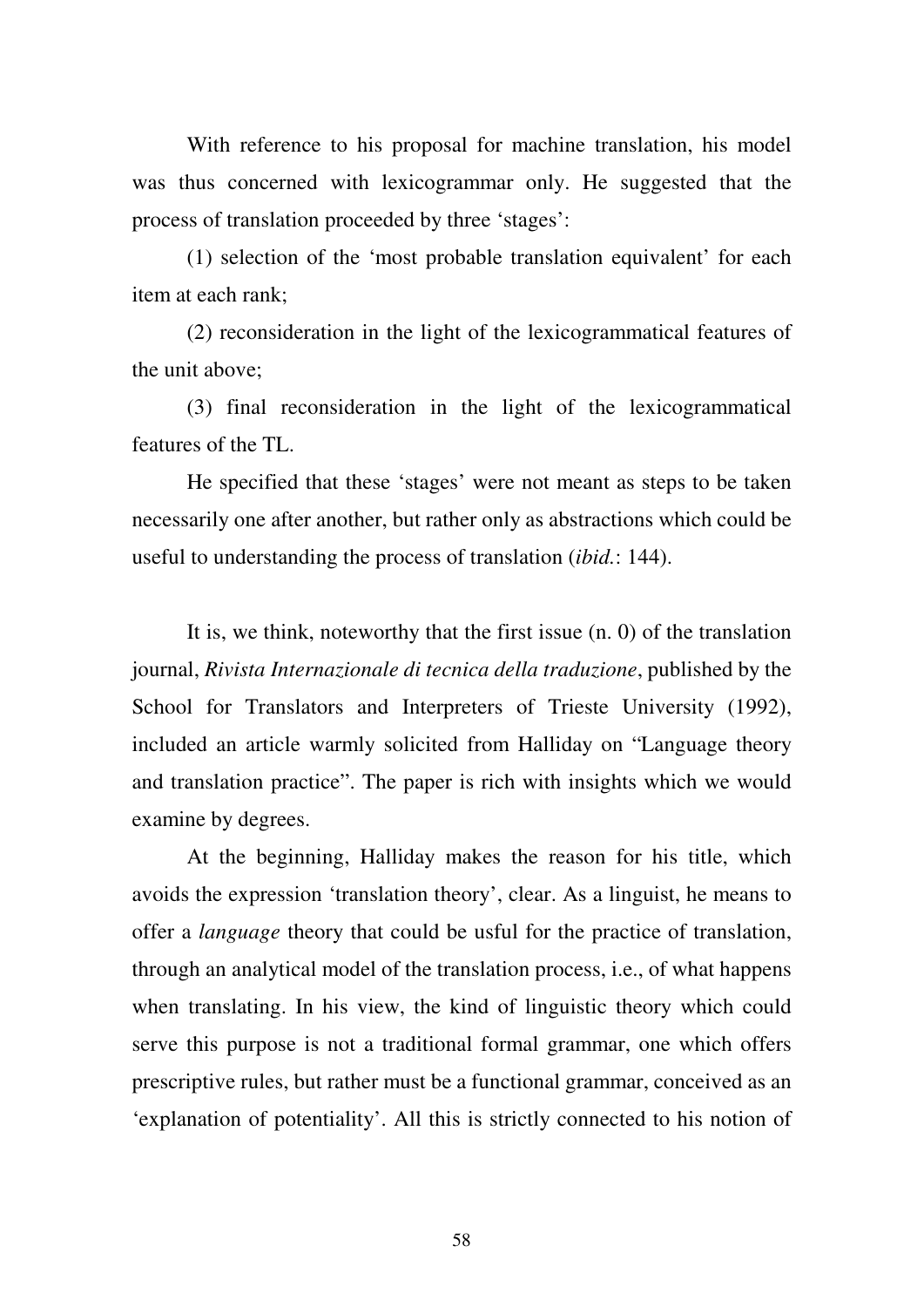'choice', which involves what is possible to mean, and, within this, what is more likely to be meant (Halliday 1992: 15).

He immediately states that "[i]t is obviously a key feature of translation as a **process** that it is concerned with **meaning**", in other words, "[t]ranslation is a meaning-making activity, and we would not consider any activity to be translation if it did not result in the creation of meaning" (*ibid.*). Naturally, he acknowledges that the production of a meaningful text is also the goal of any kind of discourse. What distinguishes translation from any other kind of discourse activity, he points out, is that it is not only a 'creation of meaning', but rather a '**guided creation of meaning**' (*ibid., emphasis added*).

For Halliday, a language theory which is relevant to translation thus has to be "[...] a theory of meaning as choice" and, to be this, "[...] it must embody a **functional semantics**" (*ibid.*). And, by 'functional', he specifies, he does not mean a vague sense of 'use', but rather '**metafunction**', i.e. "[…] function as the fundamental organizing concept around which all human language has evolved" (*ibid.*) – which brings us to a key point: "[a] linguistics for translation must be concerned with **functional semantics**" (*ibid.*: 16).

Halliday immediately makes clear that he does *not* mean to imply that he is *not* interested in formal patterns. Indeed he is, but he insists that these become relevant only through a functional semantics. If we recall the inextricable connection between wording and meaning posited in FG, this only makes sense.

Of course, he adds, '**semantic equivalence**' between languages and texts cannot be absolute. It can only be 'contingent', or 'with respect': i.e., "[…] with respect to the **function** of the given item within some **context** or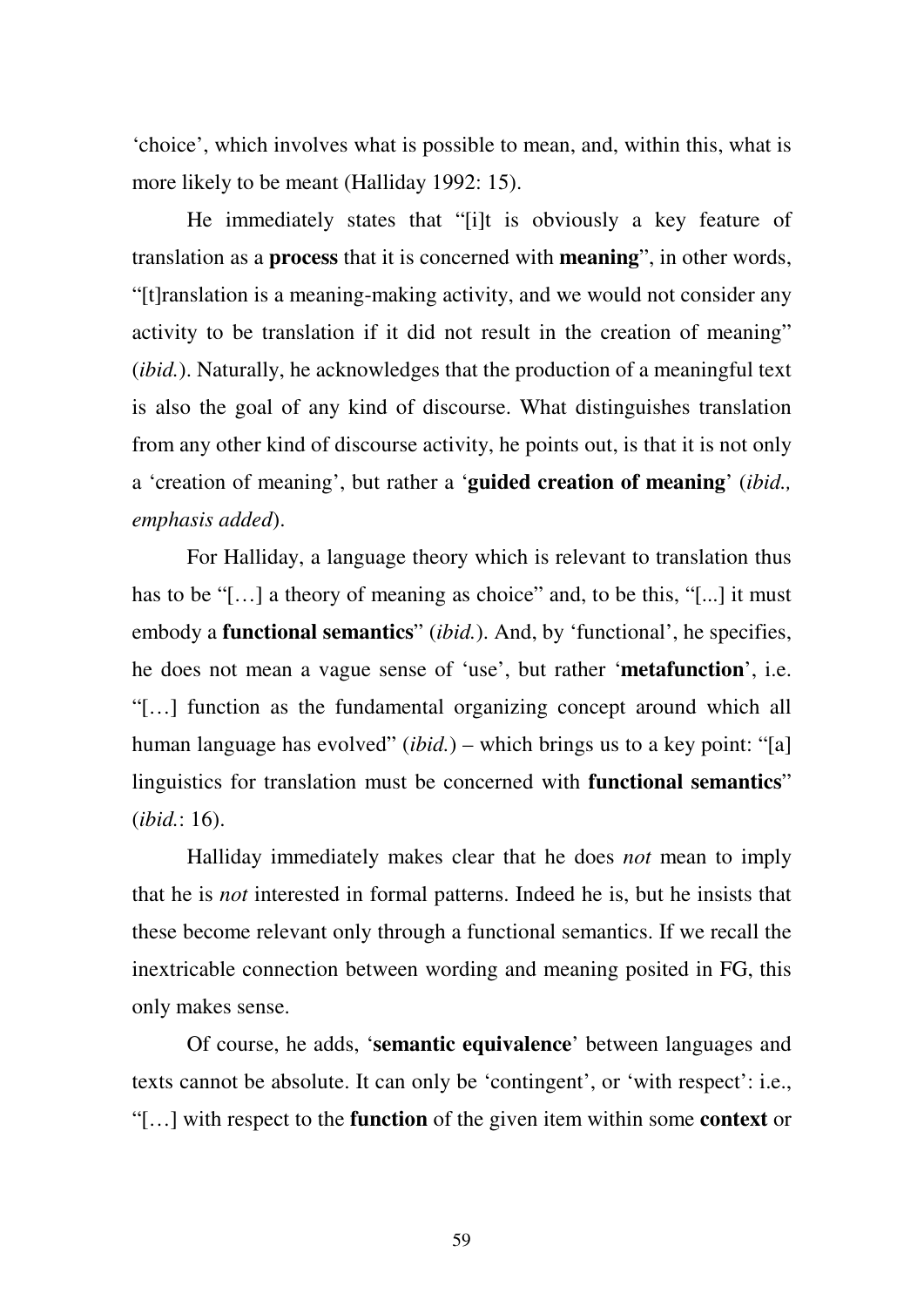other" (*ibid.*, *emphasis added*). And this takes us to the notion of context (co-text, see note n. 13 above).

At this point, the key concepts of 'meaning', 'function' and 'context' build up Halliday's own view of the concept of '**equivalence**': "[i]f meaning is function in context, [...] then equivalence of meaning is equivalence of function in context" (*ibid.*). This means that the translator, when engaged in his or her activity of translating, "[...] is taking decisions all the time about what is the relevant context within which this functional equivalence is being established" (*ibid.*).

Any translator knows that if s/he is supposed to translate an SL 'item'<sup>14</sup> into a TL one, it will have a range of potential equivalents in the TL, and these will be not 'free variants'; they will be 'contextually conditioned'. This does *not* imply that a translator must opt for one solution only, that s/he has *no* choice: it only means that if s/he chooses one option instead of another, then the meaning of that choice will inevitably differ, according to the kind of context s/he is dealing with. At that point s/he will have to decide what the relevant context which conditions his/her choice is, in order to translate the given 'item' in the most relevant way.

But you may well now ask: what kind of context are we talking about?

The simplest case of an equivalent context (or context of equivalence) can be considered a word, as you can find it in a dictionary. But, a the full meaning of any word is, of course, only *in use*, no dictionary, not even a good one, can hope to exhaust all the factors to be taken in consideration in order to choose a most appropriate translation! As Halliday notes, linguistics can offer a theory of context, but not of translation equivalence.

 $14$  By 'item' Halliday means not necessarily a word, but also a morpheme or a phrase.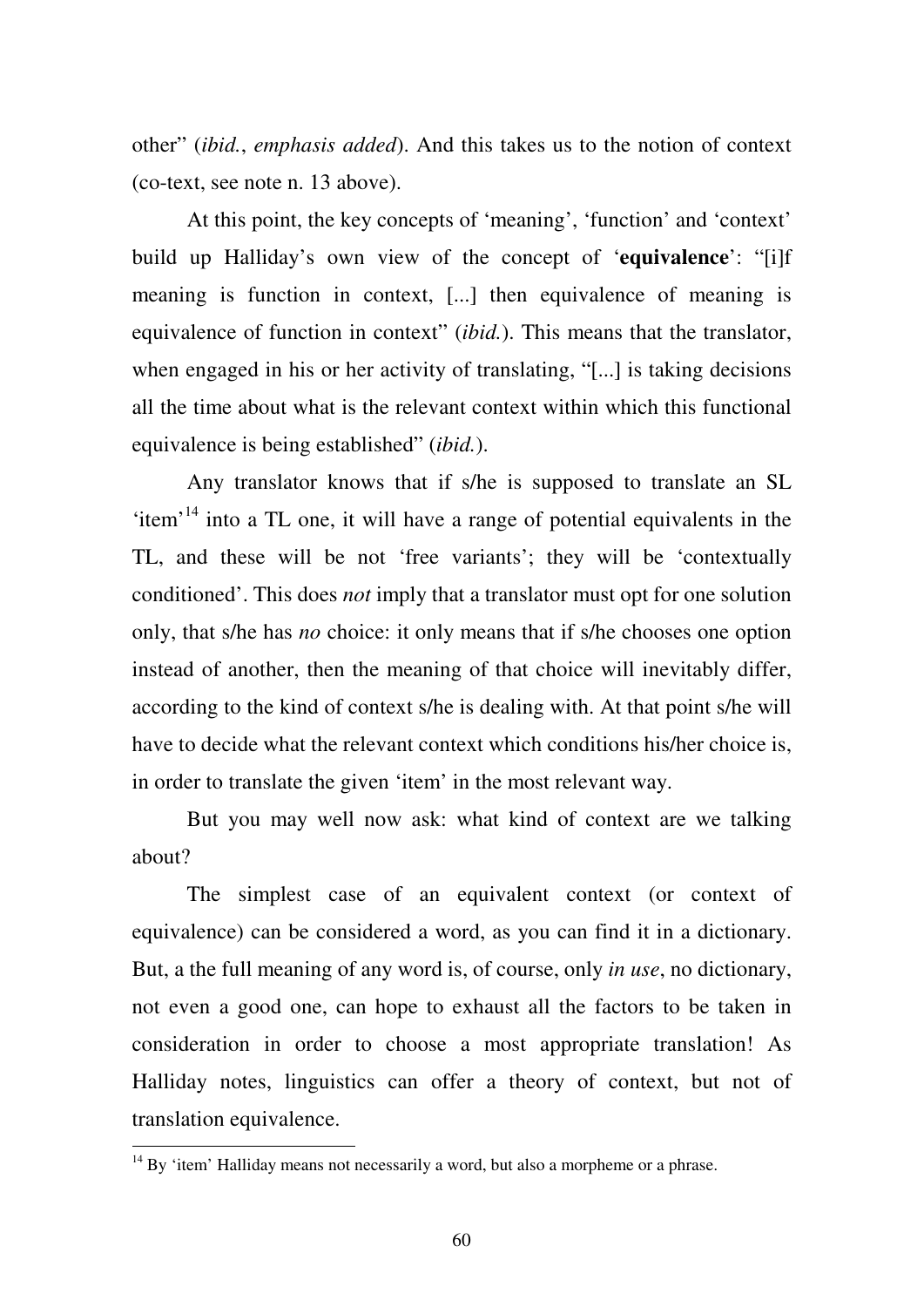A first model of context that linguistics can offer the translator, he explains, derives from the functional notion of 'constituency' (*ibid.*: 17). In SFL, and as Halliday had explained with reference to his proposal for machine translation, 'constituency' represents the part-whole relationship in grammar, according to which larger units are made up of smaller ones, along a hierarchy: the 'rank scale' (Halliday 1985/1994: 3ff).

Following this model, one could move up one or more levels in the scale, although sometimes, as he says, we do not need to go beyond the immediate grammatical environment, that is the context (co-text, once again, see note n. 13 above) of wording. Nevertheless, Halliday points out, this modelling is not the whole story. Besides merely extending the grammatical environment, there are also other aspects of context that must be taken into account (*ibid.*: 20).

Firstly, even remaining within the level of lexicogrammar, metafunctional variation must be built in. As we have already seen in section 2.3, a piece of discourse represents a mapping of three simultaneous structures realizing three different strands of meaning (i.e. ideational, interpersonal and textual). When faced with the translation of a text, as we have already mentioned, Halliday recommends examining all of them (*ibid.*), including, for example, the "[…] writer's construction of his or her own subjectivity and that of the audience, of attitude to and distance from the subject-matter and so on" (*ibid.*), that is, what he calls interpersonal meanings.

As the epigraph with which we began this volume demonstrates, we would appropriate Halliday's words and make them our maxim as translators: "[...] *we would not translate a personal diary as if it where a scientific article*" (*ibid.*, *emphasis added*). But all this is leading us out of grammar and into the level of **discourse semantics**. And indeed, "[...] we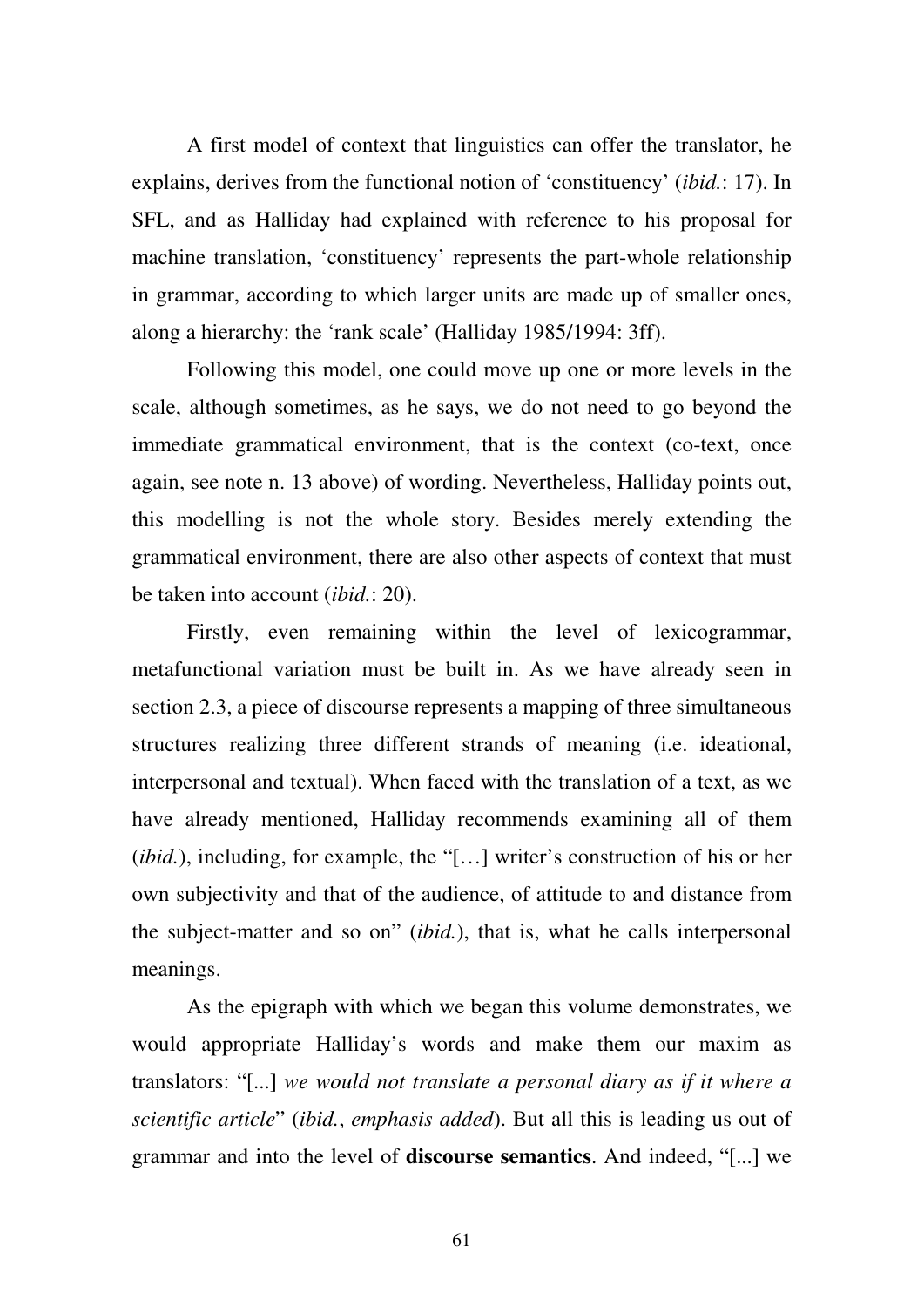have to move outside the text altogether to engage with the '**context of situation'** (*ibid.*: 21), or that of **culture** (*ibid.*: 23). What Halliday is calling for then is a 'first order' and a 'second order' context (*ibid.*), both of which the translator has to take into account.

At this point he takes us back to the key concept of his article, i.e., translation as a 'guided creation of meaning'. Through what? Through the construction of the context of situation on the basis of the results of the analysis of the text. This context of situation will then be essential to – will 'guide' – the creation of the new, translated, text.

Halliday concludes this important article by summarizing what we see as being the fundamental process of translation with the following words:

In each case, we are putting some particular item in the text under focus of attention, asking why it is as it is, how it might have been different, and what effect such other choices might have made (*ibid.*: 25).

In his "Towards a theory of good translation" (2001), he focuses in particular on the concept of translation equivalence, which, he argues, is 'the central organizing concept' of translation (Halliday 2001: 15). But, we might ask, with respect to what?

In answer, he proposes a **typology of equivalences** (*ibid.*), in terms of a systemic functional theory, which centres on three 'vectors':

(1) 'Stratification';

(2) 'Metafunction';

(3) 'Rank'.

These are detailed in figure 4 below: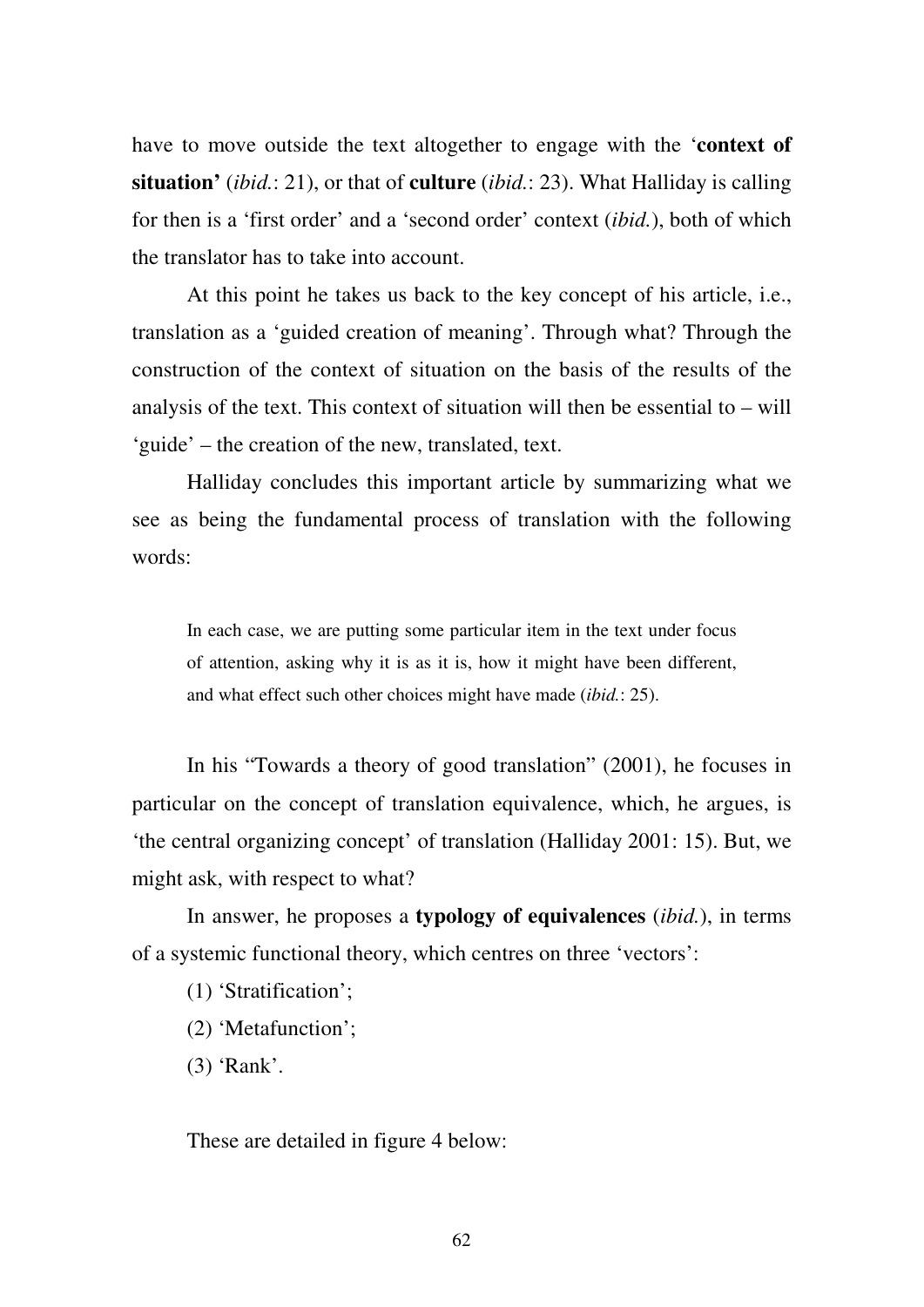

Figure 4: Parameters of language (Based on Halliday 2001)

(1) 'Stratification', he explains, concerns "[…] the organization of language in **ordered** strata", which means the phonetic/ phonological, lexicogrammatical, semantic and, outside of language 'proper', contextual levels of the multi-coding system of language, each of which becomes accessible to us through the stratum above it.

(2) 'Metafunction', a term we have already been intoduced to above, regards the organization of the strata concerning **content**, that is, concerning lexicogrammar as realising semantics, the (meta)functional components, i.e. ideational, interpersonal and textual.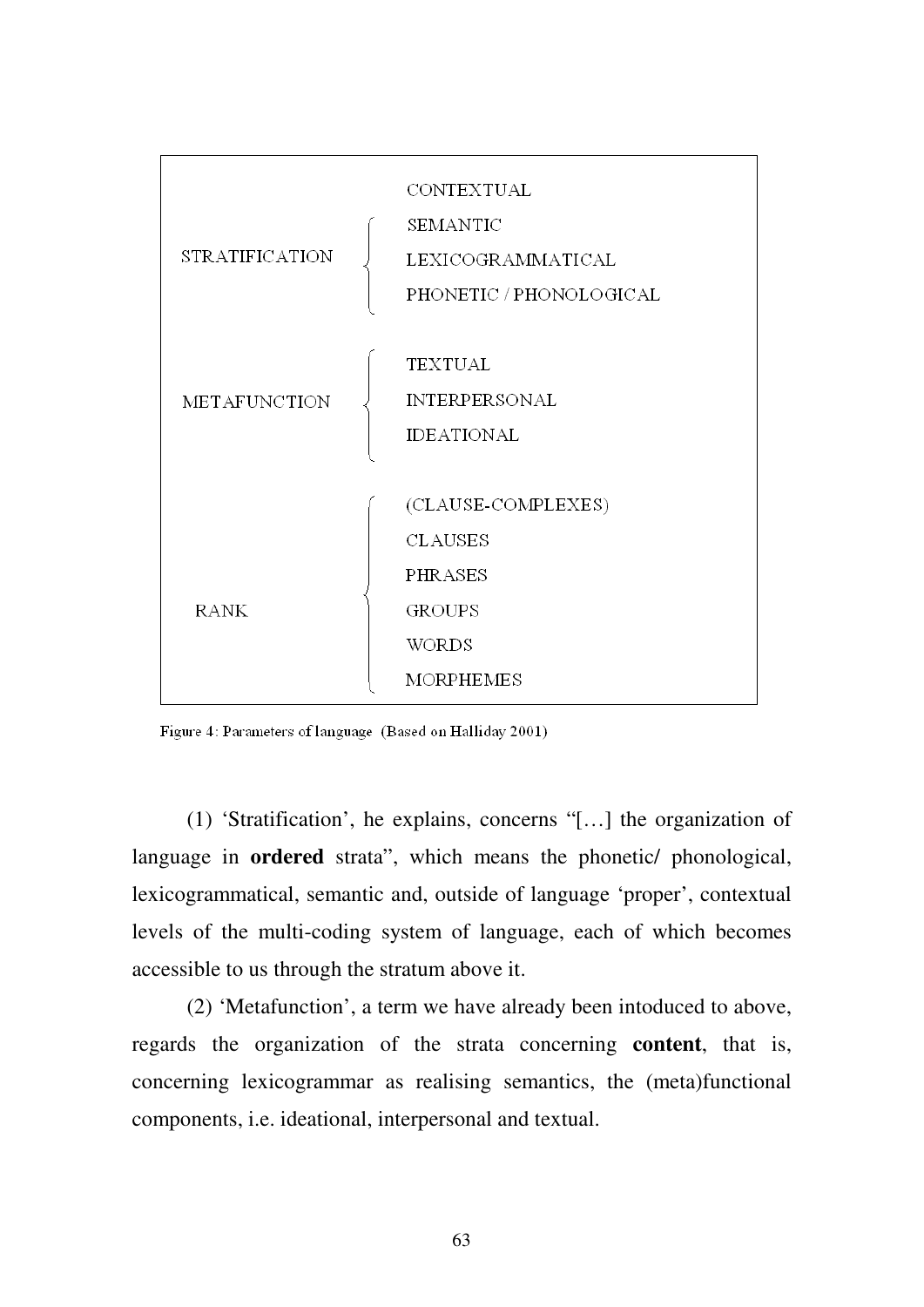(3) Finally, 'Rank', as we've already seen, deals with "[…] the organization of the **formal** strata", i.e. phonology and lexicogrammar, in a hierarchy (remembering that, in the grammar of English, it is made up of: clause complexes, clauses, phrases, groups, words and morphemes). This, as pointed out above, corresponds to the model adopted by Halliday when working on machine translation.

Halliday stresses that, as far as 'stratification' is concerned, "[...] equivalence at different strata carries differential values" (*ibid.*). Generally, he says, the 'value' is related to the highest stratum: for instance, semantic equivalence is usually granted more value than lexicogrammatical, and contextual perhaps more than anything else. However, he adds, these values need to be considered relative, since they will vary according to the specific translation task at hand.

Likewise, equivalence at different ranks will also carry different values; the highest value will tend to be assigned to the higher formal level: e.g., the clause. That is, in a sense, to say, "[...] words can vary provided the clauses are kept constant" (*ibid.*: 17). However, again, particular circumstances can mean that equivalence at lower ranks may have a higher value (*ibid.*: 16). When, in stratal terms, equivalence is sought at the highest level, i.e. that of context, the ST will have "[...] equivalent function [....] in the context of situation" *(ibid.)*. We will be seeing concretely how all this works in volume 2 when applying the model.

As for the third vector, that is, 'metafunction', Halliday warns that the case is different, insomuch as there is no hierarchical relationship among the three metafunctions, at least in the system of language. As regards translation in particular, he comments, it is true that the ideational metafunction is typically thought to carry the highest value, simply because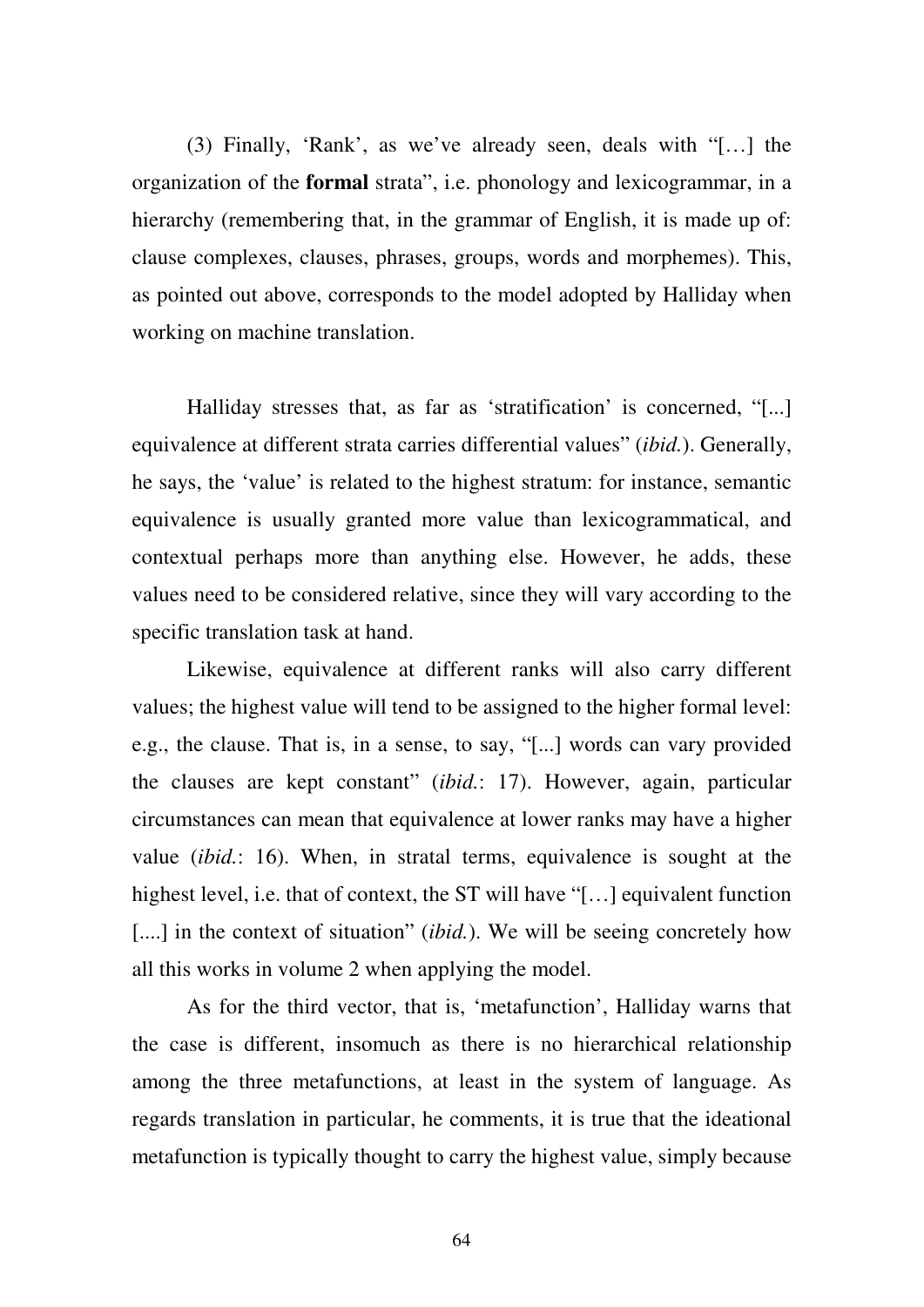translation equivalence is often defined in ideational terms, to such a degree that, if a TT does not match the ST ideationally, it is not even considered a translation. However, this is not all that counts. Criticisms are often made of a TT that is equivalent to a ST from an ideational point of view but *not* interpersonally, or textually, or both. In this case, Halliday says that we cannot assign a scale of value, unless we posit that "[...] high value may be accorded to equivalence in the interpersonal or textual realms – but usually only when the ideational equivalence can be taken for granted [...]" (*ibid*.: 17).

He concludes the paper by stating, rightly we think, what the actual value of a translation relies on:

A "good" translation is a text which is a translation (i.e. is equivalent) in respect of those linguistic features which are most valued in the given translation context (*ibid.*).

## *5. J.C. Catford and SFL*

One of the first theorists to appear in many surveys of TS (see, e.g., Hatim 2001; Munday 2001) is J.C. Catford, a British linguist and translation theorist who, in the 1960s, proposed a linguistic theory of translation where he acknowledged his debt to Firth and Halliday, both of whom he knew.

 In his well-known book, *A Linguistic Theory of Translation* (1965), he became the first translation theorist to base a linguistic model on aspects of Halliday's early work on Scale and Category Grammar (such as Halliday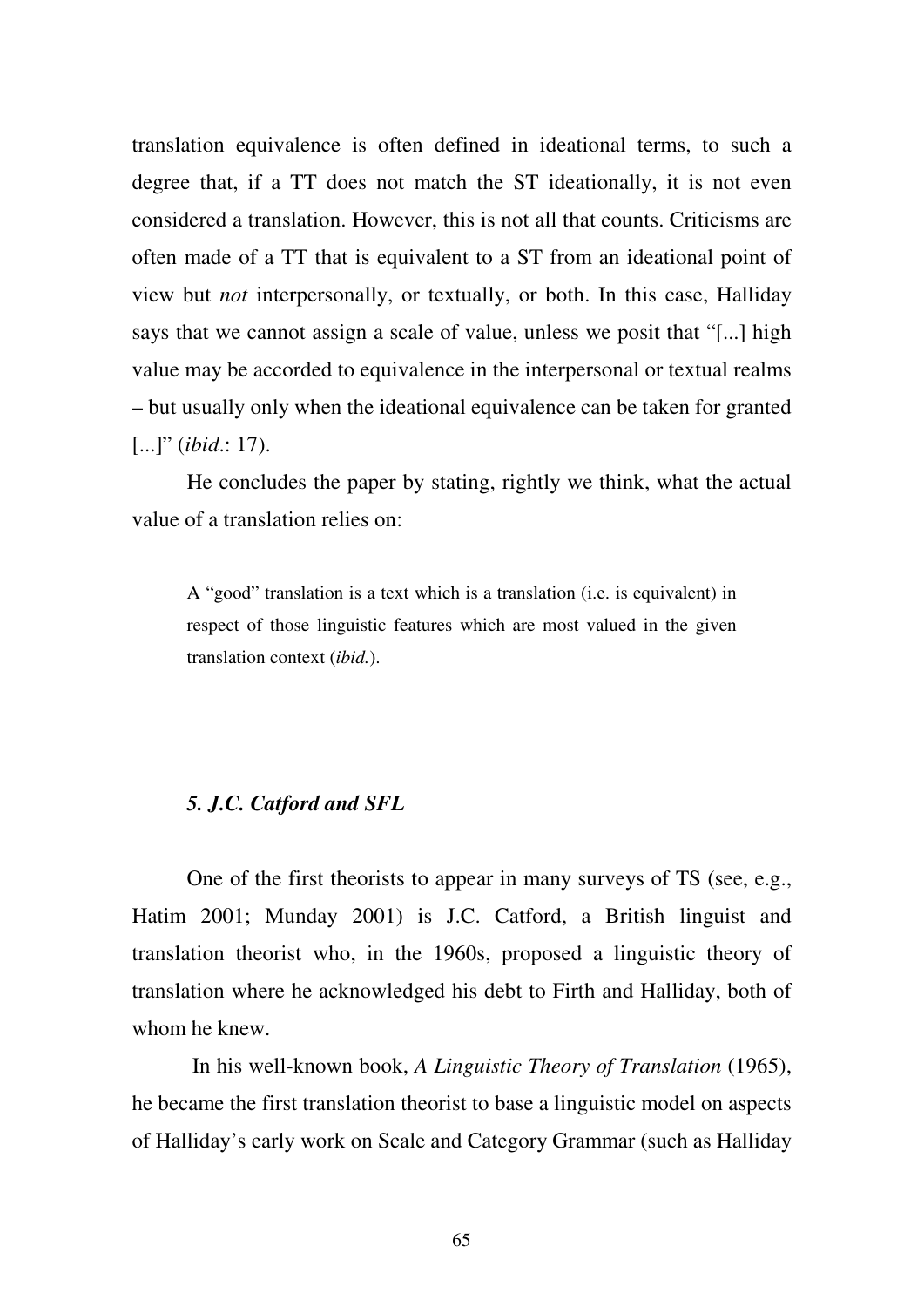1961). Indeed, he too considered language as working *functionally* on a range of different levels (i.e. phonology, graphology, grammar, lexis) and ranks (i.e. sentence, clause, group, word, morpheme).

Even though translation scholar Snell-Hornby later dismissed Catford's work as "[…] now generally considered dated and of mere historical interest" (Snell-Hornby 1988: 14-15), other scholars (like, e.g., Hatim 2001; Hatim & Mason 1990; Taylor 1993) showed that they recognized the value of his contribution to the theory of translation and his insights into some linguistic aspects which had not yet been taken properly into account.

Taylor (1993) suggests that possibly Catford's most important insights begin with his idea of **'unit'**, i.e. "[…] a stretch of language activity which is the carrier of a pattern of some kind" (1965: 5), and continue with his own application of Halliday's notion of the hierarchical structure of units, in descending order: sentences, clauses, groups and words. Many languages are ranked in the same hierarchical way but, Taylor adds, it was Catford who first understood how the ranks at which translation equivalence occur are constantly shifting, from 'word for word' to 'group for group' (*ibid.*: 8). Furthermore, by suggesting that, when translation equivalence problems are generalised, they can provide translation rules that are applicable to other texts within the same variety or register (*ibid.*: 94), Catford was moving towards the important conclusion that "[...] for translation equivalence to occur, [...] both source language and target language texts must be relatable to the **functionally** relevant features of the situation" (1965: 94, *emphasis added*).

As Hatim & Munday point out (2004: 29), Catford seems to have been the first to use the term 'shift' in translation. What are **'shifts'**? They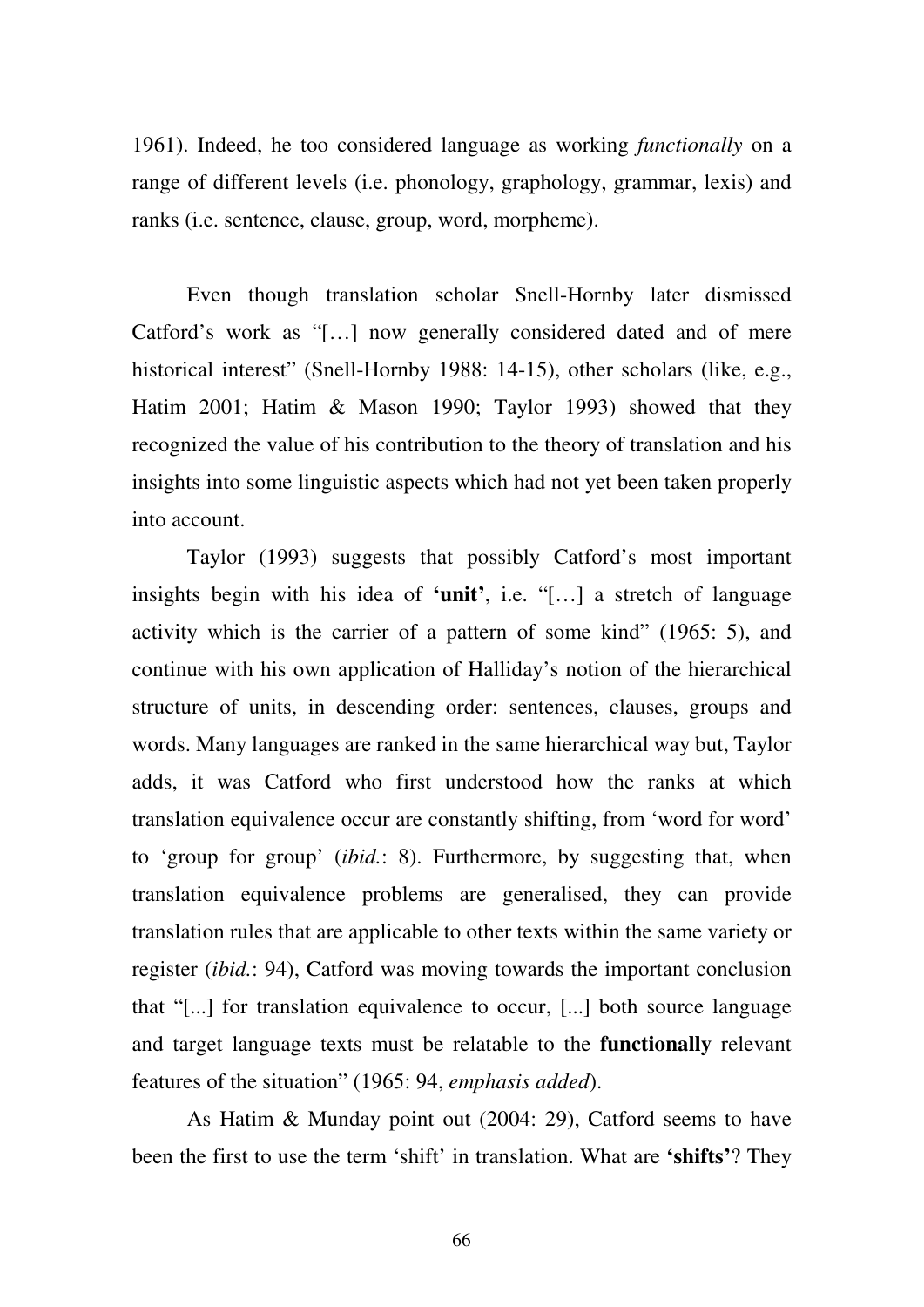are basically small linguistic changes that occur between ST and TT (*ibid*.). In his model, Catford distinguished between two kinds of translation shifts: level shift (occurring between the levels of grammar and lexis) and category shifts (unbounded and rank-bounded). He then moved outside the text to such higher-order concepts as variety and register (Taylor 1993).

As mentioned previously, Catford sees translation as a process of substituting a text in one language for a text in a different language. However, as Fawcett notes (1997), according to Catford we do not 'transfer' meaning between languages, but we rather *replace* a SL meaning by a TL meaning – one that can function in the same or a comparable way in that situation.

According to Catford, as we have already seen, one of the central tasks of translation theory is that of defining a theory of translation that is based on equivalence (Catford 1965: 21), which he takes to be the basis upon which SL textual material is *replaced* by TL textual material. In Catford's model, this can be achieved through either '**formal correspondence**' or '**textual equivalence**'.

A formal correspondence is defined by Catford as "[…] any TL category (unit, class, structure, element of structure, etc.) which can be said to occupy, as nearly as possible, the 'same' place in the 'economy' of the TL as the given SL category occupies in the SL" (1965: 27). Thus, a noun such as *fenêtre* my be said generally to occupy a similar place in the French language system as the noun *window* does in English – and as *finestra* does in Italian. Formal correspondence, therefore, implies a comparison between the language systems but not of specific ST-TT pairs.

When 'formal equivalence' is not possible, Catford suggests to aim for 'textual equivalence', which can be carried out through the translation 'shifts' we spoke of above (*ibid.*: 73). A textual equivalent is defined as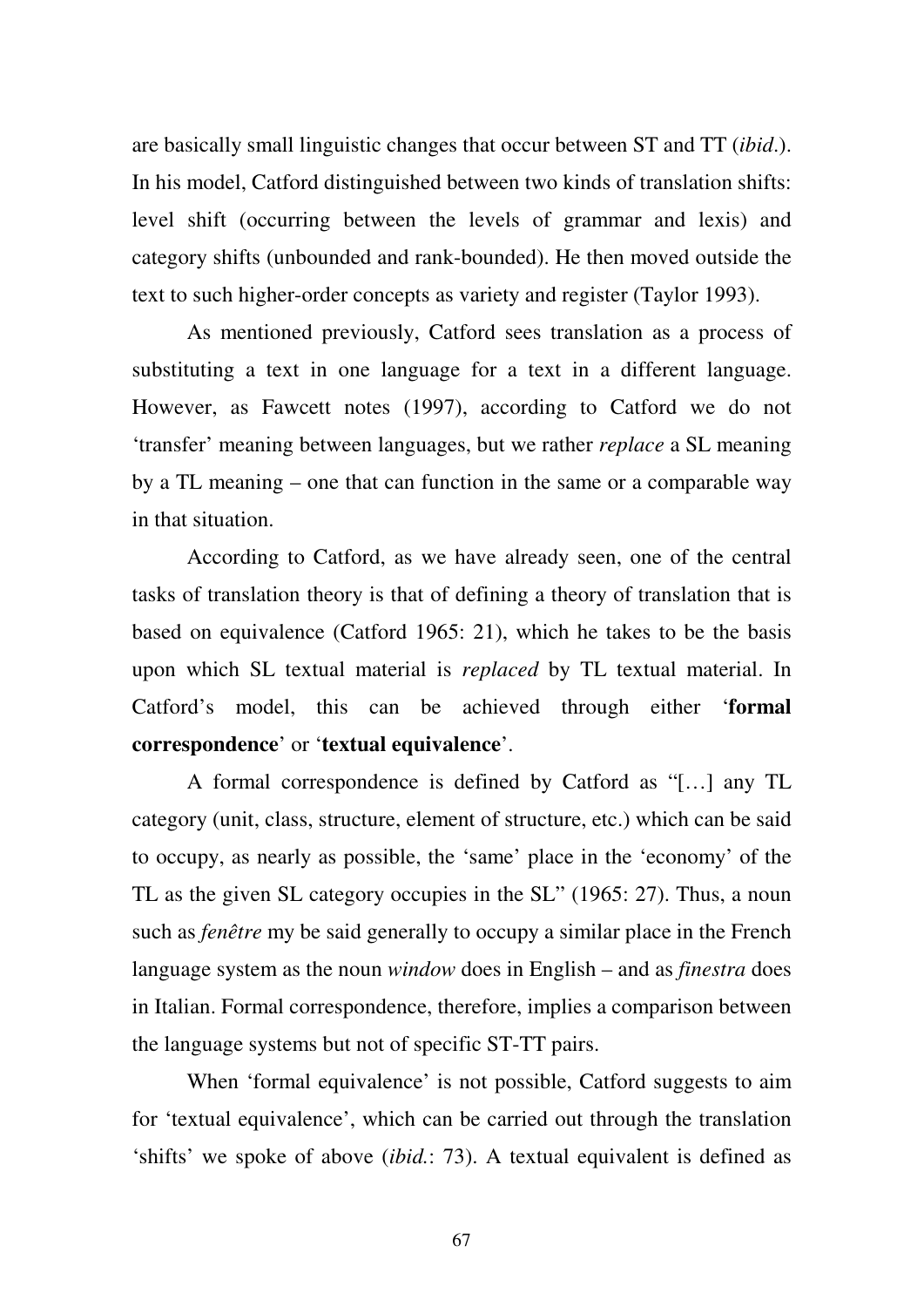"[…] any TL text or portion of text which is observed [...] to be the equivalent of a given SL text or portion of text" (*ibid.*: 27). In simple terms, 'translation shifts' are "[…] departures from 'formal correspondence' in the process of going from the SL to the TL" (Catford 1965: 73).

Catford's book was sharply, and widely, criticized in the field of TS as being too highly theoretical and as putting forward what was essentially a 'static' model. The main criticism lay in the nature of his examples, which were said to be for the most part abstract, idealized and decontextualized (Agorni 2005: 15), and never related to whole texts (Munday 2001). Venuti, for example, attacked his theory for being chiefly focussed on the levels of word and sentence, and as using manufactured, i.e., unauthentic, examples (2000/2004: 327). Hatim also observes that, according to many critics, Catford saw equivalence as a phenomenon which is essentially quantifiable and thus was also criticized for what was called his 'statistical touch' (Hatim 2001: 16).

Newmark questioned specifically the ultimate usefulness of Catford's listings of, for instance, sets of words that are grammatically singular in one language and plural in another. In his estimation, by illustrating issues from contrastive linguistics he may have been giving helpful tips to students needing to translate, but he certainly was not offering a valuable contribution to translation theory (Newmark 1981/82).

Fawcett remarks that even Catford himself was not unaware that his definition of textual equivalence could pose problems: the concept of sameness of situation (1997: 52), for example, is a thorny one, especially in those cases when very different cultures are involved. Nonetheless, other scholars, like Munday (2001) and Hatim (2001) point out his contribution to TS which remains, in the latter's words "[…] one of the very few original attempts to give a systematic description of translation from a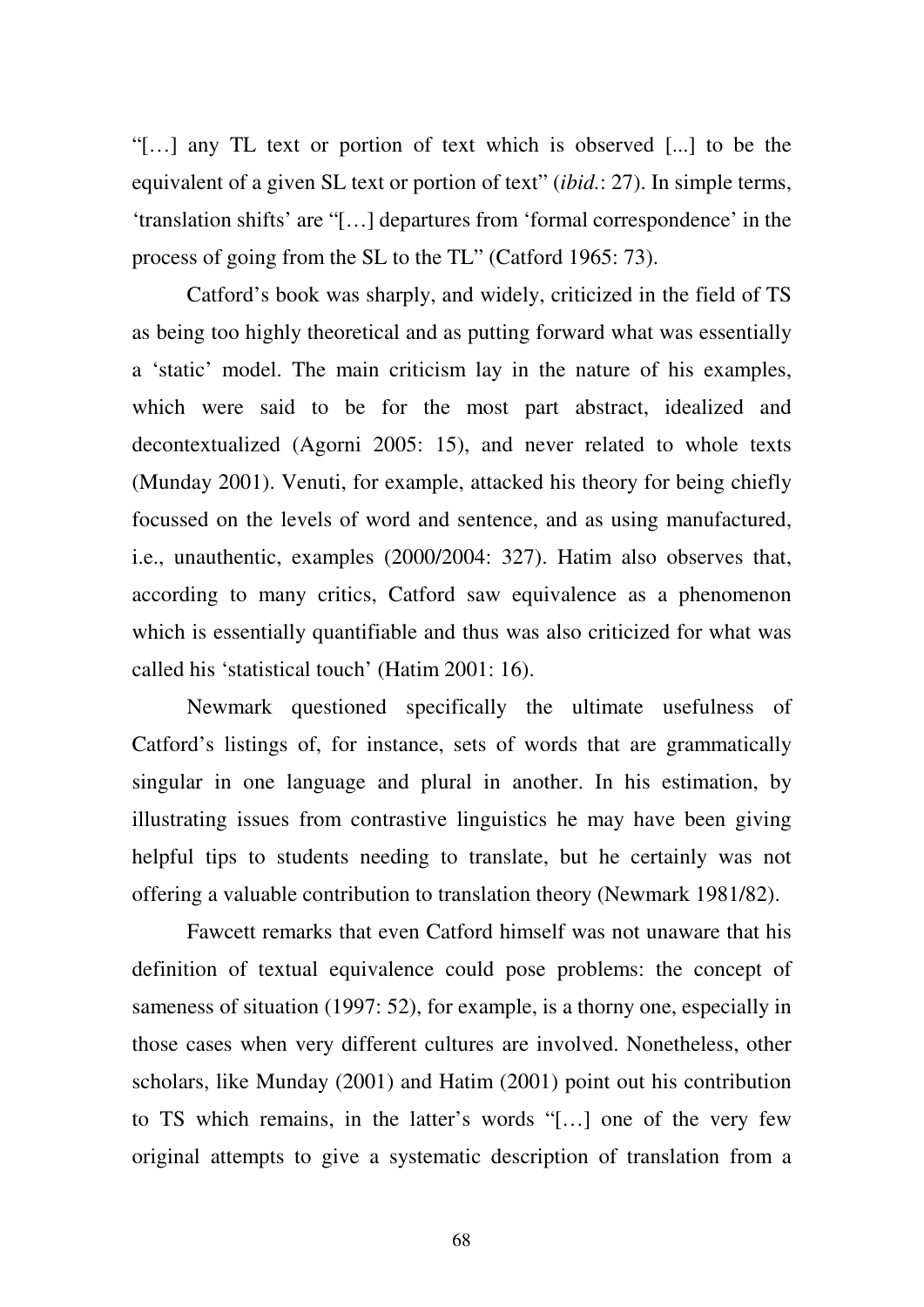linguistic point of view" (Fawcett 1997: 121). That alone bears witness to the merit of his work

Moreover, as Fawcett notes, although certain scholars (see, e.g., Larose 1989; Hatim 2001) would censure him for decontextualizing the translation process, the accusation is not wholly a valid one. That is to say, Catford does make reference to context and even uses the concept of social contextual function to suggest solutions to dialect translation (Fawcett 1997). And Hatim himself admits that "[…] a glance at how Catford [...] uses the concept of social-contextual function in discussing **dialect translation** [...]" reveals that he is no stranger to a linguistics of **context**  (Hatim 2001: 17).

And indeed he is not. In his *Linguistic Theory of Translation* (1965), Catford devoted a chapter (n. 13) to the topic of "Language varieties in translation". He defined a 'language variety' as "[…] a sub-set of formal and/or substantial features which correlates with a particular type of sociosituational feature" (84) and argued that in **dialect** translation "[...] the criterion [...] is the 'human' or 'social' geographical one [...] rather than a purely locational criterion" (86-87).

Catford distinguished varieties which he dubbed 'more or less *permanent*', with reference to a given performer (or group) and other ones that for him were 'more or less *transient*', i.e. that "[...] change with changes in the immediate situation of utterance" (*ibid.*: 84, *emphasis in the original*). Within the first group, he then identified 'Idiolect' and 'Dialect', sub-dividing the latter category into the following types: (proper) or geographical, temporal and social. By 'Register', Catford means a variety "[...] related to the wider social rôle being played by the performer at the moment of utterance: e.g., 'scientific', 'religious', 'civil-service', etc. (*ibid.*: 85). By 'Style', on the other hand, he indicates a "[...] variety related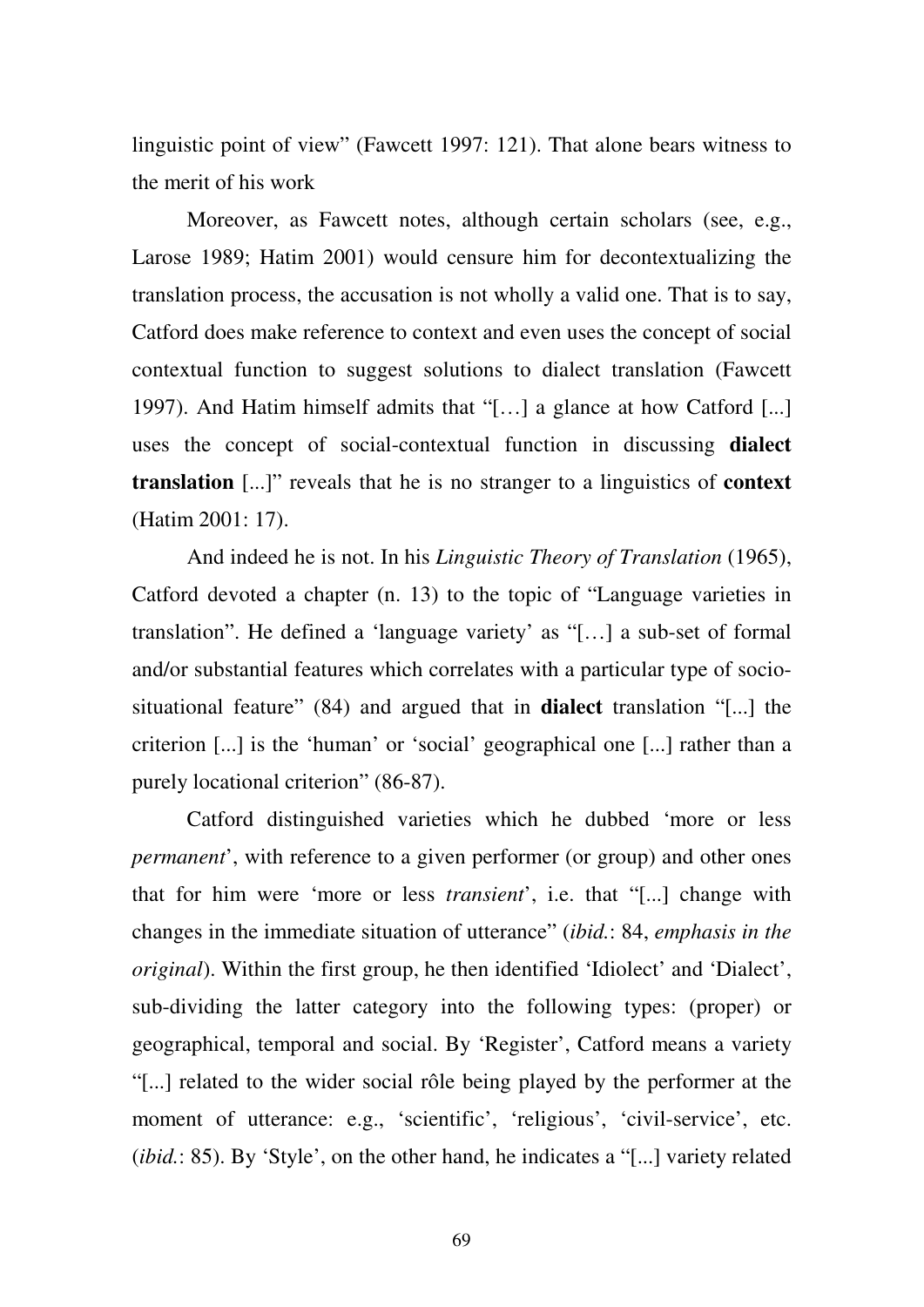to the number and nature of addressees and the performer's relation to them: e.g. 'formal', 'colloquial', 'intimate' (*ibid.*). Catford includes in what he called 'transient' varieties also the notion of 'mode', related, in his view, to the medium of utterance, i.e. 'spoken' or 'written', what Halliday considers the 'medium' of the message. Halliday of course would subsequenly theorise register as language variation according to use, and dialect as variation according to user: his or her geographical and social provenance (1978: 35). Style, in a literary sense, he would see as a question of de-automatised grammar (1982). However, in the 1960s, Catford's contribution to a typology of language varieties, when applied to translation, could be considered as being quite instructive:

The concept of a 'whole language' is so vast and heterogeneous that it is not operationally useful for many linguistic purposes, descriptive, comparative and pedagogical. It is, therefore, desirable to have a framework of categories for the classification of 'sub-languages', or varieties within a total language [...]. (*ibid.*: 83).

And it will be from this same quotation that, twenty-five years later, Hatim and Mason will start their own investigation into language varieties (see chapter 7).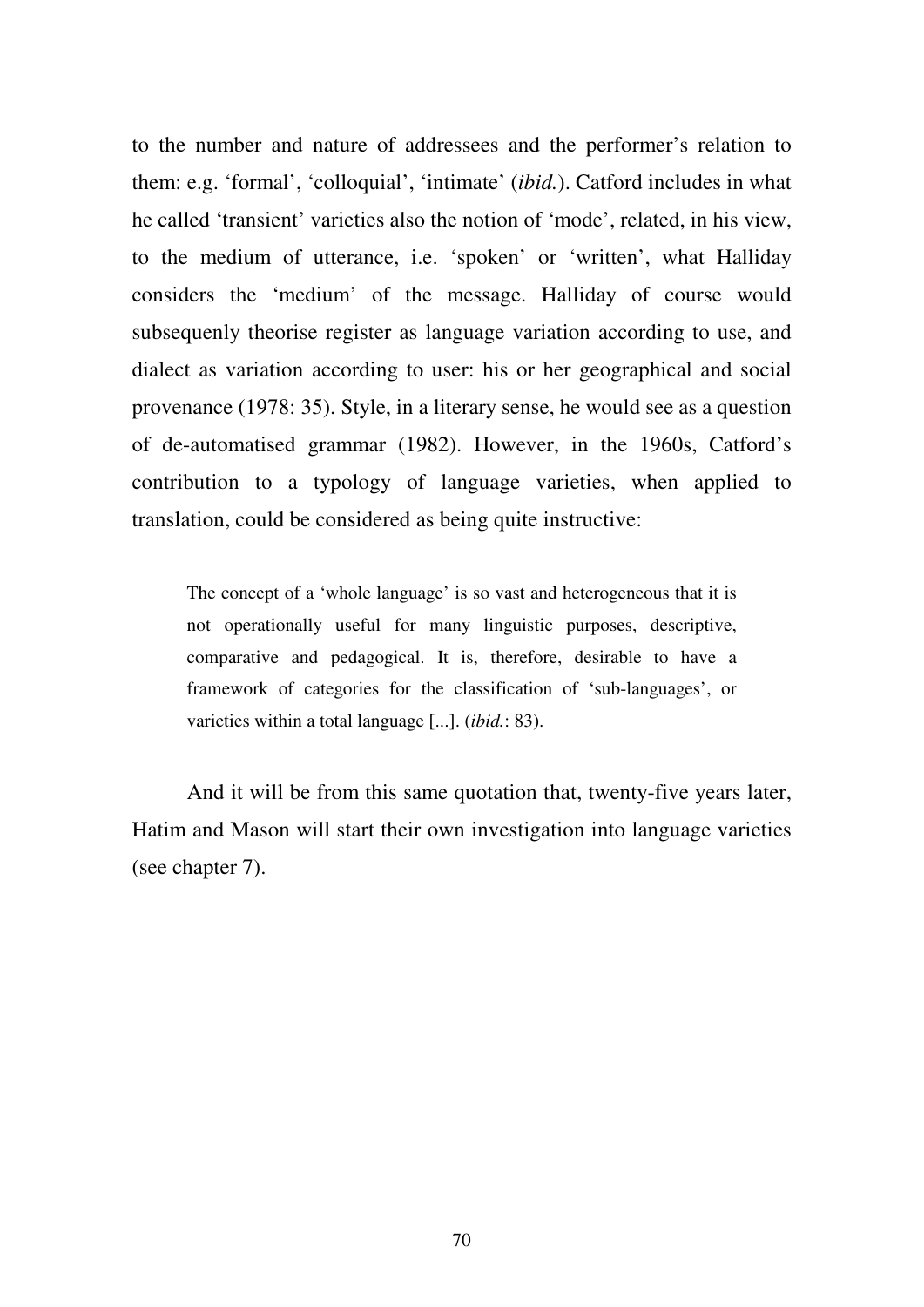### *6. Peter Newmark and SFL*

In the UK, translation scholar Peter Newmark referred to Catford in his early research, then was influenced by Fillmore and case grammar, and eventually turned his attention to SFL (Taylor 1993).

In his 1987 paper, "The use of systemic linguistics in translation analysis and criticism"<sup>15</sup>, Newmark praised Halliday's work, declaring that since the appearance of his "Categories of the theory of grammar" (1961), a functional approach to linguistic phenomena had appeared to him to be useful to translation analysis, surely more than Chomsky's, Bloomfield's or the Montague Grammarians' theories (Newmark 1987: 293). He expressed his admiration for Hallidayan linguistics, opening the article with the following remark:

Since the translator is concerned exclusively and continuously with meaning, it is not surprising that Hallidayan linguistics, which sees language primarily as a meaning potential, should offer itself as a serviceable tool for determining the constituent parts of a source language text and its network of relations with its translation (*ibid.*).

In particular, Newmark's closeness to Halliday is reflected in his approach to constituents, as well as to two specific aspects of grammatical analysis which, in his view, can offer valuable insights to both the translation analyst and the translator: Grammatical Metaphor and Cohesion.

<u>.</u>

<sup>15</sup> The paper was first included in the volume *Language Topics: Essays in honour of Michael Halliday*, edited by R. Steele and T. Threadgold (1987). A revised version was then integrated into Newmark's own monograph *About Translation* (1991) and became Chapter 5, entitled "The Use of Systemic Linguistics in Translation".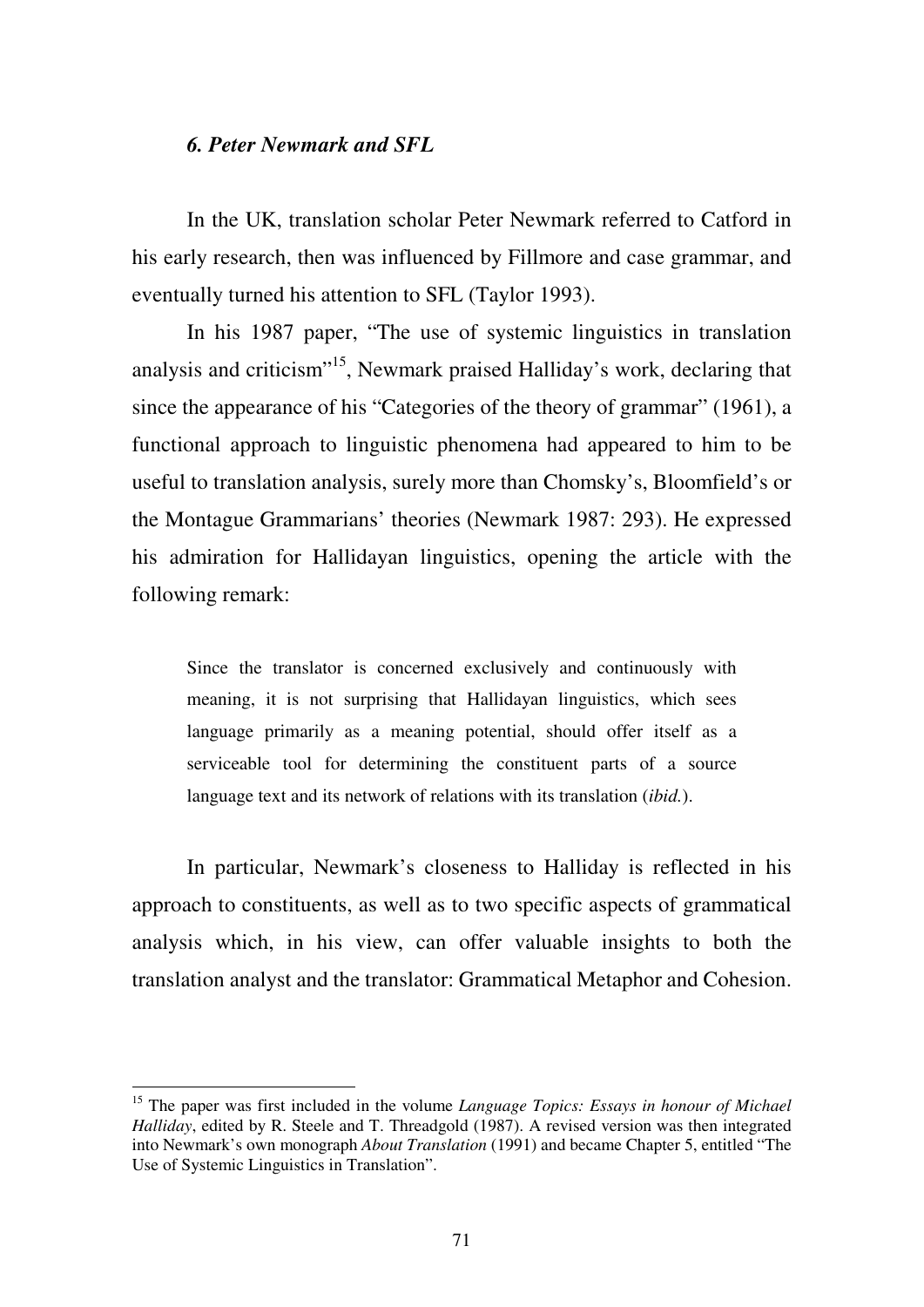Going back to Halliday's **hierarchical approach** (i.e, a 'rank scale' made up of morphemes, words, groups and clauses), Newmark found that "[...] systemic grammar enables us to demonstrate the flexibility and multiplicity of grammatical variations" (1987: 294). On the basis of this, for instance, a SL nominal group may translate into a TL nominal group, but it may also be 'rank-shifted' – upward into a clause or downward into a word. Even though Newmark argued that 'literal translation' should be the first option of the translator (1981/82), he also admitted that there could be contextual reasons for preferring another solution. In his view, most 'linguistic shifts' (Catford 1965) or 'transpositions' (as Vinay and Darbelnet (1958) call variations from a grammatical point of view) could be described in this way.

Newmark simply extended Halliday's descriptive hierarchy into: text, paragraph, sentence, clause, group, word, morpheme. In agreement with Halliday, Newmark asserted that, from an abstract point of view, none of these are more 'important' than another, even though in practice, "[…] the text is the ultimate court of appeal, the sentence is the basic unit of *translating* (not of translation), and most of the problems are centered in the lexical units, if not the words" (Newmark 1987, *emphasis in the original*). Thus, while Halliday's focus is on the clause as a representation of meaning in a communicative context, Newmark identified the **sentence** as the 'natural' **unit of translation**. As Taylor observes, his 'constituents boundaries' seem, therefore, to be marked by punctuation.

Newmark stated that 'transpositions' and rearrangements may often occur, but that a sentence would *not* normally be divided unless there was good reason (1988: 165). He is careful to insist that any 'rearrangements' or 'recasting' must respect 'Functional Sentence Perspective' (Firbas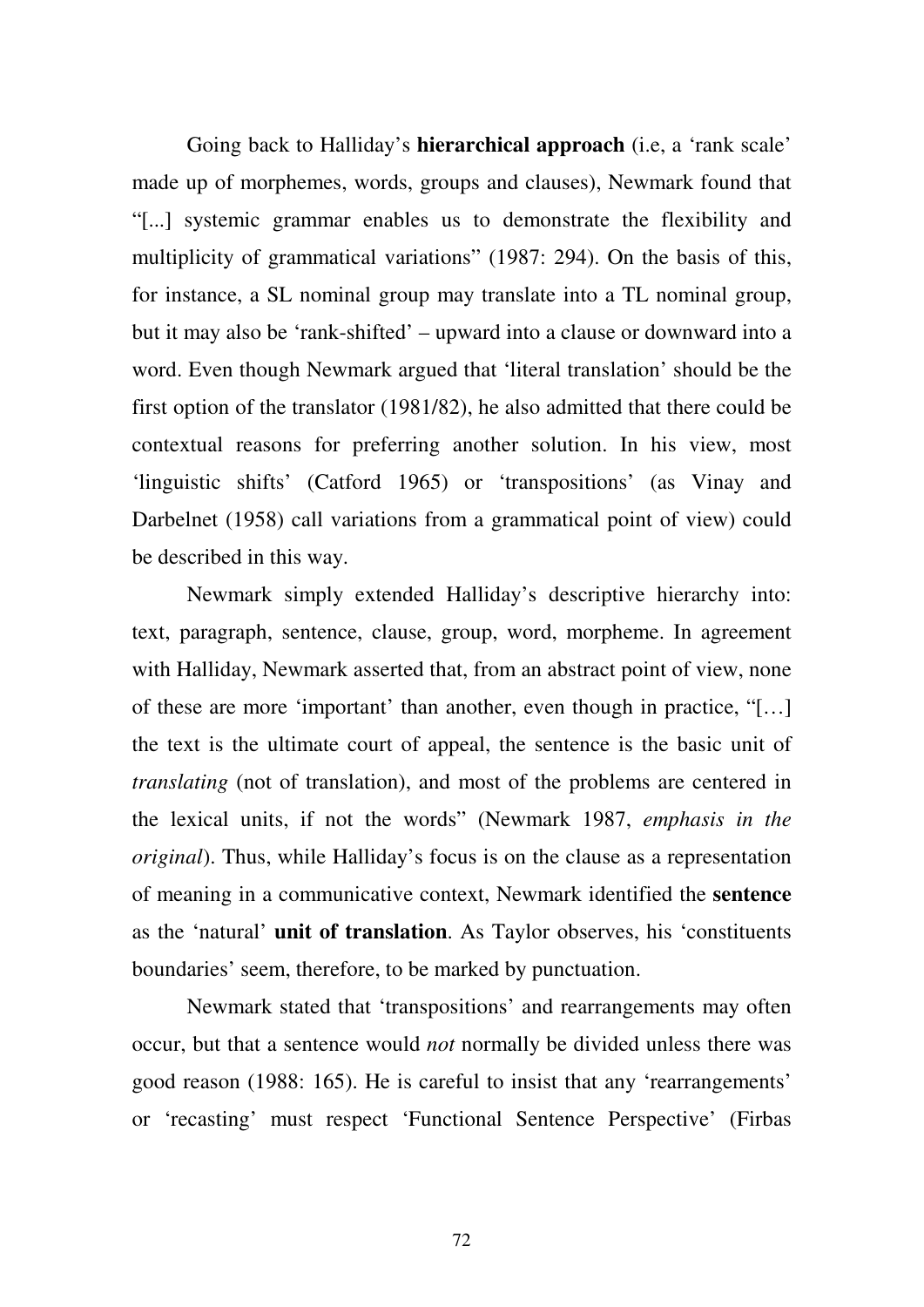1992), what Halliday, following the Prague School of Linguists, calls the clause's Thematic Structure (1994: 40).

In addition, he introduced the issue of text 'authority', holding that "[…] the more authoritative the text, the smaller the unit of translation" (Newmark 1988: 66), and made his clear his agreement with Haas (1962) that "[t]he unit of translation should be as short as possible and as long as is necessary" (see Newmark 1987: 295). As Taylor suggests (1993), Newmark's fundamental choice of the sentence as a basic unit of translation could be said to be linked to his admiration for the chapter on Cohesion in Halliday's *Introducing Functional Grammar* (1985). He is, of course, not alone.

As a matter of fact, with reference to *An Introduction to Functional Grammar* (1985), Newmark drew our attention to two chapters in particular, i.e. "Beyond the Clause: metaphorical modes of expression" and "Around the clause: cohesion and discourse", since, he argued, these are very much related to the very nature of translation.

As regards the first of these two chapters, which deals specifically with the concept of 'grammatical metaphor', Newmark went so far as to state that "[a]s I see it, this chapter could form a useful part of any translator's training course where English is the source or target language" (1987: 295).

According to Halliday, a 'grammatical metaphor' is a "[…] variation in the expression of a given meaning" with reference to the more 'congruent' realization', i.e, 'non-metaphorical' (Halliday 1985/94: 342)<sup>16</sup>. Congruent does not mean 'better'; nor does it mean 'more frequent'. It

<sup>&</sup>lt;sup>16</sup> For more illustration of Grammatical Metaphor, see Freddi (2006) and Lipson (2006) in this series.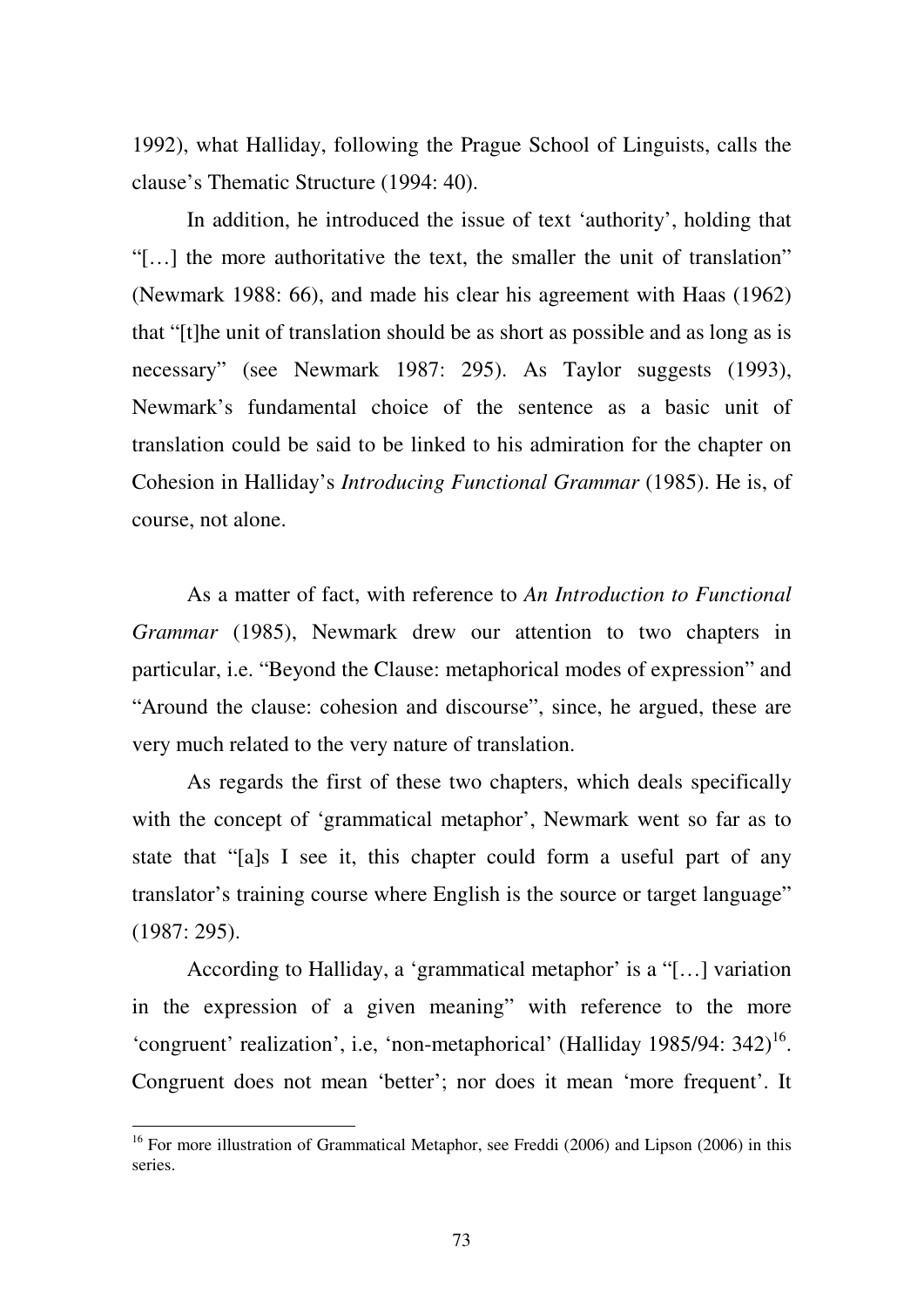simply means less metaphorical, and, perhaps, a more typical and also historically prior way of saying things. In the final analysis, it is an instance of language in which "[…] the speaker or writer has chosen to say things differently" (1994: 343). A typical example is represented by the phenomenon of 'Nominalization', connected with what Newmark (1987: 294) calls a "[…] non-physical figurative use of verbs".

According to Newmark, when translating metaphors translators always have a choice. He argues that the numerous examples of metaphorical forms and 'congruent' rewordings included in Halliday's valuable chapter could sensitize a translator to the need for 'recasting'.

An example from Halliday and his own rewording are provided:

(1) The argument to the contrary is basically an appeal to the lack of synonymy in mental language (1985: 331).

(1a) In order to argue that this is not so (we) simply point out that there are no synonyms in mental language (*ibid.*)

Newmark comments that the second, more 'congruent' version could well be a 'normal' translation of the same sentence into French or German.

The removal of verb-nouns such as 'argument', 'contrary', 'appeal' and 'lack', especially when translating informative texts, is a common 'shift' (Catford 1965) or 'transposition' (Vinay and Darbelnet 1959), as Scarpa also points out (see Scarpa 2001).

Thus according to Newmark, Halliday's advice to the linguist seeking to 'de-metaphorise' grammatical metaphors, i.e. to unscramble as far as is needed (Halliday 1994: 352-53), could even be more pertinent for a translator faced with such tasks.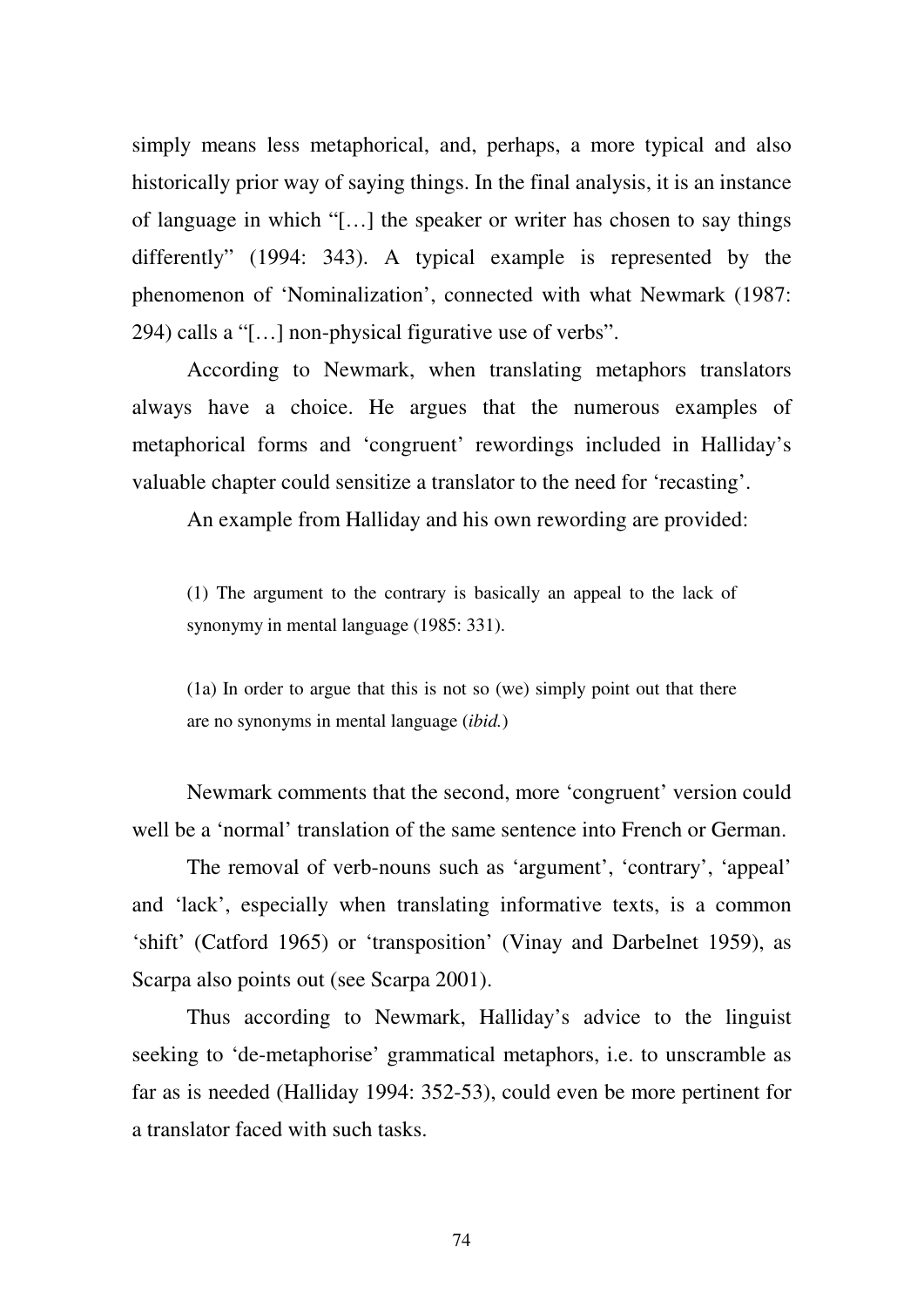In the same chapter, Halliday offers a further example of a grammatical metaphor, which, as Taylor notes, "[…] is superbly economic in English" (Taylor 1993: 94):

(2) The fifth day saw them at the summit (1994: 346)

This is congruently reworded by Halliday as:

(2a) They arrived at the summit on the fifth day.

Newmark proposes a translation of the example above into French, where the 'incongruent' form, i.e, the grammatical metaphor, has been turned into a more 'congruent' one:

(2b) C'est au cinquième jour qu'ils sont arrivés au sommet (Newmark 1987: 295)

Taylor proposes a congruent solution in Italian which "[…] could be arguably more concise", adding that such a result is *not* however so common when translating into this language (1993: 94):

(2c) Al quinto giorno sono arrivati al vertice (ibid.).

The other chapter of Halliday's *Introducing to Functional Grammar* (1985), which Newmark recommended as useful for translators, is that on Cohesion. He stressed the relevance of the chapter with the following words: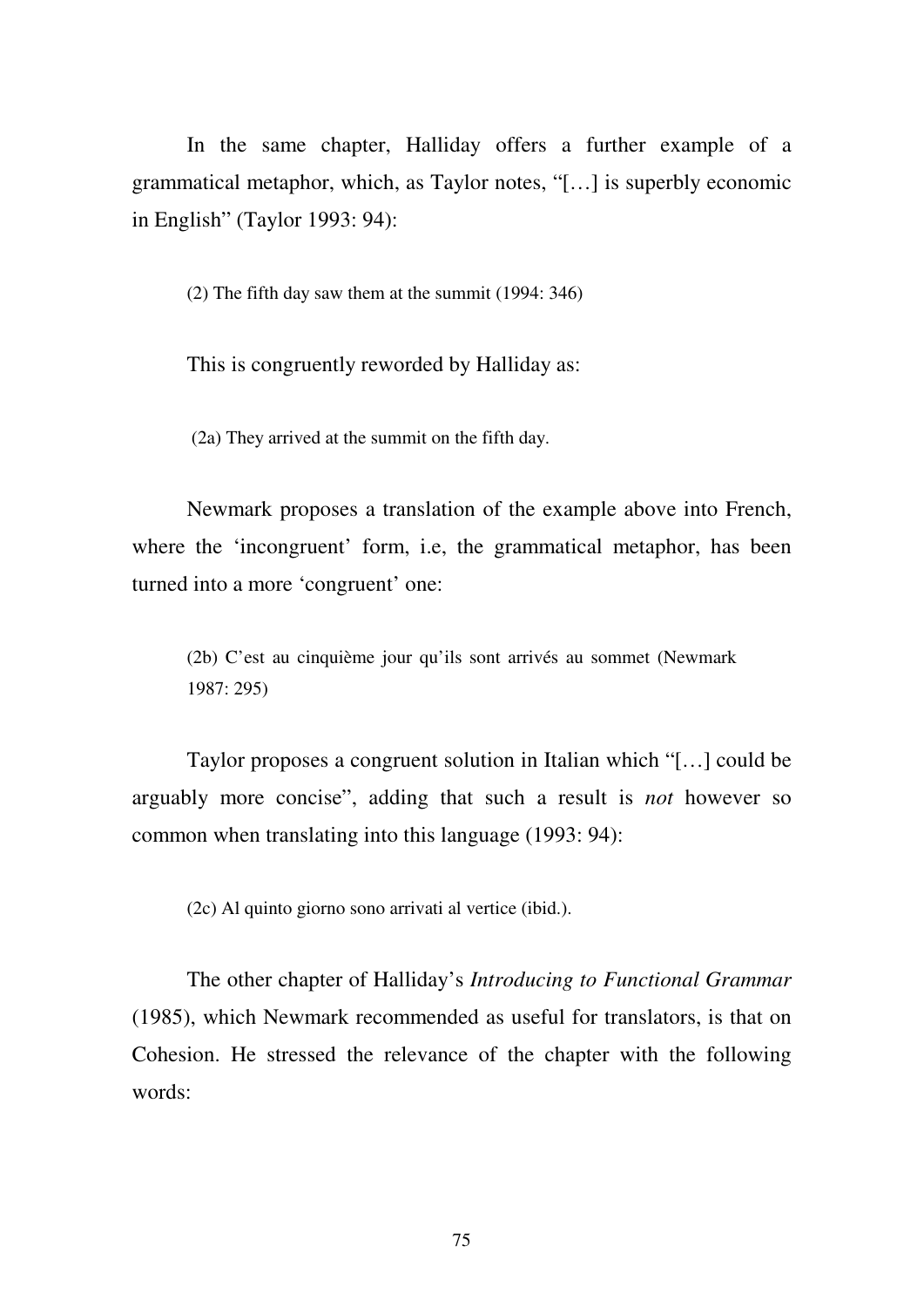The topic of cohesion, which may have first appeared in Hasan (1968), was expanded in Halliday and Hasan (1976), and revised in Halliday (1985), has always appeared to me the most useful constituent of discourse analysis or text linguistics applicable to translation (1987: 295).

Although Halliday's account of cohesion is wide, including both structural (Thematic and Informational structure) and non-structural elements (reference, ellipsis/substitution, lexical relations and intersentential conjunction), Newmark was interested in particular in the examination of the use of connectives and, more to the point, in the phenomenon of 'missing' connectives between sentences, which obliges the translator to interpret the logical connection. Connectors and prepositions cover a wide range of meanings and may thus often cause ambiguity (translating from English, *yet* and *as* are classic examples). Their meaning and function will clearly depend on the co-text they operate in. Newmark argued that, at least in the case of an 'informative' or 'social' text (i.e., as opposed to the expressive one), Halliday's treatment could offer translators a useful tool to guide them towards deciding how far to intervene.

Finally, Newmark's focus on the importance of grammar in translation should be remarked. In his *Approaches to Translation* (1981/82), in discussing the concept of "synonyms in grammar" (Newmark 1981/82: 101), or what may be more easily glossed as grammatical equivalences, he states that they are "[…] often closer and more numerous than in lexis". Basically what he is warning against is a carefree overuse of lexical synonyms. As he notes: "[…] any replacements by lexical synonyms [...] are further from the sense than the grammatical synonyms.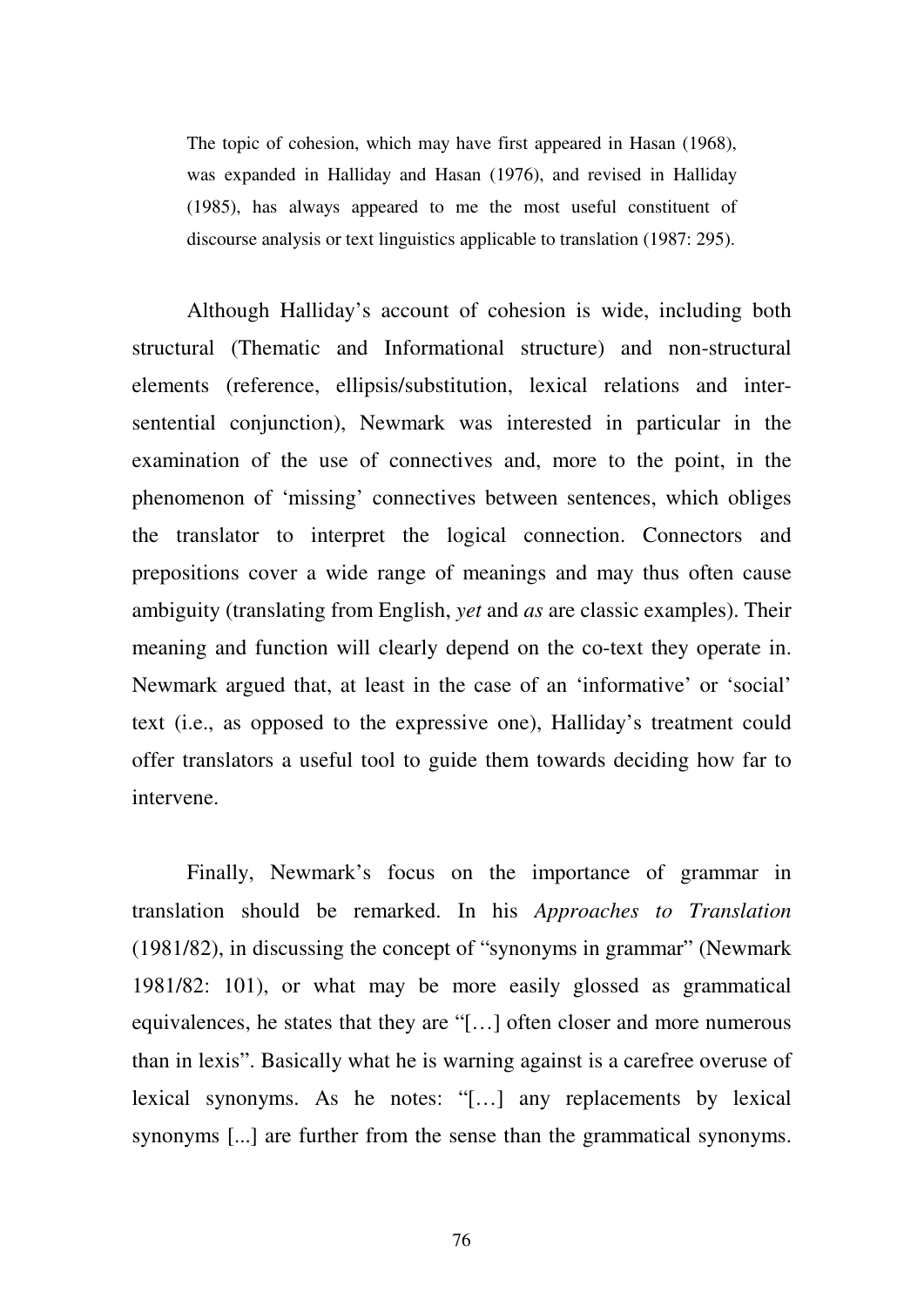This becomes a plea for more grammatical dexterity and flexibility, and against lexical license, in translation practice". If we wish to relate this concept to Italian, we can think of the possibility of tackling the problem of translating Circumstances of Manner from English into Italian through a lexicogrammatical analysis of the ST following a SFL approach (see section 2.3 above and volume 2, where the issue will be be seen at work through the actual practice of translation).

Newmark's appreciation of Halliday's work can be ultimately confirmed by his comment regarding his notion of **register**, a familiarity with which was recommended, as an "[...] invaluable [tool] both in analyzing a text, in criticizing a translation, and in training translators" (Newmark 1987:  $303$ )<sup>17</sup>. Again, we cannot but agree.

## *7. Basil Hatim, Ian Mason and SFL*

<u>.</u>

In the 1990s, translation scholars Basil Hatim and Ian Mason acknowledged Halliday's and, generally speaking, SFL's contribution to TS as follows:

[...] a new approach developed by Michael Halliday and his colleagues in Britain in the 1960s and 1970s provided translation studies with an alternative view which approached language as text (Hatim & Mason 1990: 36).

<sup>&</sup>lt;sup>17</sup> Newmark's comments on the translation of 'restricted registers' (Halliday 1973) will be given in volume 2 (chapter 11), when discussing the practical translation of different kinds of 'Registers'.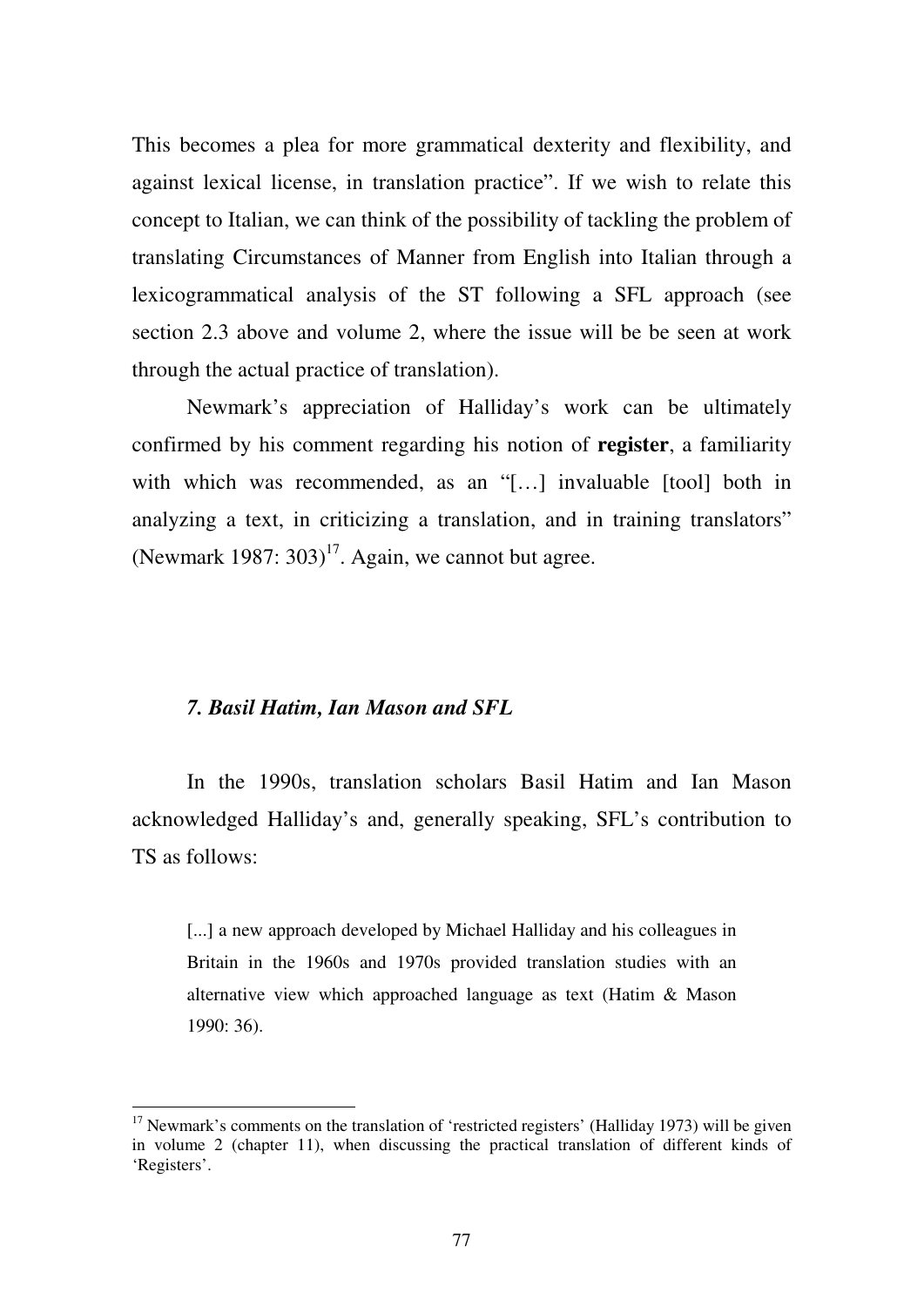Working within a linguistic framework, they employ a Hallidayan model of language to analyse translation as communication within a sociocultural context. In particular, they offer influential insights on the issues of Register, Dialect and Ideology as applied to translation.

Their aim was to develop a theory of translation centred upon the role played by those 'situational factors' that, they note, translators themselves had in fact been aware of for a long time (1990: 38). Employing a social theory of language and viewing texts as expressions of communicative events, they were particularly sensible to the issue of variation in language use, which they explored in relation to translation. They examined texts as expressions of such variation, according to two dimensions, that is, following Halliday's distinction between 'Dialect' and 'Register'. Indeed, as we noted in discussing Catford's sub-divisons of the category of dialect, for Halliday language varies 'according to the user' and 'according to use' (see Halliday 1978: 35, and also, in Halliday & Hasan 1985/89: 41). Hatim and Mason represent the distinction as you can see in Figure 5.

| <b>LANGUAGE VARIATION</b>           |                       |
|-------------------------------------|-----------------------|
| USE                                 | USER                  |
| Registers, etc.                     | Dialects, etc.        |
| field of discourse                  | geographical<br>$1$ . |
| mode of discourse<br>$\overline{2}$ | temporal<br>2.        |
| tenor of discourse<br>3.            | social<br>3.          |
|                                     | (non-) standard<br>4. |
|                                     | idiolectal<br>5.      |

Figure 5: The use-user distinction (Adapted from Hatim & Mason 1990: 46)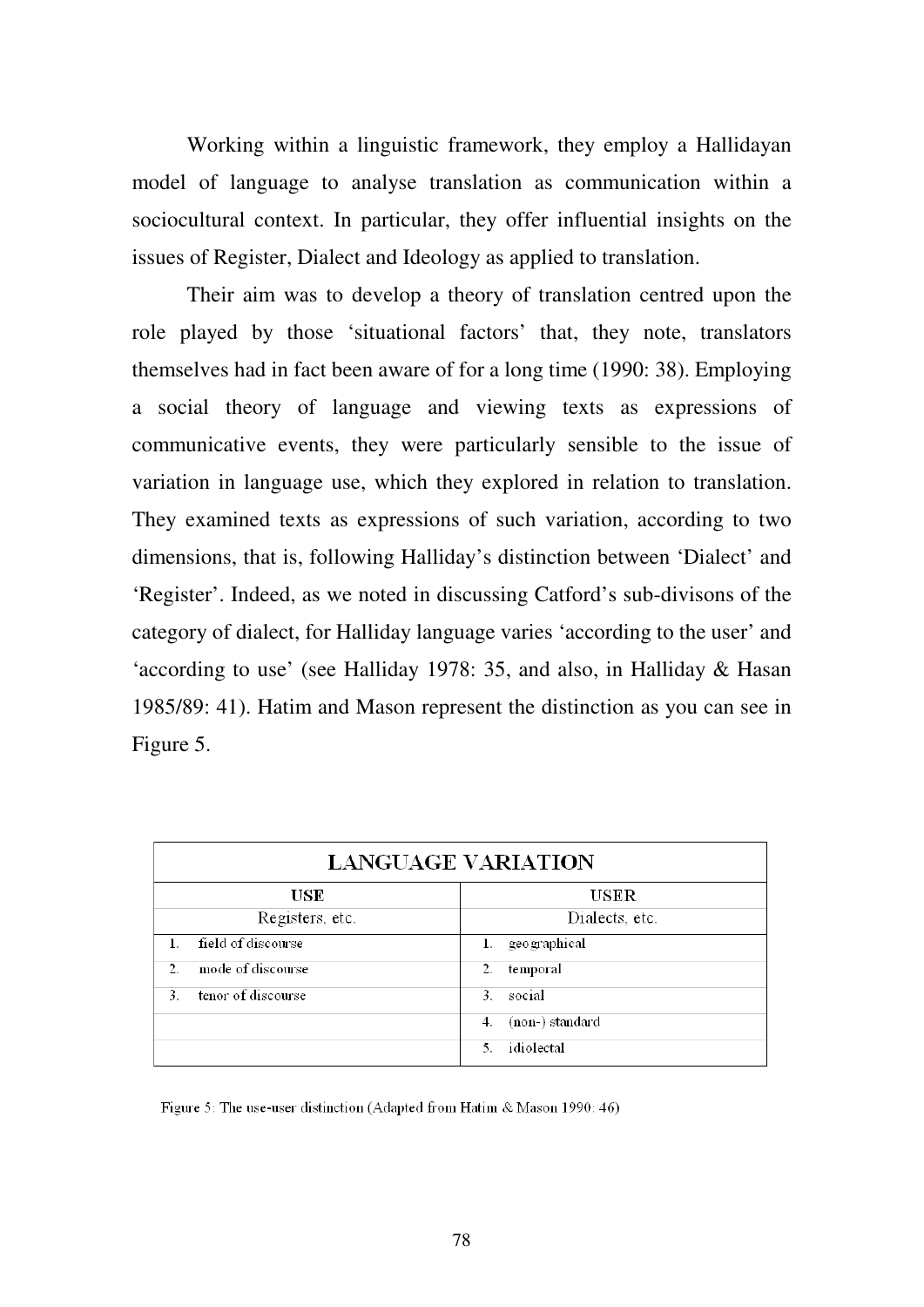In their *Discourse and the Translator* (1990), Hatim and Mason deal with both kind of varieties, presenting illustrative examples connected with the activity of translation. As they clearly illustrate (Hatim & Mason 1990: 39), **User-related varieties**, that is, 'dialects', are linked to 'who the speaker or writer is'. According to the user, language can vary with respect to diverse aspects, including: geographical, temporal, social, (non-) standard or idiolectal (*ibid.*) factors. Each of these features can inevitably pose problems for a translator having to tackle with it, not least because the linguistic aspect will be inextricably linked with sociocultural considerations and thus his or her decisions will have inevitable cultural implications.

Let us offer an illustrative example concerning a much-debated theme in TS, that is the translation of geographical dialects. We premise that, as Hatim and Mason unequivocally state, "[a]n awareness of **geographical variation**, and of the ideological and political implications that it may have, is […] essential for translators" (1990: 40). They report a particular case which occurred in the field of TV drama translation, where the problem of rendering accents is particularly manifest, as it also is in the theatre. In Scotland, a controversy had been provoked by the adoption of a Scottish accent to convey the speech of Russian peasants (*ibid.*). Clearly, linking Scots pronunciation to lower social class Russians was not exactly appreciated by the local population.

In general, as Hatim and Mason clearly demonstrate, translating geographical accents into a TL is always problematic and 'dialectal equivalence' is almost 'impossible' to achieve (*ibid.*: 41). Which dialect in the TL should be chosen, if any? If the translator renders a ST dialect into a standard variety, s/he will be taking the risk of losing the effect of the ST.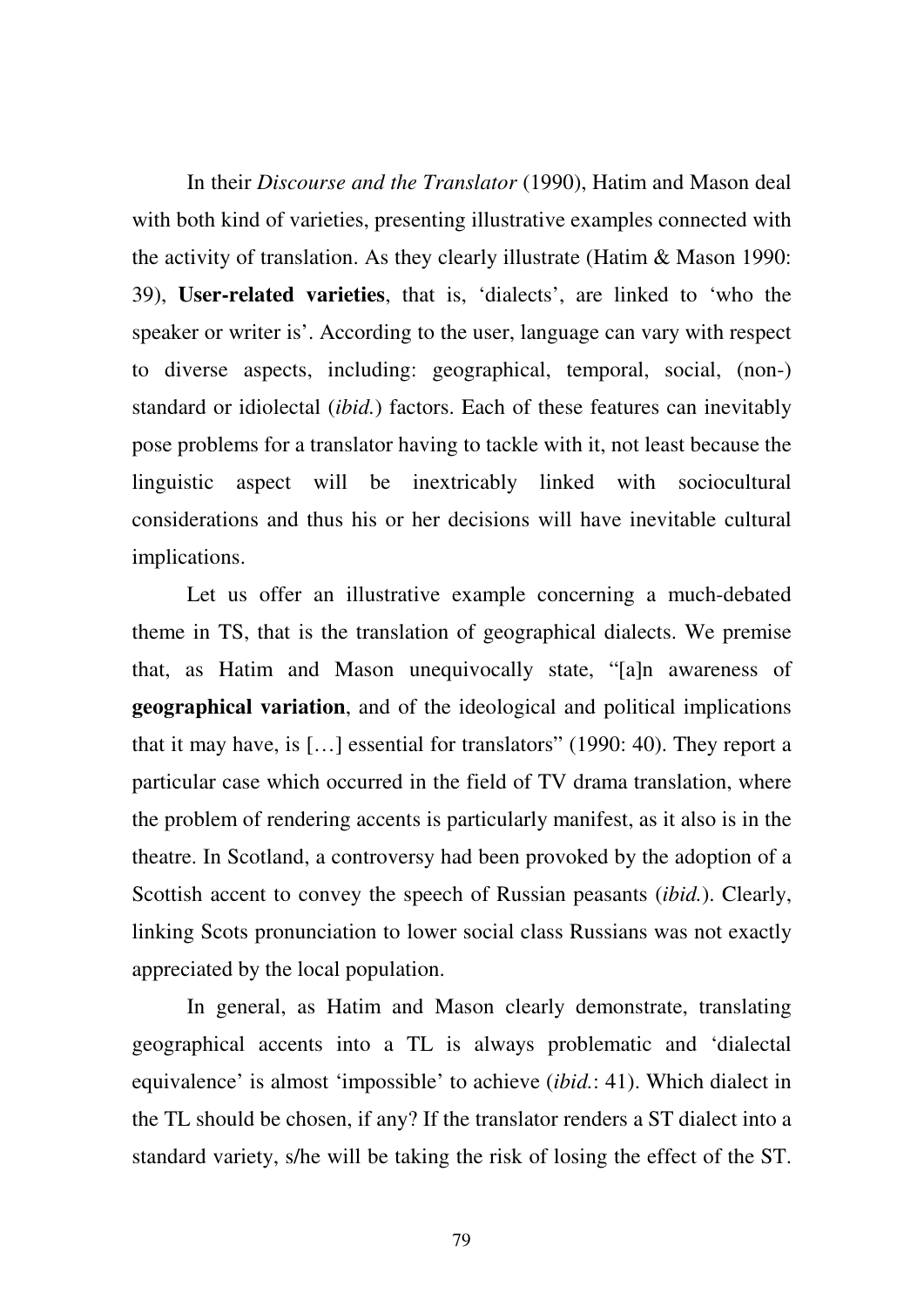If s/he translates a SL dialect into a selected TL one, the risk will be that of causing unintended effects (or resentment!) with respect to the target audience. A further option would be that of aiming at a sort of 'functional' equivalence instead, modifying the standard itself, without necessarily adopting a particular regional variety: in this case a marked effect through different means would also be reproduced in the TT (*ibid.*: 43). Similar problems will be faced by a translator tackling other kinds of dialects, such as 'social' or 'non-standard' ones, with all of their sociocultural implications.

The second dimension of language variation which Hatim and Mason theorise with reference to translation concerns **use-related varieties**, i.e., 'registers' (see *ibid.*: 45). As Halliday, McIntosh and Strevens (1964) had already pointed out back in the 1960s, language varies as its context varies and there is a relationship between a given situation and the linguistic choices which will be made within it. 'Register' is the term adopted to indicate this kind of variety 'according to use'. Registers are defined according to their differences in lexicogrammar. Such differences are likely to be found in discursive activities as unlike each other as, for example, a sports commentary and a church service (*ibid.*: 46). As we have already seen with relation to the Hallidayan model of the context of situation (see…above), three main categories of register variation can be distinguished, that is: the Field of discourse, its Tenor and its Mode. Any discrepancy between any of these three contextual variables will make for diverse lexicogrammatical choices being made. From a translator's point of view, Hatim and Mason suggest, it is important to establish the conventions of the situation-use in the TL, to see if the linguistic choices being made are appropriate to that 'use' (*ibid.*). But it is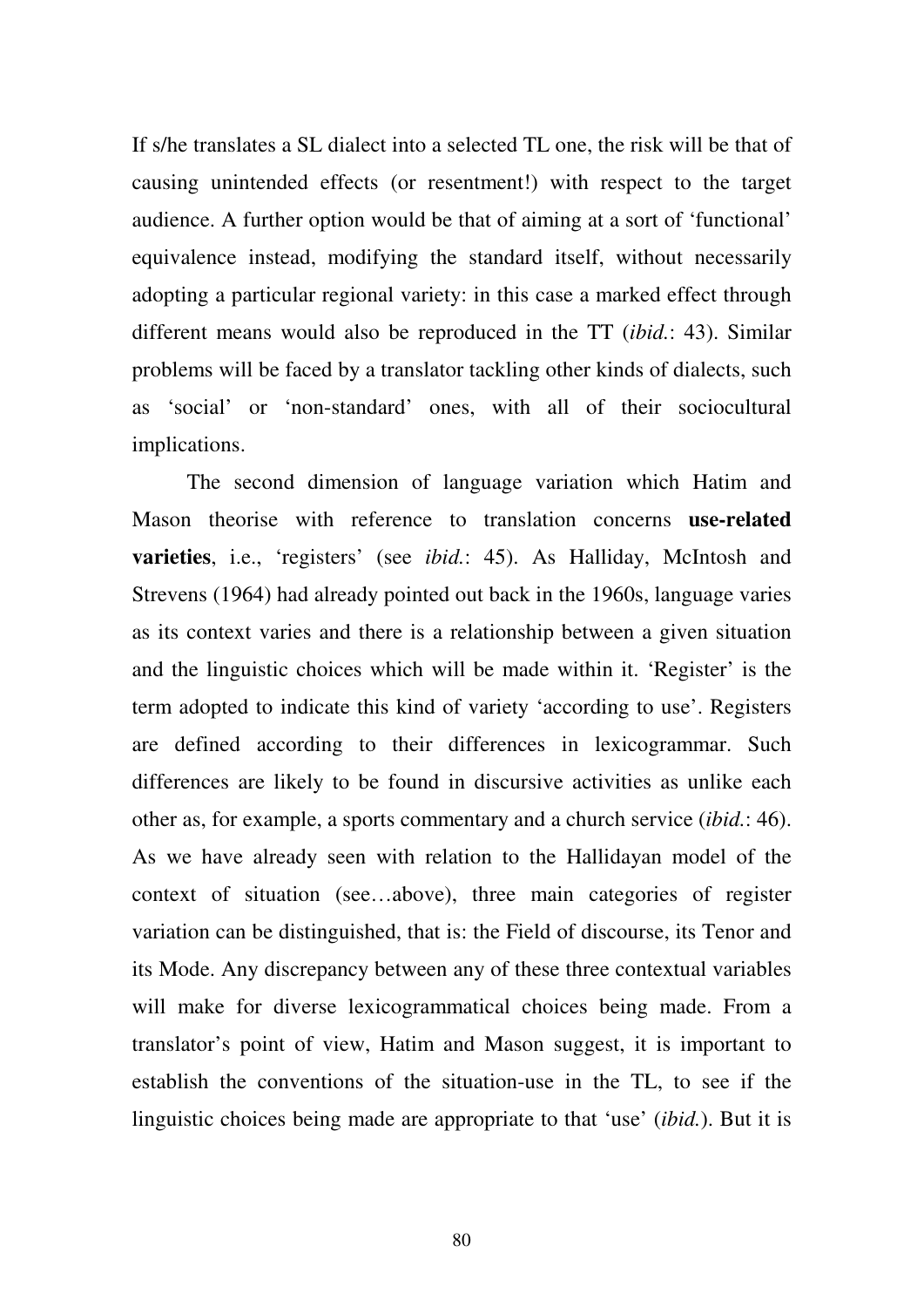vital to consider *all* register variables; and with reference to this crucial point, Halliday comments:

[...] they determine the register collectively, not piecemeal. There I snot a great deal one can predict about the language that will be used if one knows *only* the field of discourse or *only* the tenor or the mode. But if we know all three, we can predict quite a lot (1978: 223)

Hatim and Mason's register analysis also encompassed their investigation into the **hybrid nature of texts**, based on the assumption that, although texts are basically hybrid in their rhetorical purposes, one particular function always tends to predominate over the others (1990: 146-  $147$ <sup>18</sup>. When faced with the multifunctional nature of texts, translators need to examine whether any shift might be substantially tipping the scales towards one function or another (see Hatim 2001: 118).

In a wider perspective, Hatim and Mason also brought cultural considerations into their linguistic perspective, relating linguistic choices to ideology, their definition of which, following scholars who work in a Hallidayan framework (e.g., Miller 2005: 3), is a very broad one, having nothing to do with particular -*isms*. In their view, 'ideology' embodies "[...] the tacit assumptions, beliefs and value systems which are shared collectively by social groups" (1997: 144). They interestingly distinguish between 'the ideology of translating' and 'the translation of ideology'. The former refers to the kind of orientation followed by a translator when operating within a specific sociocultural context, while the latter concerns the extent of 'mediation' (i.e, intervention) carried out by a translator of

<u>.</u>

 $18$  The idea of communicative 'functions' never being mutually exclusive goes back as least as far as Jakobson (1960 i.e. Jakobson, R. (1960) "Closing statement: linguistics and poetics", in T.A. Sebeok (ed.) *Style in Language*, Cambridge, Mass.: MIT Press, 350-377), as does the notion of a 'primary' function dominating.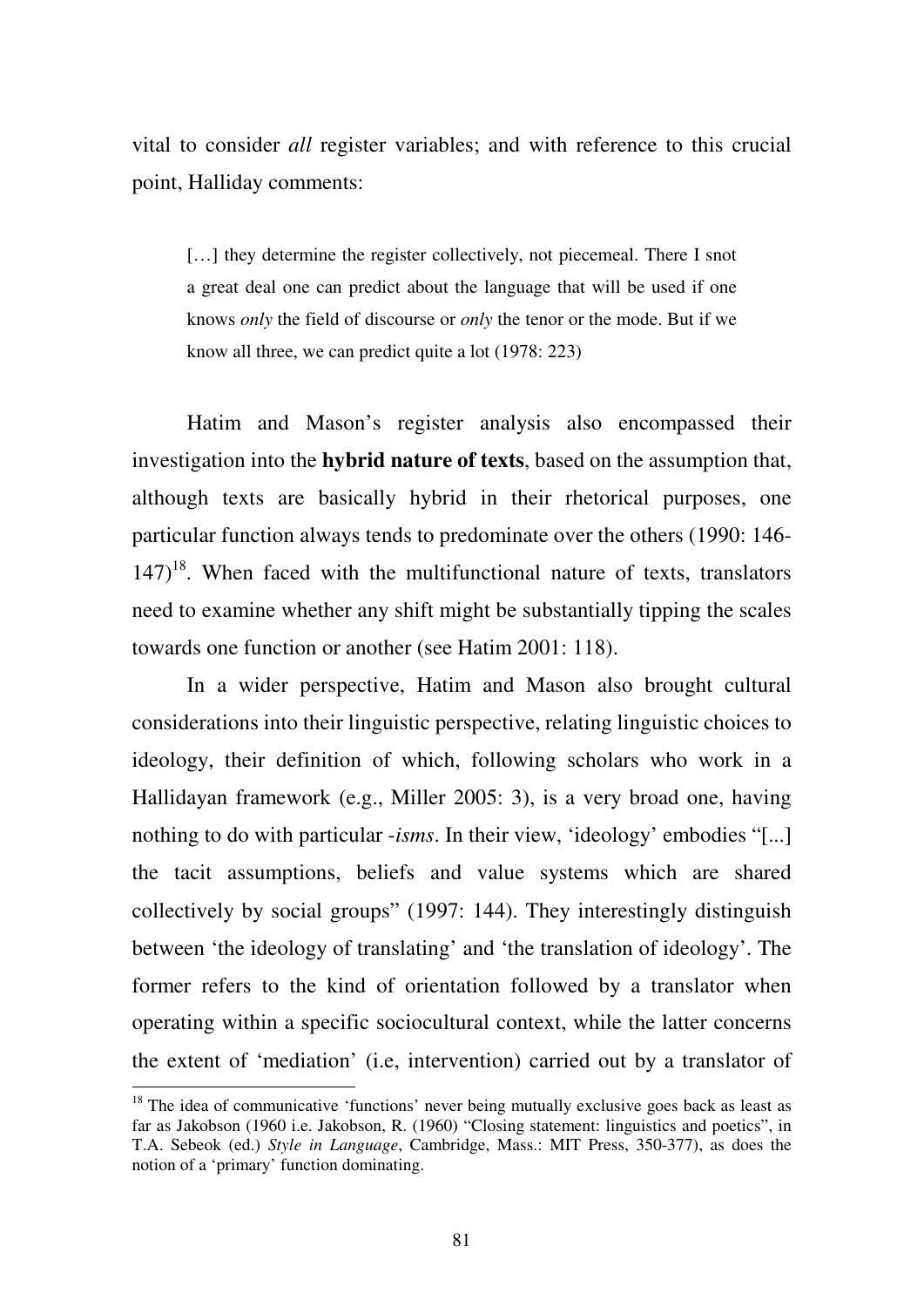what might be thought of as being ideologically 'sensitive' texts (*ibid.*: 147).

In particular, they adopt a linguistic approach based on register analysis for the express purpose of getting insights into the all-important and interrelated cultural, social and ideological aspects of translation. For example, their invaluable investigation of a historical text concerning Mexican peoples (1997: 153-59), in which they probe the less than 'neutral' lexicogrammatical choices made by the translator of the text – especially with reference to the experiential meanings enacted through transitivity and the textual ones constructed in and by cohesion – skilfully reveals the ideological assumptions which were the undeniable result of those choices, so often 'hidden' from the untrained eye.

## *8. Juliane House and SFL*

German linguist and translation theorist Juliane House developed a functional model of translation, first in 1977/1981). It was primarily based on Hallidayan systemic-functional theory (Halliday 1985/1994), but also drew on register linguistics (following, e.g., Biber 1988; Biber & Finegan 1994), discourse analysis and text linguistics (e.g. Edmondson & House 1981). Her functional-pragmatic model for evaluating translations first proposed in the mid-seventies was then revised in the late nineties (House 2001).

We totally agree with Hatim that House's systemic-functional translation evaluation model has not only "[...] shed light (often for the first time) on a number of important theoretical issues" (Hatim 2001: 96), but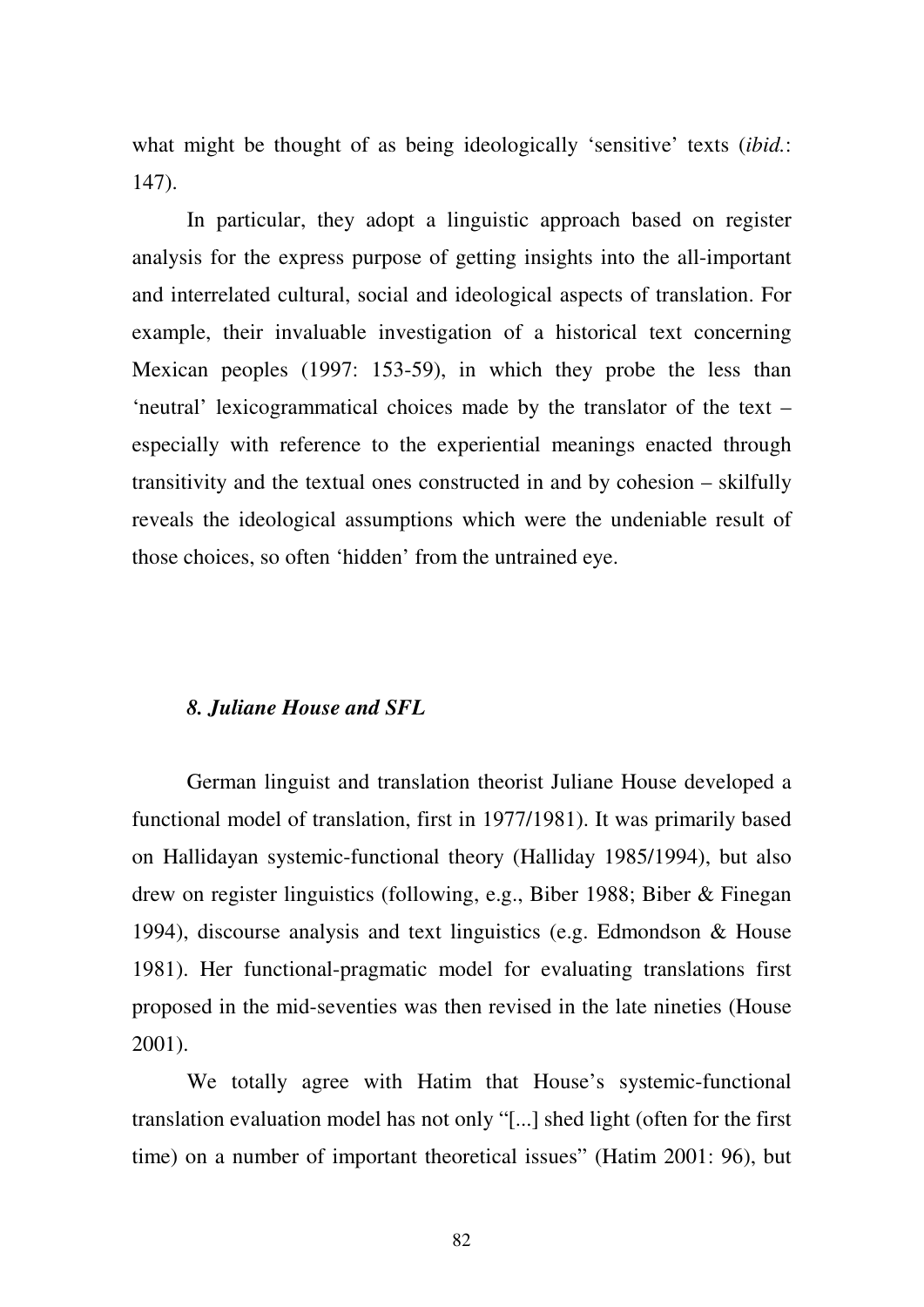has also "[...] provided translation [...] **practitioners and researchers** with a **useful set of tools**" (*ibid.*, *emphasis added*). For this reason we have decided to 'confine' ourselves here to briefly outlining some of the fundamental notions at the base of her theory of translation, in order to reserve a deeper illustration of her remarkable model to the second volume, where we will make an attempt at applying some of the theoretical assumptions and distinctions proposed by House to the analysis and translation of concrete texts.

House stated that SFL is not only useful, but also the 'best' approach to apply to translation<sup>19</sup>. House's systemic-functional translation evaluation model offers an analysis of texts in terms of three levels, that is 'Language', 'Register' and 'Genre' (House 2002). It starts from a textual description of the text under scrutiny along the three contextual variables of Field, Tenor and Mode. As a second step, the text is linked to other texts through the identification of its 'Genre', which in House's view corresponds to "[…] a socially established category characterized in terms of the text's communicative purpose" (*ibid*.).

As mentioned above, her model is essentially based on Halliday's, although presenting some differences<sup>20</sup>. For example, the three contextual components, Field, Tenor and Mode, are slightly refashioned (see House forthcoming), according to her translation goal. According to House, Field refers to "the nature of the social action", with degrees of 'generality', 'specificity' or 'granularity' in lexical items (see House 2006). With respect to Halliday, House's model, since concerned with translation,

<u>.</u>

<sup>19</sup> Personal communication, on occasion of the Conference *Lexical Complexity in Translation*, held at Pisa Univeristy on March  $20^{th}$ -21st, 2006.

 $20$  A detailed analysis of the model is beyond the scope of this book hence will be only briefly outlined.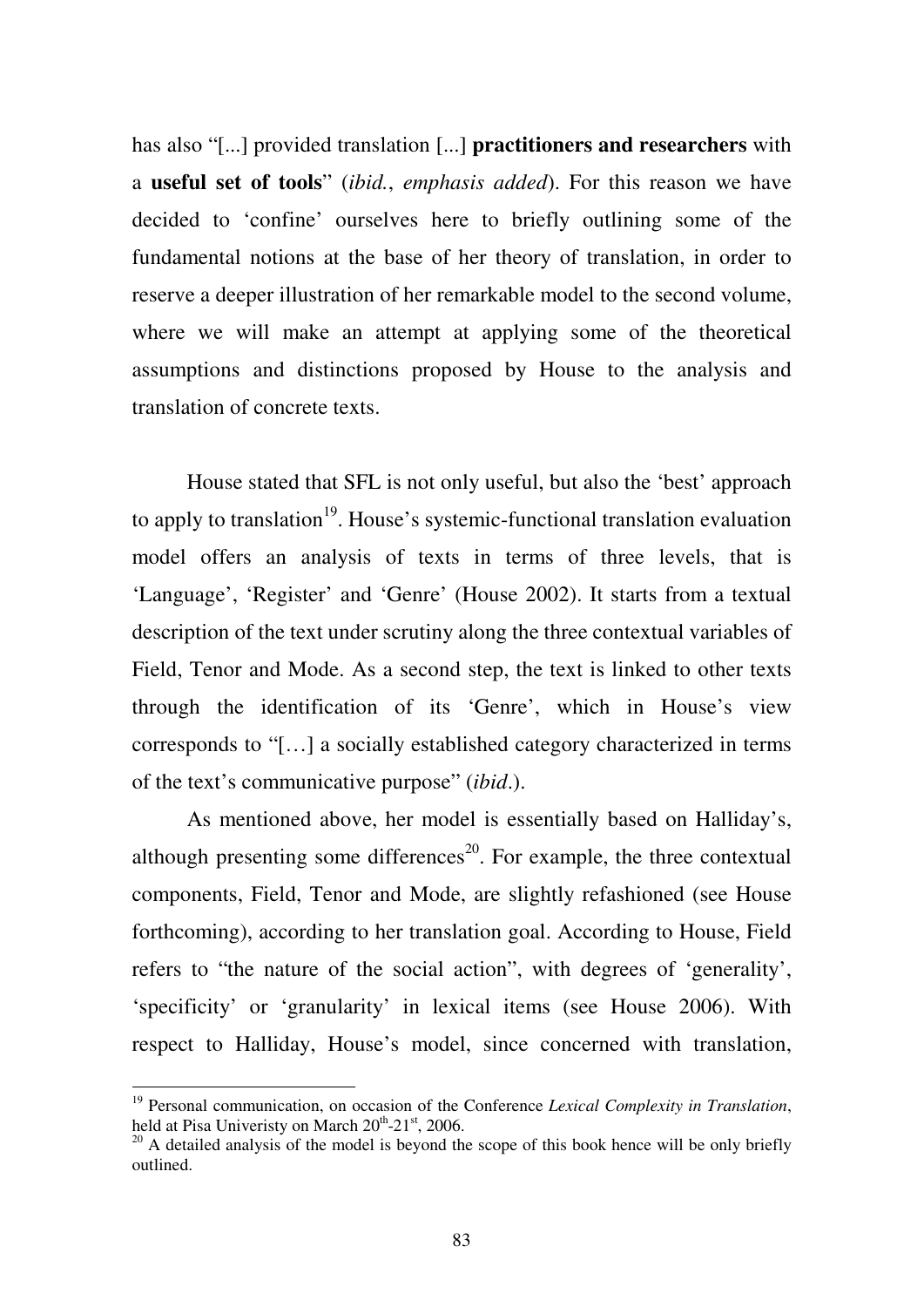presents more detailed taxonomies, even concerning vocabulary. Tenor, in her model, consists of four components: 'Stance' (concerns the writer's attitudes towards the subject matter, the participants and the addressees); 'Social Role Relationship' (concerning roles of both writer and addressee); 'Social Attitude' (regarding the social distance and the level of formality between writer and addressee); 'Participation' (regarding the degree of emotional 'charge'). The variable of Mode, including, as in Halliday, the component of medium for example, is also a bit more, and differently, articulated (House 2002).

House (1977; 1997) distinguished between two different types of translation: 'Overt' translation and 'Covert' translation. She herself ( House 2004) acknowledged that these terms could be related to Friedrich Schleiermacher's (1813) distinction between "verfremdende und einbürgernde Übersetzungen" ('alienating' and 'integrating' translations), a distinction which has been widely imitated – and here we think, for example, of Newmark's distinction between 'Semantic' and 'Communicative' translation or to Lawrence Venuti's 'foreignizing' and 'domesticating' translation strategies, just to quote a few examples in the history of  $TS<sup>21</sup>$ . However, she states that her overt-covert distinction distinguishes itself from the others because "[…] it is integrated into a coherent theory of translation, within which the origin and function of these terms are consistently explicated and contextually motivated" (House 2006, *emphasis added*). Indeed, the choice of which kind of translation to perform is, she says, dependent on the context.

An 'Overt' translation, as its name suggests, is 'overtly' a translation and is not supposed to act as though it were a 'second original' (...); hence the target readers are 'overtly' *not* being directly addressed. In an overt

<sup>&</sup>lt;sup>21</sup> For an overview on these translation strategies and methods, see Munday (2001).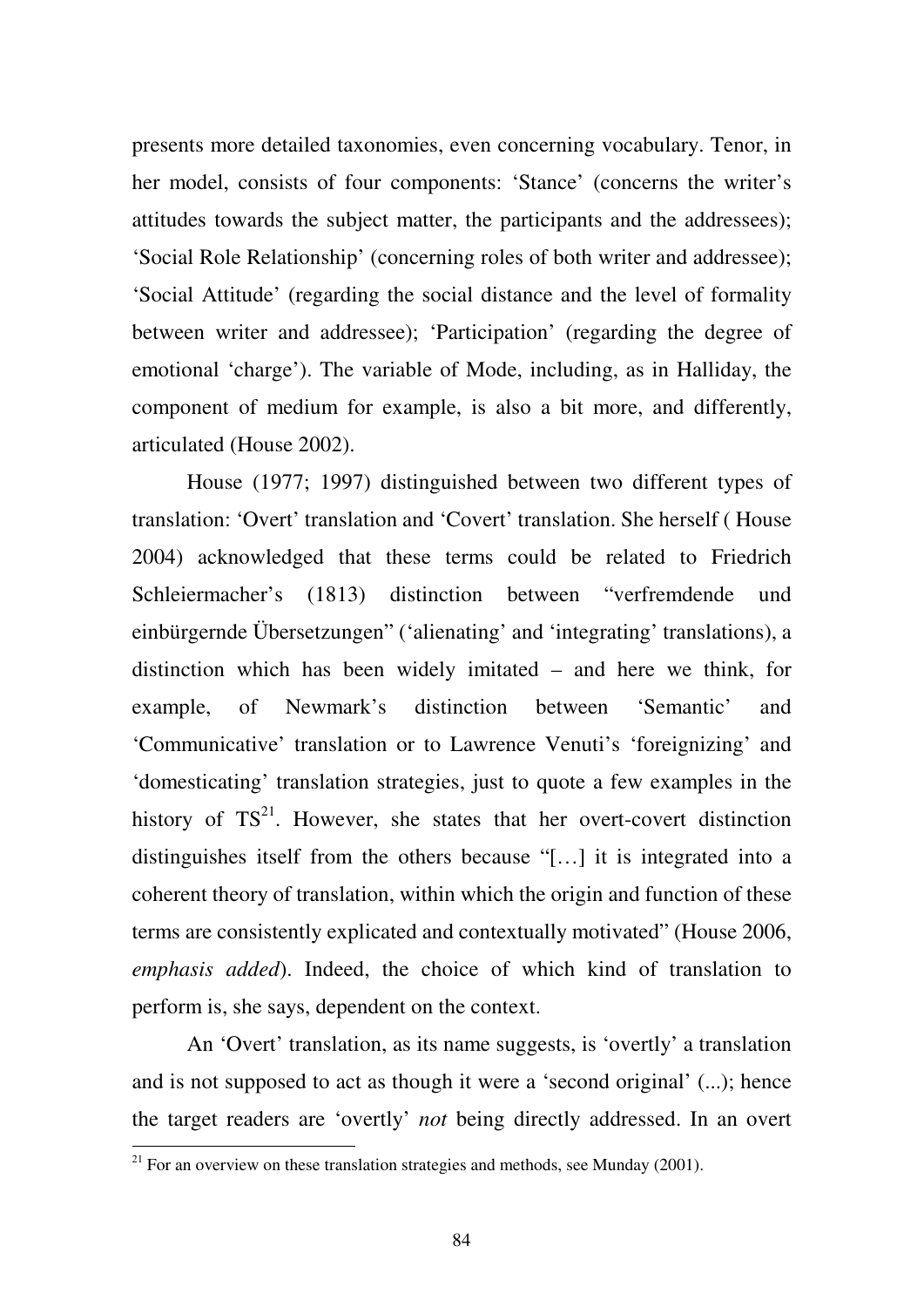translation, the ST is strictly tied to the culture in which it is rooted, and perhaps even to a specific occasion, and, at the same time, it has an independent value in its source culture. In other words, a text which calls for an 'overt' translation is both culture-bound and potentially of general human interest, so 'timeless', as it were, and offering a message that can be seen as a generalisation on some aspect of human existence. STs which call for an overt translation are, for example, works of art such as literary texts, that may transcend any specific historical meaning, or aesthetic creations with distinct historical meanings, or political speeches and religious sermons. It is for this reason that, according to House, these texts can be more easily transferred across space, time and culture, despite being marked by potentially problematic culture-specific elements.

A 'covert' translation, on the other hand, is a translation which presents itself and functions as a second original, one that may conceivably have been written in its own right. For House, texts which lend themselves to this second type of translation are not particularly tied to their source culture context, they are not so culture-specific, but they are, potentially, of equivalent importance for members of different cultures. As examples House offers tourist information booklets and computer manuals. However, she warns that the TL communities may have different expectations regarding communicative conventions and textual norms; in such cases the translator may have to apply a 'cultural filter', adapting the text to these expectations, and aiming at giving the target reader the impression that the text is an original and a translation at all.

While House sees an 'overt' translation as being embedded in a new speech event within the target culture, it also and at the same time coactivates the ST, together with the discourse world of the TT. By contrast, in a covert translation the translator tries to re-create an equivalent speech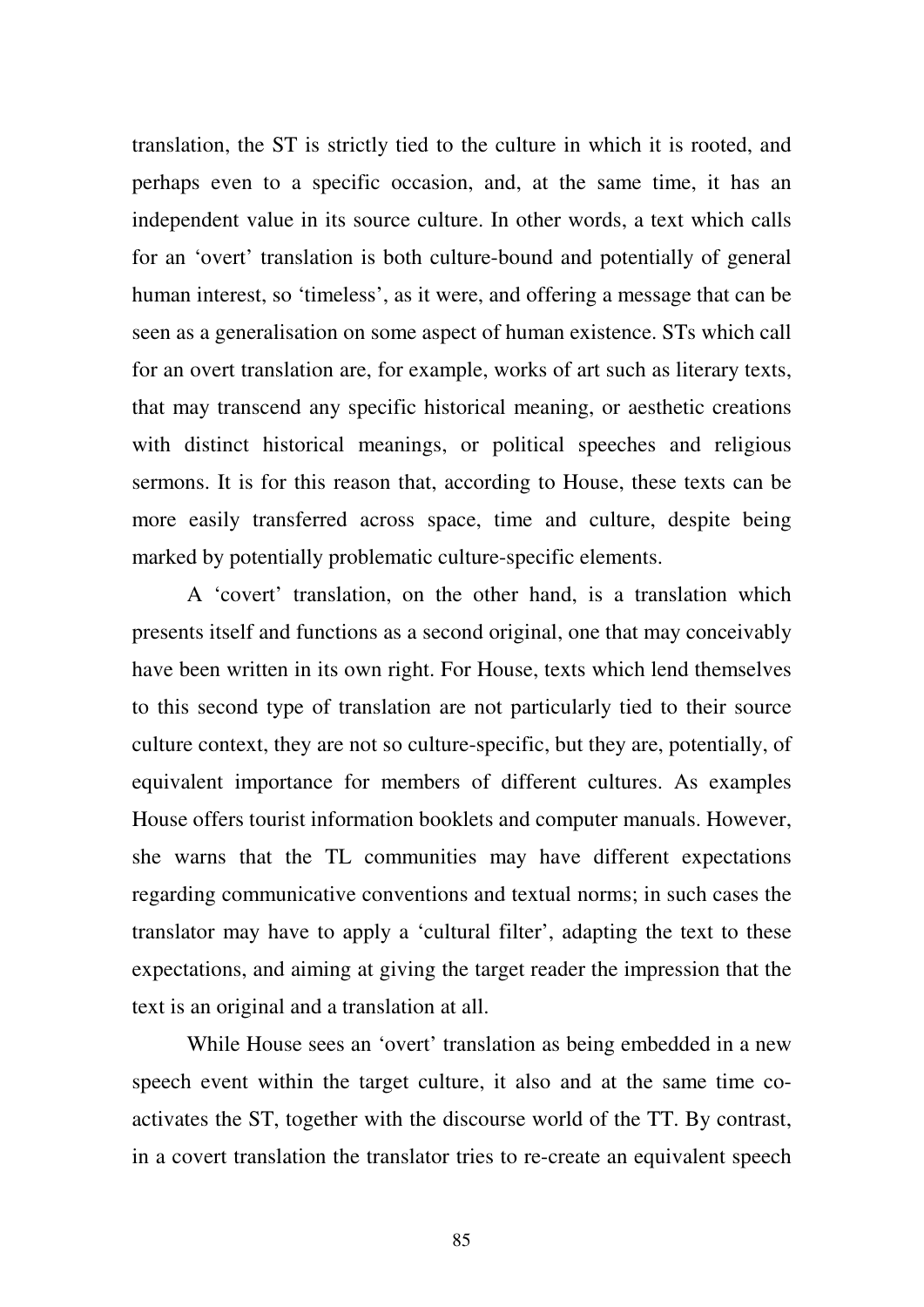event, i.e. s/he would reproduce the function(s) that the ST has in the target context. Whereas, according to House, an 'overt' translation could be described as a 'language mention', 'covert' translation could be likened to the notion of 'language use'.

According to House's analytical model, especially in the case of 'overt' translation, equivalence can be passably achieved at the levels of Language/Text, Register and Genre, but not at that of Function. As a matter of fact, she claims, an 'overt' translation will never achieve 'functional equivalence', but only a "second-level functional equivalence" (House 1997: 112). And she clarifies this central concept in her theory as follows:

[...] an original text and its *overt* translation are to be equivalent at the level of LANGUAGE/TEXT and REGISTER (with its various dimensions) as well as GENRE. At the level of the INDIVIDUAL TEXTUAL FUNCTION, functional equivalence is still possible but it is of a different nature: it can be described as enabling access to the function the original text has (had) in its discourse world or frame. As this access is realized in the target linguaculture [*sic*] via the translation text, a switch in the discourse world and the frame becomes necessary, i.e., the translation is differently framed, it operates in its own frame and discourse world, and can thus reach at best what I have called "secondlevel functional equivalence" (*Ibid*., *emphasis in the original*).

By contrast, a covert translation aims at being 'functionally equivalent', at the expense, if necessary, of Language/Text and of Register. For such reasons, a covert translation can also be deceptive.

House's method aims at a sort of 're-contextualization', in view of her notion of a translated text as being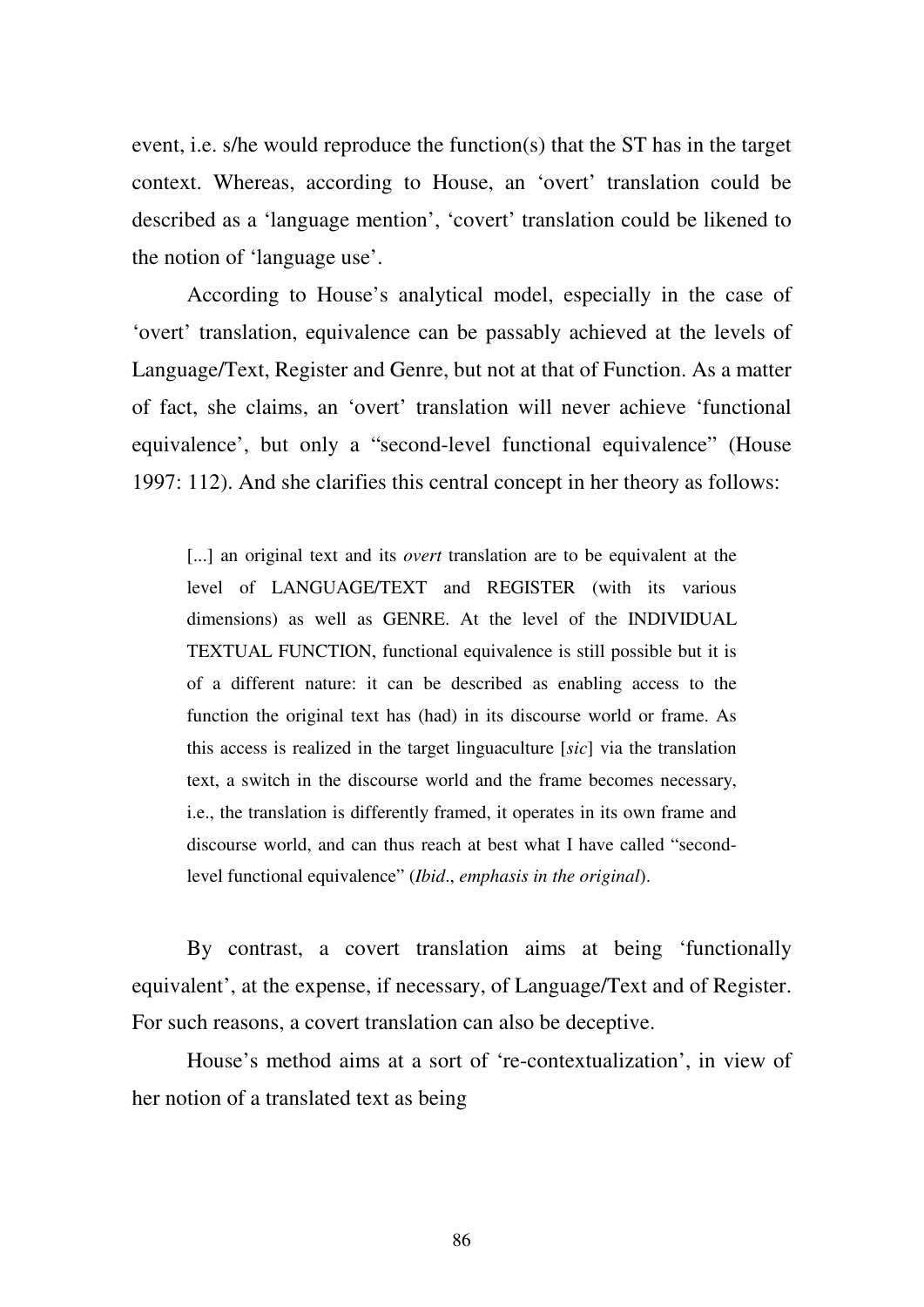a text which is doubly contextually-bound: on the one hand to its contextually embedded source text and on the other to the (potential) recipient's communicativecontextual conditions (House 2006).

Our treatment of House has been but a thumbnail sketch of the theoretical and methodological richness of her work. As said, however, we will be coming back to that work in volume 2 repeatedly when dealing with applications of theory to translation practice.

## *Some Concluding Remarks*

We would like to conclude by tracing a sort of diachronic pathway of the linkage between SFL and TS which we have attempted to demonstrate throughout this volume of our book.

In the mid-nineties, E. Ventola closed an article in which she had employed an SFL approach to the study of translation, by expressing the fervant hope that "[...] functional linguists, translation theorists and translators can look forward to having serious 'powwows' to plan how the theory best meets the practice" (Ventola 1995: 103). At the start of the new millennium, C. Taylor and A. Baldry were commenting, to their chagrin, that, even though "[…] a number of articles have been written on the subject […] [i]ntererst in the role that systemic-functional linguistics might play in translation has never been feverish" (Taylor & Baldry 2001: 277). In the summer of 2007, C. Matthiessen presented a paper at the ISFC 2007 entitled "Multilinguality: Translation – a "feverish" phase in SFL?". Even though our own research had started much earlier on its own route through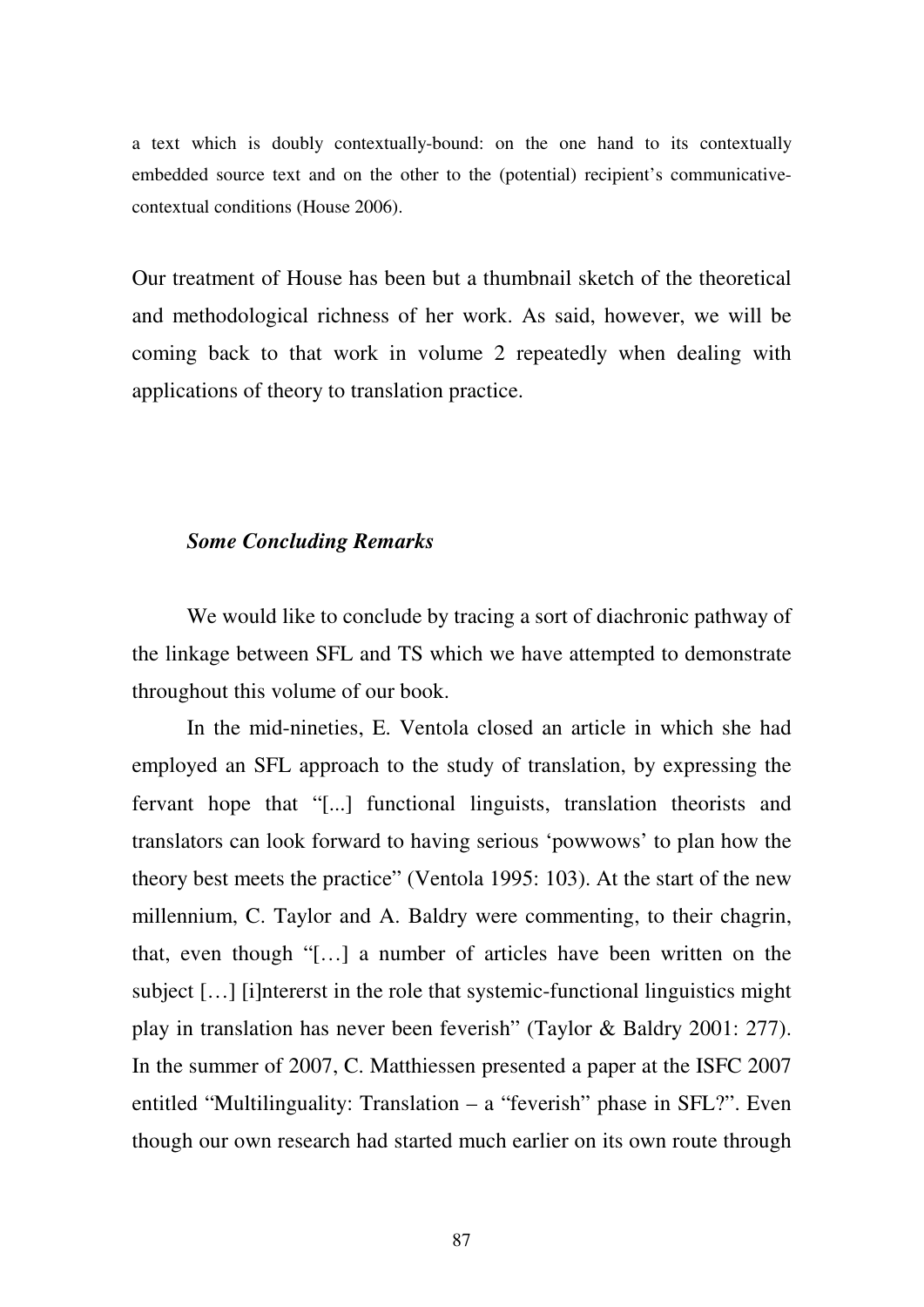enthusiasm, and difficulties, on the topic, we immediately realized that our 'fever' had come of age.

Yet, as we have tried to say more than once throughout this volume, this does not mean that we totally exclude ourselves from the cultural wave (or fever?) that has been exerting its influence on many fields within the human sciences and had, with the 'cultural turn' in TS, occurred in the late 1980s. Nevertheless, as we have tried to make clear, our aim is to bring together that turn with a linguistic approach that locates texts in the social and cultural context in which they operate: the SFL approach. Thanks to this perspective, we firmly believe, the parallels between what are only apparently different views might become more clearly observable, even to the skeptics.

And in order to be consistent with our beliefs in the need for interdisciplinarity and dialogue within TS, we wish to conclude with a comment offered by a translation scholar much quoted throughout the volume, although not always in complete agreement: M. Snell-Hornby. Although we are not displeased to find ourselves in what she considers one of the 'U-turns' which has occurred in TS, that is, a return to linguistics, (2006: 150-151), we concur with her view on translation and TS, expressed in the following words:

[...] Translation Studies opens up new perspectives from which other disciplines – or more especially the world around – might well benefit. It is concerned, not with languages, objects, or cultures as such, but with communication across cultures, which does not merely consist of the sum of all factors involved. And what is not yet adequately recognized is how translation (studies) could help us communicate better – a deficit that sometimes has disastrous results (*ibid.*: 166).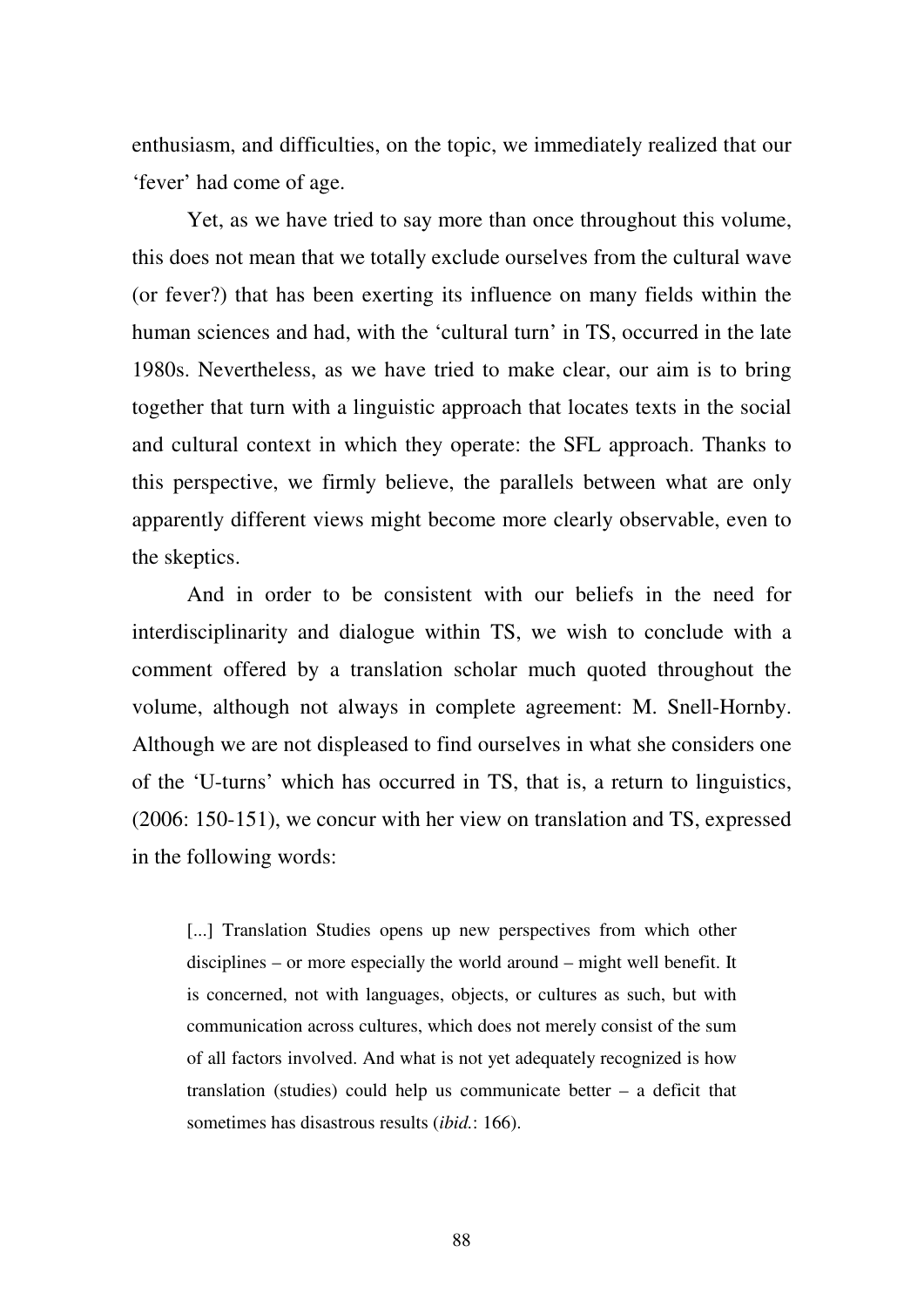Indeed, we could not agree more. And we hope that our students – who we trust will carry on, with their own 'feverish' enthusiasm with "[...] one of the most central and most challenging processes in which language is involved, that of translation" (Steiner 2004: 44) – will also agree. But to a great extent, that is up to us.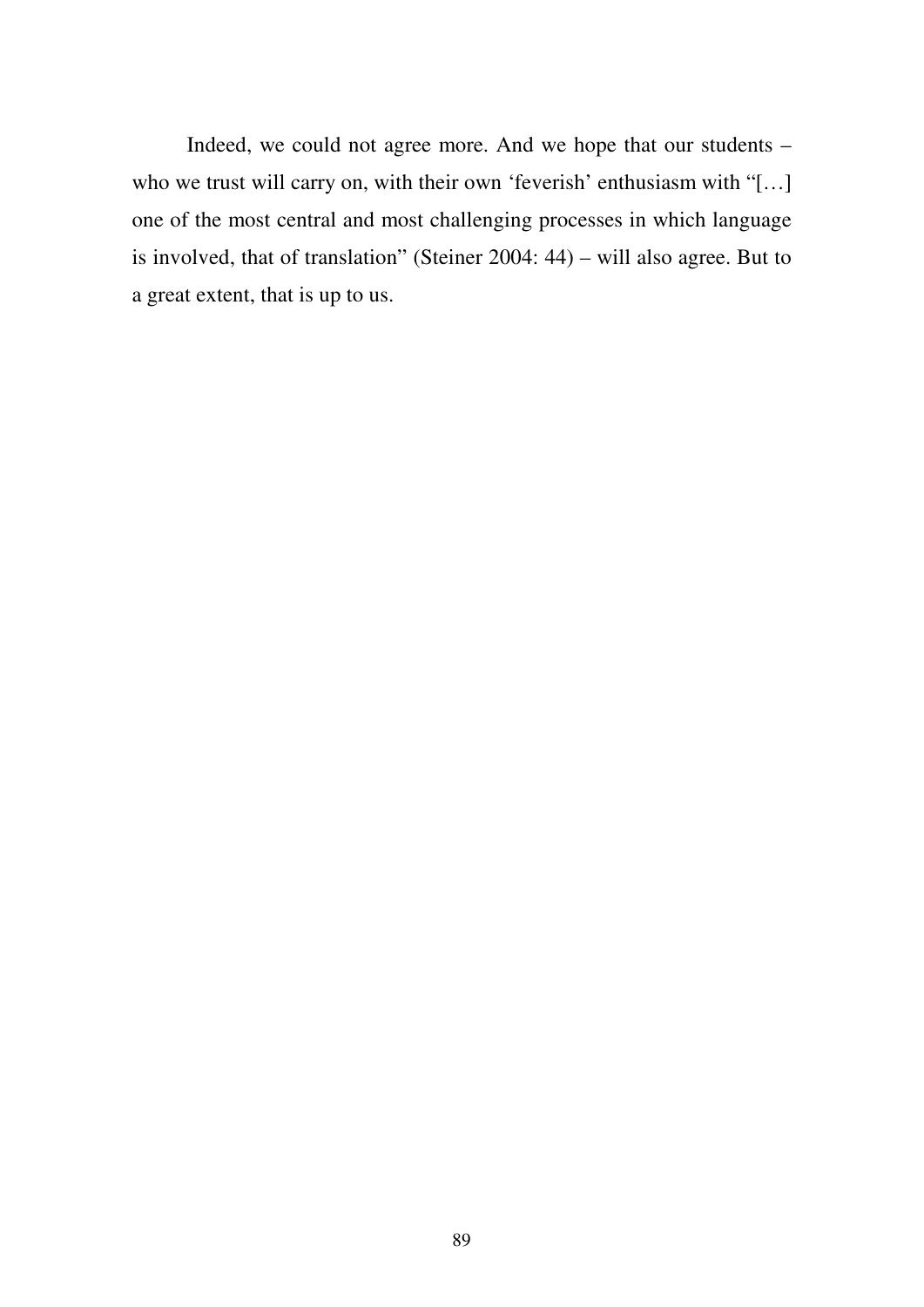## **REFERENCES**

Agorni, M. (a cura di) (2005) *La Traduzione: Teorie e metodologie a confronto*, Milano: LED.

Baker, M. (1992) *In Other Words: A coursebook on translation*, London/New York: Routledge.

Baker, M. (ed.) (1998) *The Routledge Encyclopedia of Translation Studies*, London/New York: Routledge.

Bell, R.T. (1991) *Translation and Translating: Theory and Practice*, London/New York: Longman.

Butt, D. *et al.* (2000) *Using Functional Grammar: An Explorer's Guide, 2nd Edition*, Sydney : Macquarie.

Catford, J.C. (1965) *A Linguistic Theory of Translation*, Oxford: OUP.

Fawcett, P. (1997) *Translation and Language*, Manchester: St. Jerome.

Firbas, J. (1992) *Functional Sentence Perspective in Written and Spoken Communication* Cambridge: CUP.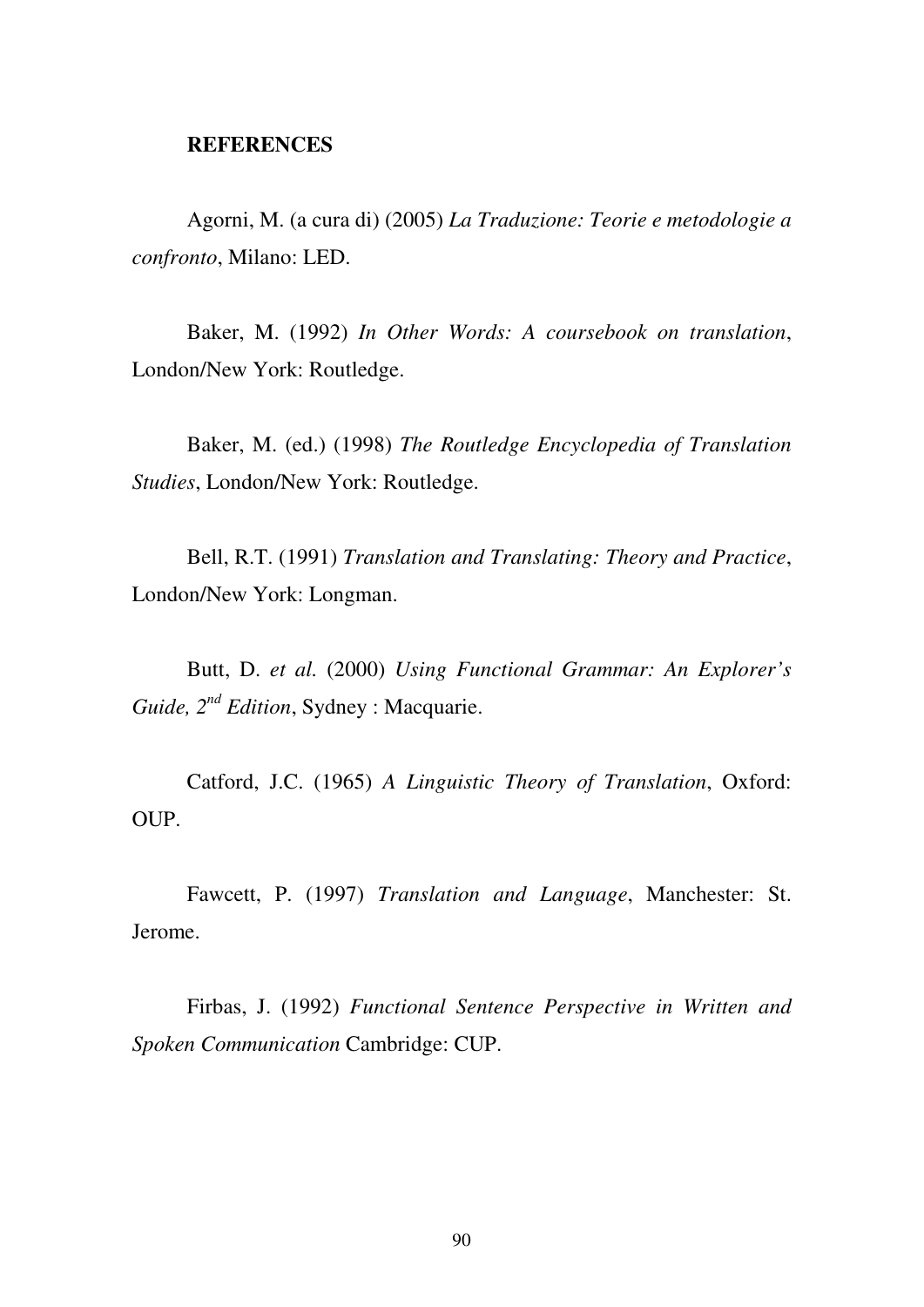Freddi, M. (2006) *Functional Grammar: An Introduction for the EFL Student. Quaderni del CeSLiC , Functional Grammar Studies for Non-Native Speakers of English*, Series Editor, D.R. Miller, Bologna: CLUEB.

Garzone, G. (2005) "Sull'intrinseca vaghezza della definizione di traduzione: prospettive traduttologiche e linguistiche", in Garzone, G. (a cura di), *Esperienze del tradurre: Aspetti teorici e applicativi*, Milano: FrancoAngeli, 53-79.

Gregory, M. (2001) "What can linguistics learn from translation?" in Steiner, E. & C. Yallop (eds) (2001), 19-40.

Halliday, M.A.K. (1960) "Linguistics and machine translation", in McIntosh, A. & M.A.K. Halliday (eds), (1966), *Patterns of Language: Papers in General, Descriptive and Applied Linguistics*, London: Longmans.

Halliday, M.A.K (1978) *Language as Social Semiotic: the Social Interpretation of Language and Meaning*, London: Arnold.

Halliday, M.A.K. (1982) "The De-Automatization of Grammar: From Priestley's 'An Inspector Calls'", in J. Anderson (ed.), *Language Form and Linguistic Variation*, Amsterdam/Philadelphia: Benjamins, 132- 158.

Halliday, M.A.K. (1985/1994) *An Introduction to Functional Grammar, 2nd Edition*, London: Arnold.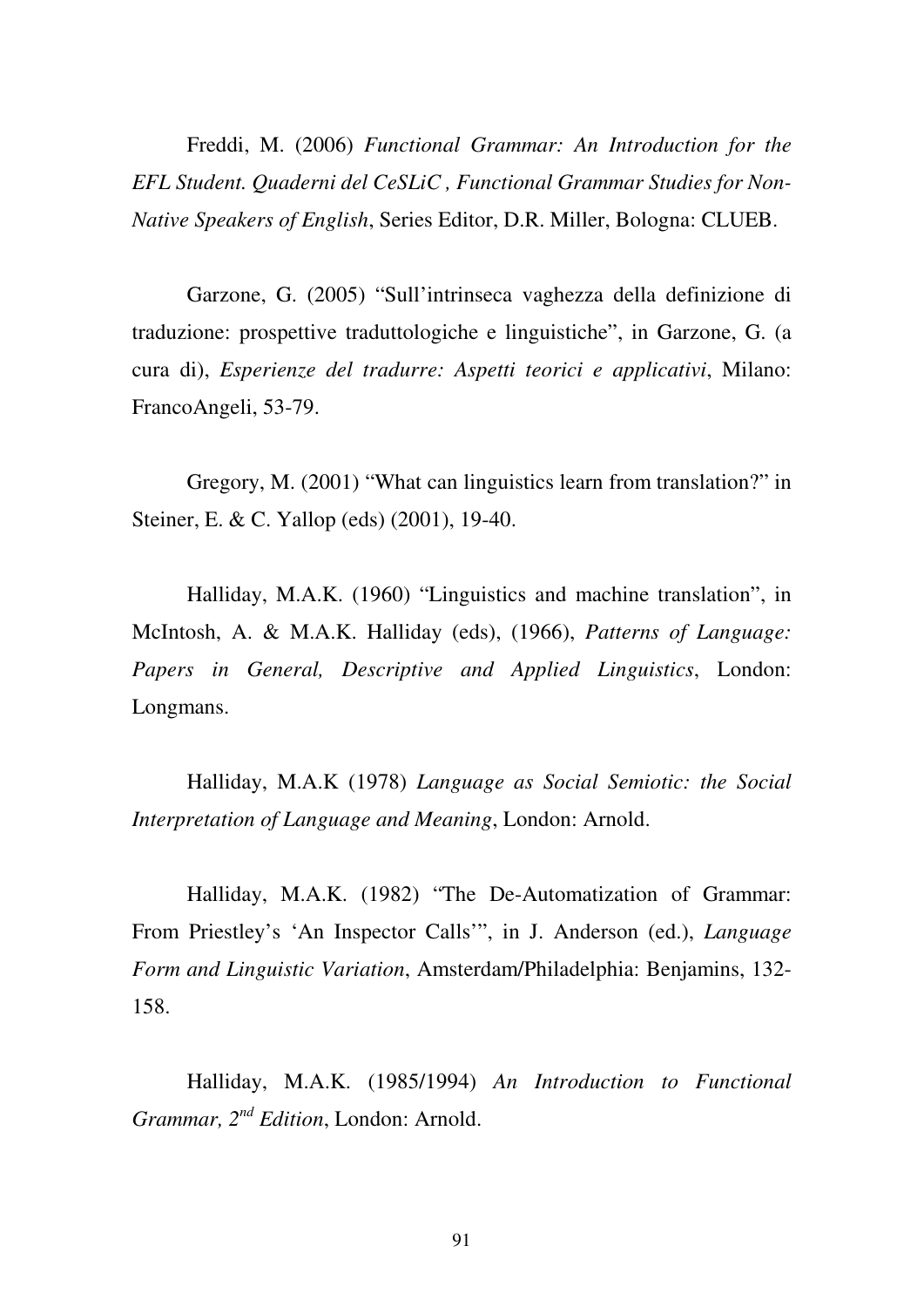Halliday, M.A.K. (1992) "Language Theory and Translation Practice", *Rivista internazionale di tecnica della traduzione*, 0: 15-25.

Halliday, M.A.K. (2001) "Towards a theory of good translation", in Steiner, E. & C. Yallop (eds) (2001), 13-18.

Halliday, M.A.K. & R. Hasan (1976) *Cohesion in English*, London/New York: Longman.

Halliday, M.A.K. & R. Hasan (1985/1989) *Language, Context and Text*: *Aspects of Language in a Social-semiotic Perspective*, Australia, Deakin University Press; Oxford, OUP.

Halliday, M.A.K. & C. Matthiessen (2004) *An Introduction to Functional* Grammar, 3rd Edition, London: Arnold.

Hatim, B. (2001) *Teaching and Researching Translation*, Harlow: Pearson Education Limited.

Hatim, B. & I. Mason (1990) *Discourse and the Translator*, London/New York: Longman.

Hatim, B. & I. Mason (1997) *The Translator as Communicator*, London/New York: Routledge.

Hatim, B. & J. Munday (2004) *Translation: An Advanced Resource Book*, London/New York: Routledge.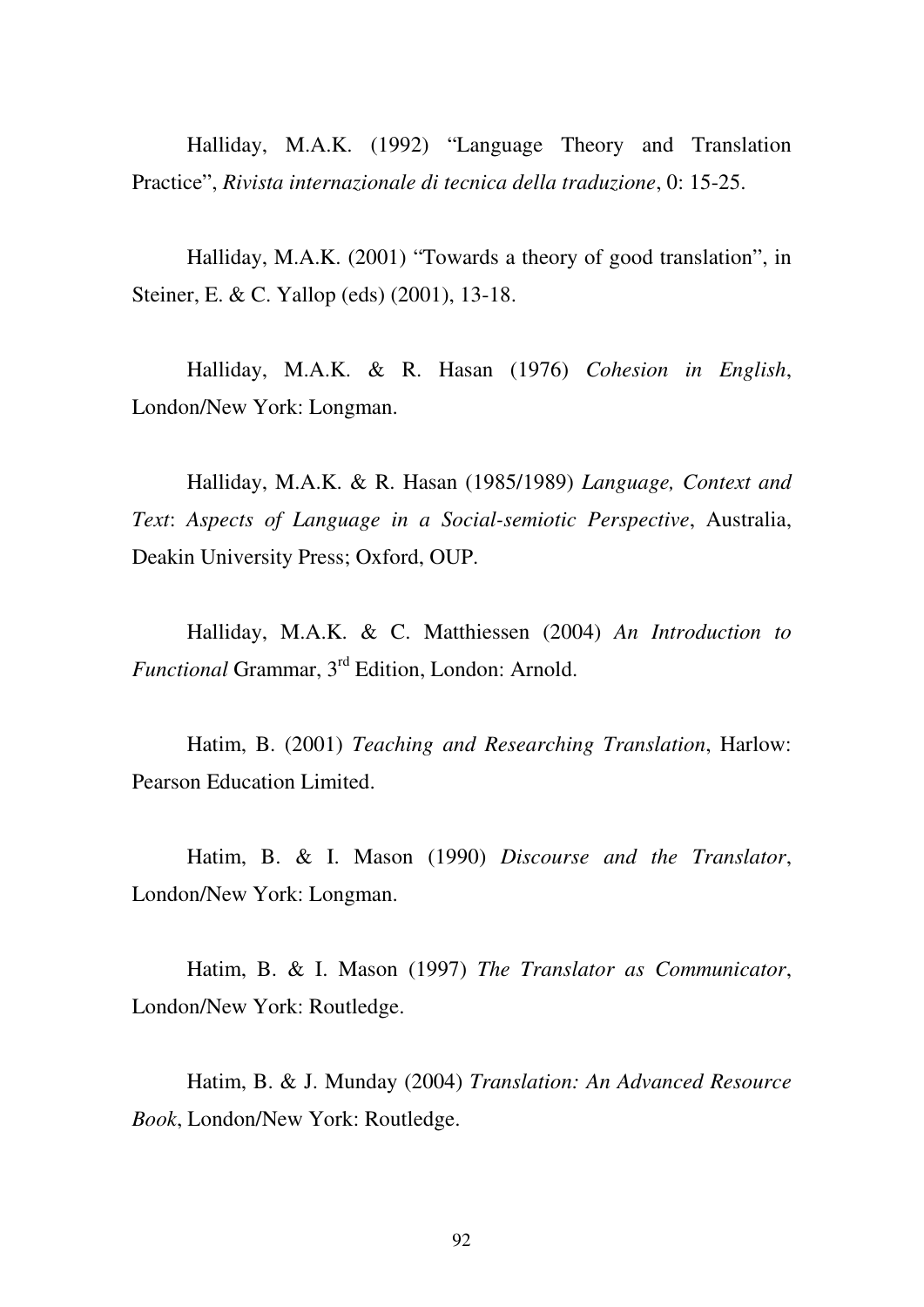House, J. (1997) *Translation Quality Assessment: A Model Revisited*, Tübingen: Gunter Narr.

House, J. (2001) "How do we know when a translation is good?", in Steiner, E. & C. Yallop (eds) (2001), 127-160.

House, J. (2002) "Universality versus culture specificity in translation", in Riccardi, A. (ed.), *Translation Studies: Perspectives on an Emerging Discipline*, Cambridge: CUP, 92-110.

House, J. (2006) "Text and Context in Translation", *Journal of Pragmatics*, 38, 338-358.

Jakobson, R (1959) "On Linguistic Aspects of Translation", in Venuti, L (ed.) (2000/2004), *The Translation Studies Reader, 2nd Edition*, New York/London: Routledge, 138-143.

Lipson, M. (2006) *Exploring Functional Grammar. Quaderni del CeSLiC, Functional Grammar Studies for Non-Native Speakers of English, Series Editor, D.R. Miller*, Bologna: CLUEB.

Manfredi, M. (2007) "The issue of 'Visibility' in translating topography and the culture of London and Bombay/ *Mumbai*", in Jottini, L., G. Del Lungo & J. Douthwaite (eds), *Cityscapes: Islands of the Self. Language Studies, Vol. 2*, Cagliari: CUEC, 203-214.

Miller, D.R., with the collaboration of Maiorani, A. & Turci, M. (2005), *Language as Purposeful: Functional Varieties of Texts*, *Quaderni*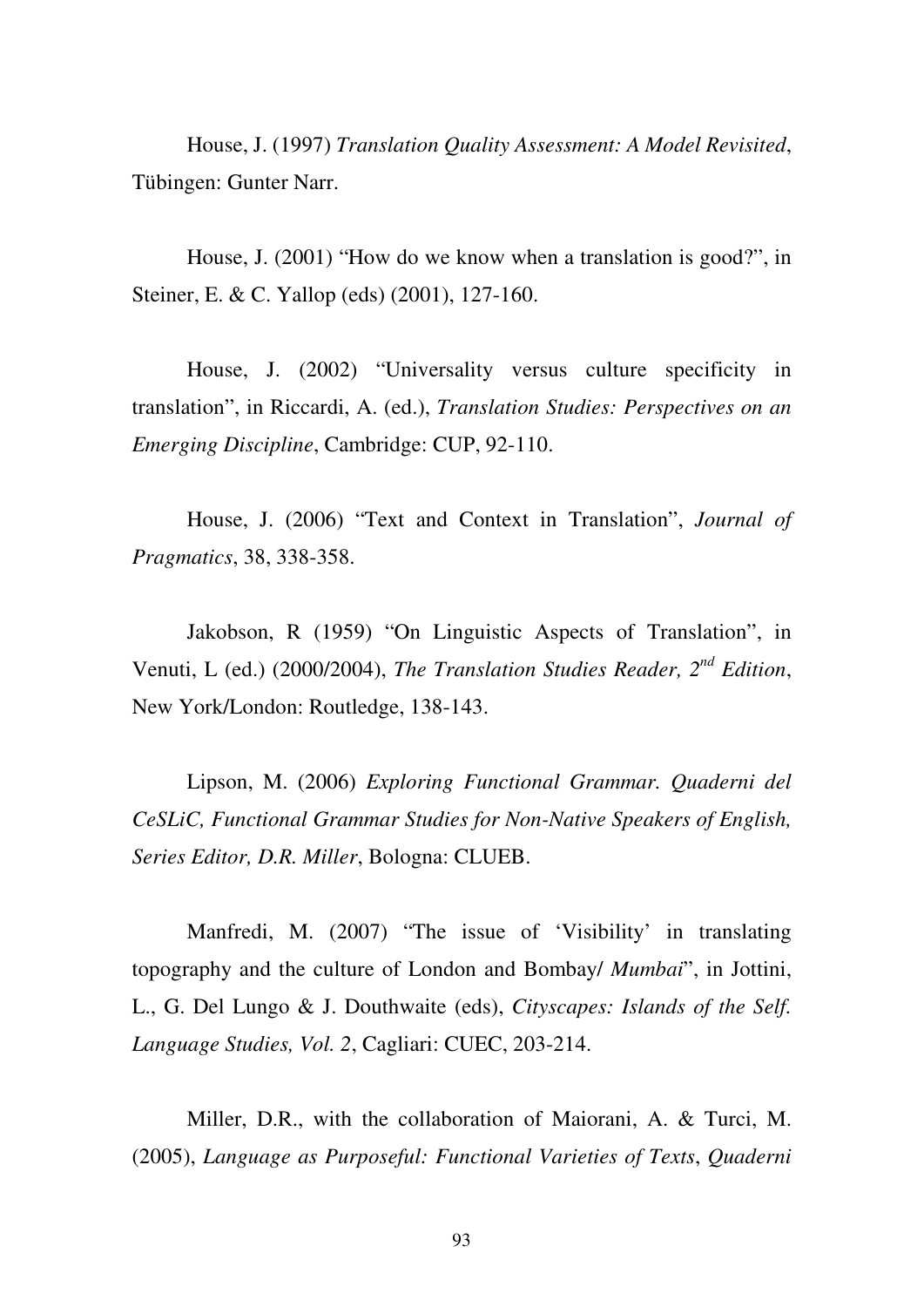*del CeSLiC: Functional Grammar Studies for Non-Native Speakers of English*, Series Editor, Donna R. Miller, AlmaDL, Bologna: Asterisco. (Electronic version: http://amsacta.cib.unibo.it/arhive/000086)

Munday, J. (2001) *Introducing Translation Studies*, London/New York: Routledge.

Narayan, R.K. (1935/1990) *Swami and Friends*, London: Mandarin.

Narayan, R.K. (1997) *Swami e i suoi amici* [Transl. M. Manfredi], Firenze: Zanzibar-Giunti.

Newmark, P. (1981/2) *Approaches to Translation*, Oxford/New York/Toronto/Sydney/Paris/Frankfurt: Pergamon Press.

Newmark, P. (1987) "The use of systemic linguistics in translation analysis and criticism", in Steele, R. & T. Thtreadgold (eds), *Language Topics: Essays in Honour of Michael Halliday*, Vol. 1, Amsterdam/Philadelphia: John Benjamins, 293-303.

Newmark, P. (1988) *A Textbook of Translation*, New York/London/ Toronto /Sydney/Tokyio: Prentice Hall.

Newmark, P. (1991) *About Translation*, Clevedon/Philadelphia/ Adelaide: Multilingual Matters.

Scarpa, F. (2001) *La traduzione specializzata*, Milano: Hoepli.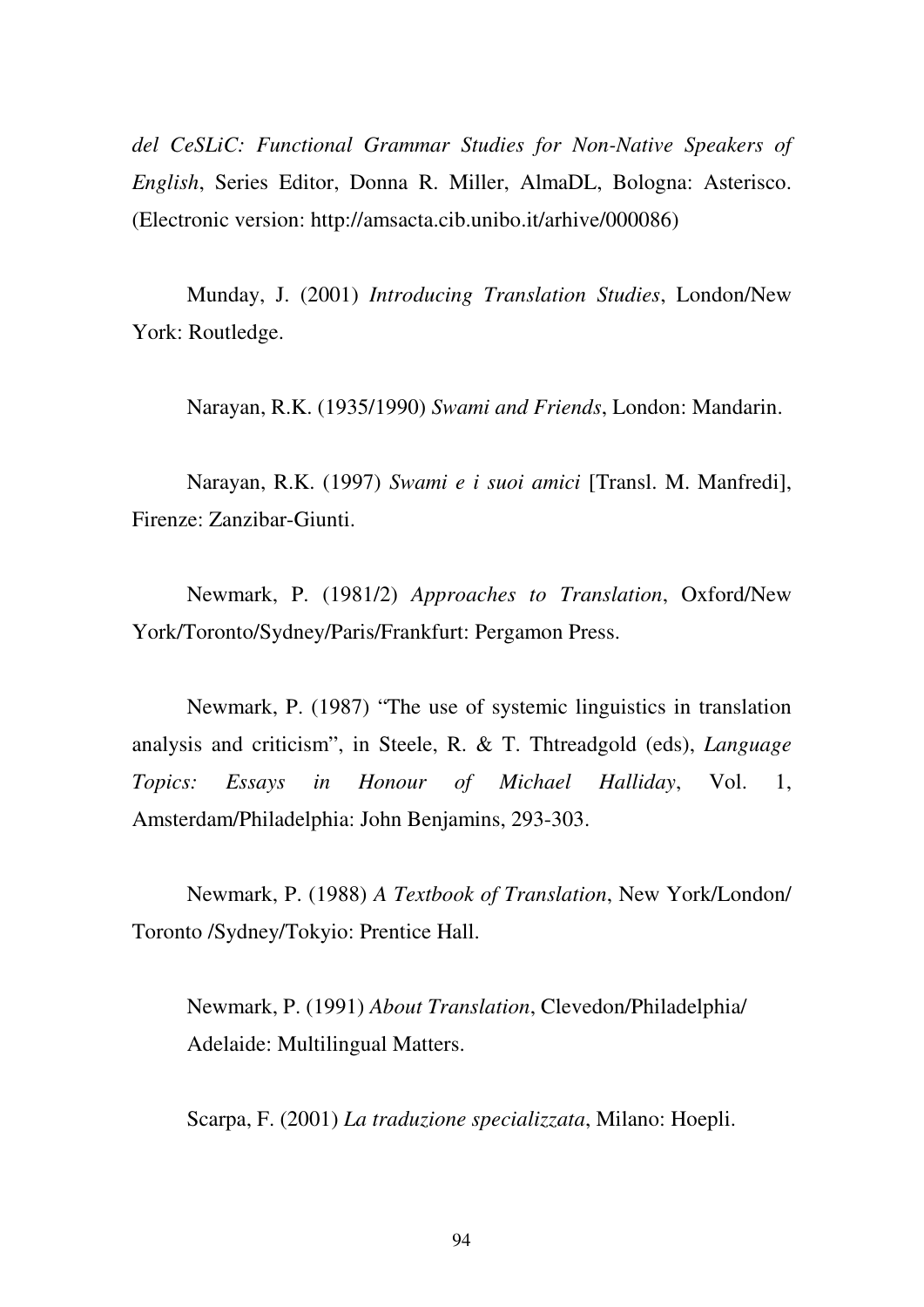Shuttleworth, M. & M. Cowie (1997) *Dictionary of Translation Studies*, Manchester: St. Jerome.

Snell-Hornby, M. (1988) *Translation Studies: An Integrated Approach*, Amsterdam/Philadelphia: Benjamins.

Snell-Hornby, M. (2006) *The Turns of Translation Studies*, Amsterdam/Philadelphia: Benjamins.

Steiner, E. (1998) "A register-based translation evaluation: an advertisement as a case in point", *Target* 10 (2): 291-318.

Steiner, E. (2001) "Intralingual and interlingual versions of a text – how specific is the notion of translation?", in Steiner, E. & C. Yallop (eds), 161-190.

Steiner, E. (2004) *Translated Texts: Properties, Variants, Evaluations*, Frankfurt am Main/Berlin/Bern/Bruxelles/New York/ Oxford/Wien: Peter Lang.

Steiner, E. & C. Yallop (eds) (2001) *Exploring Translation and Multilingual Text Production: Beyond Content*, Berlin/New York: Mouton de Gruyter.

Taylor, C. (1990) *Aspects of Language and Translation: Contrastive Approaches for Italian/English Translators*, Udine: Campanotto Editore.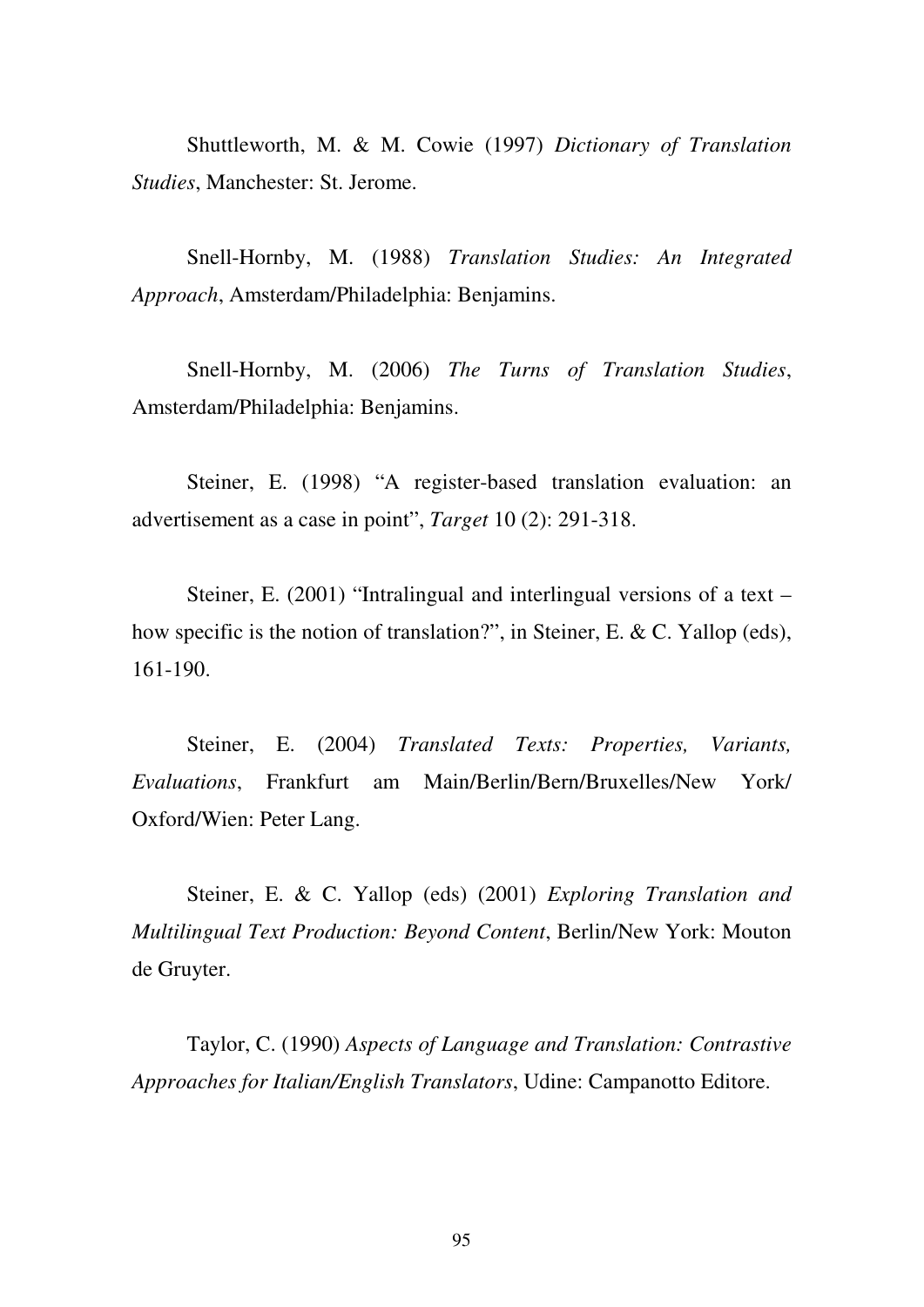Taylor, C. (1993) "Systemic Linguistics and Translation", in Gibson, T. & C. Stainton (eds.) *Occasional Papers in Systemic Linguistics*, 7, Nottingham: University of Nottingham, 87-103.

Taylor, C. (1997) "Il ruolo della linguistica sistemico-funzionale nella traduzione", in Ulrych, M. (a cura di) *Tradurre: Un approccio multidisciplinare*, Torino: UTET, 99-117.

Taylor, C. (1998) *Language to Language*, Cambridge: CUP.

Taylor, C. & A. Baldry (2001), "Computer assisted text analysis and translation: a functional approach in the analysis and translation of advertising texts", in Steiner, E. & C. Yallop (eds) (2001), 277-305.

Taylor Torsello, C. (1996) "Grammatica e traduzione", in G. Cortese (a cura di), *Tradurre i linguaggi settoriali*, Torino: Edizioni Libreria Cortina, 87-119.

Ulrych, M. & R.M. Bollettieri Bosinelli (1999) "The state of the art in translation studies: An overview", *Textus* XII (2), 219-241.

Ventola, E. (1995), "Thematic Development in Translation", in M. Ghadessy (ed.), *Thematic Development in English Texts*, London/New York: Pinter.

Yallop, C. (1987) "The practice and theory of translation", in R. Steele & T. Threadgold (eds), *Language Topics: Essays in Honour of*